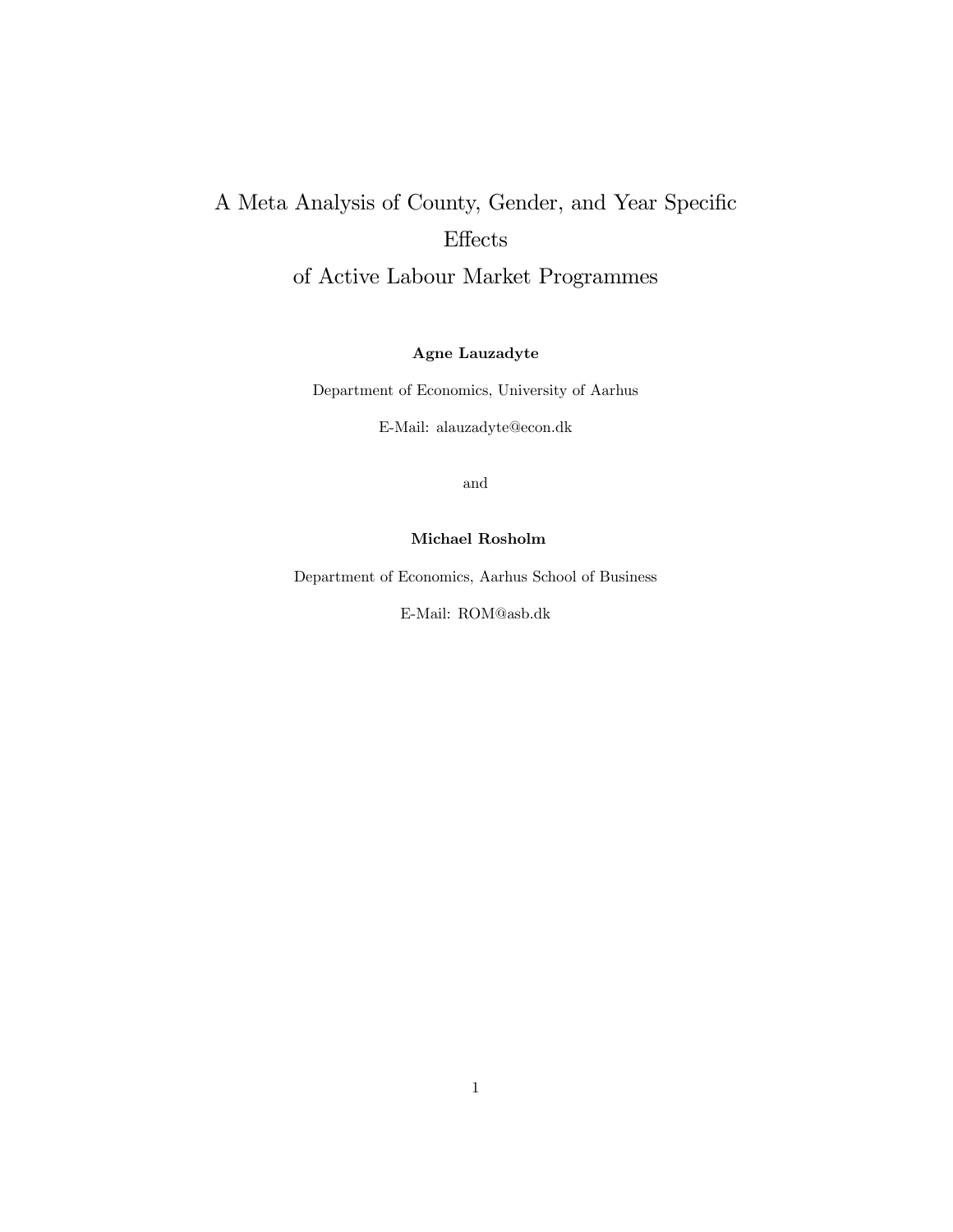## 1. Introduction

Unemployment was high in Denmark during the 1980s and 90s, reaching a record level of 12.3% in 1994. Consequently, there was a perceived need for new actions and policies in the combat of unemployment, and a law Active Labour Market Policies (ALMPs) was enacted in 1994. The instated policy marked a dramatic regime change in the intensity of active labour market policies. After the reform, unemployment has decreased significantly  $-$  in 1998 the unemployment rate was 6.6% and in 2002 it was 5.2%.

TABLE 1. UNEMPLOYMENT IN DANISH COUNTIES

|                         | 1990 | 1992 | 1994 | 1996 | 1998 | 2000 | 2002 | 2004 |
|-------------------------|------|------|------|------|------|------|------|------|
| Country                 | 9,7  | 11,3 | 12,3 | 8,9  | 6,6  | 5,4  | 5,2  | 6,4  |
| Copenhagen and          |      |      |      |      |      |      |      |      |
| Frederiksberg           | 12,3 | 14,9 | 16   | 12,8 | 8,8  | 5,7  | 5,8  | 6,9  |
| Copenhagen county       | 6,9  | 9,2  | 10,6 | 7,9  | 5,6  | 4,2  | 4,1  | 5,3  |
| Frederiksborg county    | 6,6  | 8,4  | 9,7  | 6,9  | 4,8  | 3,7  | 3,7  | 4,5  |
| Roskilde county         | 7    | 8,8  | 9,7  | 7,2  | 4,9  | 3,8  | 3,8  | 4,6  |
| Western Zelland county  | 10,9 | 12   | 13   | 9,3  | 6.8  | 5,6  | 5,2  | 6,7  |
| Storstrøms county       | 11,5 | 12,8 | 14,3 | 10,6 | 8,3  | 6,6  | 6,2  | 6,6  |
| Funen county            | 11,1 | 12,7 | 14,1 | 8,9  | 6,7  | 6,5  | 6    | 7,3  |
| Southern Jutland county | 9,6  | 10.6 | 10.8 | 7,2  | 5,4  | 5,2  | 5,3  | 6,4  |
| Ribe county             | 9    | 9,9  | 9.9  | 7    | 5,2  | 4,6  | 4,5  | 5,2  |
| Vejle county            | 9,2  | 10,7 | 11,3 | 7,6  | 6    | 4,8  | 4,9  | 6,1  |
| Ringkøbing county       | 7,7  | 8,4  | 8,8  | 6,4  | 4,8  | 4,1  | 4,1  | 5,3  |
| Århus county            | 10,5 | 12   | 12,8 | 9,3  | 7,2  | 6,2  | 6    | 7,1  |
| Viborg county           | 8.6  | 9,5  | 9,6  | 7,2  | 5,1  | 4,6  | 4,3  | 4,9  |
| Northern Jutland county | 12,9 | 14,5 | 15,1 | 10,7 | 8,1  | 7,2  | 6,8  | 8,7  |

(EXCL. BORNHOLM) IN 1990 - 2004, %

Source: www.statistikbanken.dk

However, the unemployment rates and their evolution over time differ between Danish counties, see Table 1. It has fallen by astonishing 64% in the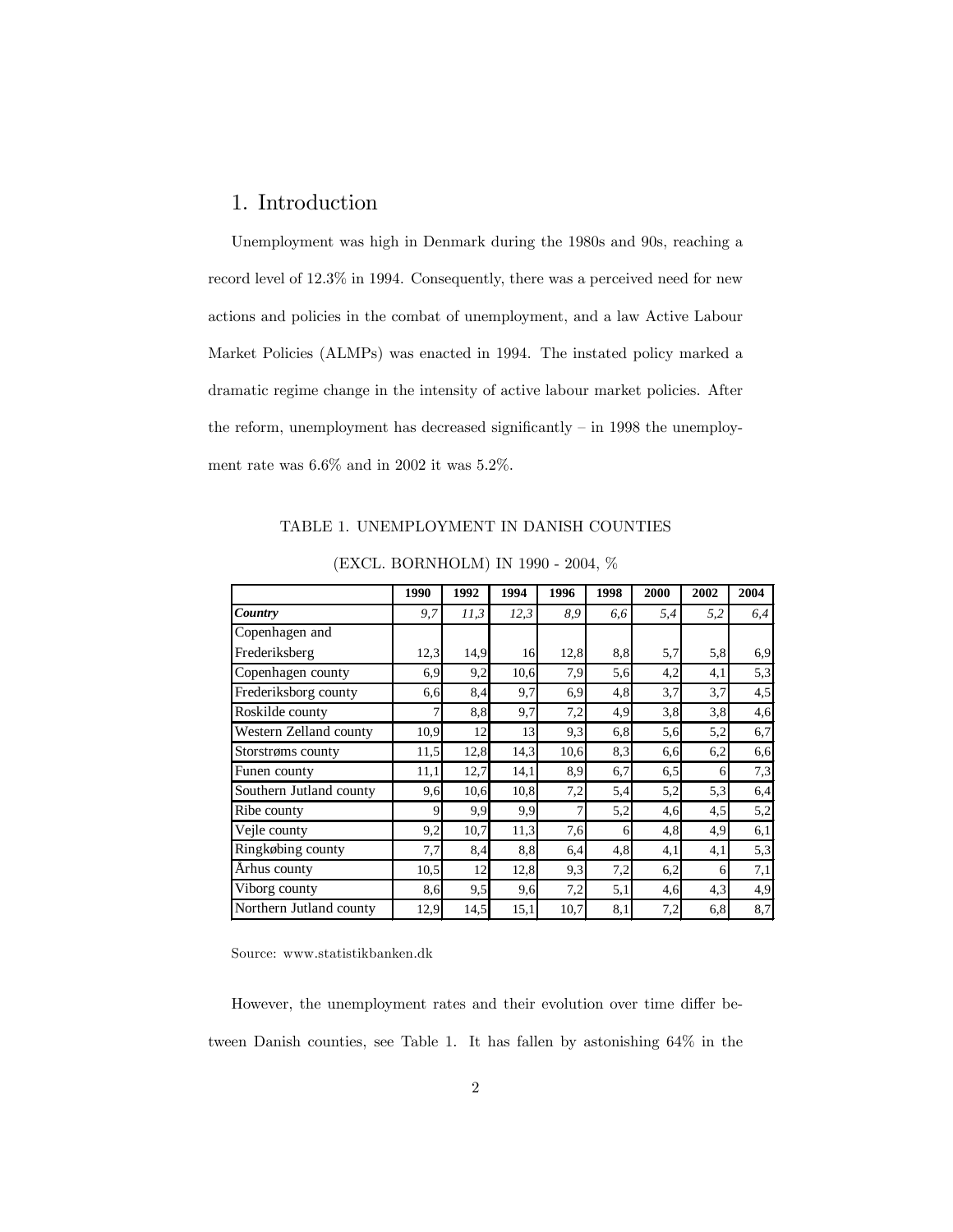Municipalities of Copenhagen and Frederiksberg, while in Southern Jutland the decline was more modest, slightly above 50%. In two of the traditionally most problematic counties, Northern Jutland and Storstrøm, the unemployment rate fell from a level around 14-15% and by 55% and 57%, respectively. The Table shows that while the unemployment rates show some variation, the relative changes from business cycle trough to peak is of the same order of magnitude in all municipalities.

The goal of the new labour market policies was to upgrade the skills of longterm unemployed to bring them back into employment. The ALMPs are seen as an important part of the Danish 'Flexicurity' model, see e.g. Andersen & Svarer  $(2006)$ , which consists of flexible hiring and firing rules on the Danish labour market, a fairly generous unemployment insurance system, and a fairly strict set of rules and regulations regarding availability for work. The aim of ALMPs in Denmark is twofold; first, it is designed to upgrade the skills of the unemployed workers to improve their chaces of finding employment, and second, they serve as availability tests, and to some extent as 'threats' (for more on threat effects, see Black et al., 2003, and Rosholm & Svarer, 2004).

As a consequence of this dual purpose, there has been some debate over the impacts of the programs in terms of their most important purpose, the upgrading of skills; indeed, most analyses that have been conducted have shown that ALMPs in general have quite disappointing effects, see e.g. Rosholm  $\&$ Svarer (2004) and Munch & Skipper (2004). Most analyses on Danish data seem to agree, however, that subsided employment in the private sector shortens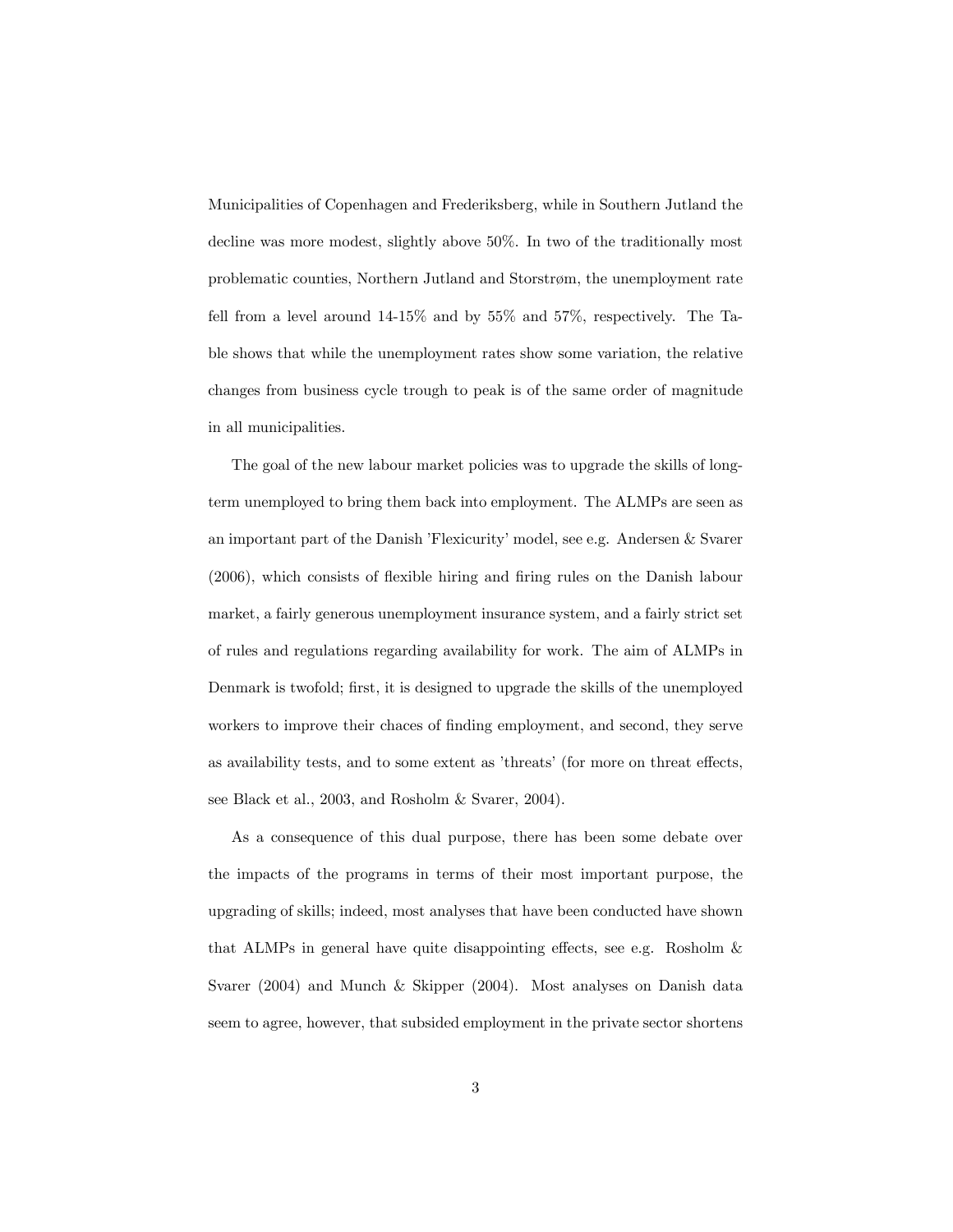unemployment duration, see Bolvig et al. (2003) and Graversen (2004).

The law on ALMPs implied the same rules regarding eligibility and participation in programs to be applicable in all regions of the country, but it may still be the case that the impacts of these policies at the individual level differs between municipalities for a number of reasons; first, the composition of the unemployed workers may differ between regions, and second, the labour markets may differ, and some labour markets may be more receptive of ALMPs than others. Third, it may be the case that the composition of instruments used, or the type and/or quality of courses offered to unemployed workers, may differ between counties.

In this paper we study regional and annual variations in ALMP impacts, and try to relate these differences to differences in composition, labour markets, and the characteristics of unemployment and program use. We first estimate timingof-events duration models, following local tradition in the program evaluation literature (see Rosholm and Svarer, 2004). First, the duration model comprises a dynamic approach to the evaluation of ALMPs, and second, the timing of events model of Abbring & van den Berg (2003), allows for selection on observed as well as unobserved variables under relatively mild assumptions.

The effects of ALMPs are separated into two effects - a locking-in effect and a post-program effect. During the program participation period, job search intensity may be lowered since there is less time to search for a job, and because the individual might want to complete an ongoing skill-enhancing activity. Therefore, a decline in the job finding rate is expected during this period, and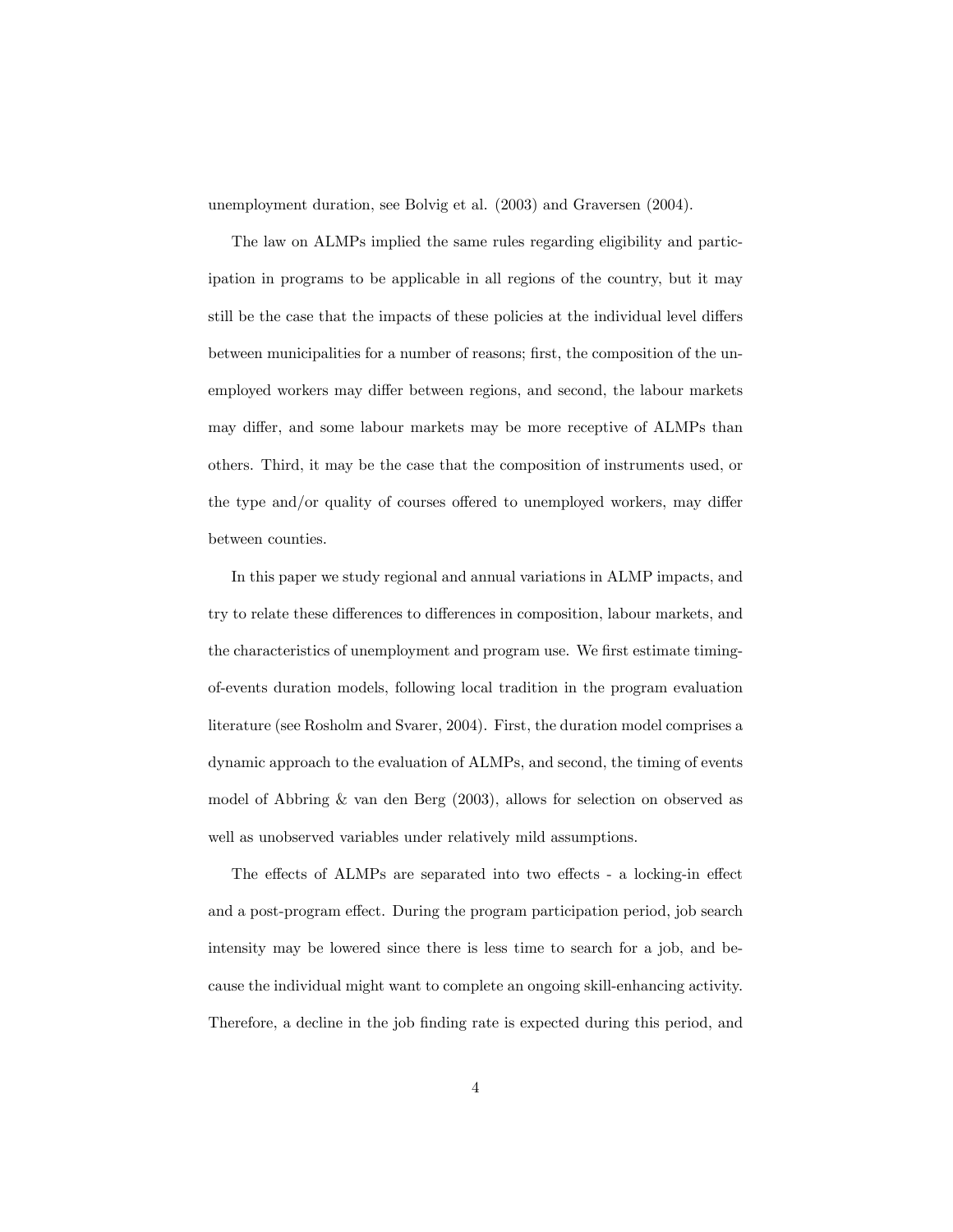this is called the locking-in effect. The post-program effect covers the period after participation in a program. If an individual's employability has been increased by program participation, an increase in the job Önding rate is expected. The combination of these two effects consequently determines the net effect of ALMPs on unemployment duration, which is also calculated. The net impact on the expected duration of unemployment is calculated for each of four different programs; private sector employment subsidies, public sector temporary jobs, education and training programs, and other programs. The impact of each program is estimated separately by counties, and for separate years withing each county.

Subsequently, these estimated impacts, by gender, program, year, and county, are related to a number of explanatory variables describing the local labour market composition, the composition of programs, and the structure of local unemployment. This is done by the use of meta analysis, which is a technique for analyzing and summarizing the results of different studies, each of which is focused on the same question. The idea to use meta-analysis to measure the effectiveness of European ALMPs was first implemented by Kluve and Schmidt (2002), who summarized a total of 53 European active labour market programs. Further it was developed by Kluve (2006), when he summarized effects of European ALMPs from all European evaluation studies available to that date (95 different evaluation studies).

In Kluve (2006), the implementation of the analysis first considers a binomial outcome, i.e. whether the evaluation of a program Önds a positive treatment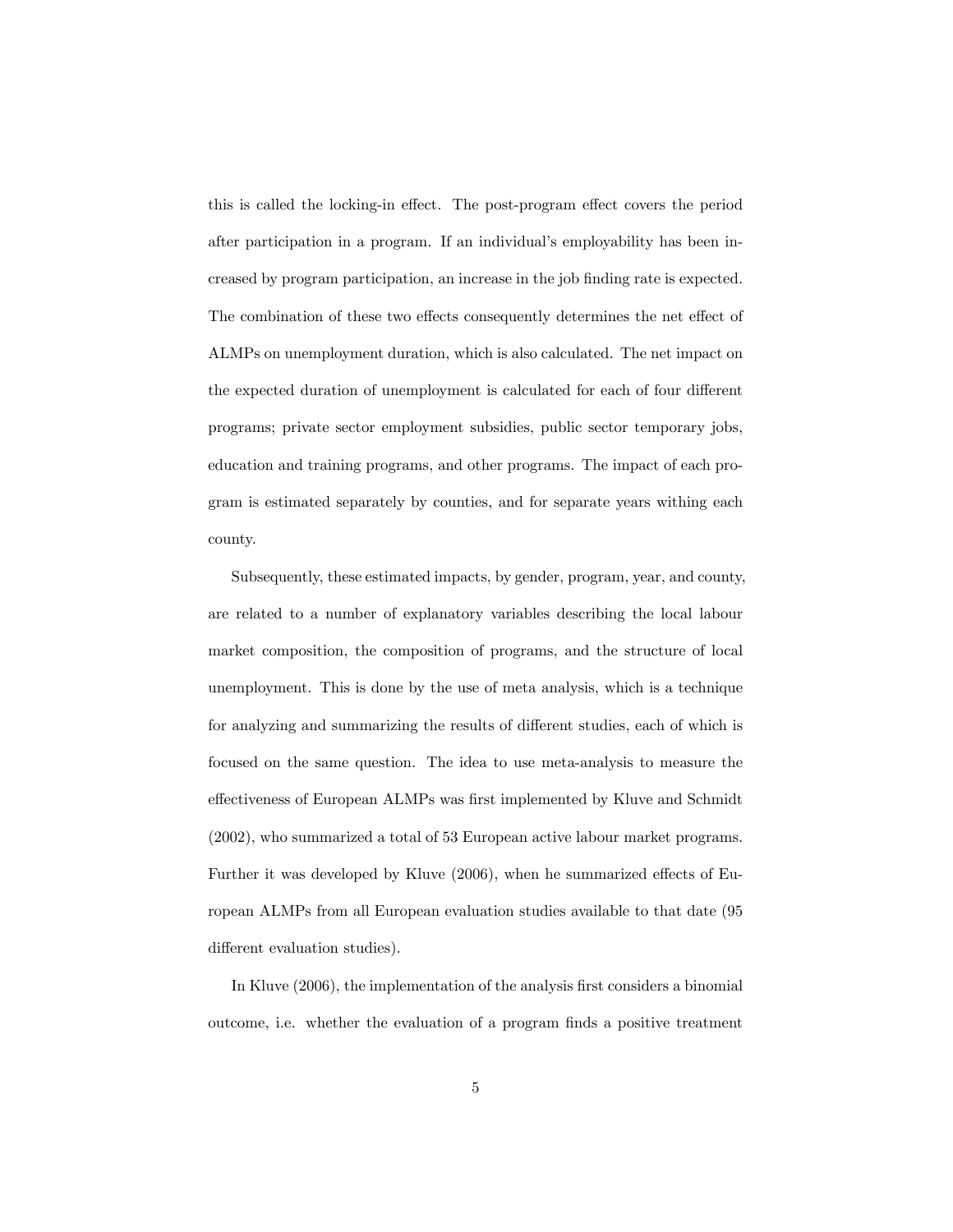effect or not. The framework of probit regression is used, where education programs are taken as the base category, i.e. the effects of the ALMPs are judged relative to these programs. Kluve (2006) finds, that education programs in European countries tend to produce a modest positive impact on the postprogram employment rates. He also reports out that private sector incentive programs and Services and Sanctions show a much better performance - they are 40-50 % more likely to give a positive impact than the traditional education programs. He concludes with the policy advice, that education programs should be continued and private sector incentive schemes should be fostered.

The structure of the paper is the following: the next section describes the elements of Danish Active Labour Market Policies. The econometric model is explained in section 3, while section 4 presents the data and section 5 meta analysis technique. Estimation results are discussed in section 6, section 7 presents the meta analysis Öndings, and section 8 concludes.

## 2. Danish Active Labour Market Policies

The Danish unemployment system is split in two parts, depending on whether the concerned unemployed individual is eligible for unemployment insurance (UI) benefits or not. Approximately  $20\%$  of the labour force are not eligible for UI benefits, and they may instead receive unemployment assistance, which is administrated by the municipalities, and where the rules and regulations concerning active policies differ slightly from those that apply to UI recipients. As this paper is mainly concerned with UI recipients, in the following we will present only the policies that apply to individuals receving UI benefits.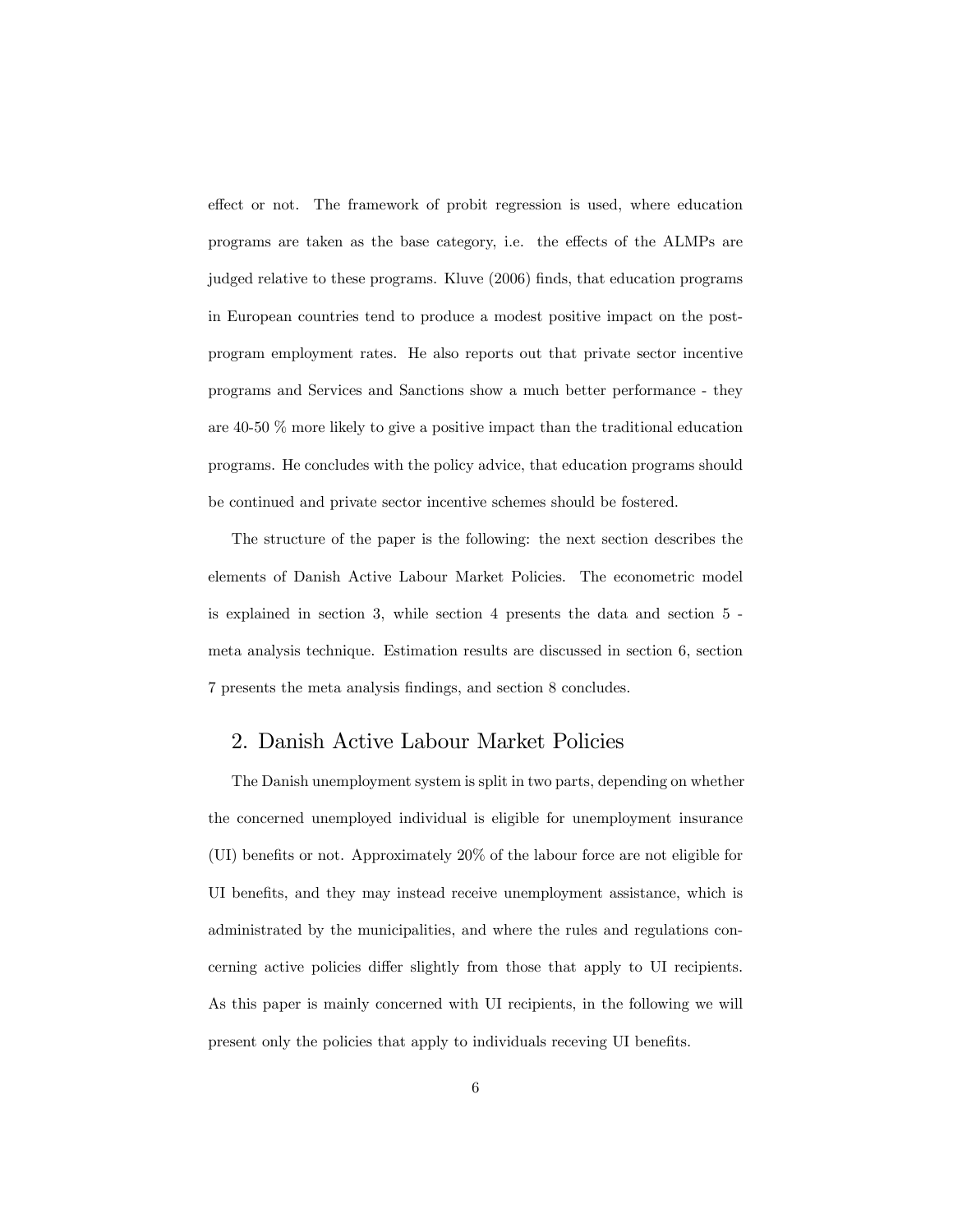The "rights and obligations" principle is the key principle of the current Danish labour market policy. The principle is based on the right of individual to the compensation for the loss of income, but also on the obligation to take action to get back into employment. The society has the obligation to help the individual to improve his situation on the one hand, but on the other hand the society has the right to make requirements of the individual concerned.

The length of the period during which an unemployed individual can receive UI benefits has been reduced significantly since the 1994 reform. Before the reform in 1994, participation in programs led to renewed eligibility for UI benefits. In 1994, this renewal of eligibility rule was abandoned, such that only ordinary employment during a period of time would lead to renewed eligibility. In 1994, the maximum UI benefit duration was 7 years, including a 4 year 'passive' period and subsequently a 3 year 'active' period. This duration has gradually be reduced from 1994 to 1999 such that currently the maximum UI benefit period is 4 years. After 4 years of UI benefit receipt, an individual should have at least 26 weeks of full time employment in order to renew benefit eligibility.

The passive period lasts 1 year and the active period 3 years. During the active period the unemployed person is required to participate in active labour market programs for at least  $75\%$  of the time. Programs can also be offered during the passive period based on the regional labour market council's evaluation of the regional needs, or in order to test the availability for work of a certain individual or group of individuals. The unemployed individual has the obligations to accept all programs offered and to be available for both non-subsidized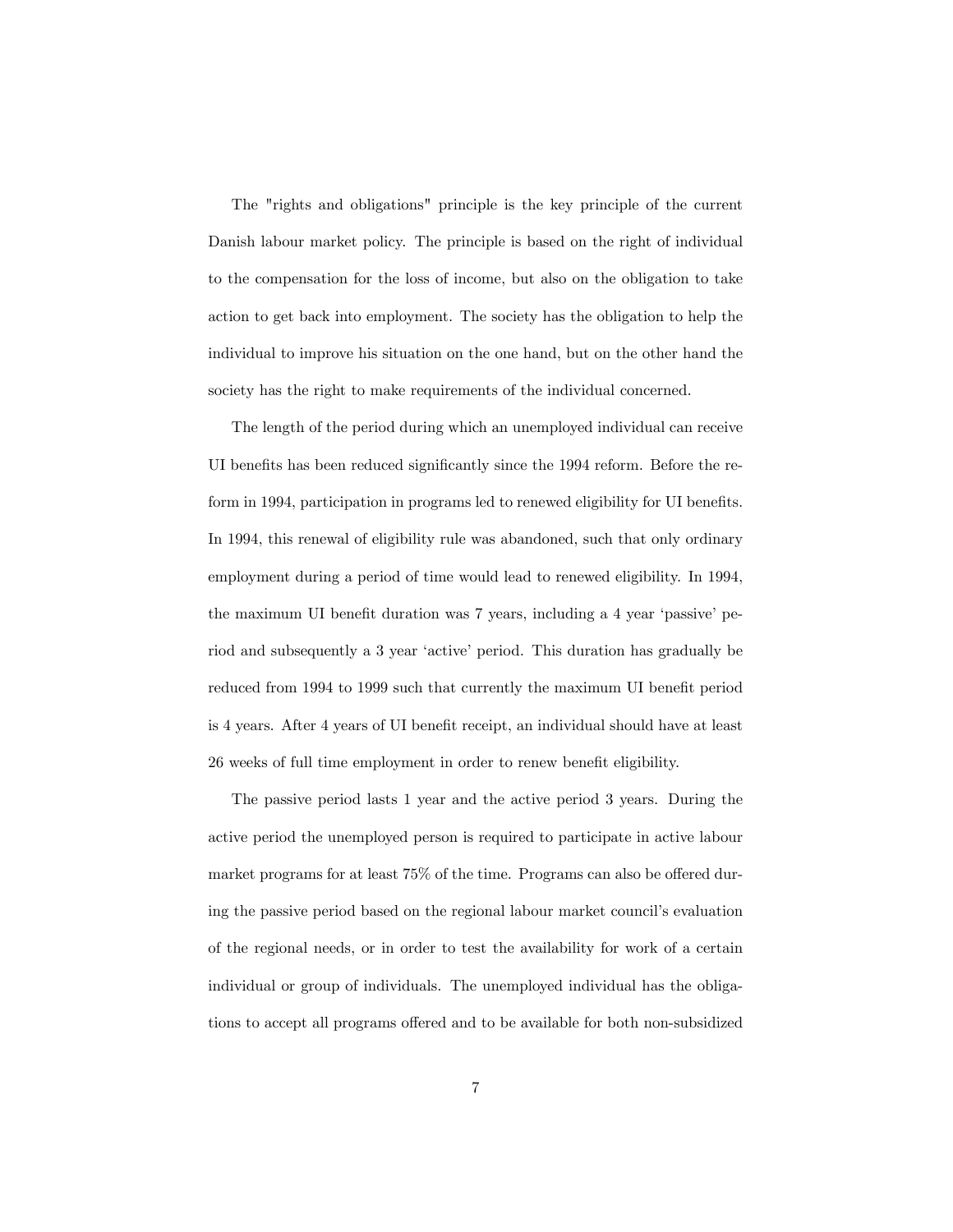and subsidized work. However, only a fairly low fraction of the unemployed participate in programs during the passive period.

Programs are categorized into 4 types by the National Labour Market Authority:

\* Subsidized employment programs with private employers. The individual is employed in the private sector for a 6 - 9 months period, and the employer is paid the subsidy corresponding to roughly 50% of the minimum wage.

\* Subsidized employment programs with public employers. These programs offer the individual temporary  $(6 - 12 \text{ months})$  jobs in public sector institutions.

\* Education/training programs. These include all types (usually shortlasting) training programs, based on the background of the unemployed individual concerned.

\* Other programs, which include all programs that cannot be classified within one of the categories above. A variety of programs is covered by this group, for example job search assistance, competence detection programs, individual specialized job training (in case the unemployed individual cannot take ordinary training programs), job rotation (when leave taken by employees is combined with a job training contract for unemployed workers), pool jobs (the jobs in the public sector of up to 3 years duration, having the goal to create more permanent jobs in the priority fields), etc.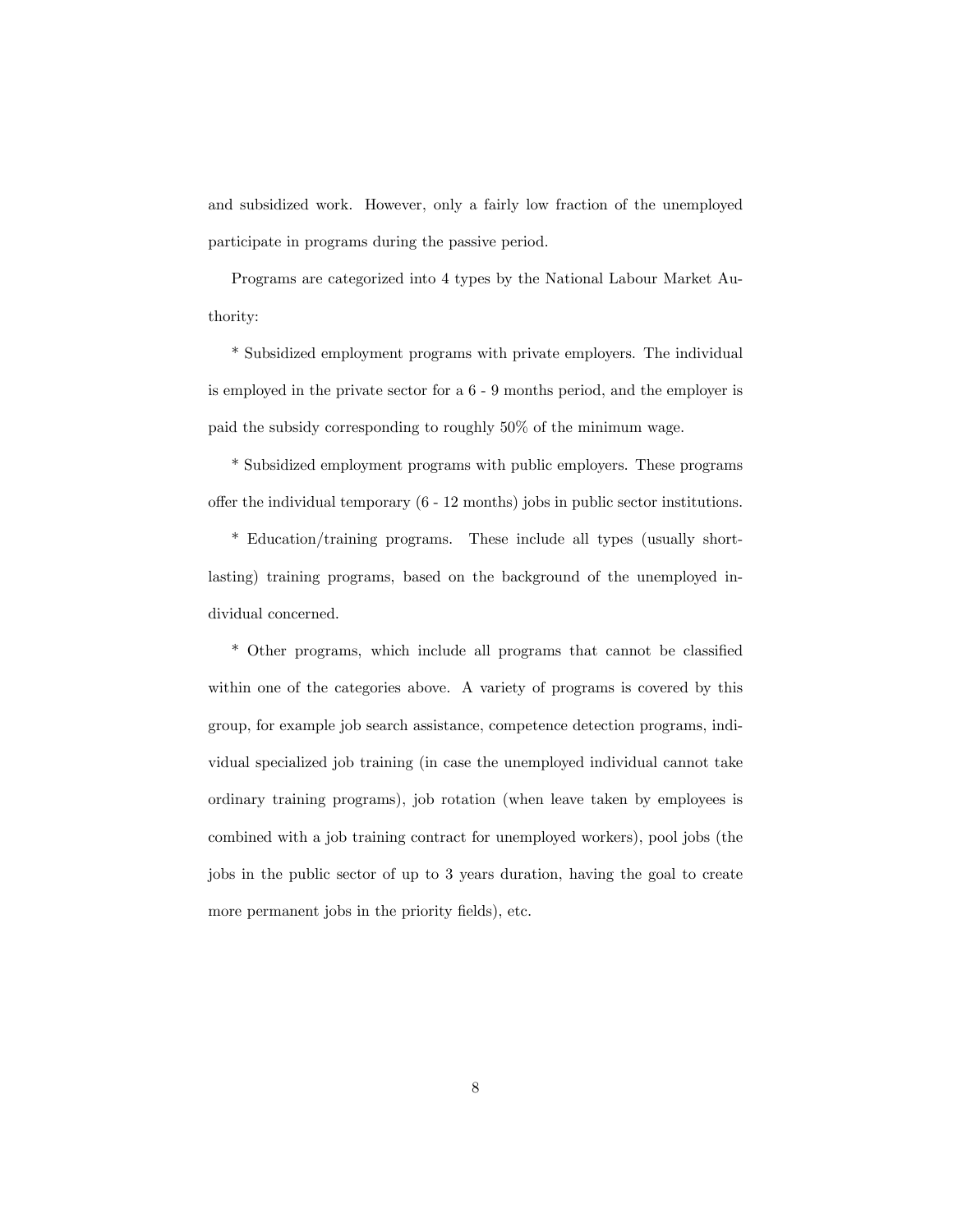#### 3. Econometric model

The research is done using the timing-of-events model for identifying treatment effects in a duration model framework, developed by Abbring  $\&$  van den Berg (2003).

The timing-of-events model simultaneously models the transition rate out of unemployment, and the transition rate into the ALMPs. The model is intended to correct for non-random selection into programs, with respect to observed as well as unobserved variables. Abbring  $\&$  van den Berg (2003) show that with an assumption of 1) mixed proportional hazards and 2) a non-defective distribution of time until participation in ALMPs given observed explanatory variables, the parameters of interest - say, the effect of participation in ALMPs - are identified non-parametrically. The implication is that there is no need for an exclusion restriction, that is, a variable which appears in the selection equation, but which does not affect the outcome variable, in this case the hazard rate out of unemployment. The intuition is that random variation in the timing of the event of participation in ALMPs separates the treatment effect from the distribution of unobserved heterogeneity, which is assumed to be time-invariant.

Let us  $T_u$  be a random variable denoting the duration of an unemployment spell, and let  $T_p$  be another random variable denoting the time from entry into unemployment until participation in the first ALMP. When we have  $T_p < T_u$ , the individual participates in an ALMP during the unemployment spell. If  $T_p \leq T_u$ , then  $T_p$  is censored, and the individual did not participate in an ALMP before  $T_u$ .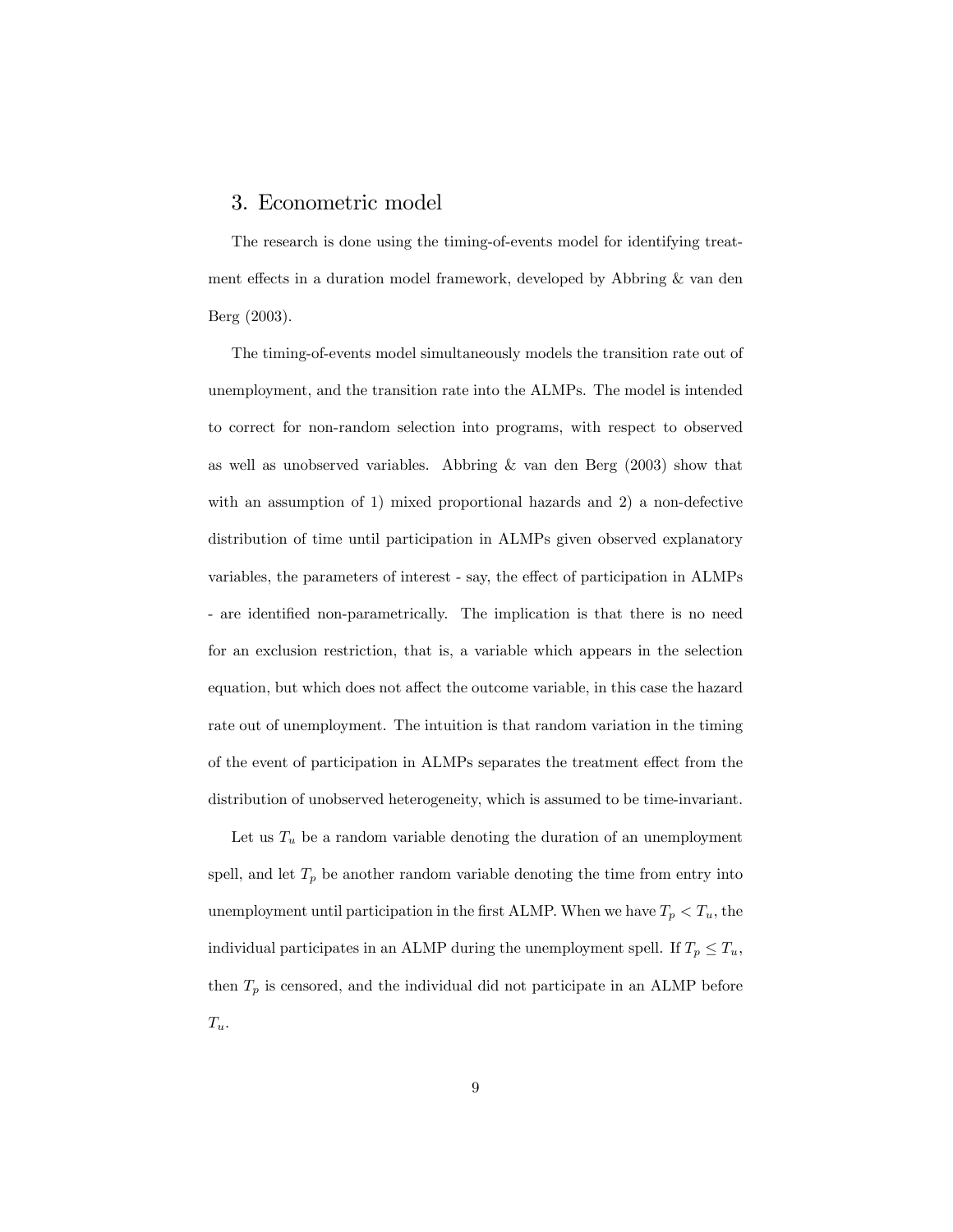Let  $\mathbf{X}(t)$  be a vector of observed exogenous explanatory variables, and let  $V_u$ , and  $V_p = (V_{p1}, V_{p2}, V_{p3}, V_{p4})$ , denote the unobserved variables possibly affecting the exit rate out of unemployment and the entry rates into the four different types of ALMPs.

The hazard into ALMPs is the sum of four cause-specific hazard rates, one for each type of ALMP:

$$
\theta_p(t_p|\mathbf{x}(t_p), v_p) = \sum_{i=1}^4 \theta_{pi}(t_p|\mathbf{x}(t_p), v_{pi}).
$$
\n(1)

Each of these cause-specific hazards is assumed to be of the mixed proportional hazard type,

$$
\theta_{pi}(t_p|\mathbf{x}(t_p), v_{pi}) = \lambda_{pi}(t_p) \exp(\mathbf{x}(t_p)\boldsymbol{\beta}_{pi} + v_{pi}).
$$
\n(2)

Now we define two time varying vectors of indicator variables,  $\mathbf{d}_1(t)$  and  $\mathbf{d}_2(t)$ :  $\mathbf{d}_1(t)$  is a  $4 \times 1$  vector, where the *ith* element takes the value 1 if the individual participates in an ALMP of type  $i$  at time  $t$  and takes the value  $0$ otherwise. Note that at most one element of  $\mathbf{d}_1(t)$  can take the value 1 at time t. Similarly, the *ith* element of  $\mathbf{d}_2(t)$  (which is also  $4 \times 1$ ) takes the value 1 if the individual has completed an ALMP of type  $i$  during the last 26 weeks (the implication is that we only allow ALMPs to affect the hazard rate out of unemployment up to 26 weeks after completion).

Assuming once again a mixed proportional hazard rate, the hazard rate out of unemployment in our model is specificed as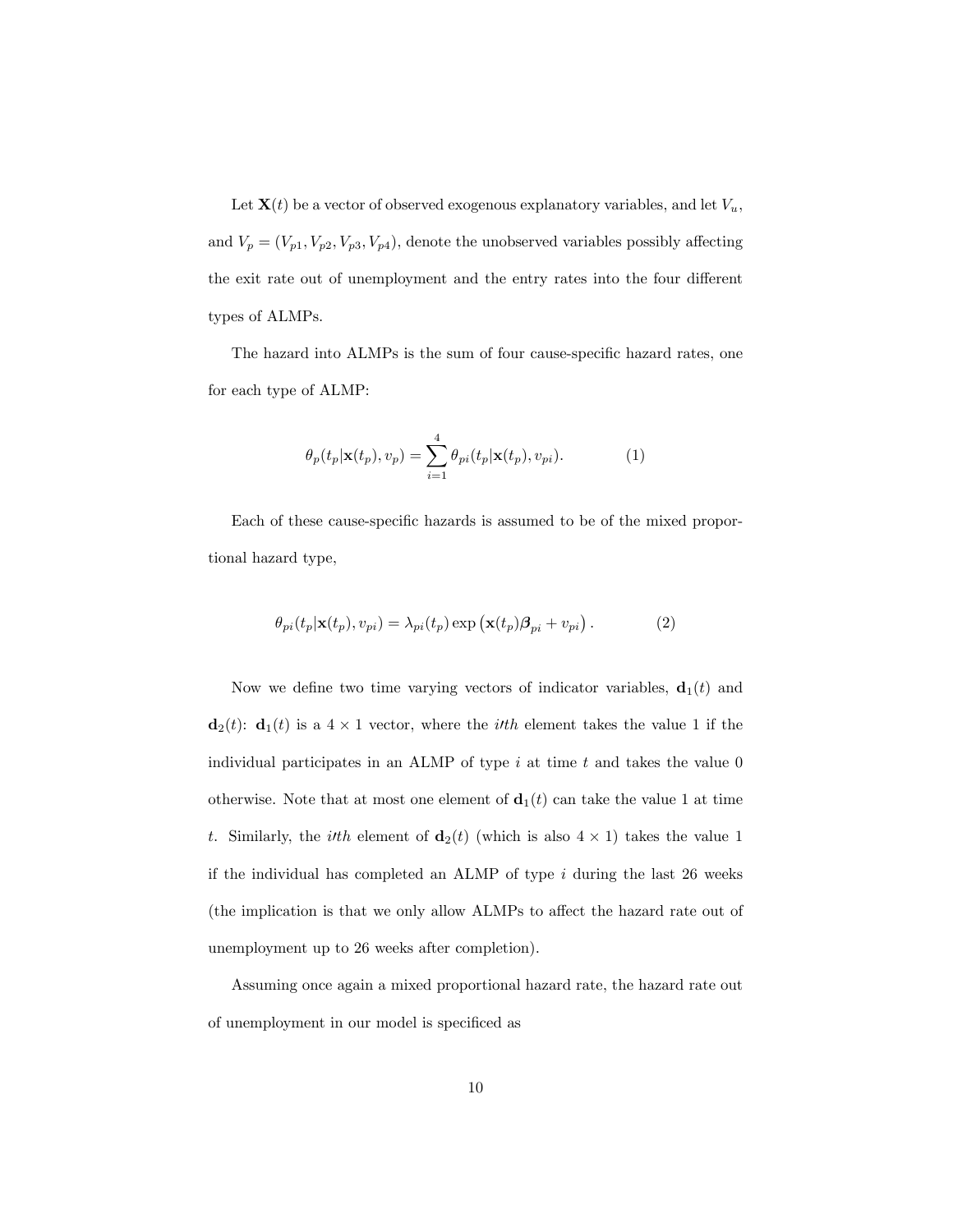$$
\theta_u(t_u|\mathbf{x}(t_u), \mathbf{d}_1(t_u), \mathbf{d}_2(t_u), v_u) =
$$

$$
\lambda_u(t_u) \exp\left[\mathbf{x}(t_u)\beta_u + \mathbf{d}_1(t_u)\delta_1 + \mathbf{d}_2(t_u)\delta_2 + v_u\right].
$$
 (3)

The parameter  $\delta_1$  here measures the locking-in effect, while  $\delta_2$  - the postprogram effect. In the estimations performed below, we will allow for separate effects of programs that start in different years, but for expositional convenience, this interaction - between participation and completion indicators on the one side, and year dummies on the other - has been ignored.

The timing-of-events model takes into account potential endogeneity of  $\mathbf{d}_1(t)$ and  $\mathbf{d}_2(t)$  by allowing for correlation between the two unobserved components,  $V_u$  and  $V_p$ . That is, this methods allows for selection on unobservables as well as observed explanatory variables.

We define  $C_u$  as an indicator variable that takes the value 1 when the unemployment spells are completed and 0 for right censored unemployment spells, and so the contribution to the likelihood function of an individual with  $J$  unemployment spells, given observed and unobserved characteristics, is:

$$
\mathcal{L}(v_u, v_p) = \prod_{j=1}^J \theta_p(t_{pj}|\mathbf{x}(t_{pj}), v_p)^{1\{t_{pj} < t_{uj}\}} \times
$$
\n
$$
\theta_u(t_{uj}|\mathbf{x}(t_{uj}), d_1(t_{uj}), \mathbf{d}_2(t_{uj}), v_u)^{C_u} \qquad (4)
$$
\n
$$
\times \exp\left[-\int_0^{t_{pj}} \theta_p(s|\mathbf{x}(s), v_p) ds - \int_0^T \theta_u(t|\mathbf{x}(t), \mathbf{d}_1(t), \mathbf{d}_2(t), v_u) dt\right],
$$

and the likelihood function then can be expressed as:

$$
\mathcal{L} = \iint \mathcal{L}(v_u, v_p) dG(v_u, v_p), \tag{5}
$$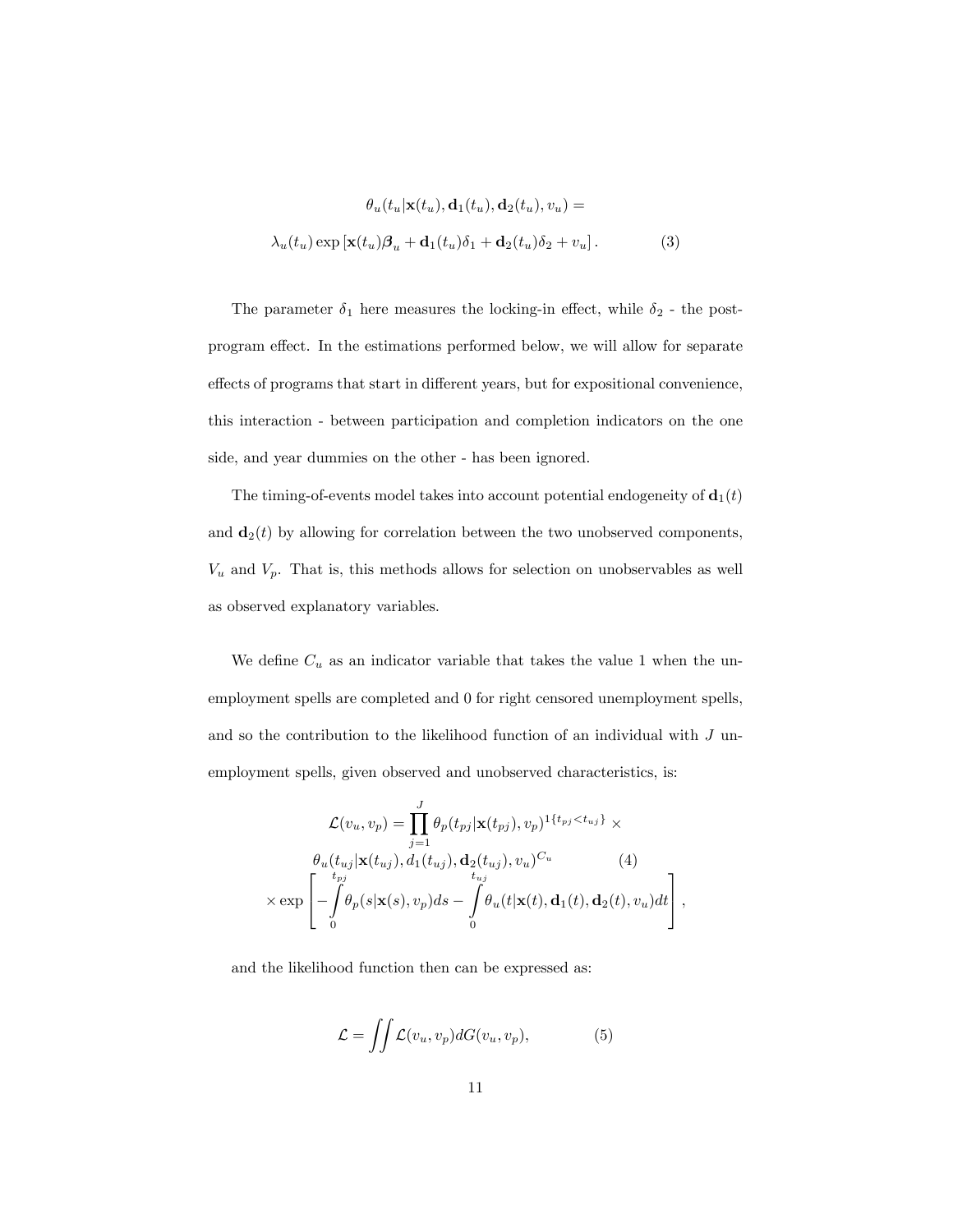where  $G(\cdot, \cdot)$  is a bivariate distribution function for  $(v_u, v_p)$ .

The expected duration of an unemployment spell may be calculated as

$$
E[T_u|\mathbf{x},\mathbf{d}_1,\mathbf{d}_2,\mathbf{v}_u]=\int_0^\infty S(t|\mathbf{x},\mathbf{d}_1,\mathbf{d}_2,\mathbf{v}_u)dt
$$

where the time-variation in the explanatory variables has been ignored for analytical convenience.

## 3.1 Identification

Identification in the timing-if-events model is based on two assumptions, as mentioned above: a 'distributional' assumption, requiring the hazard rates to be specified as mixed proportional hazards, and a 'no anticipation' assumption, which implies that the individual is allowed to know the distribution of time until program participation and the distribution of program types, but not the exact moment at which he will participate.

## 3.2 Parametrization

We assume all baseline hazard rates to be piecewise constant (that is  $\lambda_j(t) =$  $\exp(\alpha_{jm}), \ m \ = \ 1,...,M_j$  , where  $M_j$  is the number of intervals for baseline hazard  $j$ ). The following cut-off points for the intervals are used for all hazard rates (the unemployment duration and time until program participation are both measured in weeks): 4, 13, 26, 39, 52, 65, 78, 91, 104, 156.

With such a parametrixation, it is straightforward to show that the expected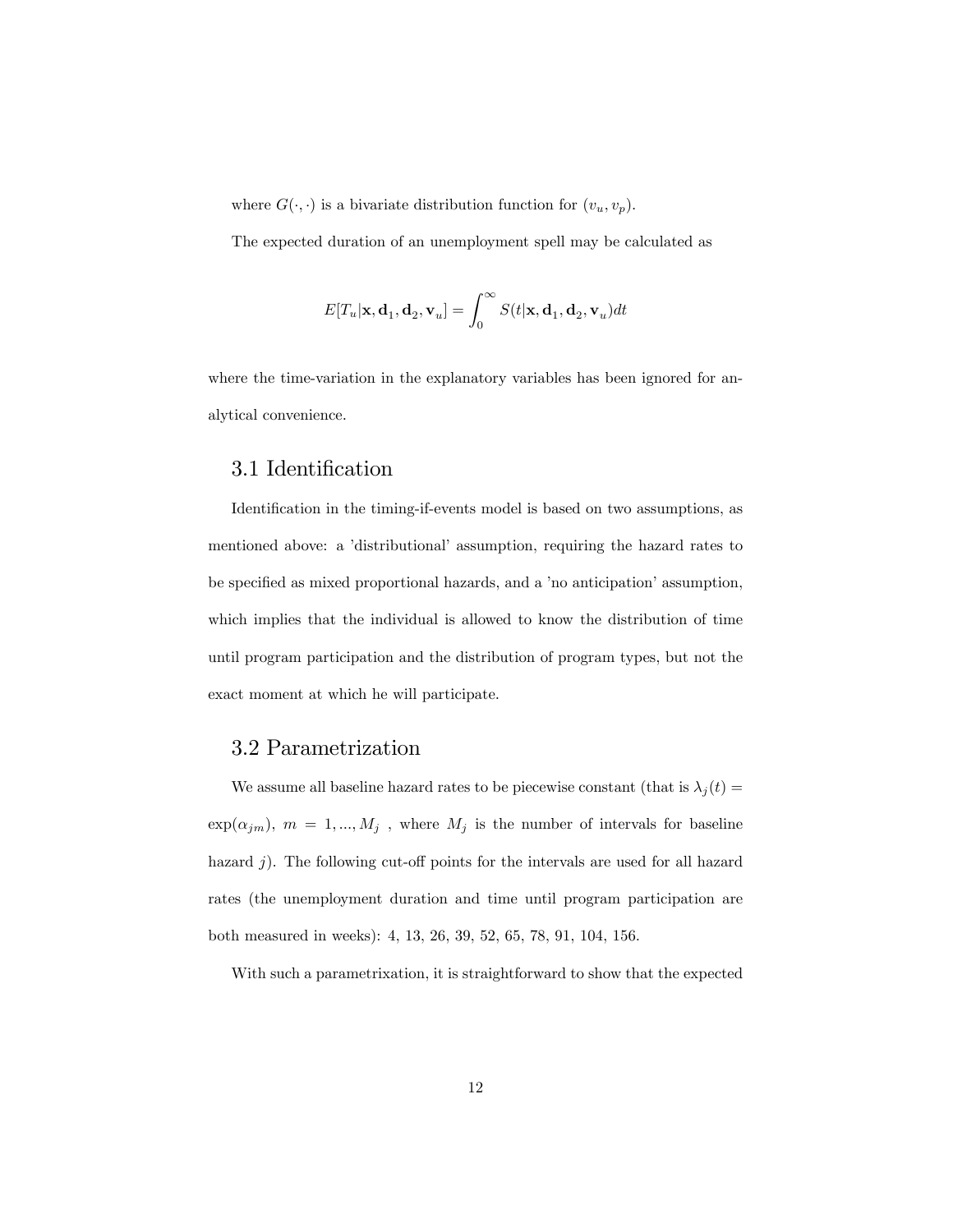duration of an unemployment spell is equal to

$$
E[T_u|\mathbf{x},\mathbf{d}_1,\mathbf{d}_2,\mathbf{v}_u] = \sum_{m=1}^{M_u} \frac{1}{h_i^m(\mathbf{x},\mathbf{d}_1,\mathbf{d}_2,\mathbf{v}_u)} \cdot \mathbf{P}\left(\tau_{m-1} < T_u \le \tau_m|\mathbf{x},\mathbf{d}_1,\mathbf{d}_2,\mathbf{v}_u\right)
$$

where the  $\tau_m$  denote the cut-off for the intervals, and  $h^m_i$  the value of the hazard rate in interval m, and  $\mathbf{P}(\tau_{m-1} < T_u \leq \tau_m | \mathbf{x}, \mathbf{d}_1, \mathbf{d}_2, \mathbf{v}_u)$  the probability that an individual leaves unemployment in the  $m<sup>1</sup>$ th interval.

For the mixture distribution, we apply a discrete distribution with two points of support for each of the marginal distributions of the unobserved variables. Let  $(v_u^1, v_u^2)$  and  $(v_{pi}^1, v_{pi}^2)$ ,  $i = 1, 2, 3, 4$ , be the mass-points of  $V_u$  and  $V_{pi}$ , respectively. The associated probabilities are then:

$$
P_1 = Pr(V_u = v_u^1, V_{p1} = v_{p1}^1, V_{p2} = v_{p2}^1, V_{p3} = v_{p3}^1, V_{p4} = v_{p4}^1),
$$
  
\n
$$
P_2 = Pr(V_u = v_u^2, V_{p1} = v_{p1}^1, V_{p2} = v_{p2}^1, V_{p3} = v_{p3}^1, V_{p4} = v_{p4}^1),
$$
  
\n
$$
P_3 = Pr(V_u = v_u^1, V_{p1} = v_{p1}^2, V_{p2} = v_{p2}^2, V_{p3} = v_{p3}^2, V_{p4} = v_{p4}^2),
$$
  
\n
$$
P_4 = Pr(V_u = v_u^2, V_{p1} = v_{p1}^2, V_{p2} = v_{p2}^2, V_{p3} = v_{p3}^2, V_{p4} = v_{p4}^2),
$$

with  $0 \le P_i \le 1$  for  $i = 1, ..., 4$ , and  $\sum^4$  $i=1$  $P_i = 1$ . Note that the unobserved heteregeneity terms are restricted to be perfectly correlated in the four cause-specific hazard rates into programs. This is also called a factor-loading specification. It restricts the correlation between  $V_{pi}$  and  $V_{pj}$  to be either 1 or  $-1$  if  $i \neq j$ . The correlation between  $V_u$  and  $V_p$  is unrestricted, which is important, since this is the correlation which is intended to correct for selection on unobservables. We normalize the distribution of the unobservables by setting  $v_j^1 = 0$  for all hazard rates. This is done instead of normalising e.g. the mean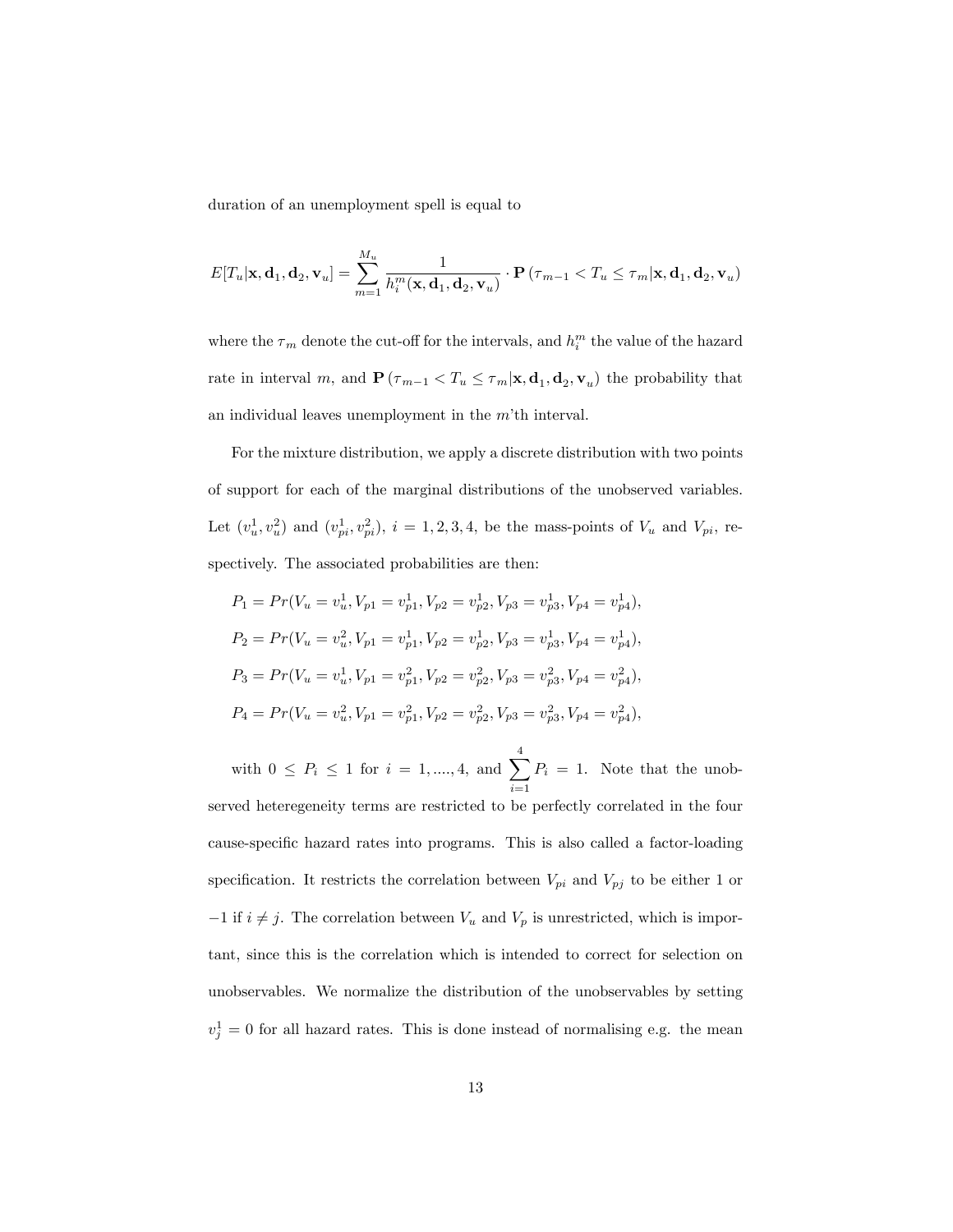of the mixture distribution to one.

#### 4. Data

There has been made 28 data sets - 14 for men and 14 for women in different Danish counties (excl. Bornholm) - for the research. The data was extracted from an event history data set developed by the Danish National Labour Market Authority. The event histories are based on the administrative registers, which record and govern the payments of public income transfers, as well as the register in which the employment agencies record the unemployed's participation in ALMPs. Using these event hictories, constructed by the NLMA itself, the employment agencies determine the risk that an individual becomes long-term unemployed (Hammer et al., 2004), so in this respect not only the underlying information but also the event histries themselves are considered to be a very reliable data source.

The data used in this paper covers the period from January 1, 1999 to December 31, 2004. The records are done on a weekly basis and include all time periods when the unemployed has received a public income transfer. Since this data is used for administrative purposes, it is frequently updates and therefore not merged with other registers containing information on such variables as education and work experience.

In this paper we concentrate on the unemployment spells of workers who are eligible for UI benefits since the information available for UI recipients are of a much higher quality than for social assistance recipients. An unemployment spell means the period, in which the individual is either openly unemployed or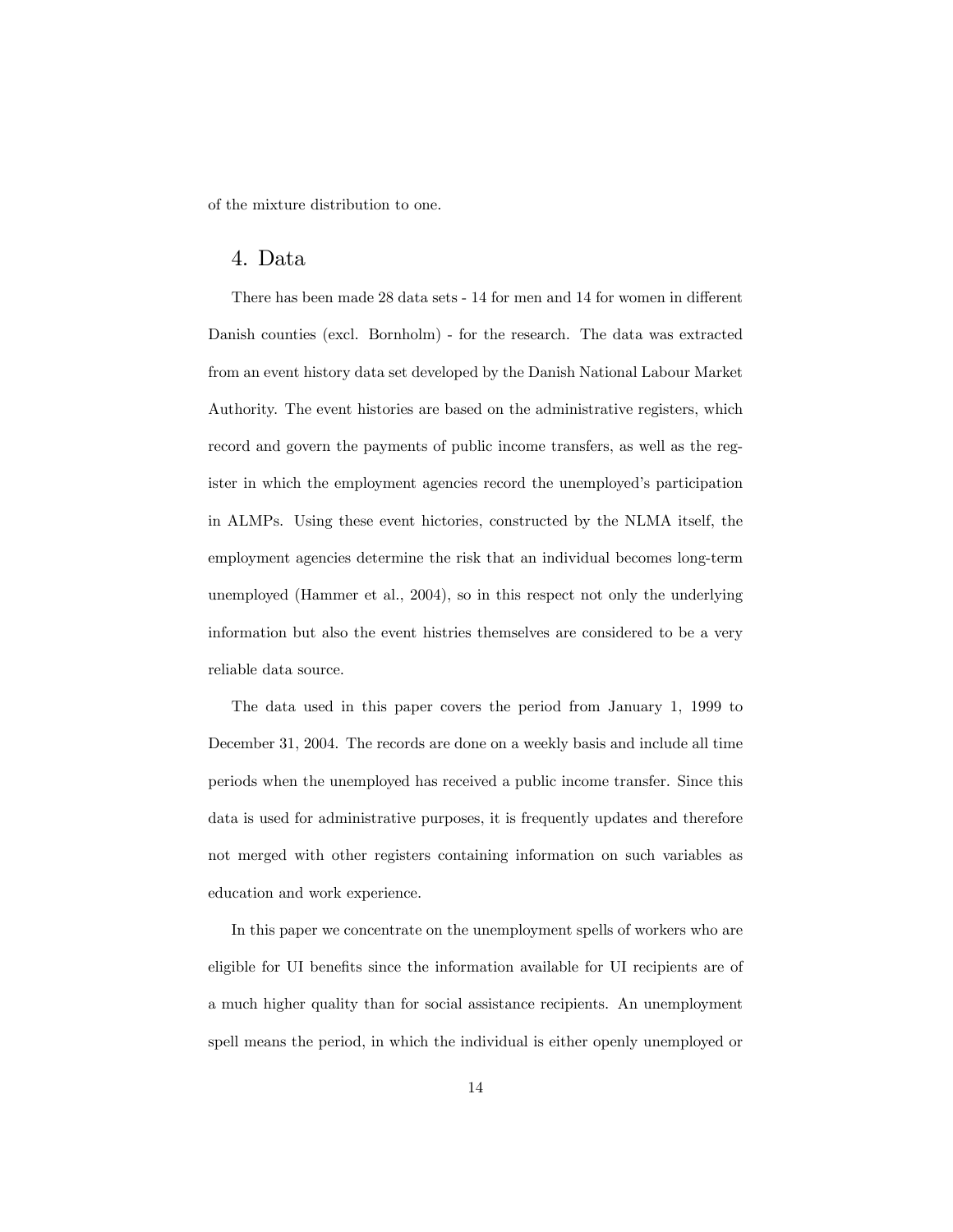participates in an ALMP. If there can be found four consecutive weeks out of open unemployment, when a person does not receive any other public income transfer, then he is treated as having found a job. If the individual has more than four weeks out of unemployment receiving other transfers, the unemployment spell will be characterised as right censored.

Periods out of unemployment shorter than four weeks usually include paternity leave (two weeks), holiday periods (typically up to three weeks), or short periods of sickness benefit payments and are treated as a part of the unemployment spell.

The samples consist of 25% of observations in data sets, drawn randomly.

The age of the individuals in the sample is limited between 25 and 59 (both included). Another - much stricter - umeployment policy is applicable to the individuals younger than 25 years while for those over 59 the special rules (in this case - much milder) are valid as well, so both of these age groups are excluded from our research.

The temporary unemployment is eliminated by excluding from our samples all unemployment spells lasting less than four weeks (note: about 40% of the unemployment spells belong to temporary unemployment, more than 90% of them lasting less than four weeks), since the ALMPs are not used in the case of a short term unemployment.

Description of the sample is given in Table A.1. in the Appendix.

# 4.1. Explanatory variables

A number of explanatory variables is used for the research. The three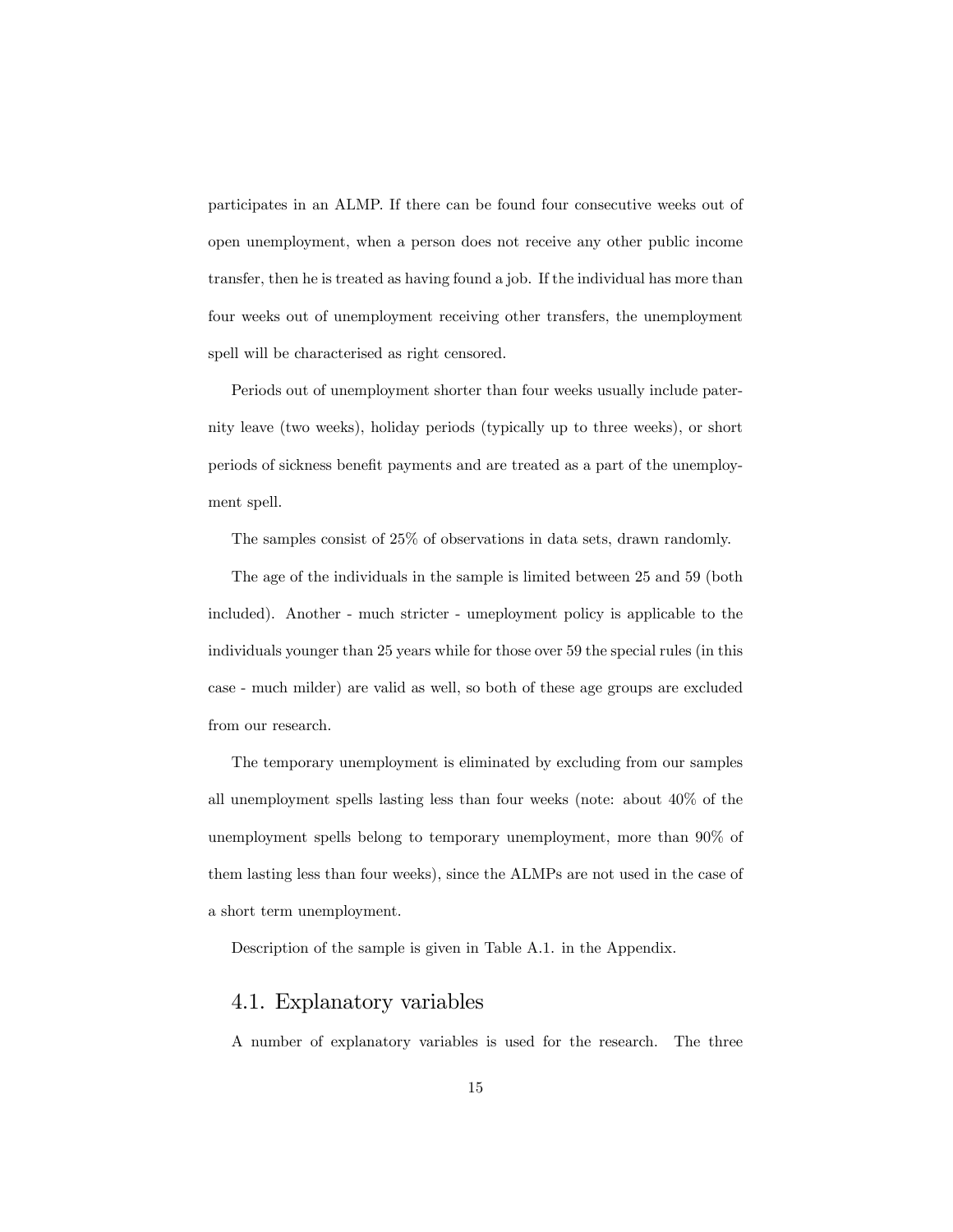age groups - AGE30-39, AGE40-49 and AGE50-59 - represent the age of the unemployed. There is a set of indicators showing the UI fund membership: UI FUND CONSTRUCTION, UI FUND MANUFACTURING, UI FUND TECHNICIANS, UI FUND TRADE, UI FUND CLERICAL, UI FUND ACA-DEMICS, OTHER UI FUND, and UI FUND SELF-EMPLOYED. Some of UI funds exist based on the industry, while others are based on the educational achvievements of the members. For example, UI FUND MANUFACTURING mainly insures unskilled workers of the manufacturing industry, and UI FUND ACADEMICS covers UI funds, which insure academically educated workers. Thus, the UI membership to some extent represent educational attainment, and to some extent - past occupation.

An indicator of the marital status and two indicators representing the country of origin have been included (the reference category is native Danes). The indicator that the individual lives alone is SINGLE. IMMIGRANT FROM DC covers the first and second generation immigrants from developed countries, while IMMIGRANT FROM LDC - immigrants from less developed countries.

There is an access to the past labour market history information. We have the data about the fraction of the time spent on public income transfers for each of the past five years, we know as well how many spells receiving public income transfers the person has experienced within the past Öve years. But only the information from the two last years, TRANSFER DEGREE LAST YEAR, TRANSFER DEGREE TWO YEARS AGO, # TRANSFER SPELLS LAST YEAR, and  $#$  TRANSFER SPELLS LAST 2 YEARS was significantly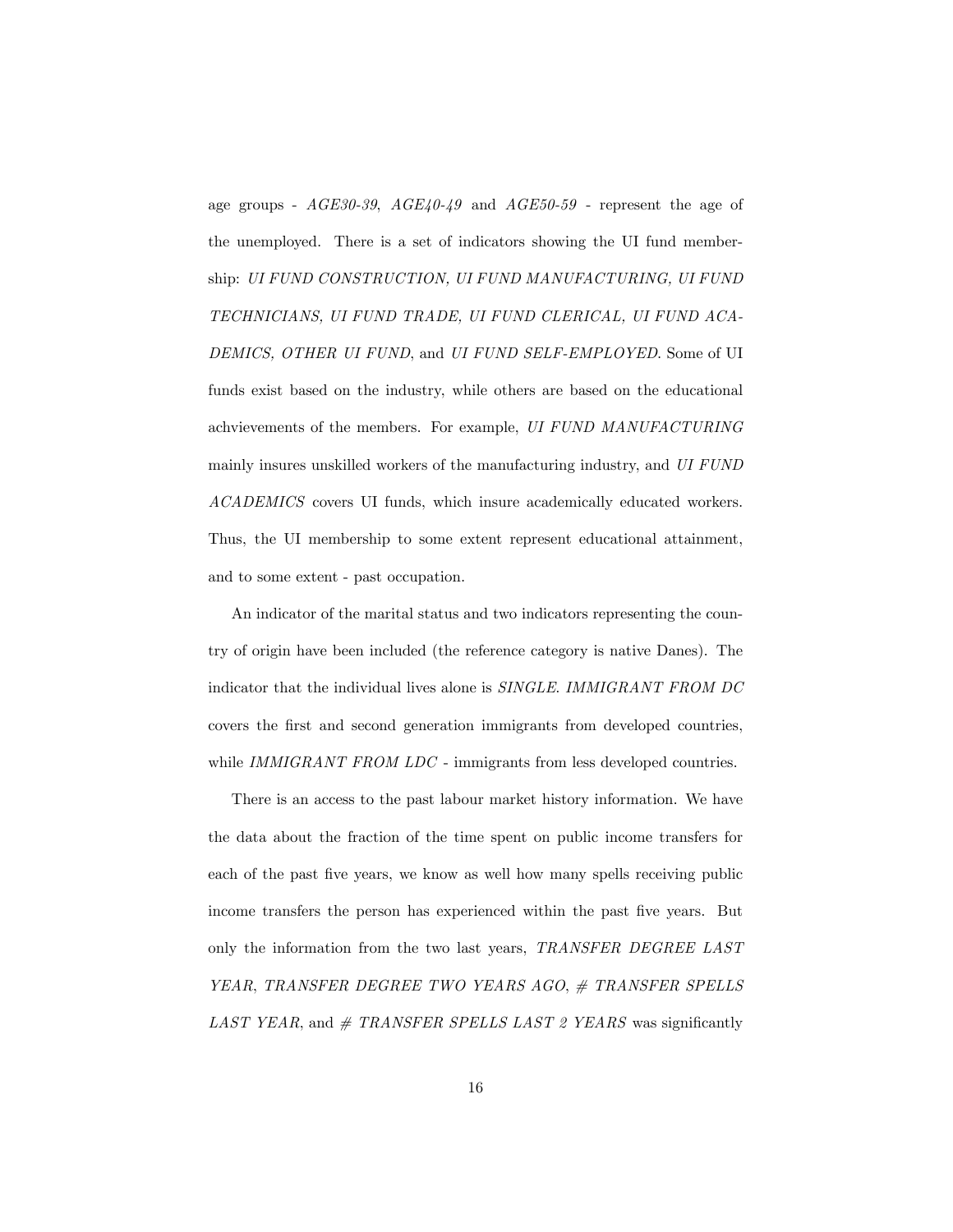different from zero in preliminary explorations, and therefore only information from these past two years before the unemployment spell is used .

Finally, we also have access to the information of sickness periods. The data from the last two years has been used in our research, for the same reason as given above.

## 5. Meta Analysis Framework

To summarise the effects of ALMPs in Danish counties the framework of meta-analysis  $\overline{\phantom{a}}$  a technique for analyzing and summarizing the results of different studies, each of which is focused on the same question  $-$  is used. The meta analysis techniques have been developed and applied widely in the area of medical and natural sciences. Application of these techniques in Economics has been developed by Phillips (1994), Card and Kruger (1995), Ashenfelter and others (1999), van der Sluis and others (2004), van der Sluis and others (2005), Kluve and Schmidt (2002) and Kluve (2006). In van der Sluis and others (2005) meta-analysis of the impact of education in developing economies has been carried out using ordinary least squares and ordered probit. The meta-analysis here is defined as 'a quantitative tool that is applied to synthetize previous research findings that share common aspects that can be addresses statistically'.

The idea to use meta-analysis to measure the effectiveness of European ALMPs was first implemented by Kluve and Schmidt (2002), who summarized a total of 53 European active labour market programs. It was further developed by Kluve (2006), when he summarized effects of European ALMPs from all European evaluation studies available to that date (95 different evaluation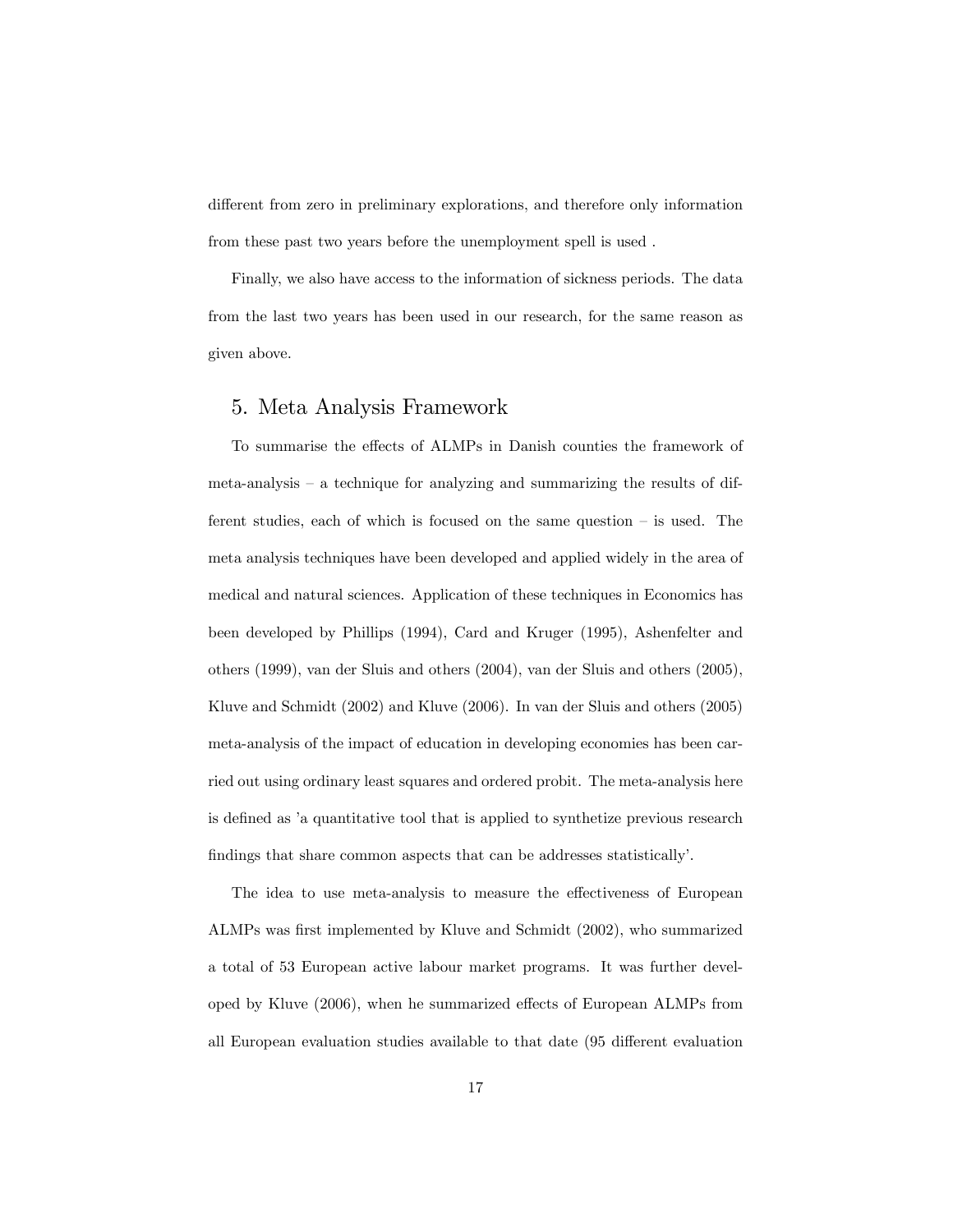studies). The basic idea of meta-analysis there was to construct and analyse a data set in which each observation represented a particular program evaluation. The motivation for such an analysis was its ability to identify systematic differences across different types of ALMPs, while controlling for other factors, like economic conditions, during the period of the evaluation.

Various different programs and evaluation methods are used in order to estimate the effects of European ALMPs. Thus, talking about the problems of implementing meta-analyses, the differences among the evaluation studies tend to be an important issue. Firstly, there is a variation among the ALMPs in different countries - the programs differ in their design and in their focus on different target groups. Secondly, the institutional and economic environment differ among the countries and thirdly, there are disparities in the evaluation design and estimation techniques.

In our research these problems are not present, since the effectiveness of ALMPs in Danish counties is measured using the same methodology - the timing-of-events model for identifying treatment effects in a duration model framework, described in Section 3. The types of ALMPs do not differ among the counties either.

We have two goals of meta-analysis.

Firstly, we need to answer, which of the Danish ALMPs have shown the best performance in the counties of Denmark and in the whole country. In order to be able to get the answers, we need to summarize the annual results of the timing-of events models estimated separately for men and women in each of the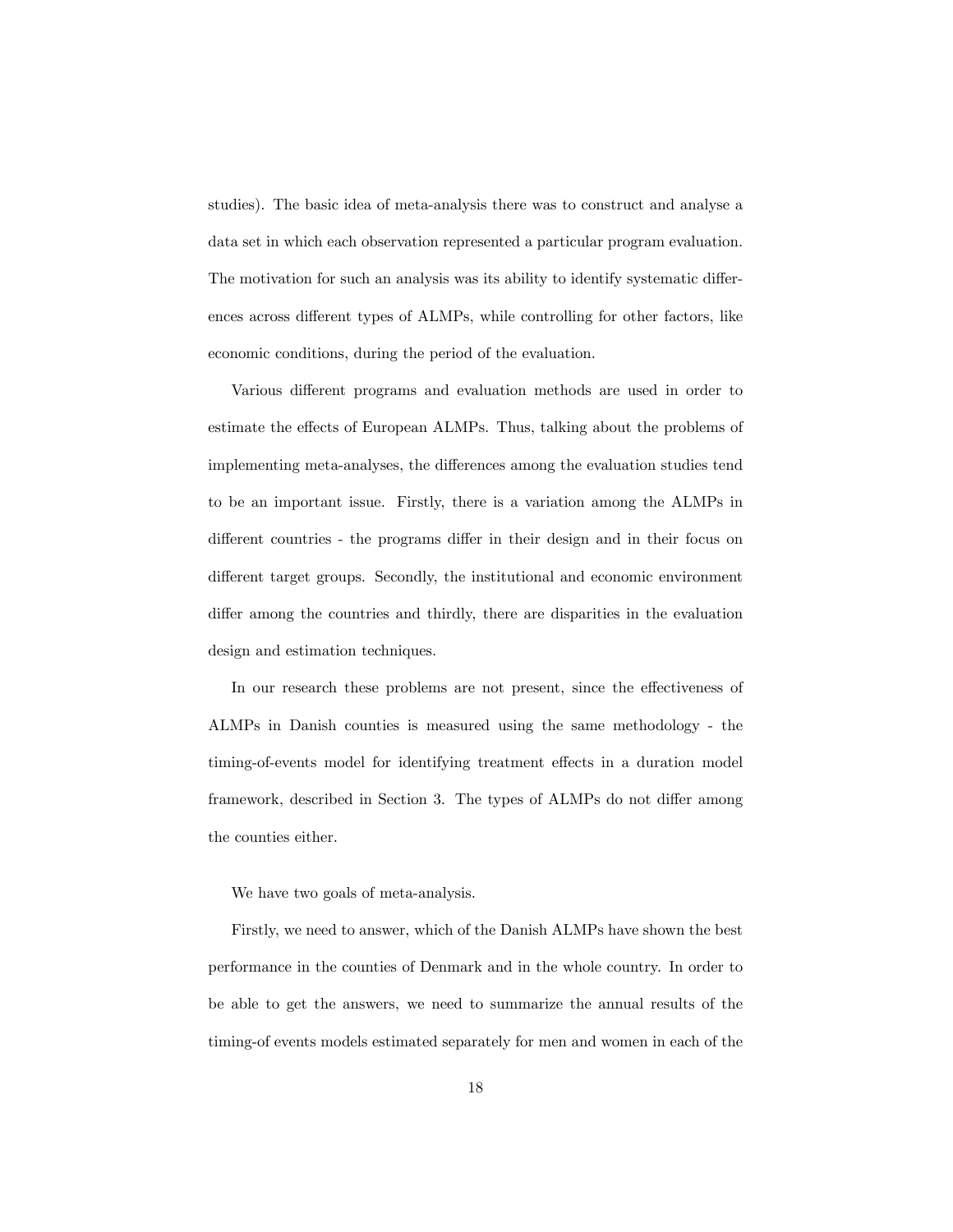14 counties in Denmark.

We calculate the weighted averages of the net effects of the programs for men and for women in the country and at county levels. We have 28 samples (for men and for women in  $14$  counties). However, weighting the effects of the programs by sample sizes, as it is common in statistical analyses, is not an optimal approach in our case, since the estimated effects are based on those who participate in programs in different counties in different years. We therefore take the numbers of individuals activated in each of the ALMPs in a given calendar year as the optimal weights for our analysis.

Thus, we have: 
$$
\overline{ES}_{program} = \frac{\sum_{i,t} ES_{program,i,t} * N_{i,t}}{\sum_{i,t} N_{i,t}},
$$

where  $\overline{ES}_{program}$  is the average effect of a program (locking-in effect, postprogram effect or net-effect);

 $ES_{program,i,t}$  is the effect of a program in county i in calendar year t;  $N_{i,t}$  is the number of unemployed individuals in county i activated in the program in calendar year  $t$ ;

> $\sqrt{ }$  $_{i,t}$  $N_{i,t}$  is the total number of the individuals activated in the program.

To find the country-level effect of the program we calculate a weighted average of 84 observations (from 14 counties and 6 calendar years of research). In the same way we find the average county-level effects as weighted averages of 6 annual observations.

The summarized results of Danish ALMPs' performance are presented and discussed in Section 6.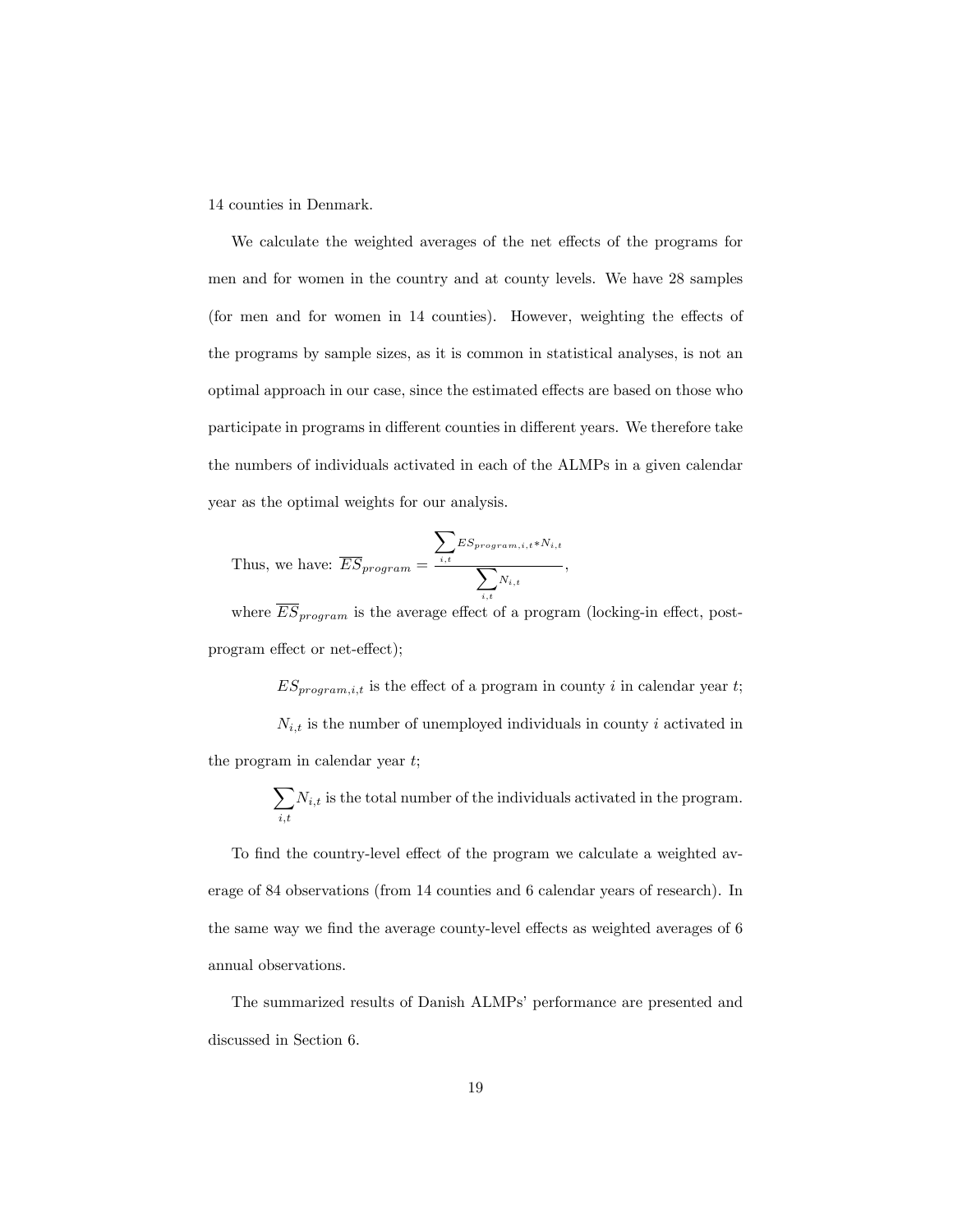The second goal of our meta-analysis is to obtain a quantitative assessment of the factors (i.e. economic conditions, composition of the work force and the labour market, intensity of program use), which are perceived to be associated with the effect of ALMPs.

We construct two data sets - one for men and another for women - each of them having 84 observations (14 counties \* 6 calendar years). The dependent variable of interest is given by the net effect of the program evaluated. The net effect is defined as the impact on the expected duration of unemployment for a standard person, and here we use the same standard person in each region. Participation is assumed to take place from week 52 in the unemployment spell. The net effect of each program is related to a set of county-level variables in a linear regression model. "Activation,  $\%$ " is defined as the fraction of the unemployed individuals activated in the particular type of ALMPs (individuals activated in all 4 ALMPs types  $= 100\%$ ).

'Low-skilled' is the fraction of persons employed as 'lønmodtagere grundniveau' in the county in the given year. The fraction of the low-skilled workers is steadily decreasing It went down from 41.8% in 1999 to 34.9% in 2004 for men and from 44.8% to 40.4% for women. The biggest reduction in the fraction is noticeable in 2004. The county level figures varied as well: from the average of 32.5% (in Copenhagen and Frederiksberg region) to 43.7% (in Viborg county) for men and from 38.4% (in Copenhagen and Frederiksberg) to 46.4% (in Storstrøms county) for women.

'Manufacturing,  $\%$ ', 'Private sector,  $\%$ ' and 'Self-employed,  $\%$ ' show the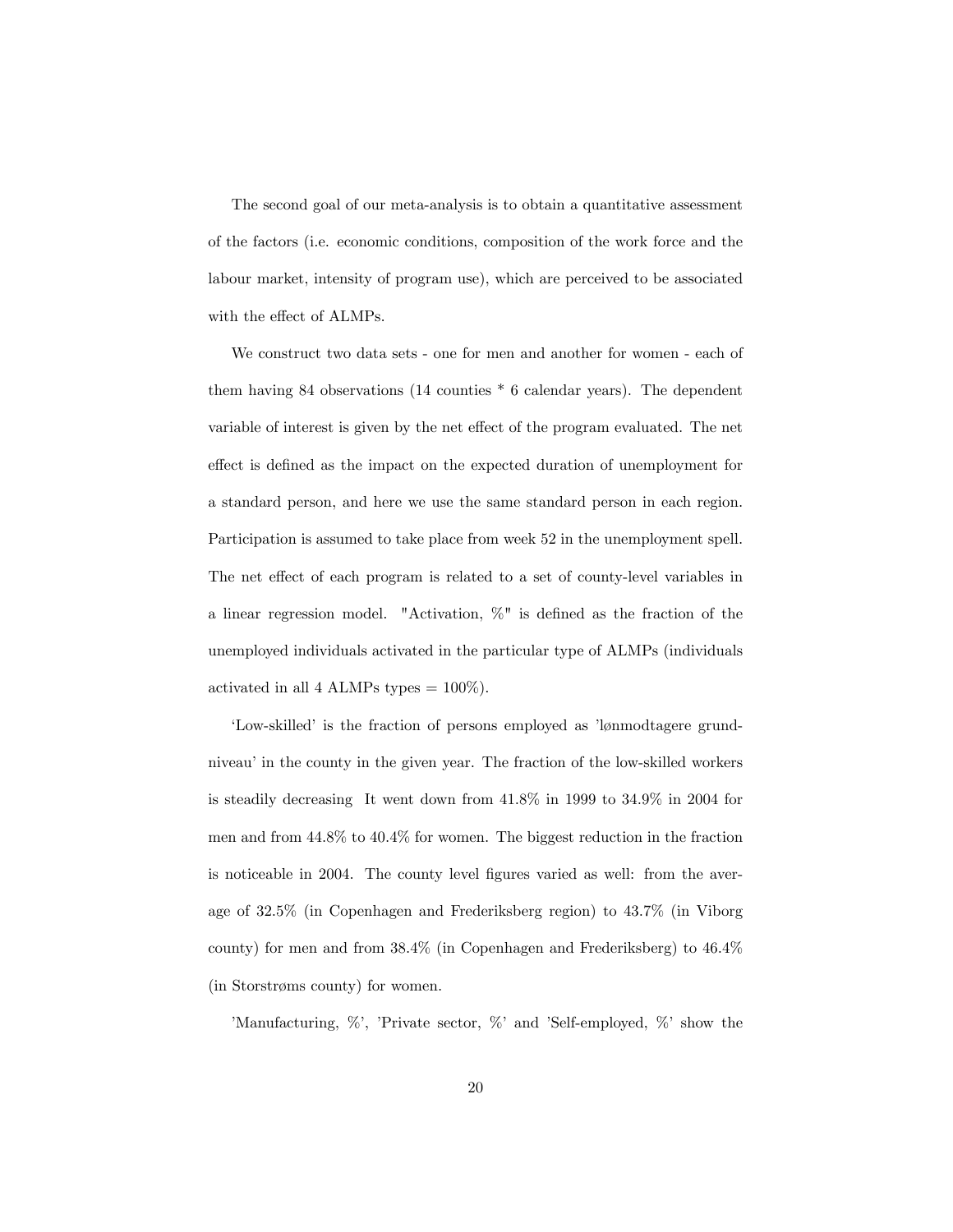fractions of individuals employed in manufacturing, in private sector, and the self-employed individuals. In the manufacturing sector work about 21% men while for women this figure comes up to about  $11.5\%$ . The lowest fraction of manufacturing tends to be in the area of capital and around the capital (Copenhagen and Frederiksberg region, Copenhagen and Frederiksborg counties) while the biggest - in the Central Jutland (Ringkøbing, Viborg and Vejle counties).  $75.3\%$  of men work in the private sector while for women this figure comes up only to 45.5%. The highest percentages of the employed women work in social institutions (21.2%), health and education sectors (9.4% in each). Among men the most popular are the metal industry (9.6%) and construction (10.4%). These figures differ among the counties from  $63.7\%$  employed men in the private sector in Copenhagen and Frederiksberg region to  $82.5\%$  in Ringkøbing county, and from  $37.3\%$  (Storstrøm) to  $51.6\%$  (Copenhagen county) for women. 10.5% of the working force of men and 3.9% of women are self-employed. The biggest share of self-employed men is in Viborg (14.4%); of self-employed women - Storstrøm county  $(4.7\%).$ 

'Unemployment,  $\%$ ' is regional unemployment rate, ' $>50$  years old,  $\%$ ' - the fraction of those older that 50 years among the 30-59 years aged unemployed individuals, that equals to about 32 - 33% for both men and women.

<sup>'</sup>Duration, weeks' is the expected unemployment duration (without activation), measured in weeks. In the standard notation of program evaluaton, this variable is  $E[T_0]$ , the outcome in the absence of program participation, where  $E[T_1]$  is the outcome in the presence of program participation. The coefficient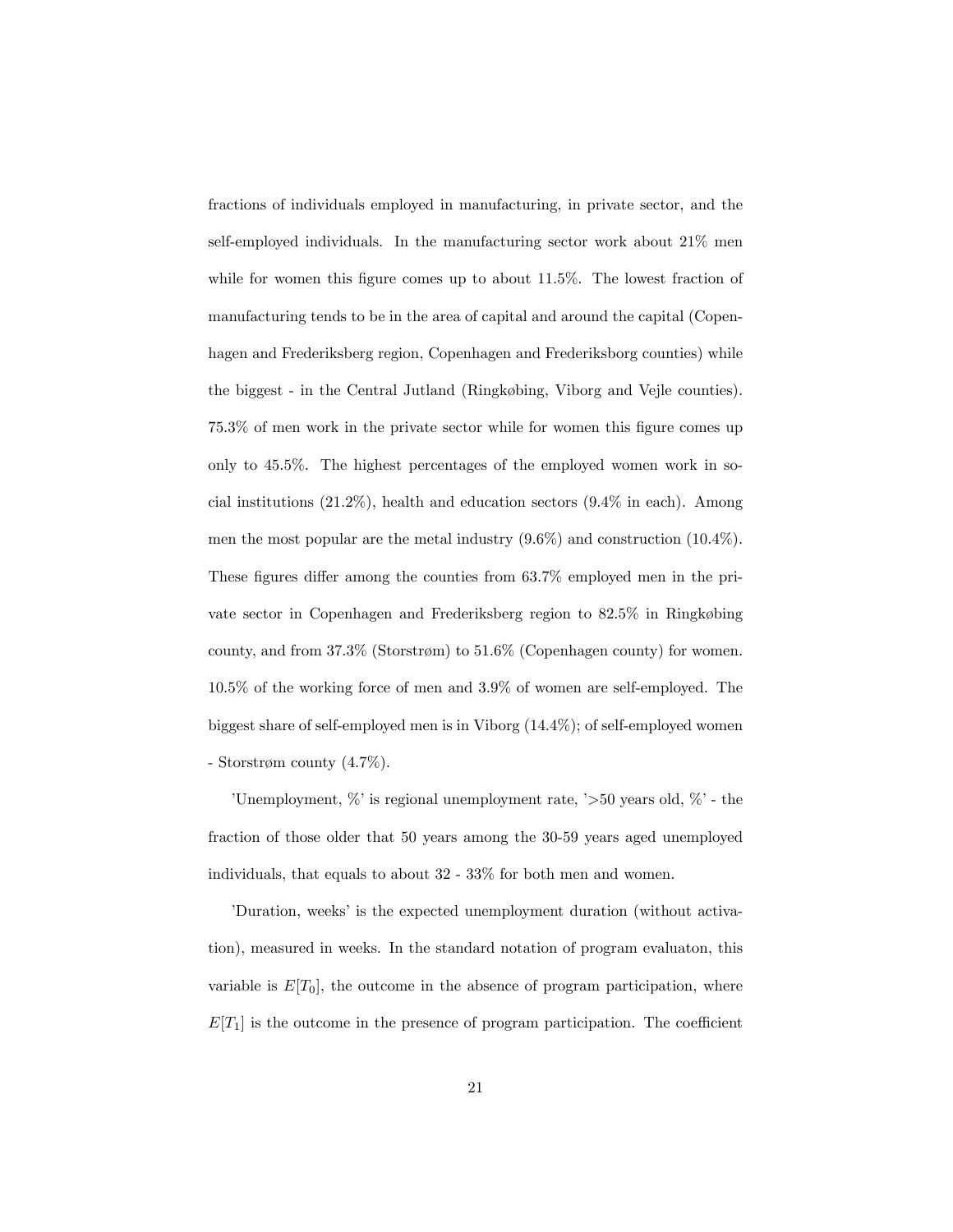to this variable will be informative about the trade-off between equity and efficiency in active labour market policy; if those with large unemployment duration are also those whose unemployment duration is reduced the most, then there is no trade-off, while in the opposite case, there is a controversy between the goals of equity and efficiency. Unemployment duration is  $1.5 - 2$  times longer for women than for men and differs from 8.5 weeks (men) and 17.6 weeks (women) in Viborg to 22.5 weeks (men) and 34.6 weeks (women) in Copenhagen and Frederiksberg region.

County level statistical information about unemployment is available in Tables A.8.1. - A.8.2. in the Appendix. Appendix Tables A.9.1. - A.9.8. present the fractions of low-skilled in the working population of men and women, the percentages of men and women occupied in manufacturing, the fractions of men and women in the private sector as well as the fractions of those self-employed, Tables A.10.1. - A.10.2. - the age structure (by  $\%$ ) of the 30-59 years aged unemployed individuals.

The analysis is conducted using a linear regression framework. To control for any permanent features of different years that may influence the net effect of the ALMPs we include year dummies. We use 1999 as the omitted year in the base category, i.e. the annual effects are judged relative to 1999.

Section 7 presents and discusses results of the meta analysis.

## 6. Estimation Results

This section covers the results of the research and tries to answer which of the ALMPs have shown the best performance for the employability of the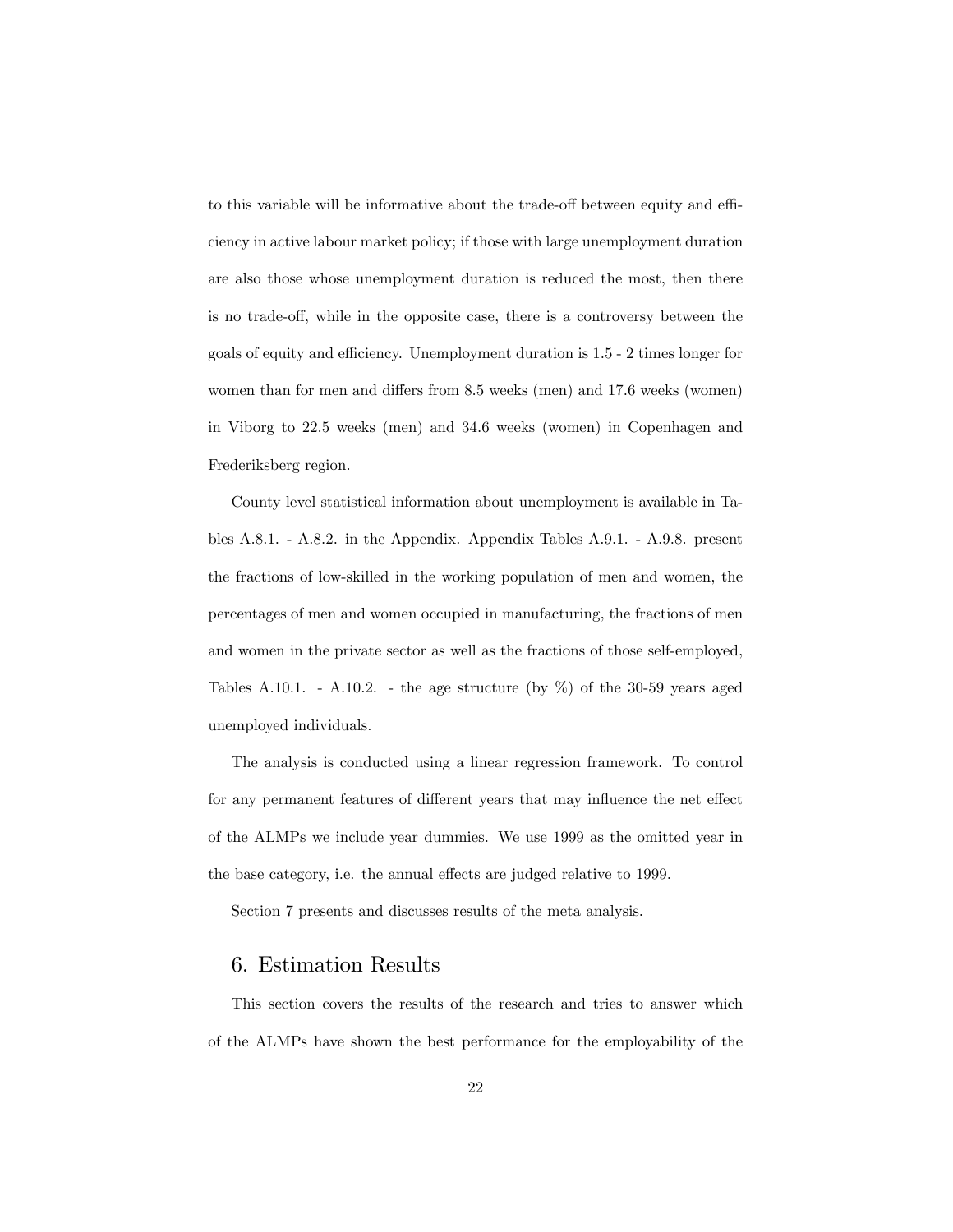unemployed men and women and for their unemployment duration in different counties of Denmark and in the whole country. The timing-of events model is estimated separately for men and women, and for each of the 14 counties in Denmark (because of few observations, we have not estimated the model for the county of Bornholm). In addition, the models are specified with an interaction between year and program participation and completion indicators, such that the effects of programs are estimated separately by calendar year.

The results are presented in the Tables 2-6. Table 2 shows the average program effects in the country while county-level effects are presented in Tables 3-6. The best results among the four types of the ALMPs, achieved by the private job training, are marked in bold in Table 2, while in Tables 3-6 we marked in bold the three most favourable (or least harmful) results produced by the programs in Danish counties.

The effects have been averaged using methodoly explained in Section 5. 'Locking-in effect' and 'Post-program effect' in the tables show the coefficients estimated, that is, the exponential function of the reported parameter gives the multiplicative impact on the hazard rates. The 'Net effect' shows the effect of the programs on expected unemployment duration. The net effect is calculated for a 'standard person' with close to average characteristics for each of the samples used. Participation is assumed to take place after 52 weeks of unemployment, and last for 26 weeks (private and public job training), 16 weeks (education) and 8 weeks (other ALMPs).

The year and county specific effects are showed in the Appendix.Tables A.2.1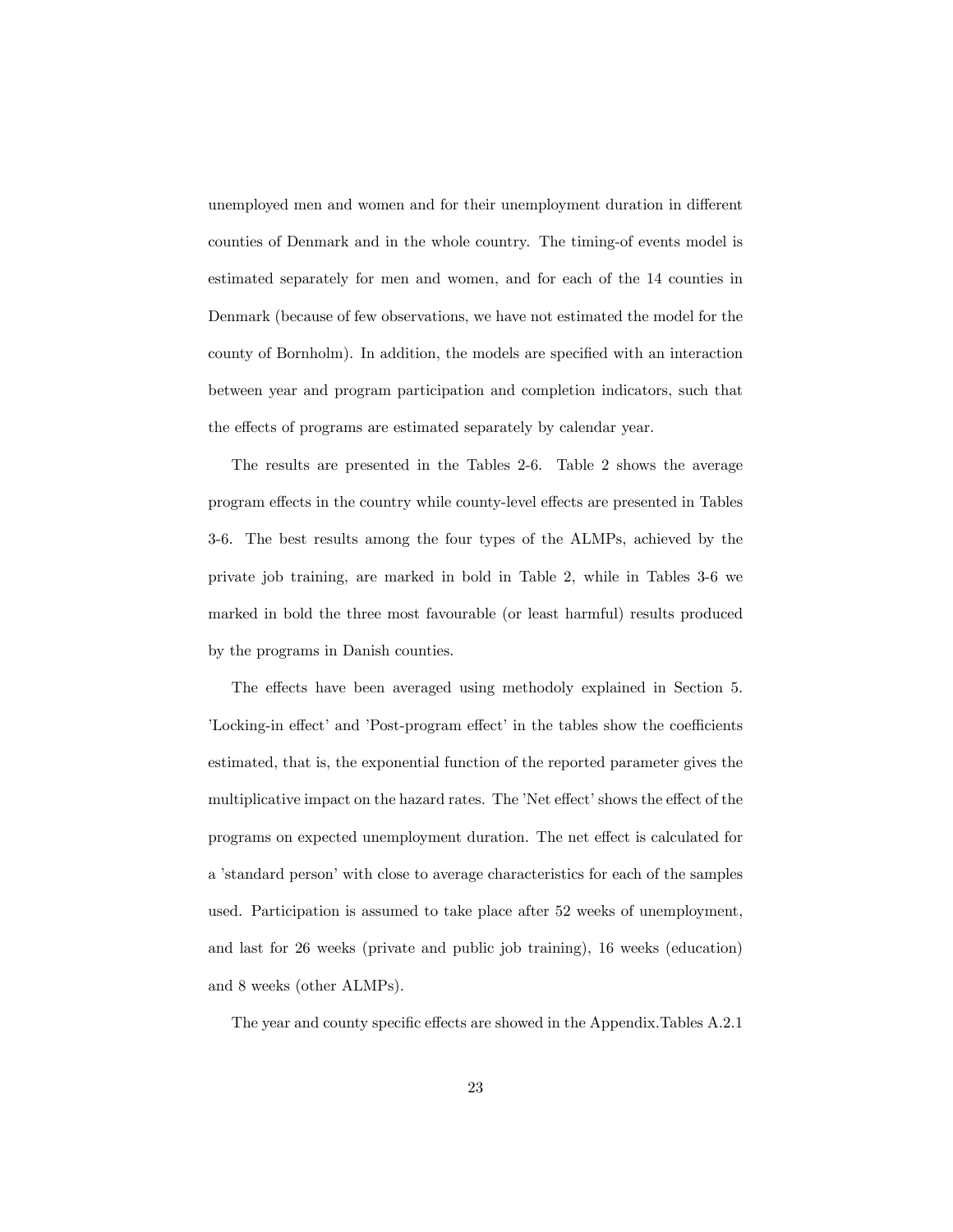$- A.6.8.$  Tables A.2.1.  $- A.2.16.$  here present the locking-in effects of the programs, Tables  $A.3.1. - A.3.16.$  - the post-program effects. The annual countylevel results of unemployment durations (with and without program participation) are showed in Tables A.4.1. - A.4.9, while Tables A.5.1. - A.5.8 and Tables A.6.1. - A.6.8 cover the net-effects of the ALMPs and the percentage changes in unemployment duration, resulted by participation in the programs. The standard errors of the unemployment durations and net-effects of the programs will be presented in a later paper version.

|                      | Locking-in effect, % | Post-program effect, % | Net effect (weeks) |
|----------------------|----------------------|------------------------|--------------------|
| Private job training |                      |                        |                    |
| Men                  | $-17,5$              | 60,0                   | $-0,21$            |
| Women                | $-12,2$              | 57,6                   | $-0.85$            |
| Public job training  |                      |                        |                    |
| Men                  | $-58,7$              | $-8,4$                 | 1,22               |
| Women                | $-55,6$              | 0,5                    | 1,99               |
| Education            |                      |                        |                    |
| Men                  | $-59,8$              | $-6,6$                 | 2,01               |
| Women                | $-68,4$              | $-5,1$                 | 1,93               |
| Other ALMPs          |                      |                        |                    |
| Men                  | $-25,8$              | $-17.0$                | 0,45               |
| Women                | $-40.8$              | $-11,2$                | 1,00               |

TABLE 2. AVERAGE EFFECTS OF ALMPs IN DENMARK IN 1999 - 2004

From Table 2, where the columns for the locking-in and post program effects show the percentage change in the hazard rate, we observe that only one group of ALMPs - private sector employment programs - reduced unemployment duration, by 0.85 weeks for women and by 0.21 weeks for men. The small locking-in effect of theis program was followed by a significant positive post program effect, when the hazard rate out of unemployment was increased by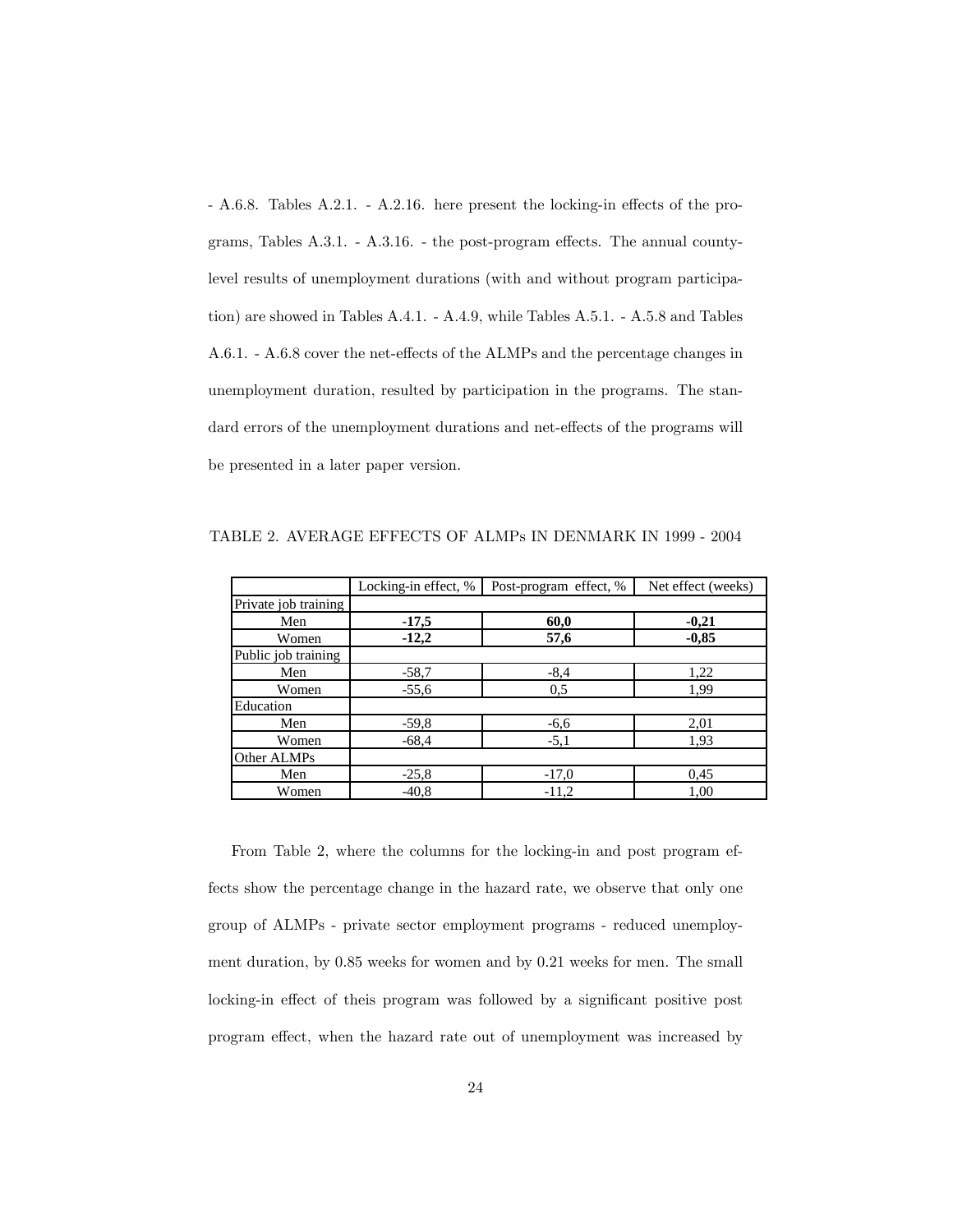60% for men and by 57.6% for women. For education and for other ALMPs we find both locking-in and post-program effects to be negative, which leads to the positive net program effects (the programs increased unemployment duration). The post-program effect of public job training for women found to be slightly positive (0.5%), however this does not compensate the dramatic locking-in effect. The worst performance was shown by education programs, which increased unemployment duration of both men and women by about 2 weeks.

The county-level effects of private sector employment subsidy programs are presented in Table 3. The table shows that the estimated average post-program effect is positive for both men and women in all counties, and in most counties the post program effect exceeds the locking-in effect, and expected unemployment duration is reduced (except Viborg county for men, and Frederiksborg, Western Zealand and Ribe counties for women).

For both men and women, we find the best performance of private sector employment programs in Roskilde and Northern Jutland. It is worth mentioning that the program effects also look very favourable in the Copenhagen and Frederiksberg municipalities for women (1.87 weeks decrease in unemployment duration) and in Frederiksborg county for men (0.40 weeks decrease).

Overall, for private sector employment programs, we would thus conclude that there is a tendency that these programs perform better in the area around the capital, the counties with the lowest unemployment rate, and in Northern Jutland, where the unemployment rate is one of the highest in the country.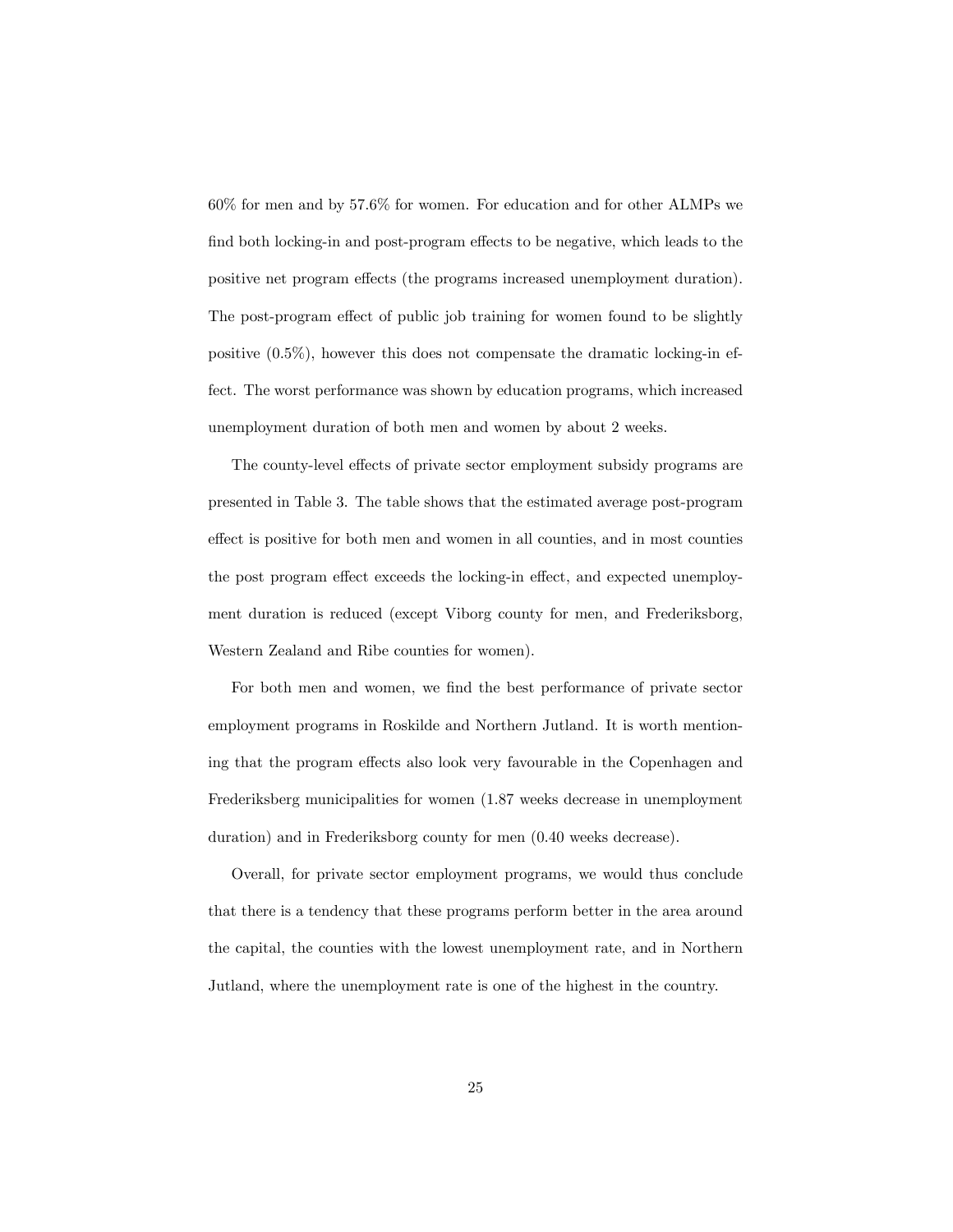|                          |          | <b>Locking-in effect</b> |       | Post-program effect |         | Net effect |
|--------------------------|----------|--------------------------|-------|---------------------|---------|------------|
|                          | Men      | Women                    | Men   | Women               | Men     | Women      |
| Copenhagen Frederiksberg | $-25,87$ | $-17,83$                 | 50,31 | 91,13               | $-0.05$ | $-1,87$    |
| Copenhagen county        | $-18,93$ | $-9,03$                  | 40,31 | 42,50               | $-0.19$ | $-0.92$    |
| Frederiksborg county     | $-1,13$  | $-36,50$                 | 46,06 | 37,00               | $-0,40$ | 0,32       |
| Roskilde county          | 6,92     | 12,07                    | 54,06 | 56,13               | $-0.81$ | $-1,51$    |
| Western Zelland county   | $-0.90$  | $-34,70$                 | 26,84 | 7,81                | $-0.19$ | 1,05       |
| Storstrøms county        | $-23,33$ | $-31,16$                 | 64,56 | 56,50               | $-0.13$ | $-0,35$    |
| Funen county             | $-19,28$ | $-15,21$                 | 61,18 | 79,39               | $-0.11$ | $-0.64$    |
| Southern Jutland county  | $-0.44$  | $-15,02$                 | 28,78 | 58,40               | $-0.35$ | $-0,74$    |
| Ribe county              | $-35,78$ | $-33,62$                 | 68,64 | 10,65               | $-0.02$ | 0,86       |
| Veile county             | 3,10     | 0.92                     | 68,42 | 64,26               | $-0,20$ | $-1,12$    |
| Ringkøbing county        | $-11,81$ | 18,35                    | 55,28 | 38,06               | $-0.13$ | $-1,19$    |
| Århus county             | $-18.91$ | $-5,46$                  | 82,09 | 70,60               | $-0,30$ | $-1,16$    |
| Viborg county            | $-40.03$ | $-18,10$                 | 44,76 | 40,41               | 0,12    | $-0.15$    |
| Northern Jutland county  | $-24,05$ | $-2,19$                  | 93,62 | 83,08               | $-0,34$ | $-1,67$    |

# DANISH COUNTIES (EXCL. BORNHOLM) IN 1999 - 2004

#### TABLE 4. EFFECTS OF PUBLIC JOB TRAINING PROGRAMS IN

|                          |          | <b>Locking-in effect</b> |          | Post-program effect |      | Net effect |
|--------------------------|----------|--------------------------|----------|---------------------|------|------------|
|                          | Men      | Women                    | Men      | Women               | Men  | Women      |
| Copenhagen Frederiksberg | $-61,11$ | $-57,46$                 | 1,77     | 19,34               | 2,00 | 2,28       |
| Copenhagen county        | $-57,96$ | $-54,84$                 | $-12,49$ | $-11,21$            | 1,86 | 2,42       |
| Frederiksborg county     | $-61,28$ | $-54,19$                 | $-12,21$ | 0.36                | 1,29 | 1,89       |
| Roskilde county          | $-71,79$ | $-50,20$                 | $-15,60$ | $-16,41$            | 1,85 | 2,26       |
| Western Zelland county   | $-66,71$ | $-60,77$                 | $-2,52$  | $-2,86$             | 1,37 | 2,46       |
| Storstrøms county        | $-58,28$ | $-55,37$                 | $-29,41$ | $-2,19$             | 1,26 | 1,89       |
| Funen county             | $-70,82$ | $-76,52$                 | $-17,79$ | 2,27                | 0.84 | 2,24       |
| Southern Jutland county  | $-54,16$ | $-59,11$                 | $-5,96$  | $-28,50$            | 0.90 | 2,48       |
| Ribe county              | $-50,67$ | $-60,96$                 | $-13,53$ | $-5,80$             | 0,55 | 2,40       |
| Vejle county             | $-53,62$ | $-53,06$                 | $-0.42$  | $-3,01$             | 1,04 | 1,75       |
| Ringkøbing county        | $-62,35$ | $-54,59$                 | $-30,74$ | 11,52               | 0.67 | 1,65       |
| Århus county             | $-48,59$ | $-28,15$                 | 3,45     | 14,92               | 0,77 | 1,37       |
| Viborg county            | $-62,82$ | $-57,36$                 | $-11,01$ | 6,43                | 0,58 | 1,37       |
| Northern Jutland county  | $-47.57$ | $-52,01$                 | $-1,16$  | 3,02                | 0.89 | 1,90       |

#### DANISH COUNTIES (EXCL. BORNHOLM) IN 1999 - 2004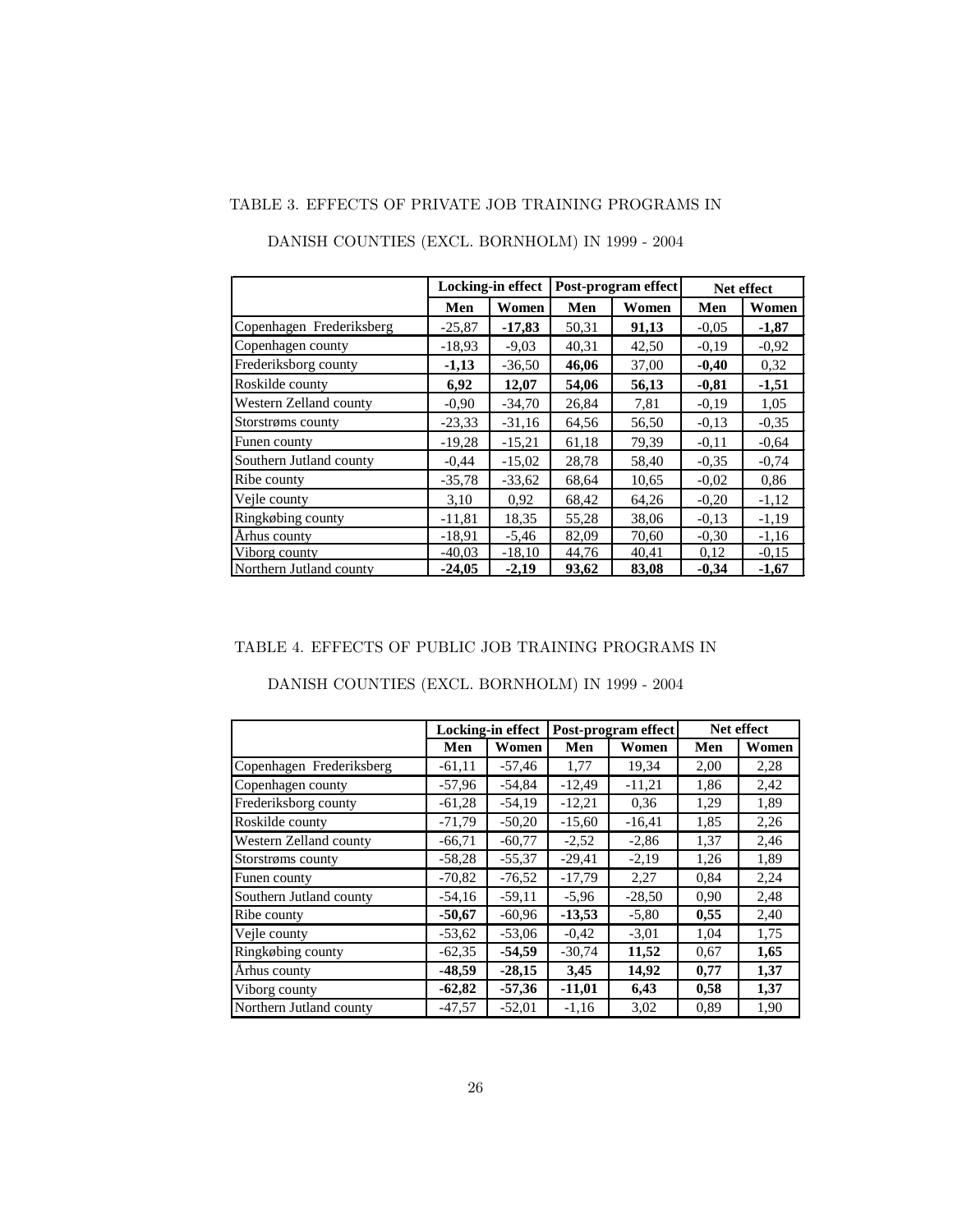## TABLE 5. EFFECTS OF EDUCATION PROGRAMS IN DANISH

|                          |          | <b>Locking-in effect</b> |          | Post-program effect |      | Net effect |
|--------------------------|----------|--------------------------|----------|---------------------|------|------------|
|                          | Men      | Women                    | Men      | Women               | Men  | Women      |
| Copenhagen Frederiksberg | $-58,11$ | $-66,95$                 | $-6,61$  | $-5,11$             | 2,70 | 2,70       |
| Copenhagen county        | $-53,08$ | $-66,08$                 | $-6,88$  | $-8,28$             | 2.43 | 2,43       |
| Frederiksborg county     | $-52,80$ | $-68,91$                 | $-11,83$ | $-8,07$             | 1,82 | 1,83       |
| Roskilde county          | $-47,22$ | $-65,04$                 | 3.89     | $-3,58$             | 2,01 | 1,99       |
| Western Zelland county   | $-45,67$ | $-64,04$                 | $-6,44$  | $-8,98$             | 1,92 | 1,92       |
| Storstrøms county        | $-61,77$ | $-69,52$                 | 3,68     | $-8,32$             | 1,54 | 1,54       |
| Funen county             | $-57,77$ | $-65,02$                 | 7,00     | $-1,49$             | 1,49 | 1,49       |
| Southern Jutland county  | $-58,70$ | $-72,45$                 | $-7,85$  | $-7,09$             | 1,85 | 1,87       |
| Ribe county              | $-56,52$ | $-72,17$                 | $-0.27$  | $-3,68$             | 2,01 | 2,03       |
| Vejle county             | $-67,75$ | $-67,71$                 | $-2,02$  | $-7,52$             | 1.93 | 1,93       |
| Ringkøbing county        | $-70,10$ | $-70,72$                 | $-14,31$ | $-14,12$            | 1,83 | 1,86       |
| Århus county             | $-65,41$ | $-68,90$                 | $-11,77$ | $-6,55$             | 1,78 | 1,79       |
| Viborg county            | $-65,85$ | $-69,55$                 | $-4,56$  | $-3,12$             | 1,31 | 1,32       |
| Northern Jutland county  | $-64,77$ | $-71.32$                 | $-45.34$ | $-3,32$             | 1,73 | 1,74       |

# COUNTIES (EXCL. BORNHOLM) IN 1999 - 2004

#### TABLE 6. EFFECTS OF OTHER ALMPs IN DANISH COUNTIES

|  | (EXCL. BORNHOLM) IN 1999 - 2004 |  |  |  |
|--|---------------------------------|--|--|--|
|--|---------------------------------|--|--|--|

|                          |          | Locking-in effect |          | Post-program effect |      | Net effect |
|--------------------------|----------|-------------------|----------|---------------------|------|------------|
|                          | Men      | Women             | Men      | Women               | Men  | Women      |
| Copenhagen Frederiksberg | $-18,98$ | $-44,72$          | $-16,55$ | $-18,68$            | 0,60 | 1,70       |
| Copenhagen county        | $-27,49$ | $-38,27$          | $-17,65$ | $-9,85$             | 0,61 | 1,37       |
| Frederiksborg county     | $-53,54$ | $-48,48$          | $-13,15$ | 5,72                | 0,54 | 0,41       |
| Roskilde county          | $-35,59$ | $-9,48$           | $-31,82$ | 13,75               | 0,87 | $-0,16$    |
| Western Zelland county   | $-23,20$ | $-25,00$          | $-10,95$ | $-6,19$             | 0,30 | 0,43       |
| Storstrøms county        | $-23,60$ | $-31,05$          | $-21,46$ | $-20,16$            | 0,39 | 0,87       |
| Funen county             | $-38,84$ | $-41,84$          | $-17,20$ | $-10,61$            | 0,25 | 0,60       |
| Southern Jutland county  | $-9,10$  | $-10,65$          | $-17,30$ | $-7,50$             | 0,24 | 0,18       |
| Ribe county              | $-28,85$ | $-63,18$          | $-13,44$ | $-2,01$             | 0,15 | 0,83       |
| Vejle county             | $-34,24$ | $-34.49$          | $-9,62$  | $-8,21$             | 0,30 | 0,58       |
| Ringkøbing county        | $-26,21$ | $-53,86$          | $-22,39$ | $-10,94$            | 0,19 | 0,98       |
| Århus county             | $-7,58$  | $-32,54$          | $-17,06$ | $-5,93$             | 0,23 | 0,55       |
| Viborg county            | $-32,81$ | $-50,31$          | $-21,61$ | $-14,50$            | 0,22 | 0,73       |
| Northern Jutland county  | $-37,03$ | $-57,03$          | $-15,27$ | $-16,23$            | 0,35 | 1,25       |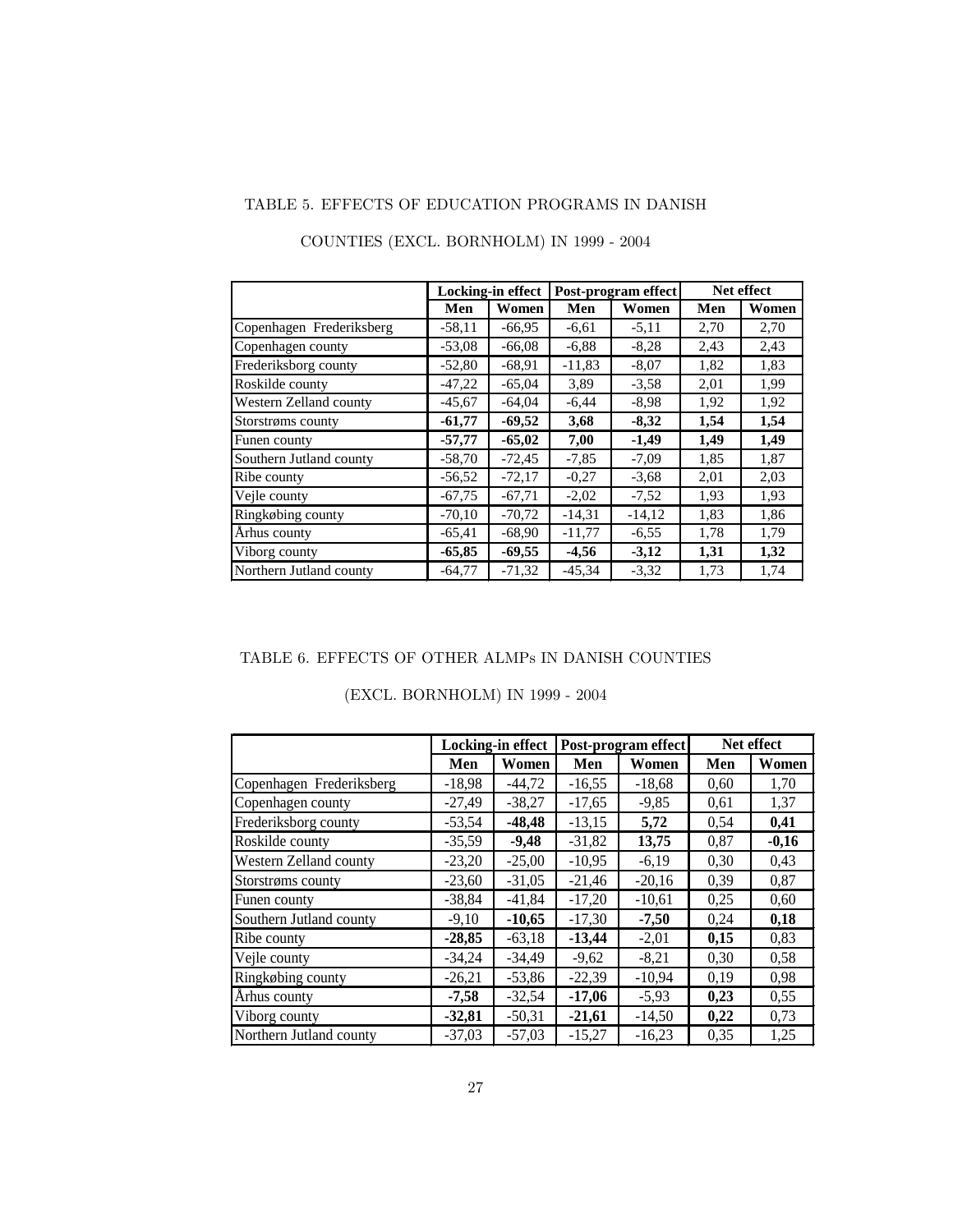The estimated effects of the other 3 groups of  $ALMPs$  (see Tables 4-6) are not nearly as positive, in fact only few programs have a significantly positive post-program effect and they nearly all have large locking-in effects and increased unemployment durations in all except one case, especially public sector employment programs and education programs.

The application of the public sector employment programs to men (Table 4) results in negative post-program effect in most of the counties (with the exception of very slightly positive effects in Copenhagen and Frederiksberg municipalities and Aarhus county). For women, however, the estimates of postprogram effects are slightly or moderately positive in half of the counties with the best result - 19.3% - found in Copenhagen and Frederiksberg. In spite of the positive post-program effect Copenhagen and Frederiksberg region experienced the most harmful consequences in the increasing of unemployment duration by 2 weeks for men and 2.28 weeks for women. The unemployment duration increased significantly in Copenhagen and Roskilde counties.

The best results are found to be in Aarhus, where the employment probabilities for women and men increased by 15% and 3.5% respectively at the end of program participation. But even these moderate positive effects were not nearly large enough to compensate for the locking-in effect and to reduce unemployment duration.

The education programs (Table 5) on average gave the worst impacts for both men and women. In light of the fact that this is the most frequently used type of program, this is of course terribly disappointing. With the exception of Funen,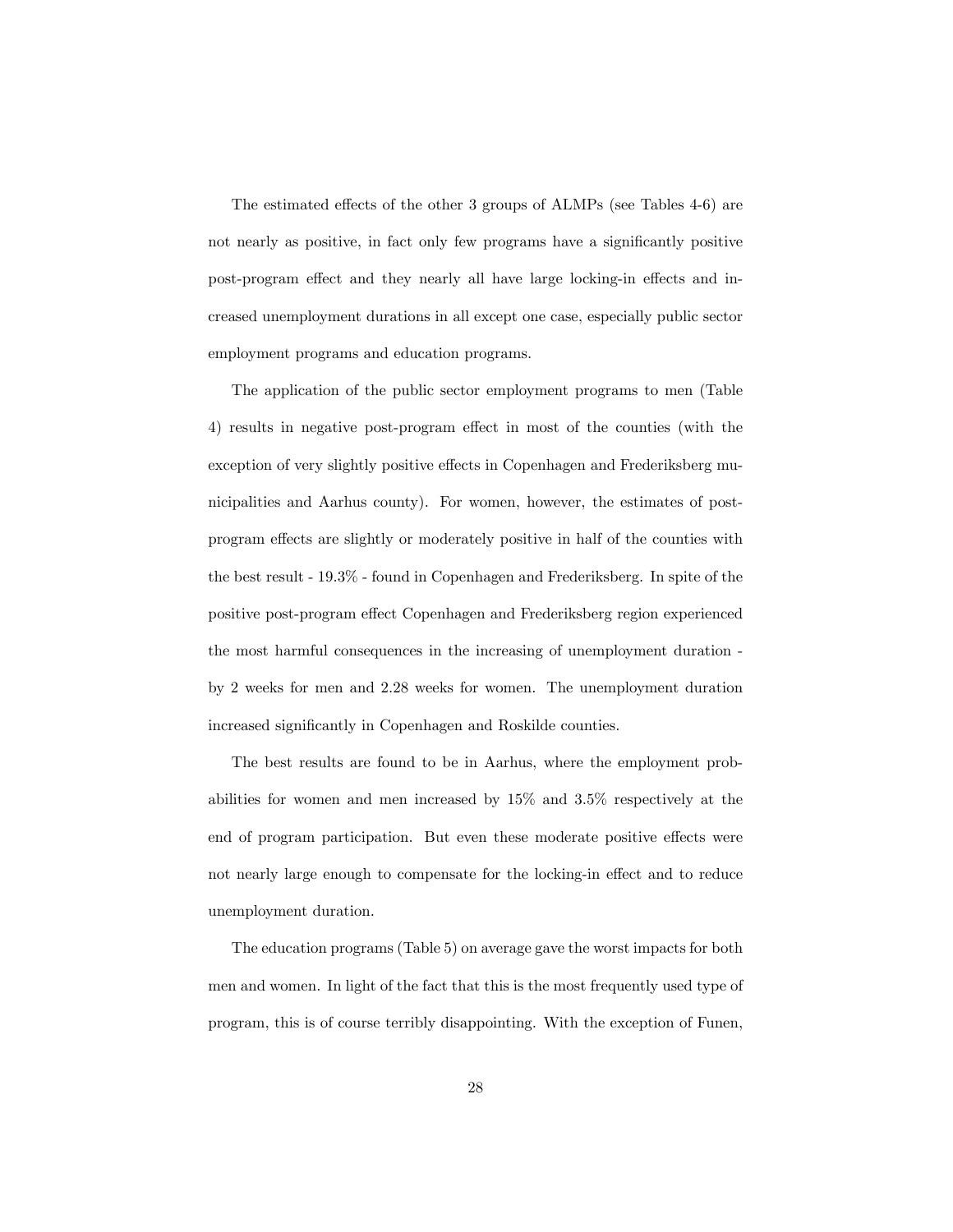where the post-program hazard rate out of unemployment for men increased by  $7\%$ , within the whole country the post-program education effect was negative for women and negative or only very slightly positive (not larger than 4%) for men. However, the probability of leaving unemployment during the education period was reduced by 46-70% for men while for women it decreased by even more - 64-72%. The biggest increases in unemployment duration - 2.7 and 2.4 weeks (both men and women) have been found in Copenhagen and Frederiksberg as well as in Copenhagen county, the lowest - 1.3 weeks - in Viborg.

ëOther active labour market programsí(Table 6) are found to be ine§ective. The locking-in effects here are milder than in the cases of public job training and education programs. But on the other hand these (other) programs do not produce positive post-program effects either. Moreover, there are only two counties - Frederiksborg and Roskilde - that are experiencing a slightly positive post-program effect to the hazard out of unemployment of women, while for men in all the counties these effects are negative. Only for women in Roskilde county a slight - 0.16 weeks - decrease in unemployment duration is observed while in the other counties duration is increased for both men and women (with the highest increase in Copenhagen and Frederiksberg region and Copenhagen county as well as in Nothern Jutland for women and in Roskilde for men).

Based on the results above we conclude that only in one of the four groups of Danish active labour market programs - private job training  $-$  is the postprogram effect large enough to counteract the locking-in effect in many of the counties and thus to reduce expected unemployment duration, while the partici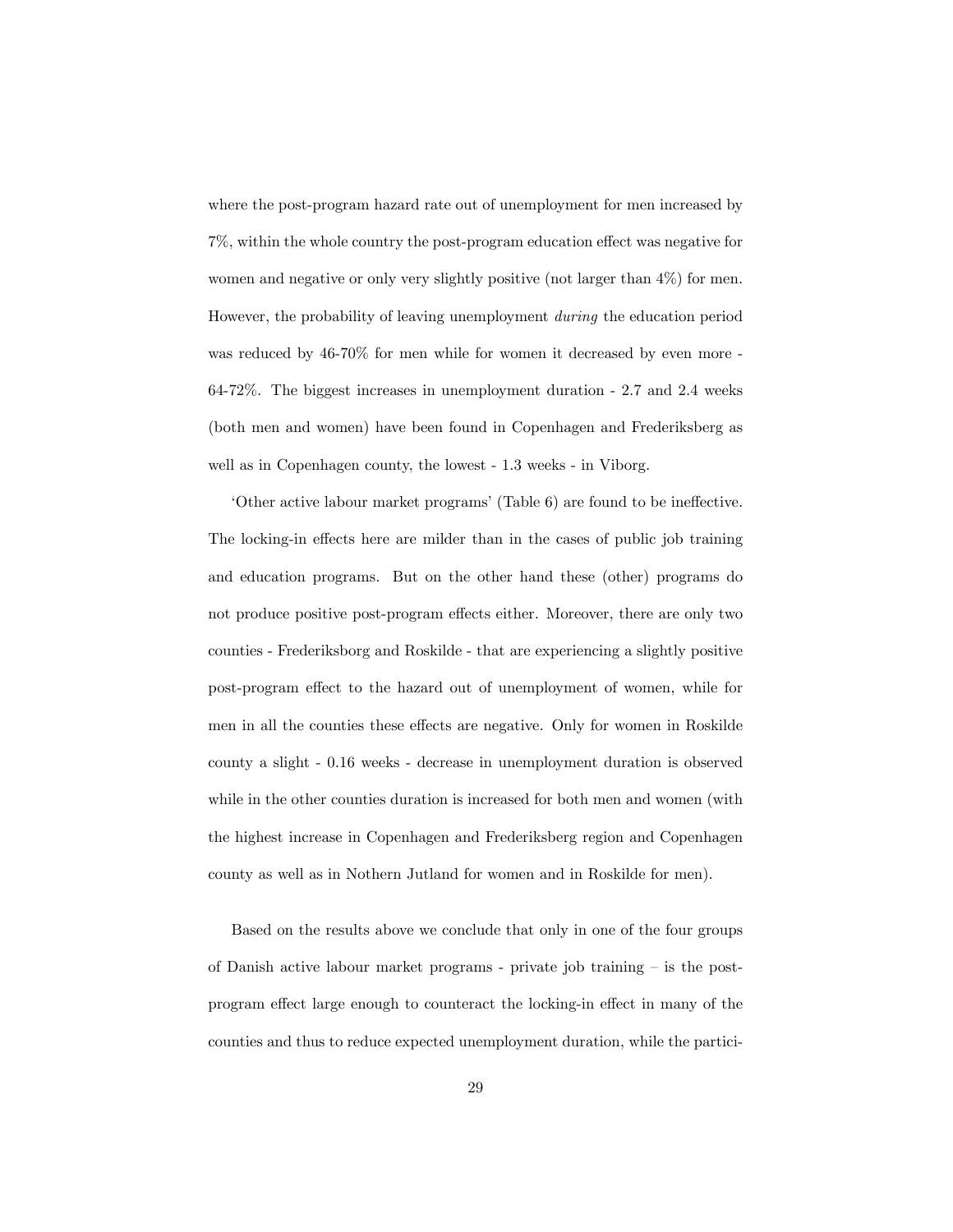pants in the other three types of programs experience increasing unemployment duration. The public job training programs produced in some cases a mild or moderate positive effect in the post program period, but a large lockingin effect during the program period, and so unemployment duration increased. The 'Other ALMPs' group also showed negative effects (except for women in Roskilde), while the poorest performance by far was achieved by education programs with dramatic locking-in effects, negative or slightly positive postprogram effects, and increases in unemployment duration.

There is a tendency that private sector employment programs perform better in the area around the capital. It is important to stress that these programs were very favourable in Northern Jutland, where the unemployment rate is one of the highest in the country. The effects of the other 3 groups of ALMPs, however, show different regional patterns. In terms of geography, public sector training, education and other ALMP programs worked badly in the area of the capital and around the capital. The least-harmful results of these programs experienced mid-Jutland - Aarhus and Viborg - counties, however even there unemployment duration increased.

## 7. Meta Analysis Findings

In the previous sections, we have discussed the performance of Danish ALMPs in different counties of Denmark. We found that the different ALMPs had different influences on unemployed men and women. The decrease in unemployment duration resulted by activation in private job training programs was higher for women, public job training and other ALMPs behaved better for men while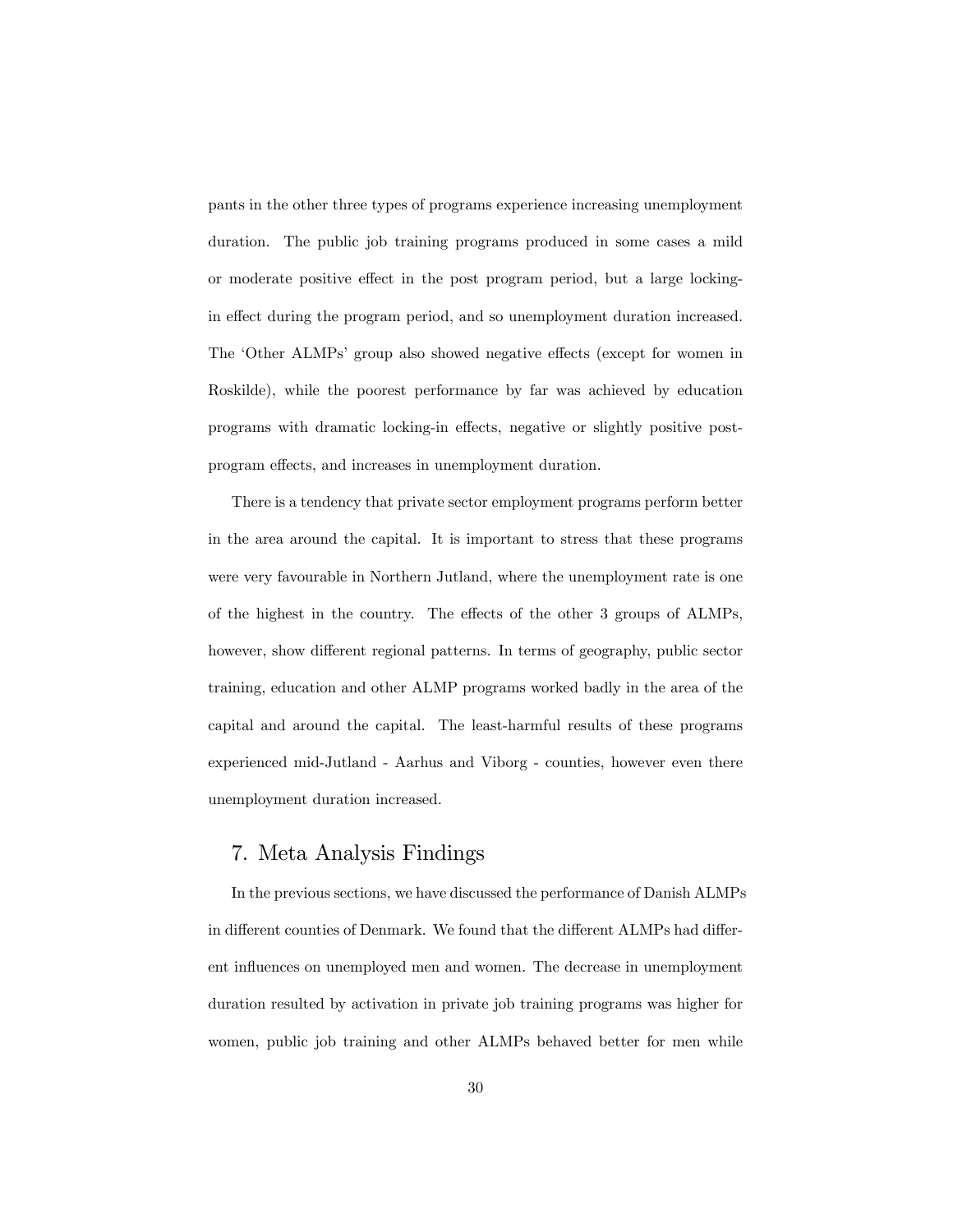education had the similar impact on the unemployment duration for men and women. We also found that the programs behaved very differently in the different counties: The most effective programs - private job training - changed unemployment duration from 1.87 weeks decrease (for women in Copenhagen and Frederiksberg region) to 0.86 weeks increase (for women in Ribe). Public sector employment programs increased unemployment duration by 0.55 - 2.48 weeks, education programs - by 1.31 - 2.7 weeks while the impact of other ALMPs varied from -1.16 to 1.7 weeks.

An interesting finding is that in general participation in ALMPs affected women more than men. This should be taken into consideration since unemployment duration for women in Danish counties is considerably longer than for men.

One important aspect is the intensity of program use (which is defined as the fraction of the unemployed individuals activated in the particular type of ALMPs; individuals activated in all four ALMPs types equal to 100%). Tables  $A.7.1 - A.7.4$  in the Appendix present the intensity of different types of ALMPs among the unemployed men and women in Danish counties and in the whole country in  $1999 - 2004$ . The tables tell us that the education programs, which have shown the poorest performance in the employability of men and women, tend to be the program which is used most for both men and women. More than half of men and women within the country who participate in a program participate in education programs, while private job training programs were used the least. On the other hand, the use of private job training increased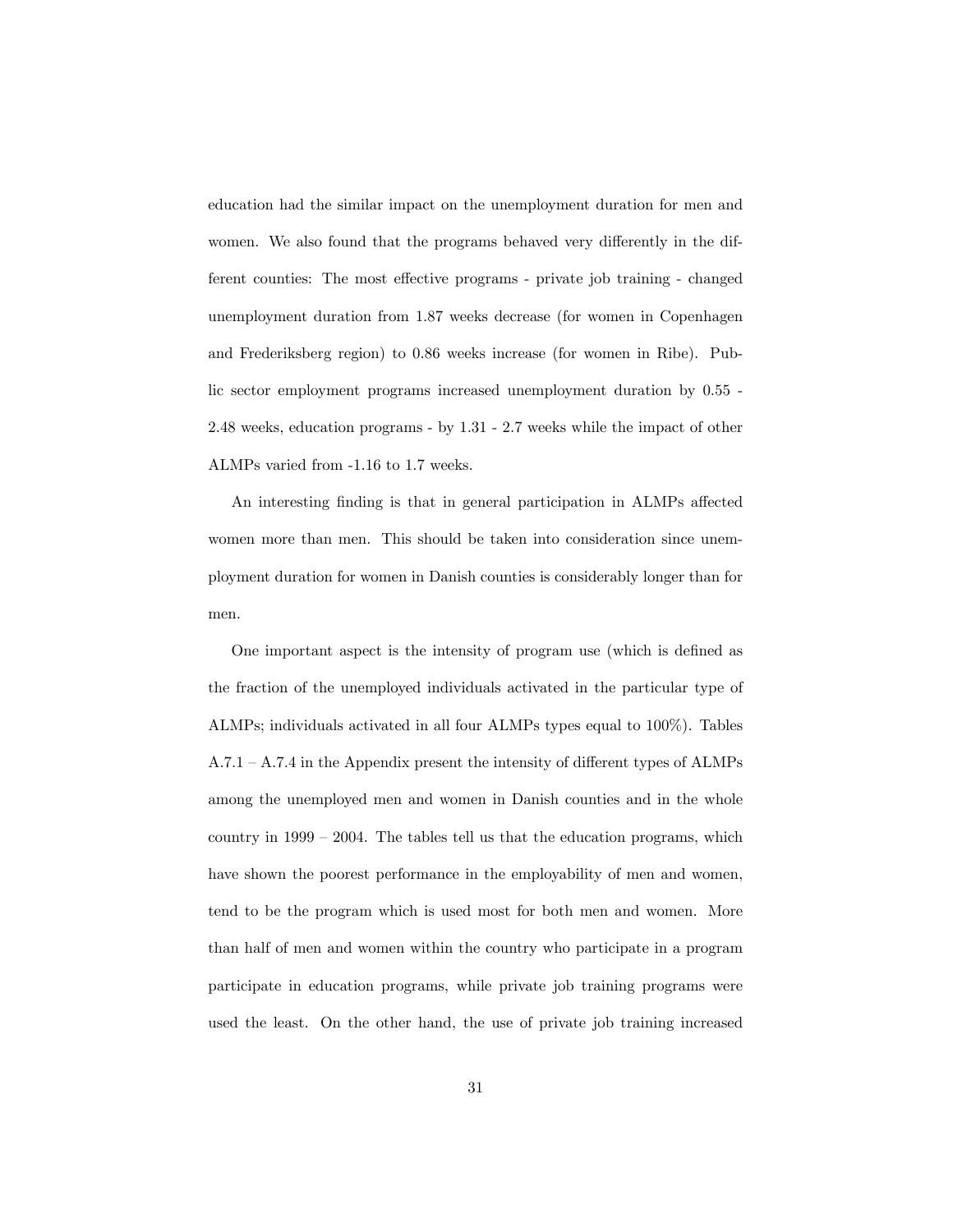from 5.8% in 1999 to 9.5% in 2004 for men, and from 3.2% to 5.5% for women.

There are annual variations in the intensity of program use. Particular interest here has to be paid to the year 2002, when the popularity of private job training programs within the country rose from 7.7% to 19.7% for men and from 4.4% to 9.7% for women. The use of other ALMPs went down - from 23% to 11% and 20.2% to 10.6% respectively. The fraction of activation in public job training increased while education/training declined, thought not so significantly. In 2003, however, these figures went in the opposite direction, towards 2001 level. The intensity of program use thus differs between years within the county level. However, most of the counties experienced quite similar annual fluctuations.

The goal of this chapter is to investigate how the behaviour of the ALMPs in Denmark depends on the regional unemployment level and duration, the composition of the work force (skills), the structure of labour market (sectoral composition), the age of the unemployed, and finally, on the intensity of the use of the programs. We employ here a meta analysis, described in Section 5, to the results presented in the last chapter. A number of explanatory factors (see Section 5) are considered. Tables 7-8 present results of the analysis for men (excluding and including year dummies), and tables 9-10 presents the same results for women. Significant estimates here are marked in bold.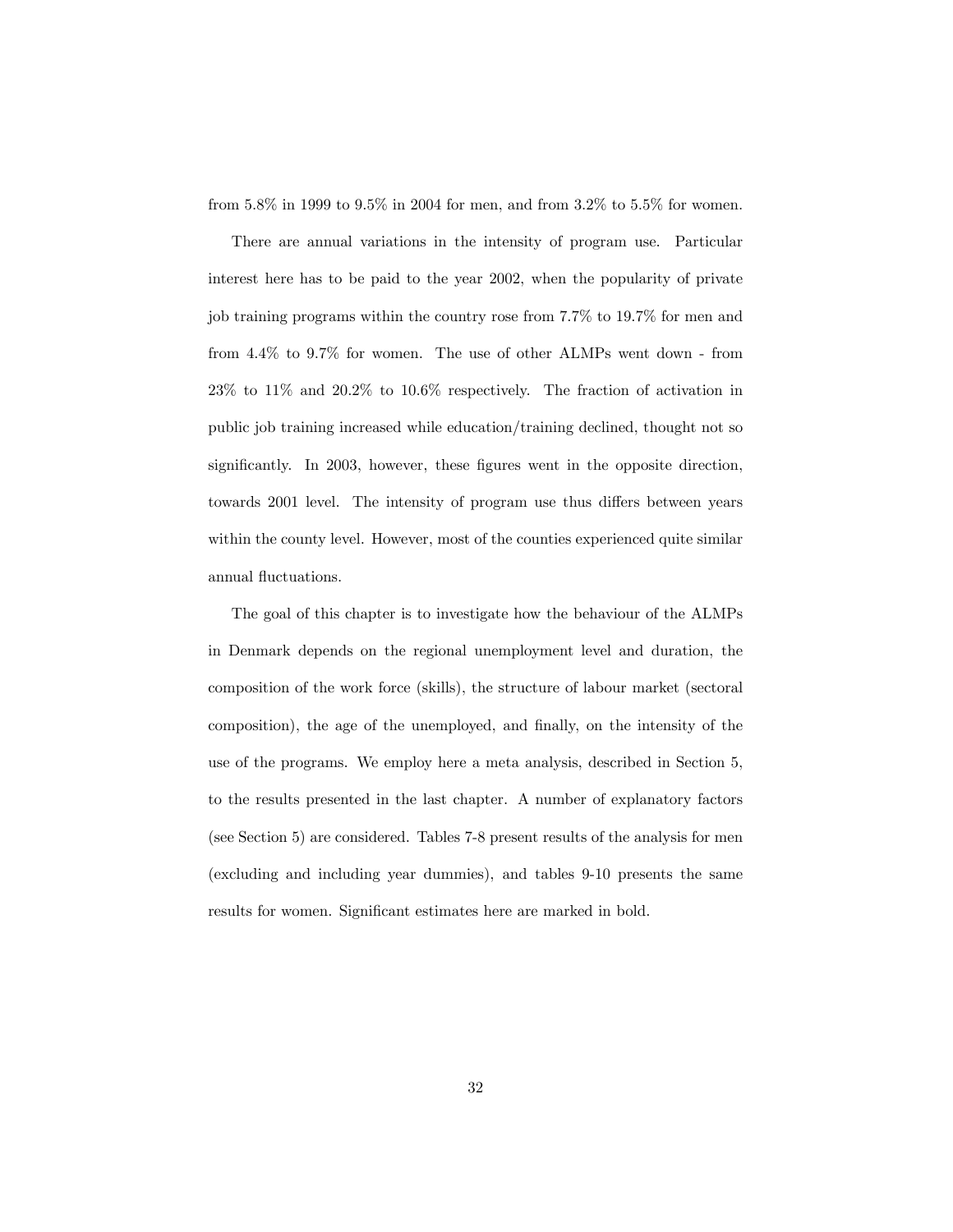|                    | Private job training |         | Public job training |         | Education |         | Other ALMPs |         |
|--------------------|----------------------|---------|---------------------|---------|-----------|---------|-------------|---------|
|                    | Effect               | t-ratio | Effect              | t-ratio | Effect    | t-ratio | Effect      | t-ratio |
| Activation, %      | $-0.012$             | $-0.95$ | 0.005               | 0.43    | $-0,005$  | $-2,29$ | 0,002       | 0.59    |
| Low-skilled, %     | $-0.002$             | $-0,10$ | 0,030               | 1,54    | 0,004     | 0.52    | $-0.023$    | $-1,61$ |
| Manufacturing, %   | $-0,007$             | $-0.17$ | $-0.047$            | $-1,55$ | 0,005     | 0.39    | 0,007       | 0.33    |
| Private sector, %  | $-0.014$             | $-0.43$ | 0.017               | 0.66    | 0,017     | 1,59    | $-0.001$    | $-0.04$ |
| Self-employed, %   | 0,032                | 0.40    | 0,016               | 0.24    | $-0.030$  | $-1,08$ | 0,017       | 0.37    |
| Unemployment, %    | $-0.005$             | $-0.08$ | $-0.043$            | $-0,79$ | 0,038     | 1,81    | 0,013       | 0,37    |
| $>50$ years old, % | $-0,027$             | $-0.81$ | $-0.005$            | $-0.18$ | $-0,038$  | $-3,55$ | 0.010       | 0.51    |
| Duration, weeks    | $-0.038$             | $-0.88$ | 0,084               | 2,43    | 0,067     | 4,54    | 0,032       | 1,27    |

#### TABLE 7. EFFECTIVENESS OF DANISH ALMPs FOR MEN

### TABLE 8. EFFECTIVENESS OF DANISH ALMPs FOR MEN

|                    | Private job training |         | Public job training |         | Education |         | Other ALMPs |         |
|--------------------|----------------------|---------|---------------------|---------|-----------|---------|-------------|---------|
|                    | Effect               | t-ratio | Effect              | t-ratio | Effect    | t-ratio | Effect      | t-ratio |
| Activation, %      | 0,045                | 2,17    | $-0,005$            | $-0,29$ | $-0,006$  | $-2,56$ | $-0.001$    | $-0.19$ |
| Low-skilled, %     | $-0.029$             | $-0.74$ | 0.049               | 1,42    | $-0.012$  | $-0.86$ | 0,012       | 0.48    |
| Manufacturing, %   | $-0.043$             | $-1,00$ | $-0.057$            | $-1,63$ | 0.017     | 1,21    | $-0.015$    | $-0.57$ |
| Private sector, %  | 0,012                | 0.38    | 0,015               | 0.57    | 0,011     | 1,04    | $-0.004$    | $-0,22$ |
| Self-employed, %   | 0,092                | 1,22    | 0,022               | 0.32    | $-0.038$  | $-1,47$ | 0,015       | 0.32    |
| Unemployment, %    | 0,022                | 0,29    | $-0.051$            | $-0.75$ | 0,033     | 1,28    | $-0.064$    | $-1,34$ |
| $>50$ years old, % | $-0.053$             | $-1,61$ | $-0,002$            | $-0.06$ | $-0,032$  | $-3,06$ | $-0.005$    | $-0,24$ |
| Duration, weeks    | $-0.048$             | $-1,20$ | 0,085               | 2,43    | 0,064     | 4,69    | 0,030       | 1,18    |
| Year dummies:      |                      |         |                     |         |           |         |             |         |
| 2000               | 0,080                | 0,38    | $-0,284$            | $-1,65$ | $-0,152$  | $-2,25$ | $-0,042$    | $-0,34$ |
| 2001               | $-0,451$             | $-2,00$ | $-0.014$            | $-0.07$ | $-0,246$  | $-3,06$ | 0,044       | 0.31    |
| 2002               | $-1,159$             | $-3,09$ | 0,109               | 0,41    | $-0,195$  | $-2,04$ | 0,010       | 0,07    |
| 2003               | $-0,689$             | $-2,29$ | 0,046               | 0.18    | $-0.073$  | $-0.72$ | 0,305       | 1,88    |
| 2004               | $-0.365$             | $-1,00$ | 0,054               | 0,17    | $-0,252$  | $-1,87$ | 0,376       | 1,66    |

# (WITH YEAR DUMMIES)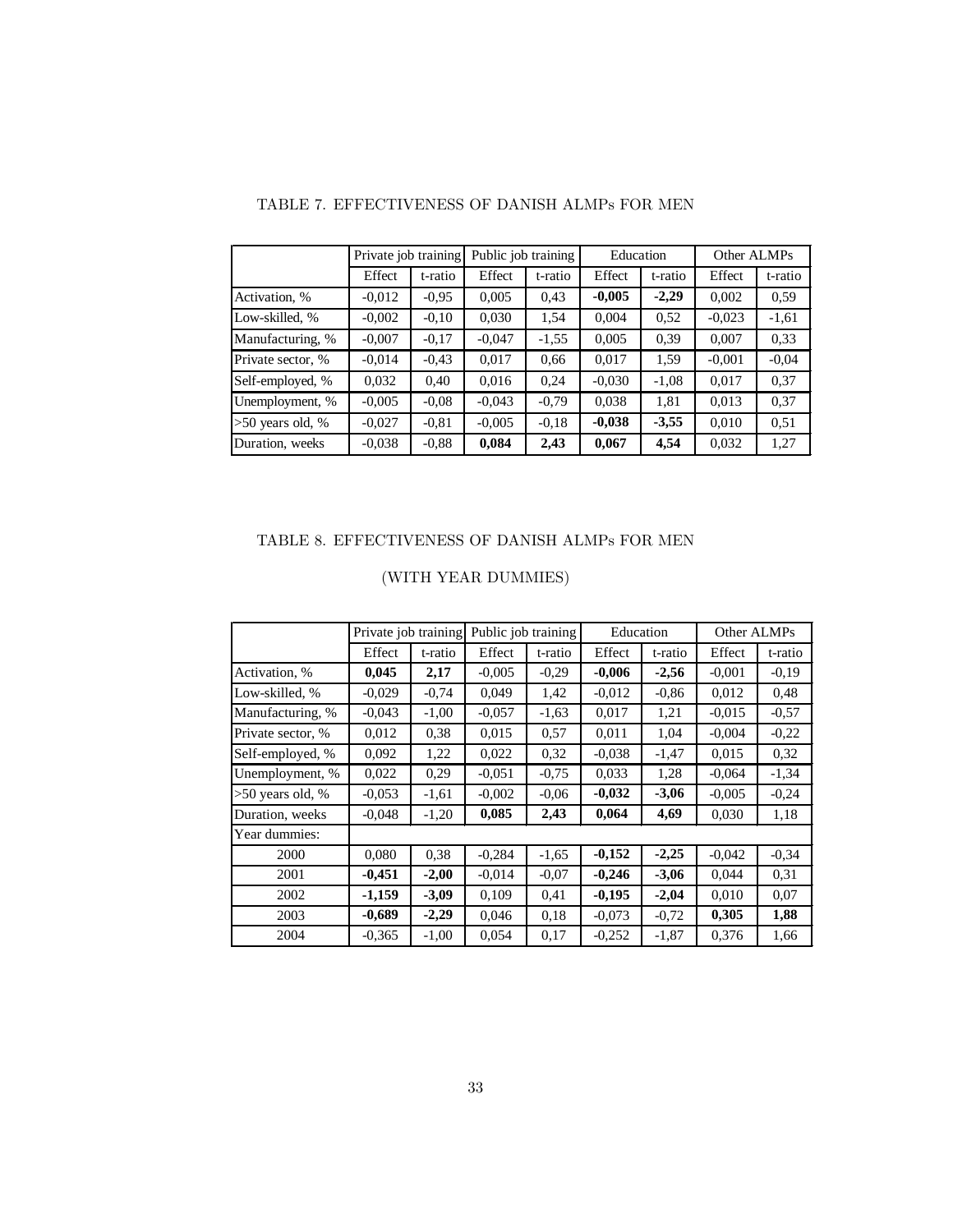|                    | Private job training |         | Public job training |         | Education |         | Other ALMPs |         |
|--------------------|----------------------|---------|---------------------|---------|-----------|---------|-------------|---------|
|                    | Effect               | t-ratio | Effect              | t-ratio | Effect    | t-ratio | Effect      | t-ratio |
| Activation, %      | $-0,172$             | $-2,75$ | $-0.006$            | $-0.47$ | 0,002     | 0.39    | 0,017       | 2,37    |
| Low-skilled, %     | $-0,165$             | $-2,14$ | 0,091               | 2,04    | $-0.012$  | $-0,52$ | 0,013       | 0.32    |
| Manufacturing, %   | 0,185                | 1,84    | $-0.019$            | $-0.33$ | 0.029     | 1,01    | $-0.020$    | $-0,40$ |
| Private sector, %  | $-0.052$             | $-0.81$ | $-0,007$            | $-0.17$ | $-0.006$  | $-0.33$ | 0.026       | 0,72    |
| Self-employed, %   | 1,328                | 2,57    | $-0.099$            | $-0.32$ | $-0,477$  | $-3,02$ | 0,203       | 0,70    |
| Unemployment, %    | $-0.056$             | $-0.46$ | $-0.081$            | $-1,10$ | 0.004     | 0,12    | 0,187       | 2,75    |
| $>50$ years old, % | $-0.019$             | $-0,23$ | $-0.021$            | $-0.41$ | 0,012     | 0.49    | $-0.064$    | $-1,41$ |
| Duration, weeks    | 0,046                | 0,78    | 0,077               | 2,13    | 0,057     | 3,20    | 0.031       | 0.95    |

#### TABLE 9. EFFECTIVENESS OF DANISH ALMPs FOR WOMEN

#### TABLE 10. EFFECTIVENESS OF DANISH ALMPs FOR WOMEN

|                    | Private job training |          | Public job training |         | Education | Other ALMPs |          |         |
|--------------------|----------------------|----------|---------------------|---------|-----------|-------------|----------|---------|
|                    | Effect               | t-ratio  | Effect              | t-ratio | Effect    | t-ratio     | Effect   | t-ratio |
| Activation, %      | $-0.001$             | $-0.013$ | 0,012               | 0.60    | $-0.003$  | $-0.63$     | 0,015    | 2,09    |
| Low-skilled, %     | 0,034                | 0.258    | 0,068               | 0,87    | 0,006     | 0,16        | 2,088    | 0,38    |
| Manufacturing, %   | $-0.028$             | $-0.213$ | $-0.025$            | $-0.35$ | 0,007     | 0.23        | $-0.044$ | $-0,73$ |
| Private sector, %  | 0,019                | 0.268    | 0,007               | 0.16    | 0,006     | 0.31        | 0,040    | 1,13    |
| Self-employed, %   | 1,992                | 3,43     | $-0.079$            | $-0.23$ | $-0,344$  | $-2,22$     | 0,486    | 1,64    |
| Unemployment, %    | $-0,277$             | $-1,82$  | $-0.082$            | $-0.93$ | $-0.034$  | $-0,84$     | 0,106    | 1,36    |
| $>50$ years old, % | $-0.161$             | $-1,46$  | 0,006               | 0.09    | 0,011     | 0.36        | $-0.085$ | $-1,49$ |
| Duration, weeks    | 0,026                | 0.445    | 0,071               | 2,00    | 0,053     | 3,51        | 0,026    | 0,91    |
| Year dummies:      |                      |          |                     |         |           |             |          |         |
| 2000               | $-0.366$             | $-0.73$  | $-0,700$            | $-2,56$ | $-0,365$  | $-3,11$     | $-0.155$ | $-0,68$ |
| 2001               | $-0,144$             | $-0,27$  | $-0,723$            | $-2,31$ | $-0,607$  | $-4,23$     | $-0,704$ | $-2,71$ |
| 2002               | $-0.981$             | $-1,13$  | $-0.865$            | $-1,87$ | $-0,507$  | $-2,83$     | $-0,623$ | $-2,24$ |
| 2003               | 0,405                | 0,56     | $-0,724$            | $-1,61$ | $-0.175$  | $-0.86$     | 0,272    | 0.79    |
| 2004               | 1,030                | 1,20     | $-0.605$            | $-1,14$ | $-0.079$  | $-0,31$     | $-0.008$ | $-0,02$ |

# (WITH YEAR DUMMIES)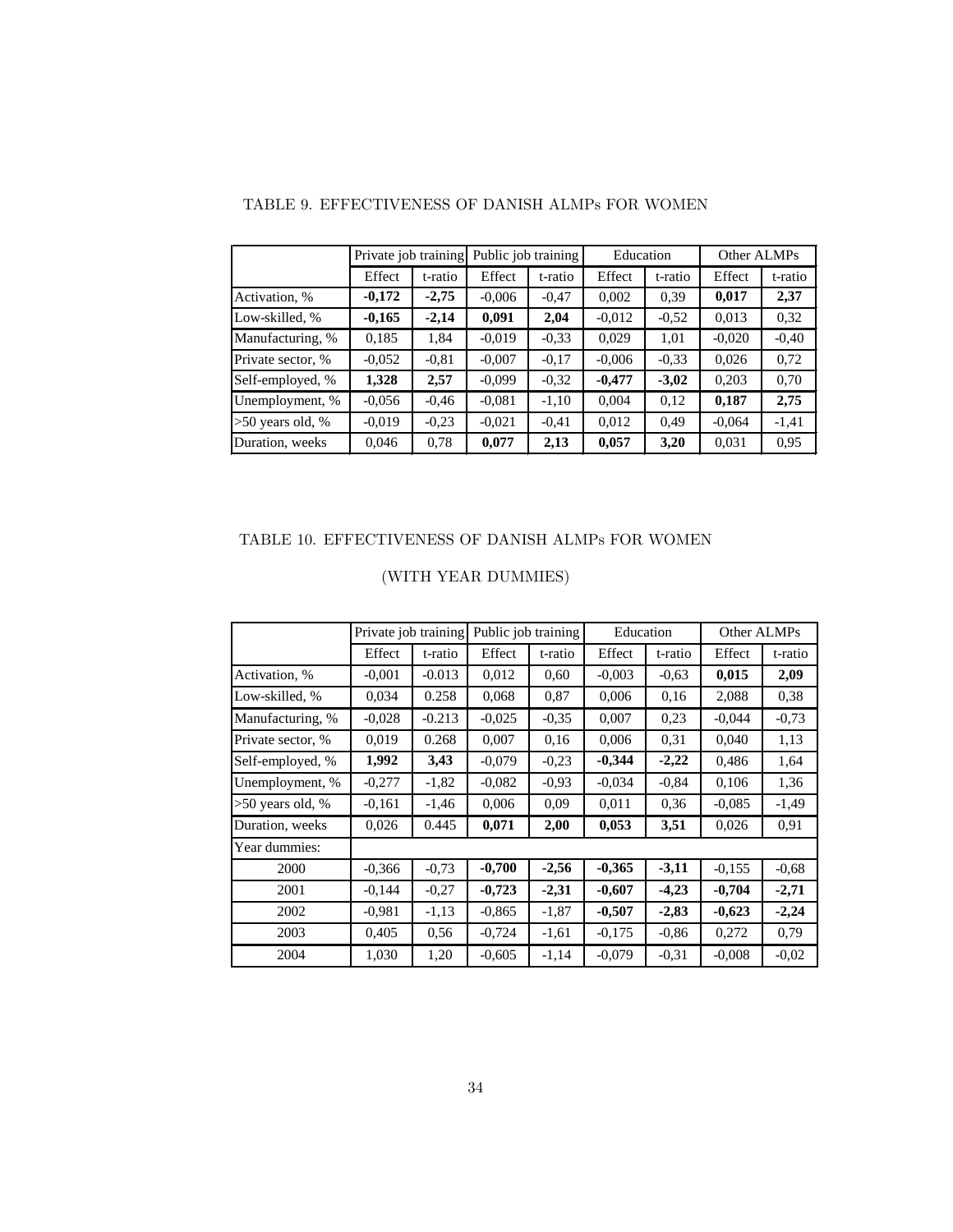One of the most important Öndings of the analysis, common for men and women, is the existence of highly significant relationships between the expected unemployment duration and the effects of public job training and education programs. When expected unemployment duration increases by 1 week, participation in public job training programs prolongs the unemployment duration by  $0.085$  weeks for men and  $0.077$  weeks for women. For education these figures are 0.065 and 0.055 weeks, respectively. It is disappointing that the programs, which already showed the worst impact, tend to be the most harmful in the counties (and years) with long unemployment durations. This relation is estimated for given levels of the regional unemployment rate, so the interpretation is that regions with low turnover rates in the labour market (an immobile labour market) show worse impacts of program participation. This result must be investigated further and pursued in several directions, one of which is the optimal program entry time.

For men, the fraction of those older that 50 years show a statistically significant correlations with the effectiveness of education programs. Since education programs are mainly offered to young workers, this could imply that they are more effective when there is less competition for the skills they provide.

The relationship between intensity of program use (activation, %) and program effectiveness also needs to be explored further. On the one hand, we would expect an increasing use of a program to render it less effective, since increasing the intensity of program use is assumed to lead to diminishing marginal returns. On the other hand, it may be the case that there is an effectiveness gain in the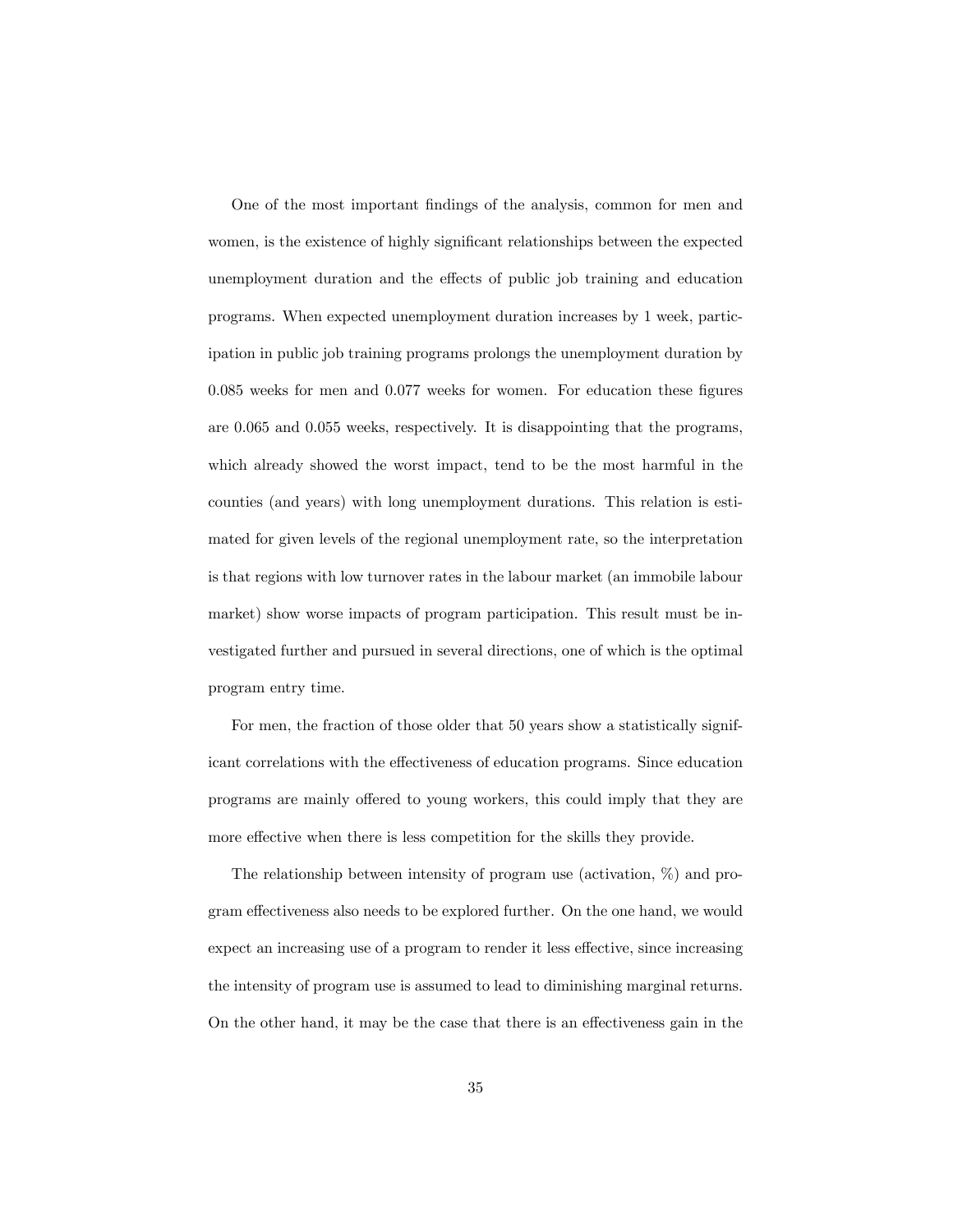learning sense; as programs are used more, the administrators learn how to improve their effectiveness; kind of a 'returns to scale' argument. In the results, there seem to be indication of both, but we are considering to include both the relative distribution of programs (as we have now) as well as the absolute number of persons in different programs, in order to capture both effects. The learning story would then - presumably - be captured by the latter variable.

Private sector employment programs tend to behave worse (for women) in counties where the fraction of self-employed workers is larger, but education programs showed the opposite tendency. The implication may be that in regions with many small Örms (many self-employed individuals), there is a larger need for upgrading the skills of the work force, (presumably due to many startups, which require skilled workers to achieve high productivity levels). At the same time, job-openings are less likely to occur in small firms, since for a given turnover rate, more persons will be leaving large firms, rendering private job training programs less effective in such regions.

In the model without year dummies, the increase in activation of women in private job training found to be related with the decrease in their unemployment duration. These programs also performed better when the fraction of the lowskilled was bigger while public job training showed here the opposite. When including dummies, these effects are no longer significant. Thus, the significant coefficients tend to be caused by the annual differences in activations and in the fraction of low-skilled that happen to be correlated with the net effect of the programs, rather than by cross-county variation. The fractions of the individuals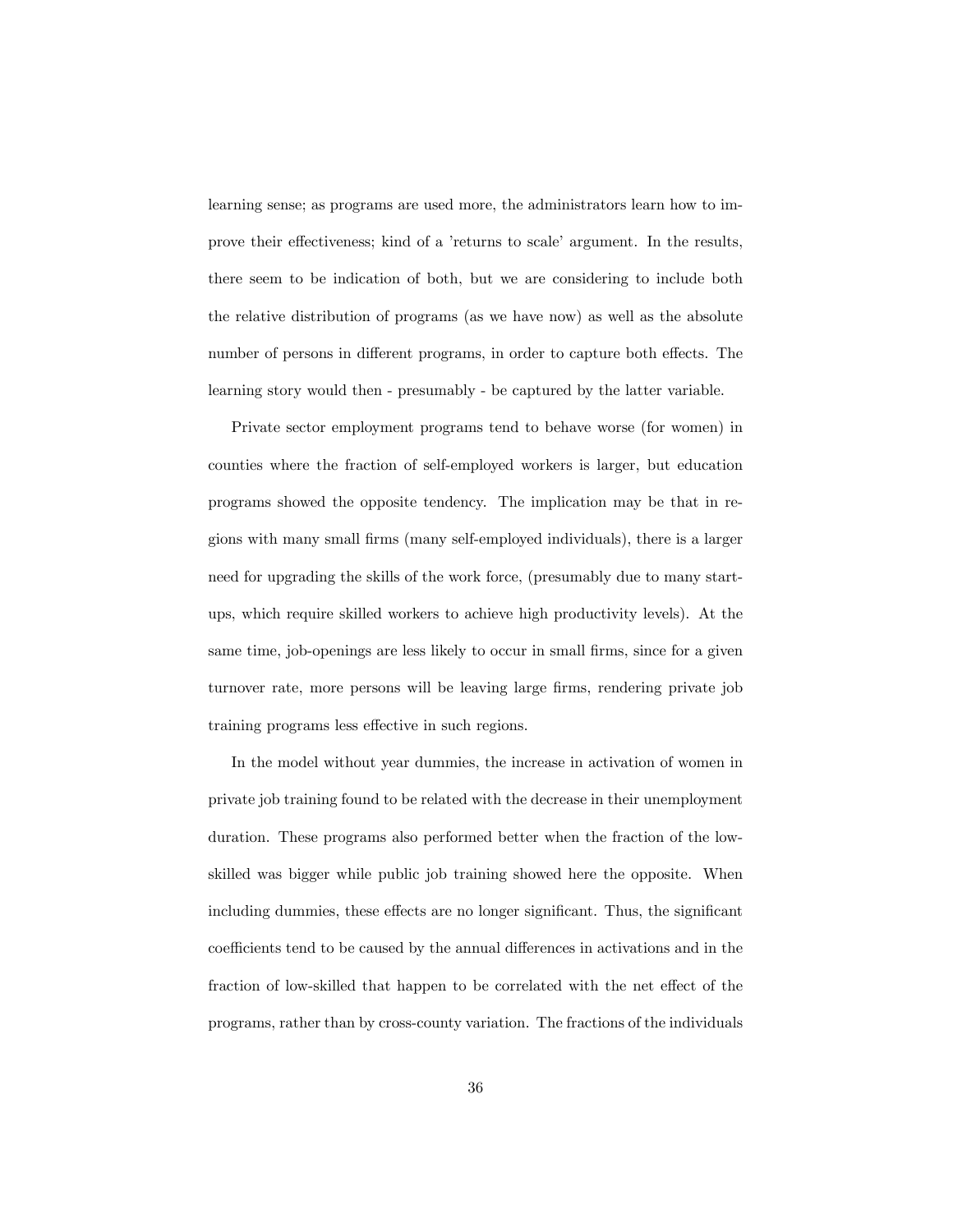employed in manufacturing and in the private sector did not show any significant relations with the net effects of the ALMPs neither for men nor for women.

There are significant annual effects on the efficiency of ALMPs, and here attention has to be paid to the year 2002. As it was mentioned above the intensity of program use differed in 2002, and the use of private job training increased quite strongly. Nevertheless, counter intuitively, we found that private job training programs were extremely effective in the year 2002. This also needs to be investigated further.

Based on the findings above we can conclude, that the effectiveness of Danish ALMPs to men does not seem to depend neither on the composition of the work force (skills) nor on the labour market (sectoral composition). For women, the sectoral composition does not influence the effect of the ALMPs, but skill composition plays a significant role. The unemployment level does not seem to be an important factor.

The most important finding is that public job training and education programs tend to behave worse when unemployment duration increases. This is terribly dissapointing since not only unemployment rate, but also its duration is an important measure of welfare (see Borooah, 2002). This suggest that these programs should be used more actively in regions with higher levels of labour turnover (labour markets characterised by high mobility).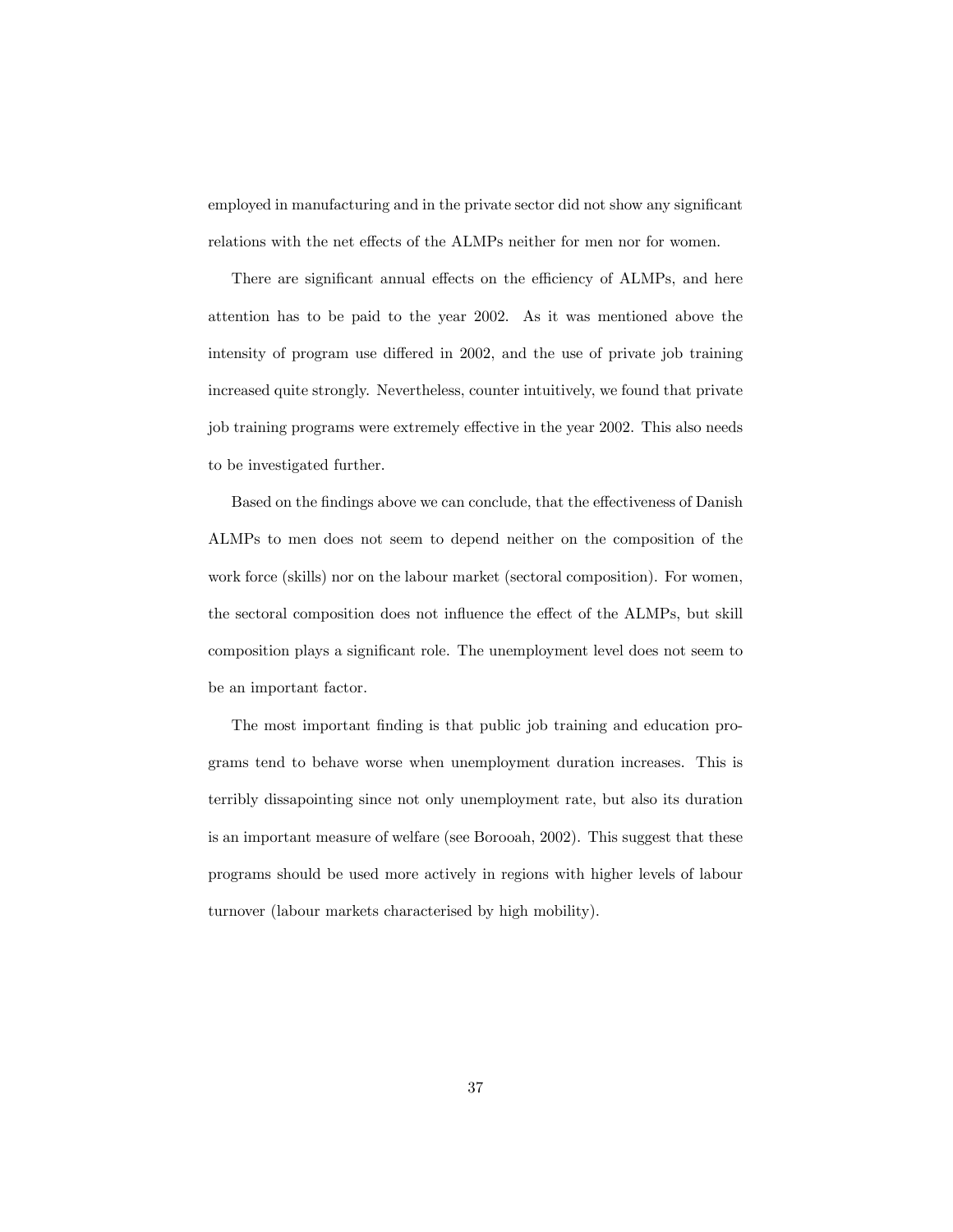## 8. Conclusions

In this study we have used the timing-of-events model - developed by Abbring & van den Berg  $(2003)$  for identifying treatment effects non-parametrically in a duration model framework - to estimate the impact of ALMPs on the escape rate from unemployment for men and women in all 14 Danish counties. We have used fairly new Danish data from administrative registers to estimate the parameters of the econometric model. The effects of ALMPs have been decomposed in two separate effects - a locking-in effect and a post-program effect, and the model has been estimated separately for each county, and for men and women.

Calculations of net impacts on the expected duration of unemployment reveal that only private sector employment subsidies reduce unemployment duration. As program impacts are estimated separately by region and year, we subsequently conduct a meta analysis, relating the net impacts of each program to a number of variables describing the local labour market, the composition of the work force, and the characteristics of unemployment and program use. We found a tendency for programs to be least effective for those who need them the most; those with longer unemployment durations. This important result has a number of policy implications, as the implied trade-off between equity and efficiency in the construction of ALMPs would tend to favour other policies than these two, which, unfortunately are the programs which are used most intensively.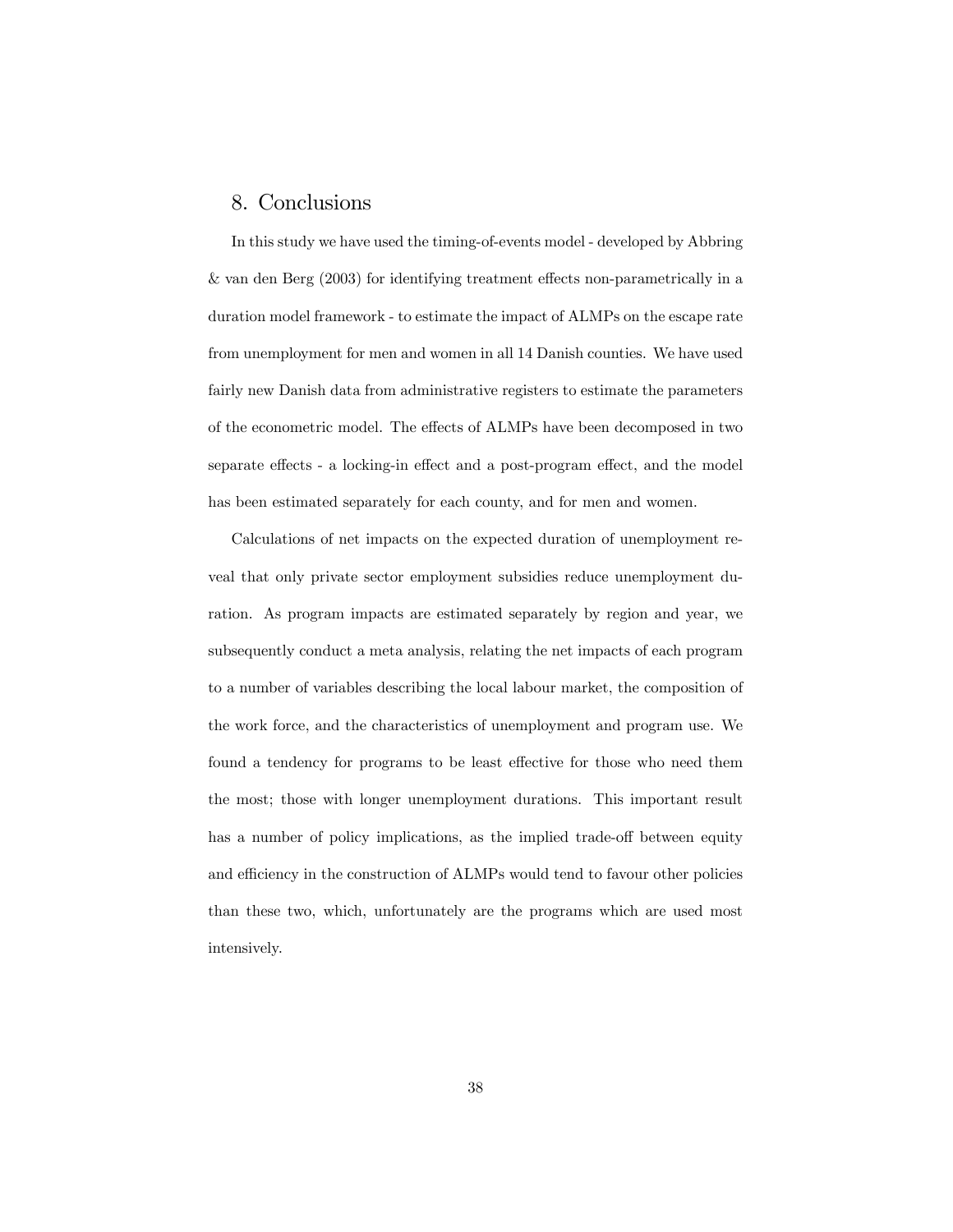## References

Abbring, J. & G. van den Berg  $(2003)$ . "The Non-Parametric Identification of Treatment Effects in Duration Models", Econometrica, 71, 1491-1517.

Andersen, T. M. & M. Svarer (2006), "Flexicurity - den danske arbetsmarknadsmodellen", Ekonomisk Debatt, Vol. 34, 17-29.

Ashenfelter, O., C. Harmon & H. Oosterbeek (1999), "A Review of Estimates of the Schooling/Earnings Relationship, with Tests for Publication Bias", Labour Economics, 6(4):453-70.

Black, D., J. A. Smith, M. C. Berger & B. J. Noel (2003), "Is the Threat of Reemployment Services More Effective than the Services Themselves?", Amercian Economic Review, Vol. 93, 1313-1327.

Bolvig, I., P. Jensen and M. Rosholm (2003), "The Employment Effects of Active Social Policy", IZA Discussion Paper No. 736, Institute for the Study of Labor, Bonn.

Borooah, V. K. (2002), "A Duration-Sensitive Measure of the Unemployment Rate: Theory and Application", ICER Working Paper No 19-2002.

Card, D. and A.B. Krueger (1995), "Time-Series Minimum-Wage Studies: A Meta-analysis", The American Economic Review, Vol. 85(2):238-243.

Graversen, B. K. (2003), "The Impact of Active Labour Market Programmes on Welfare Dependence in Denmark", The Danish National Institute of Social Research, Aarhus, mimeo.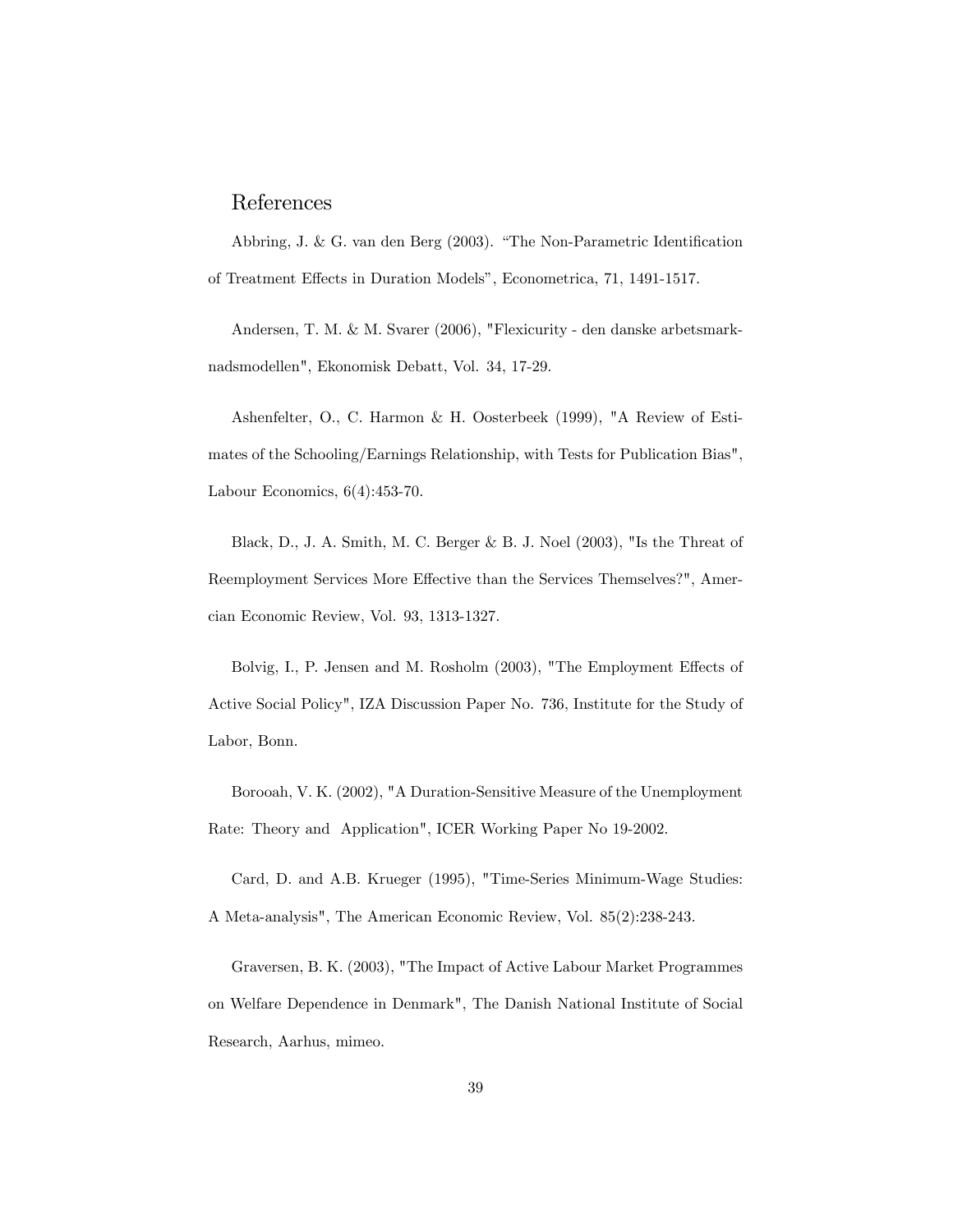Hammer, B., M. Rosholm & M. Svarer (2004): "A Danish Profiling System", Unpublished Manuscript, University of Aarhus.

Kluve, J. and C.M. Schmidt (2002), "Can training and employment subsidies combat European unemployment?", Economic Policy 35, 409-448.

Kluve, J. (2003) "The Effectiveness of European Active Labor Market Policy", IZA Discussion Paper No. 2018, Institute for the Study of Labor, Bonn.

Munch, J. R. & L. Skipper (2004), "The Consequences of Active Labour Market Programme Participation in Denmark", Unpublished Working Paper.

Phillips, J.M. (1994), "Farmer Education and Farm Efficiency", Economic Development and Change 43(1):149-165.

Rosholm, M. & M. Svarer  $(2004)$ : "Estimating the Threat Effect of Active Labour Market Programmes", Working Paper No. 2004-06, University of Aarhus.

Van der Sluis, J., C. M. van Praag & W. Vijverberg (2004), "Education and Entrepreneurship in Industrialized Countries: A Meta-analysis", Tinbergen Institute Working Paper No. TI 03-046/3.

Van der Sluis, J., C. M. van Praag & W. Vijverberg (2005), "Entrepreneurship selection and performance: A meta-analysis of the impact of education in less developed countries", World Bank Economic Review, 19 , (2), 225-261.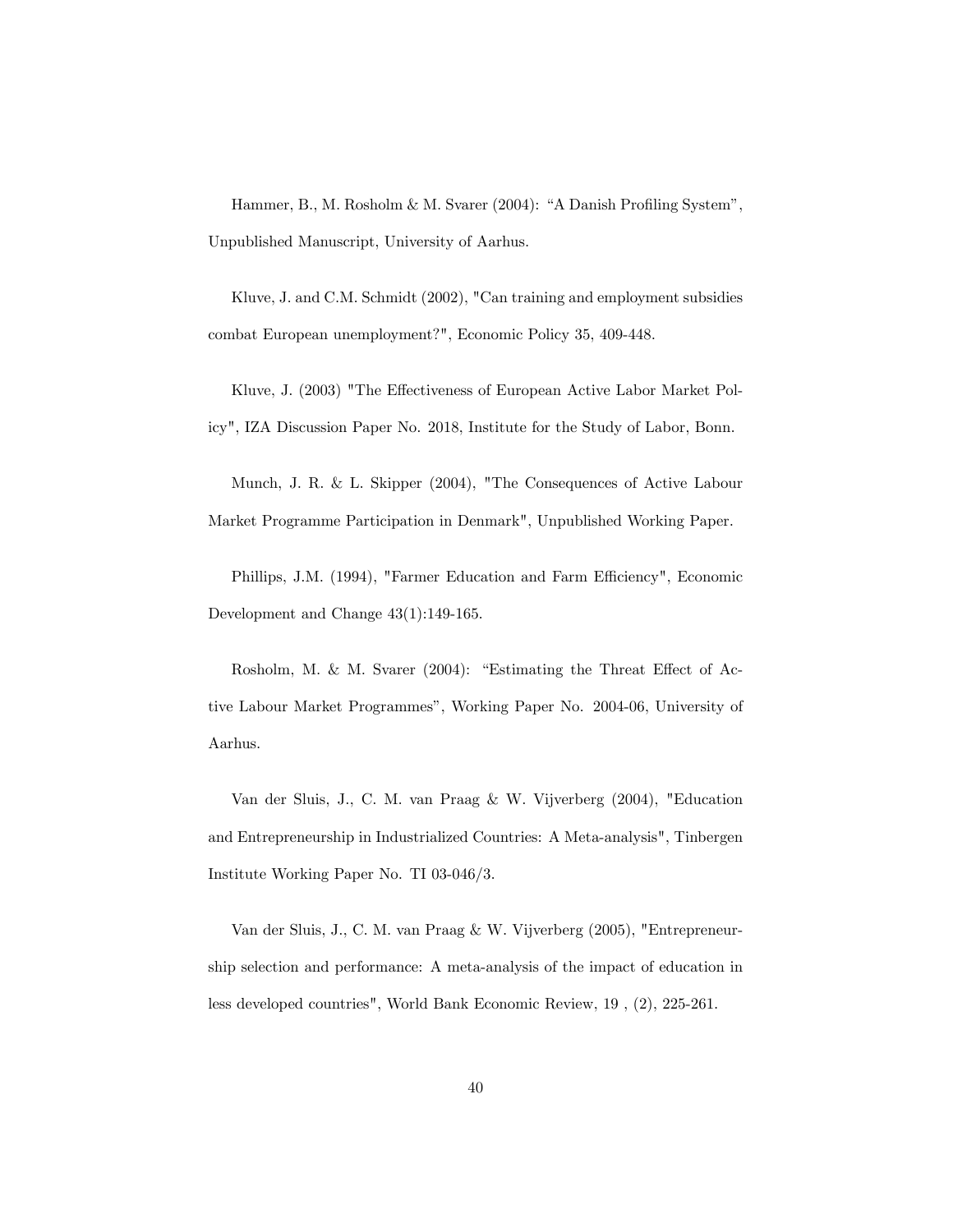# APPENDIX

|                               | Men   | Women  |
|-------------------------------|-------|--------|
| Copenhagen and Frederiksberg  | 72363 | 86303  |
| Copenhagen county             | 45451 | 66191  |
| Frederiksborg county          | 23998 | 38646  |
| Roskilde county               | 16713 | 28928  |
| <b>Western Zelland county</b> | 28297 | 44260  |
| Storstrøms county             | 29526 | 42913  |
| Funen county                  | 61298 | 82768  |
| Southern Jutland county       | 25424 | 42637  |
| Ribe county                   | 23698 | 36695  |
| Vejle county                  | 35227 | 59830  |
| Ringkøbing county             | 27082 | 51998  |
| Arhus county                  | 79193 | 116823 |
| Viborg county                 | 26098 | 40951  |
| Northern Jutland county       | 71980 | 102534 |

TABLE A.1. DESCRIPTION OF THE SAMPLE (OBSERVATIONS)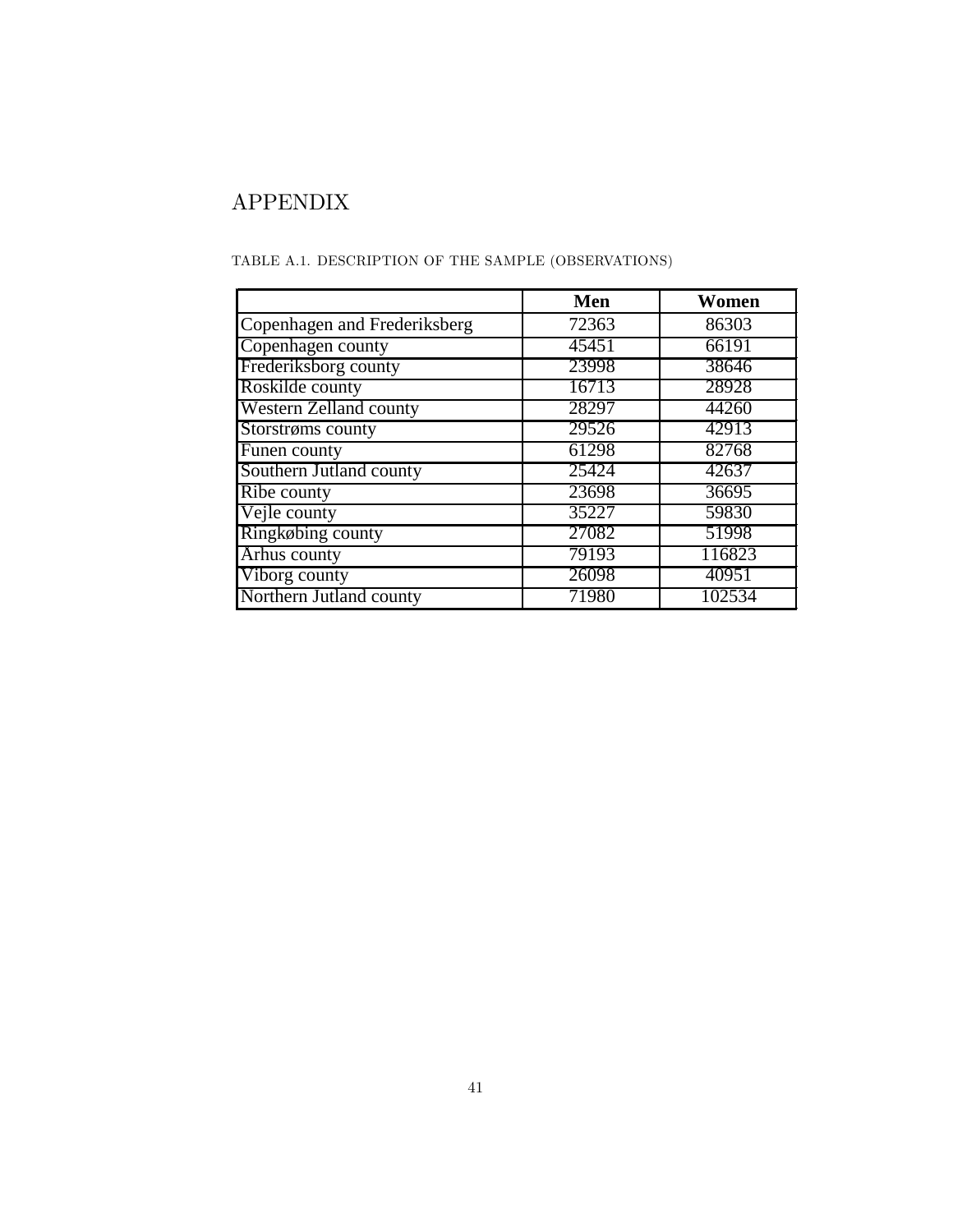#### TABLE A.2.1. LOCKING-IN EFFECTS OF PRIVATE JOB TRAINING TO MEN

### (1999-2001)

|                          |          | 1999      |           |          | 2000      |           | 2001     |           |           |
|--------------------------|----------|-----------|-----------|----------|-----------|-----------|----------|-----------|-----------|
|                          | Estimate | Std. Err. | Effect, % | Estimate | Std. Err. | Effect, % | Estimate | Std. Err. | Effect, % |
| Copenhagen Frederiksberg | $-0.382$ | 0,569     | $-31,7$   | $-0.565$ | 0,382     | $-43,2$   | $-0.152$ | 0,279     | $-14,1$   |
| Copenhagen county        | $-0,331$ | 0,820     | $-28,2$   | $-0.029$ | 0,545     | $-2,9$    | $-0.258$ | 0,345     | $-22,7$   |
| Frederiksborg county     |          |           | -         | $-0.811$ | 0,764     | $-55,6$   | 0,189    | 0,353     | 20,8      |
| Roskilde county          | 0,260    | 1,350     | 29,7      | $-0.458$ | 0,905     | $-36,8$   | 0,027    | 0,493     | 2,7       |
| Western Zelland county   | 0.445    | 0.679     | 56,0      | $-0.237$ | 0,502     | $-21,1$   | 0,220    | 0,392     | 24,7      |
| Storstrøms county        | $-0.659$ | 0.881     | $-48.3$   | $-0.336$ | 0,377     | $-28.5$   | $-0.399$ | 0,339     | $-32,9$   |
| Funen county             | $-0,640$ | 0.972     | $-47.3$   | $-0.620$ | 0,295     | $-46,2$   | $-0.094$ | 0,211     | $-9,0$    |
| Southern Jutland county  | $-0.860$ | 0,796     | $-57.7$   | $-0.354$ | 0,368     | $-29.8$   | $-0.287$ | 0,296     | $-24.9$   |
| Ribe county              | 0,224    | 6,537     | 25,0      | $-0.622$ | 0,605     | $-46.3$   | $-0.362$ | 0,790     | $-30.4$   |
| Vejle county             | $-0,555$ | 0,645     | $-42,6$   | 0.023    | 0,435     | 2,3       | $-0,123$ | 0,338     | $-11,6$   |
| Ringkøbing county        | $-0,299$ | 0,764     | $-25,8$   | $-0,259$ | 0,456     | $-22,8$   | 0,139    | 0,522     | 15,0      |
| Århus county             | $-0.880$ | 0,319     | $-58.5$   | $-0,242$ | 0,224     | $-21,5$   | $-0.357$ | 0,204     | $-30.0$   |
| Viborg county            | $-0,461$ | 0,547     | $-36.9$   | $-1,052$ | 0,709     | $-65,1$   | $-0.885$ | 0,533     | $-58,7$   |
| Northern Jutland county  | $-0,408$ | 0,519     | $-33.5$   | $-0,279$ | 0,421     | $-24.3$   | $-0.401$ | 0,240     | $-33,0$   |

#### TABLE A.2.2. LOCKING-IN EFFECTS OF PRIVATE JOB TRAINING TO MEN

|                          |          | 2002      |           |          | 2003      |           | 2004     |           |           |  |
|--------------------------|----------|-----------|-----------|----------|-----------|-----------|----------|-----------|-----------|--|
|                          | Estimate | Std. Err. | Effect, % | Estimate | Std. Err. | Effect, % | Estimate | Std. Err. | Effect, % |  |
| Copenhagen Frederiksberg | 0,041    | 0,211     | 4,2       | $-0,281$ | 0,228     | $-24.5$   | $-0,477$ | 0,159     | $-37,9$   |  |
| Copenhagen county        | 0.213    | 0,304     | 23,7      | $-0.001$ | 0,260     | $-0,1$    | $-0.496$ | 0,214     | $-39,1$   |  |
| Frederiksborg county     | 0,339    | 0,591     | 40,4      | $-0.071$ | 0,365     | $-6,8$    | $-0.188$ | 0,256     | $-17,2$   |  |
| Roskilde county          | 0,382    | 0,478     | 46,5      | 0,145    | 0,436     | 15,7      | $-0,547$ | 0,282     | $-42,2$   |  |
| Western Zelland county   | $-0.194$ | 0,367     | $-17,6$   | 0,300    | 0,237     | 35,0      | $-0,148$ | 0,292     | $-13,7$   |  |
| Storstrøms county        | $-0.084$ | 0,275     | $-8,1$    | $-0.371$ | 0,350     | $-31,0$   | $-0.303$ | 0,241     | $-26,1$   |  |
| Funen county             | $-0.184$ | 0,230     | $-16,8$   | $-0,161$ | 0,195     | $-14.9$   | $-0.255$ | 0,150     | $-22,5$   |  |
| Southern Jutland county  | 0,859    | 0,302     | 136,0     | $-0.078$ | 0,365     | $-7,5$    | $-0.074$ | 0,349     | $-7,2$    |  |
| Ribe county              | $-0.373$ | 0,486     | $-31,1$   | $-0,369$ | 0,399     | $-30,8$   | $-0.670$ | 0,399     | $-48,8$   |  |
| Vejle county             | 0,109    | 0,283     | 11,5      | 0,186    | 0,304     | 20,4      | $-0.031$ | 0,233     | $-3,0$    |  |
| Ringkøbing county        | $-0.169$ | 0,380     | $-15,5$   | 0,180    | 0,343     | 19,8      | $-0.454$ | 0,293     | $-36,5$   |  |
| Århus county             | 0.000    | 0,202     | 0,0       | $-0.317$ | 0,192     | $-27,2$   | $-0,210$ | 0,120     | $-18,9$   |  |
| Viborg county            | $-0.316$ | 0,354     | $-27,1$   | $-0,219$ | 0,314     | $-19,6$   | $-0,540$ | 0,302     | $-41,7$   |  |
| Northern Jutland county  | $-0.338$ | 0,223     | $-28.7$   | $-0,099$ | 0,211     | $-9,4$    | $-0.232$ | 0,139     | $-20,7$   |  |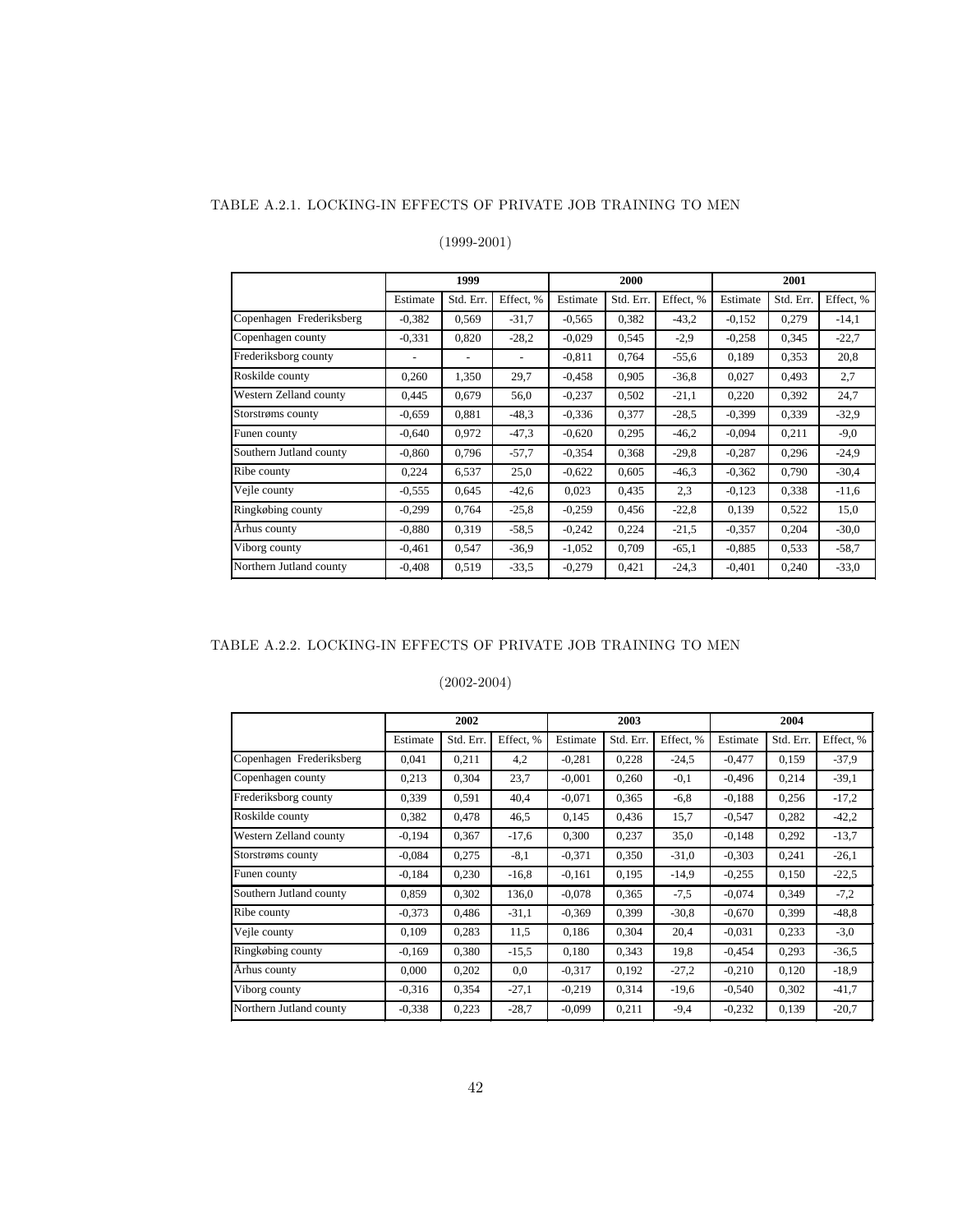#### TABLE A.2.3. LOCKING-IN EFFECTS OF PRIVATE JOB TRAINING TO

|                          |          | 1999      |           |          | 2000      |           | 2001     |           |           |  |
|--------------------------|----------|-----------|-----------|----------|-----------|-----------|----------|-----------|-----------|--|
|                          | Estimate | Std. Err. | Effect, % | Estimate | Std. Err. | Effect, % | Estimate | Std. Err. | Effect, % |  |
| Copenhagen Frederiksberg | $-0.727$ | 1.080     | $-51,7$   | 0.040    | 0.662     | 4,1       | $-0,296$ | 0.410     | $-25,6$   |  |
| Copenhagen county        | $-0.460$ | 1,259     | $-36.9$   | $-0.022$ | 0,398     | $-2,1$    | $-0.252$ | 0,619     | $-22,3$   |  |
| Frederiksborg county     | 0,268    | 1,360     | 30,8      | $-0.664$ | 0,711     | $-48.5$   | $-0,793$ | 0,654     | $-54,7$   |  |
| Roskilde county          | 0,351    | 23,228    | 42,1      | $-0.280$ | 1,102     | $-24,4$   | 0.093    | 0,655     | 9,7       |  |
| Western Zelland county   | 0.493    | 0,952     | 63,7      | $-0.495$ | 0.687     | $-39,0$   | $-0.256$ | 0,583     | $-22,5$   |  |
| Storstrøms county        | $-0.480$ | 0,645     | $-38.1$   | 0,726    | 0,447     | 106,7     | $-0.407$ | 0,625     | $-33,4$   |  |
| Funen county             | $-0,752$ | 0,663     | $-52.9$   | $-0,708$ | 0,686     | $-50,7$   | $-0.318$ | 0,390     | $-27,2$   |  |
| Southern Jutland county  | 0,217    | 0.638     | 24,2      | $-0.114$ | 0,417     | $-10,8$   | $-0,109$ | 0,315     | $-10.4$   |  |
| Ribe county              | $-0.896$ | 1,277     | $-59.2$   | $-0,762$ | 0,729     | $-53.3$   | $-0.287$ | 0,457     | $-25,0$   |  |
| Vejle county             | $-0.555$ | 0,501     | $-42,6$   | 0,023    | 0,325     | 2,3       | $-0,123$ | 0,233     | $-11,6$   |  |
| Ringkøbing county        | $-0,287$ | 0,507     | $-24.9$   | 0.089    | 0,296     | 9,3       | 0,385    | 0,289     | 46,9      |  |
| Århus county             | $-0.805$ | 0,428     | $-55.3$   | $-0,231$ | 0,266     | $-20,6$   | $-0.307$ | 0,231     | $-26.4$   |  |
| Viborg county            | $-1,500$ | 1,113     | $-77.7$   | $-0.078$ | 0,406     | $-7.5$    | $-0.155$ | 0,435     | $-14.4$   |  |
| Northern Jutland county  | $-0.415$ | 0,429     | $-34.0$   | $-0.466$ | 0,374     | $-37,2$   | 0,116    | 0,225     | 12,3      |  |

## WOMEN (1999-2001)

### TABLE A.2.4. LOCKING-IN EFFECTS OF PRIVATE JOB TRAINING TO

### WOMEN (2002-2004)

|                          |          | 2002      |           |          | 2003      |           | 2004     |           |           |  |
|--------------------------|----------|-----------|-----------|----------|-----------|-----------|----------|-----------|-----------|--|
|                          | Estimate | Std. Err. | Effect, % | Estimate | Std. Err. | Effect. % | Estimate | Std. Err. | Effect, % |  |
| Copenhagen Frederiksberg | $-0.468$ | 0,344     | $-37,4$   | 0,380    | 0,259     | 46,2      | $-0.369$ | 0,208     | $-30,8$   |  |
| Copenhagen county        | 0.493    | 0,368     | 63,8      | $-0,197$ | 0,293     | $-17.9$   | $-0.235$ | 0,327     | $-20.9$   |  |
| Frederiksborg county     | $-0.353$ | 0,744     | $-29.8$   | $-0.353$ | 0,723     | $-29.8$   | $-0,462$ | 0,433     | $-37,0$   |  |
| Roskilde county          | 0,837    | 0,569     | 131,0     | $-0,024$ | 0,633     | $-2,3$    | $-0.754$ | 0,447     | $-52,9$   |  |
| Western Zelland county   | $-0.373$ | 0,346     | $-31,1$   | $-0,379$ | 0,509     | $-31,6$   | $-0.899$ | 0,416     | $-59,3$   |  |
| Storstrøms county        | $-0,467$ | 0,489     | $-37,3$   | $-0,472$ | 0,388     | $-37,6$   | $-0.630$ | 0,341     | $-46.8$   |  |
| Funen county             | 0.055    | 0,285     | 5,7       | $-0,200$ | 0,361     | $-18,1$   | $-0,122$ | 0,201     | $-11,5$   |  |
| Southern Jutland county  | 0,007    | 0,337     | 0,7       | $-0,740$ | 0,926     | $-52.3$   | $-0,135$ | 0,350     | $-12,6$   |  |
| Ribe county              | $-0.310$ | 0,557     | $-26,6$   | $-0,145$ | 0,426     | $-13.5$   | $-0.654$ | 0,389     | $-48.0$   |  |
| Vejle county             | 0,109    | 0,261     | 11,5      | 0,186    | 0,262     | 20,4      | $-0.031$ | 0,229     | $-3,0$    |  |
| Ringkøbing county        | 0.415    | 0,350     | 51,4      | $-0.060$ | 0,386     | $-5,8$    | 0,041    | 0,380     | 4,2       |  |
| Århus county             | 0,216    | 0,205     | 24,1      | 0,037    | 0,197     | 3,8       | $-0,143$ | 0,158     | $-13,3$   |  |
| Viborg county            | 0,039    | 0,361     | 4,0       | $-0.095$ | 0,442     | $-9,1$    | $-0,400$ | 0,362     | $-32,9$   |  |
| Northern Jutland county  | 0,290    | 0,248     | 33,7      | $-0,262$ | 0,300     | $-23,0$   | $-0.035$ | 0,192     | $-3,5$    |  |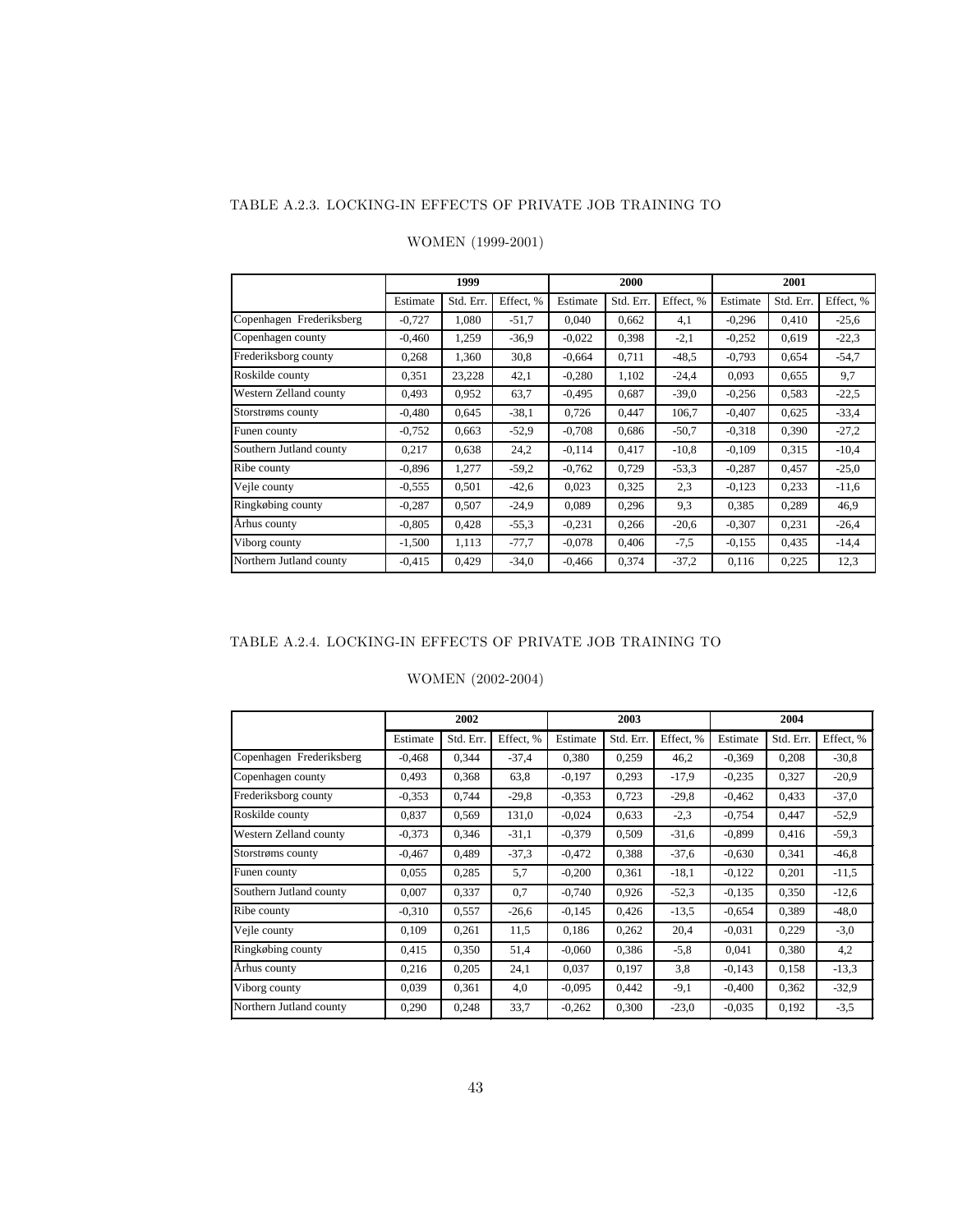#### TABLE A.2.5. LOCKING-IN EFFECTS OF PUBLIC JOB TRAINING TO MEN

### (1999-2001)

|                          |          | 1999      |           |          | 2000      |           | 2001     |           |           |
|--------------------------|----------|-----------|-----------|----------|-----------|-----------|----------|-----------|-----------|
|                          | Estimate | Std. Err. | Effect, % | Estimate | Std. Err. | Effect. % | Estimate | Std. Err. | Effect, % |
| Copenhagen Frederiksberg | $-0.906$ | 0,274     | $-59,6$   | $-1,029$ | 0,242     | $-64.3$   | $-0.939$ | 0,219     | $-60.9$   |
| Copenhagen county        | $-1.116$ | 0,276     | $-67,2$   | $-0.945$ | 0,350     | $-61,1$   | $-1,276$ | 0,285     | $-72,1$   |
| Frederiksborg county     | $-1,948$ | 0,717     | $-85,7$   | $-1,091$ | 0,520     | $-66,4$   | $-1,476$ | 0,548     | $-77,1$   |
| Roskilde county          | $-0.884$ | 1,840     | $-58.7$   | $-1,740$ | 0,799     | $-82,4$   | $-1,080$ | 0,539     | $-66.0$   |
| Western Zelland county   | $-1,747$ | 0,566     | $-82,6$   | $-1,219$ | 0,554     | $-70.5$   | $-0.888$ | 0,412     | $-58.9$   |
| Storstrøms county        | $-1,201$ | 0,412     | $-69,9$   | $-0.836$ | 0,355     | $-56,6$   | $-0.966$ | 0,257     | $-61,9$   |
| Funen county             | $-2,242$ | 1,079     | $-89.4$   | $-1,411$ | 0,383     | $-75,6$   | $-1,629$ | 0,346     | $-80,4$   |
| Southern Jutland county  | $-1,904$ | 0,776     | $-85,1$   | $-1,389$ | 0,456     | $-75.1$   | $-0,643$ | 0,383     | $-47,4$   |
| Ribe county              | $-1,190$ | 0,654     | $-69,6$   | $-1,375$ | 0,701     | $-74.7$   | $-0,409$ | 0,562     | $-33,6$   |
| Vejle county             | $-1,150$ | 1,004     | $-68,3$   | $-0,710$ | 0,693     | $-50.8$   | $-1,034$ | 0,625     | $-64.4$   |
| Ringkøbing county        | $-1,073$ | 1,138     | $-65,8$   | $-0.751$ | 0,743     | $-52,8$   | $-0.992$ | 0,255     | $-62.9$   |
| Århus county             | $-1,220$ | 0,405     | $-70,5$   | $-0.815$ | 0,268     | $-55.7$   | $-1,007$ | 0,245     | $-63,5$   |
| Viborg county            |          |           |           | $-0.963$ | 0,438     | $-61,8$   | $-1,543$ | 0,495     | $-78,6$   |
| Northern Jutland county  | $-1.077$ | 0,610     | $-65,9$   | $-1.086$ | 0,376     | $-66.3$   | $-0.823$ | 0,234     | $-56.1$   |

## TABLE A.2.6. LOCKING-IN EFFECTS OF PUBLIC JOB TRAINING TO MEN

|                          |          | 2002      |           |          | 2003      |           | 2004     |           |           |  |
|--------------------------|----------|-----------|-----------|----------|-----------|-----------|----------|-----------|-----------|--|
|                          | Estimate | Std. Err. | Effect, % | Estimate | Std. Err. | Effect, % | Estimate | Std. Err. | Effect, % |  |
| Copenhagen Frederiksberg | $-1,026$ | 0,170     | $-64,1$   | $-0,898$ | 0,150     | $-59.3$   | $-0,903$ | 0,160     | $-59.5$   |  |
| Copenhagen county        | $-0,767$ | 0,215     | $-53,6$   | $-0,776$ | 0,241     | $-54.0$   | $-0,705$ | 0,198     | $-50,6$   |  |
| Frederiksborg county     | $-0.966$ | 0,389     | $-61.9$   | $-0.354$ | 0.252     | $-29.8$   | $-0.911$ | 0,434     | $-59,8$   |  |
| Roskilde county          | $-0.953$ | 0,535     | $-61,4$   | $-1,822$ | 0,835     | $-83.8$   | $-1,007$ | 0,414     | $-63,5$   |  |
| Western Zelland county   | $-0,749$ | 0,377     | $-52.7$   | $-1,568$ | 0.592     | $-79.2$   | $-0.958$ | 0,317     | $-61,6$   |  |
| Storstrøms county        | $-0,642$ | 0,266     | $-47,4$   | $-1,172$ | 0,339     | $-69.0$   | $-0,747$ | 0,221     | $-52,6$   |  |
| Funen county             | $-1,175$ | 0,297     | $-69,1$   | $-1,255$ | 0,261     | $-71,5$   | $-0,732$ | 0,201     | $-51,9$   |  |
| Southern Jutland county  | $-0,507$ | 0,384     | $-39.7$   | $-0,667$ | 0,349     | $-48.7$   | $-0.819$ | 0,364     | $-55,9$   |  |
| Ribe county              | $-0,710$ | 0,469     | $-50,8$   | $-0,820$ | 0,480     | $-56.0$   | $-0.430$ | 0,367     | $-34,9$   |  |
| Vejle county             | $-0.371$ | 0,445     | $-31,0$   | $-1,034$ | 0,520     | $-64.5$   | $-0.697$ | 0,393     | $-50,2$   |  |
| Ringkøbing county        | $-1,454$ | 1,007     | $-76,6$   | $-0,543$ | 0,455     | $-41,9$   | $-1,028$ | 0,527     | $-64,2$   |  |
| Århus county             | $-0.559$ | 0,204     | $-42,8$   | $-0,674$ | 0,198     | $-49,0$   | $-0.427$ | 0,181     | $-34,8$   |  |
| Viborg county            | $-0.604$ | 0,573     | $-45,4$   | $-1,155$ | 0,735     | $-68.5$   | $-1,037$ | 0.444     | $-64,6$   |  |
| Northern Jutland county  | $-0.590$ | 0,220     | $-44,6$   | $-0.851$ | 0,251     | $-57.3$   | $-0,172$ | 0,206     | $-15,8$   |  |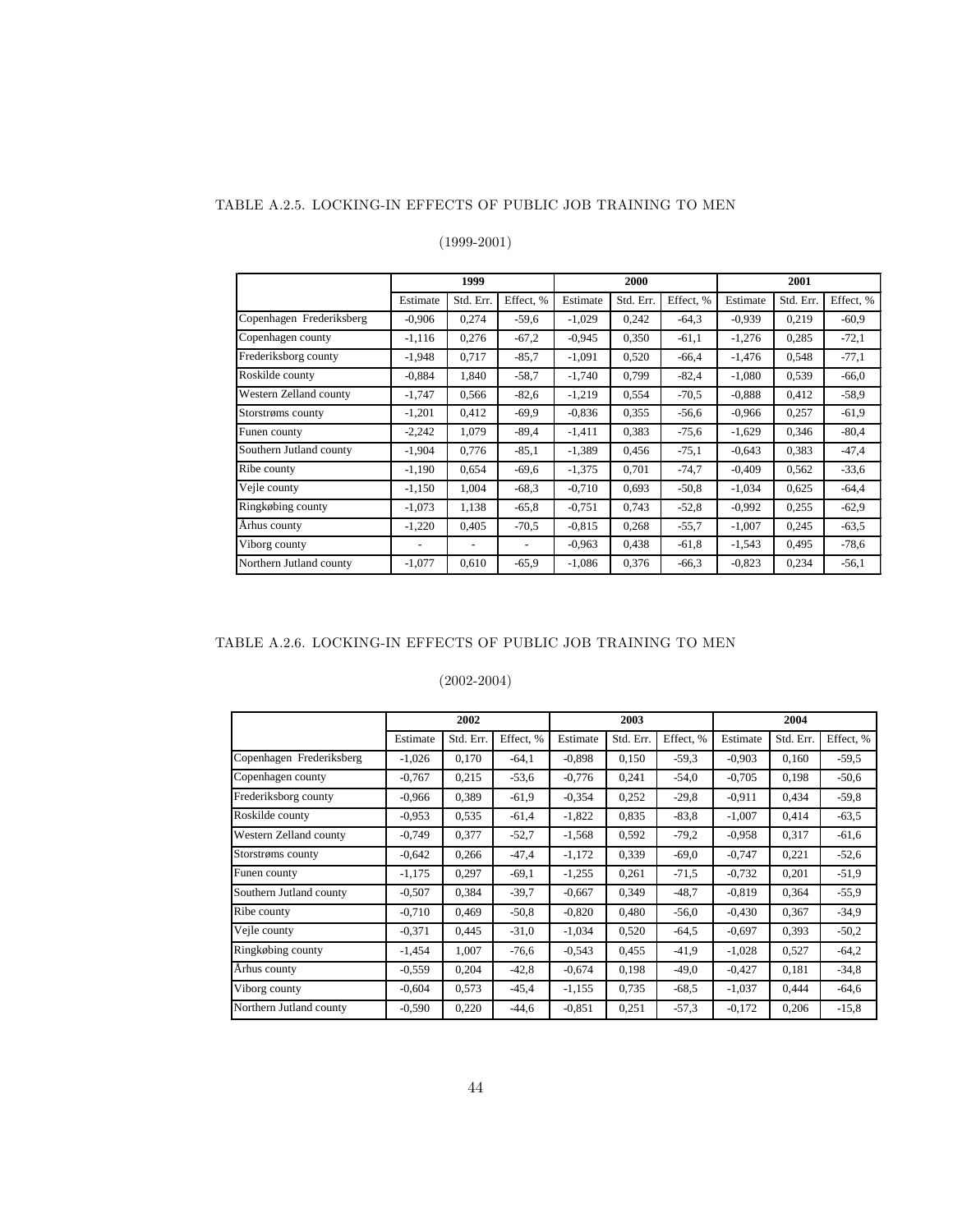#### TABLE A.2.7. LOCKING-IN EFFECTS OF PUBLIC JOB TRAINING TO

|                          |          | 1999      |           |          | 2000      |           | 2001     |           |           |  |
|--------------------------|----------|-----------|-----------|----------|-----------|-----------|----------|-----------|-----------|--|
|                          | Estimate | Std. Err. | Effect, % | Estimate | Std. Err. | Effect. % | Estimate | Std. Err. | Effect, % |  |
| Copenhagen Frederiksberg | $-1,881$ | 0,480     | $-84.8$   | $-0.936$ | 0,247     | $-60.8$   | $-0,718$ | 0,203     | $-51,2$   |  |
| Copenhagen county        | $-1,239$ | 0,356     | $-71,0$   | $-1,520$ | 0,280     | $-78.1$   | $-0,574$ | 0,197     | $-43,7$   |  |
| Frederiksborg county     | $-1,886$ | 0,441     | $-84.8$   | $-0,846$ | 0,396     | $-57.1$   | $-1,269$ | 0,395     | $-71,9$   |  |
| Roskilde county          | $-1.241$ | 0,527     | $-71,1$   | $-0.584$ | 0,346     | $-44.2$   | $-0,901$ | 0,338     | $-59.4$   |  |
| Western Zelland county   | $-1.518$ | 0.416     | $-78.1$   | $-0,908$ | 0,269     | $-59.7$   | $-1,241$ | 0,300     | $-71,1$   |  |
| Storstrøms county        | $-0.998$ | 0,276     | $-63.1$   | $-0.555$ | 0,283     | $-42,6$   | $-0,764$ | 0,230     | $-53,4$   |  |
| Funen county             | $-1,427$ | 0,329     | $-76,0$   | $-1,677$ | 0,306     | $-81.3$   | $-0,742$ | 0,180     | $-52,4$   |  |
| Southern Jutland county  | $-1,538$ | 0,548     | $-78.5$   | $-1,115$ | 0,401     | $-67.2$   | $-1,263$ | 0,313     | $-71,7$   |  |
| Ribe county              | $-1,882$ | 0,478     | $-84.8$   | $-1,361$ | 0,360     | $-74,4$   | $-0.837$ | 0,243     | $-56,7$   |  |
| Vejle county             | $-1,150$ | 0,427     | $-68.3$   | $-0,710$ | 0,297     | $-50.8$   | $-1,034$ | 0,325     | $-64.4$   |  |
| Ringkøbing county        | $-1,428$ | 0,384     | $-76,0$   | $-0.925$ | 0,284     | $-60,4$   | $-0.585$ | 0,237     | $-44.3$   |  |
| Århus county             | $-1.240$ | 0,330     | $-71,1$   | $-0,923$ | 0,260     | $-60.3$   | $-0,623$ | 0,193     | $-46,4$   |  |
| Viborg county            | $-1,855$ | 0,528     | $-84.4$   | $-1,418$ | 0,424     | $-75.8$   | $-0,714$ | 0,236     | $-51,0$   |  |
| Northern Jutland county  | $-1,682$ | 0,384     | $-81,4$   | $-1,250$ | 0.245     | $-71,4$   | $-0.873$ | 0,199     | $-58,2$   |  |

#### WOMEN (1999-2001)

### TABLE A.2.8. LOCKING-IN EFFECTS OF PUBLIC JOB TRAINING TO

### WOMEN (2002-2004)

|                          |          | 2002      |           |          | 2003      |           | 2004     |           |           |
|--------------------------|----------|-----------|-----------|----------|-----------|-----------|----------|-----------|-----------|
|                          | Estimate | Std. Err. | Effect, % | Estimate | Std. Err. | Effect. % | Estimate | Std. Err. | Effect, % |
| Copenhagen Frederiksberg | $-1,119$ | 0.195     | $-67,3$   | $-0,612$ | 0,161     | $-45.8$   | $-0.685$ | 0.147     | $-49,6$   |
| Copenhagen county        | $-0.699$ | 0,186     | $-50.3$   | $-0.816$ | 0,206     | $-55.8$   | $-0,645$ | 0,171     | $-47,5$   |
| Frederiksborg county     | $-0,719$ | 0,278     | $-51,3$   | $-0,242$ | 0,277     | $-21.5$   | $-0.685$ | 0,321     | $-49,6$   |
| Roskilde county          | $-0.535$ | 0,322     | $-41,5$   | $-0.932$ | 0,374     | $-60,6$   | $-0,481$ | 0,254     | $-38,2$   |
| Western Zelland county   | $-0.858$ | 0,254     | $-57,6$   | $-0,736$ | 0.308     | $-52,1$   | $-0,781$ | 0,246     | $-54,2$   |
| Storstrøms county        | $-0.893$ | 0,234     | $-59.1$   | $-0.634$ | 0.212     | $-46.9$   | $-0.914$ | 0,196     | $-59,9$   |
| Funen county             | $-1,769$ | 0,240     | $-83.0$   | $-1,769$ | 0,244     | $-83.0$   | $-1,105$ | 0,172     | $-66,9$   |
| Southern Jutland county  | $-0.635$ | 0,238     | $-47,0$   | $-0,823$ | 0.252     | $-56.1$   | $-0,792$ | 0,228     | $-54,7$   |
| Ribe county              | $-0,753$ | 0,273     | $-52.9$   | $-0,553$ | 0.293     | $-42.5$   | $-1,109$ | 0,311     | $-67,0$   |
| Vejle county             | $-0.371$ | 0,247     | $-31,0$   | $-1,034$ | 0,291     | $-64.5$   | $-0.697$ | 0,231     | $-50,2$   |
| Ringkøbing county        | $-0.571$ | 0,237     | $-43.5$   | $-1,198$ | 0,321     | $-69.8$   | $-0,549$ | 0,249     | $-42,3$   |
| Århus county             | 0,323    | 0,184     | 38,1      | $-0.636$ | 0,147     | $-47,1$   | $-0.495$ | 0,131     | $-39,0$   |
| Viborg county            | $-0,761$ | 0,277     | $-53.3$   | $-0.438$ | 0,275     | $-35.5$   | $-0,774$ | 0,256     | $-53,9$   |
| Northern Jutland county  | $-0,725$ | 0,192     | $-51,6$   | $-0,508$ | 0,175     | $-39.8$   | $-0,434$ | 0,153     | $-35,2$   |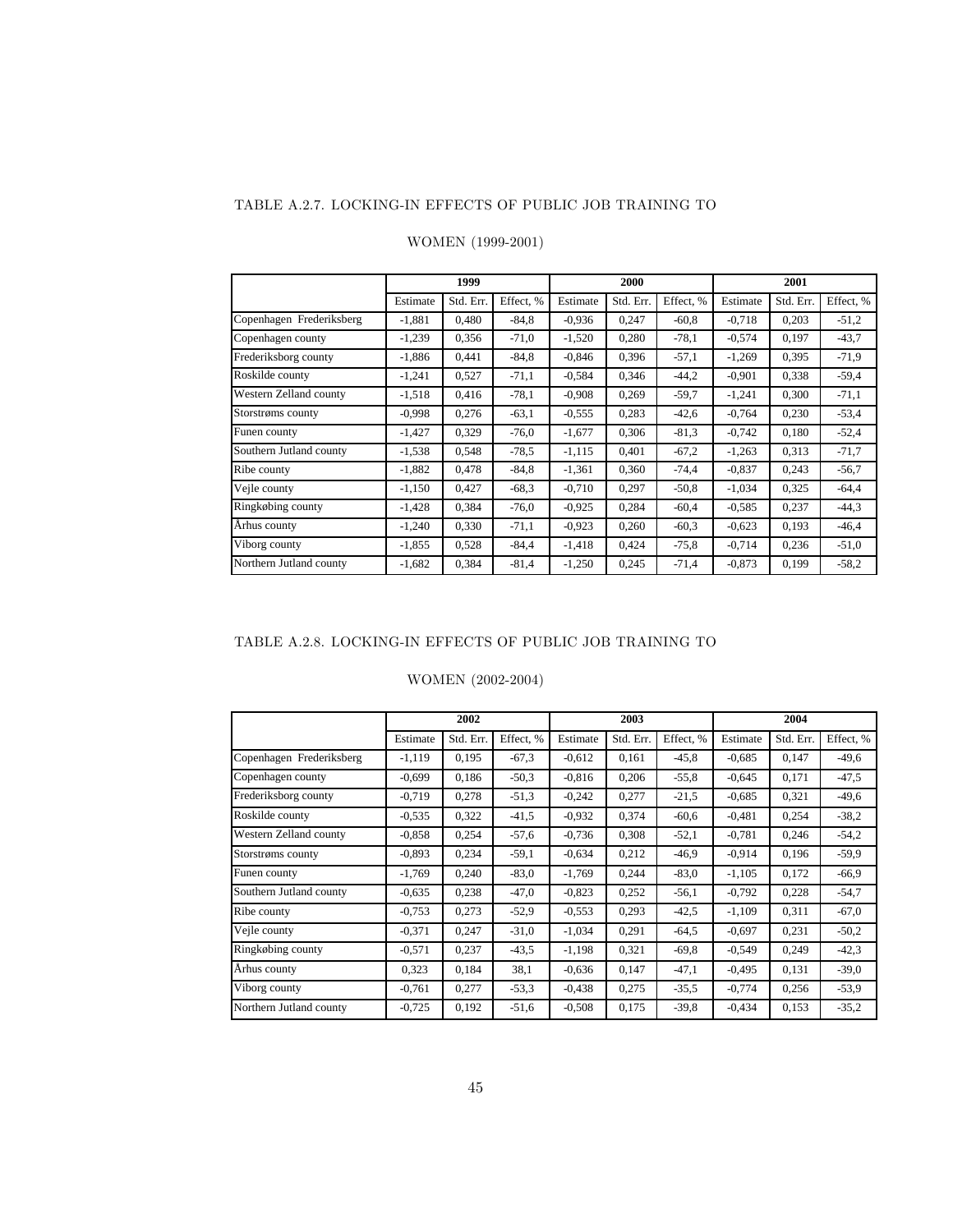|                          |          | 1999      |           |          | 2000      |           | 2001     |           |           |
|--------------------------|----------|-----------|-----------|----------|-----------|-----------|----------|-----------|-----------|
|                          | Estimate | Std. Err. | Effect, % | Estimate | Std. Err. | Effect. % | Estimate | Std. Err. | Effect, % |
| Copenhagen Frederiksberg | $-0,780$ | 0,124     | $-54,1$   | $-0.856$ | 0,113     | $-57.5$   | $-0,856$ | 0,087     | $-57,5$   |
| Copenhagen county        | $-1,005$ | 0,190     | $-63.4$   | $-0.873$ | 0,154     | $-58.2$   | $-0,703$ | 0,124     | $-50,5$   |
| Frederiksborg county     | $-1,313$ | 0,260     | $-73,1$   | $-0,782$ | 0,180     | $-54.2$   | $-0,771$ | 0,168     | $-53,8$   |
| Roskilde county          | $-0.982$ | 0,377     | $-62,6$   | $-0,714$ | 0,258     | $-51.0$   | $-0,563$ | 0,223     | $-43,0$   |
| Western Zelland county   | $-0.592$ | 0,239     | $-44,7$   | $-0,710$ | 0,203     | $-50.9$   | $-0.387$ | 0,146     | $-32,1$   |
| Storstrøms county        | $-1,635$ | 0,334     | $-80.5$   | $-0,840$ | 0,211     | $-56.8$   | $-1,042$ | 0,232     | $-64,7$   |
| Funen county             | $-1,194$ | 0,195     | $-69.7$   | $-0,757$ | 0,137     | $-53.1$   | $-1,009$ | 0,126     | $-63,6$   |
| Southern Jutland county  | $-0.949$ | 0.340     | $-61,3$   | $-1,521$ | 0,268     | $-78.1$   | $-0.762$ | 0.170     | $-53,3$   |
| Ribe county              | $-0.866$ | 0,418     | $-57.9$   | $-0,963$ | 0,324     | $-61,8$   | $-1,249$ | 0,230     | $-71,3$   |
| Vejle county             | $-1,390$ | 0,282     | $-75,1$   | $-1,102$ | 0,187     | $-66.8$   | $-1,017$ | 0,171     | $-63,8$   |
| Ringkøbing county        | $-1,268$ | 0,267     | $-71.9$   | $-1,454$ | 0,287     | $-76,6$   | $-1,265$ | 0,265     | $-71,8$   |
| Århus county             | $-1,226$ | 0,148     | $-70,7$   | $-1,169$ | 0,115     | $-68.9$   | $-1,112$ | 0,094     | $-67,1$   |
| Viborg county            | $-1,609$ | 0,373     | $-80,0$   | $-1,145$ | 0,454     | $-68.2$   | $-1,548$ | 0,301     | $-78,7$   |
| Northern Jutland county  | $-1,273$ | 0,174     | $-72,0$   | $-1,273$ | 0,154     | $-72,0$   | $-0,791$ | 0,116     | $-54,7$   |

## TABLE A.2.9. LOCKING-IN EFFECTS OF EDUCATION TO MEN (1999-2001)

TABLE A.2.10. LOCKING-IN EFFECTS OF EDUCATION TO MEN (2002-2004)

|                          |          | 2002      |           |          | 2003      |           | 2004     |           |           |  |
|--------------------------|----------|-----------|-----------|----------|-----------|-----------|----------|-----------|-----------|--|
|                          | Estimate | Std. Err. | Effect, % | Estimate | Std. Err. | Effect. % | Estimate | Std. Err. | Effect, % |  |
| Copenhagen Frederiksberg | $-0.881$ | 0,096     | $-58.6$   | $-0,940$ | 0,112     | $-60.9$   | $-0.859$ | 0,101     | $-57,6$   |  |
| Copenhagen county        | $-0,743$ | 0,135     | $-52,4$   | $-0.677$ | 0,136     | $-49.2$   | $-0,747$ | 0,138     | $-52,6$   |  |
| Frederiksborg county     | $-1,299$ | 0,235     | $-72,7$   | $-0,146$ | 0,202     | $-13,6$   | $-0,324$ | 0,175     | $-27.7$   |  |
| Roskilde county          | $-0.563$ | 0,213     | $-43,0$   | $-0,469$ | 0,192     | $-37,4$   | $-0,807$ | 0,225     | $-55,4$   |  |
| Western Zelland county   | $-0.488$ | 0,139     | $-38,6$   | $-0,628$ | 0,173     | $-46,6$   | $-0,791$ | 0,235     | $-54,7$   |  |
| Storstrøms county        | $-0.934$ | 0,220     | $-60.7$   | $-0,768$ | 0,319     | $-53,6$   | $-0,745$ | 0,215     | $-52,5$   |  |
| Funen county             | $-0.975$ | 0,103     | $-62.3$   | $-0,697$ | 0,106     | $-50.2$   | $-0.757$ | 0,108     | $-53,1$   |  |
| Southern Jutland county  | $-0.811$ | 0,218     | $-55.6$   | $-0.896$ | 0,254     | $-59.2$   | $-0.572$ | 0,214     | $-43,6$   |  |
| Ribe county              | $-0.523$ | 0,182     | $-40.7$   | $-0.859$ | 0.251     | $-57,6$   | $-0.555$ | 0,174     | $-42,6$   |  |
| Vejle county             | $-1,057$ | 0,191     | $-65.3$   | $-1,359$ | 0,226     | $-74.3$   | $-0.971$ | 0,232     | $-62,1$   |  |
| Ringkøbing county        | $-1,021$ | 0,238     | $-64,0$   | $-1,248$ | 0.261     | $-71.3$   | $-1,006$ | 0,191     | $-63,4$   |  |
| Århus county             | $-1,107$ | 0,129     | $-66,9$   | $-0,862$ | 0,109     | $-57,8$   | $-1,001$ | 0,114     | $-63,3$   |  |
| Viborg county            | $-0.703$ | 0.196     | $-50,5$   | $-0.887$ | 0,286     | $-58.8$   | $-0.810$ | 0,222     | $-55,5$   |  |
| Northern Jutland county  | $-1,438$ | 0,125     | $-76.3$   | $-1,015$ | 0,129     | $-63.8$   | $-0.855$ | 0,126     | $-57,5$   |  |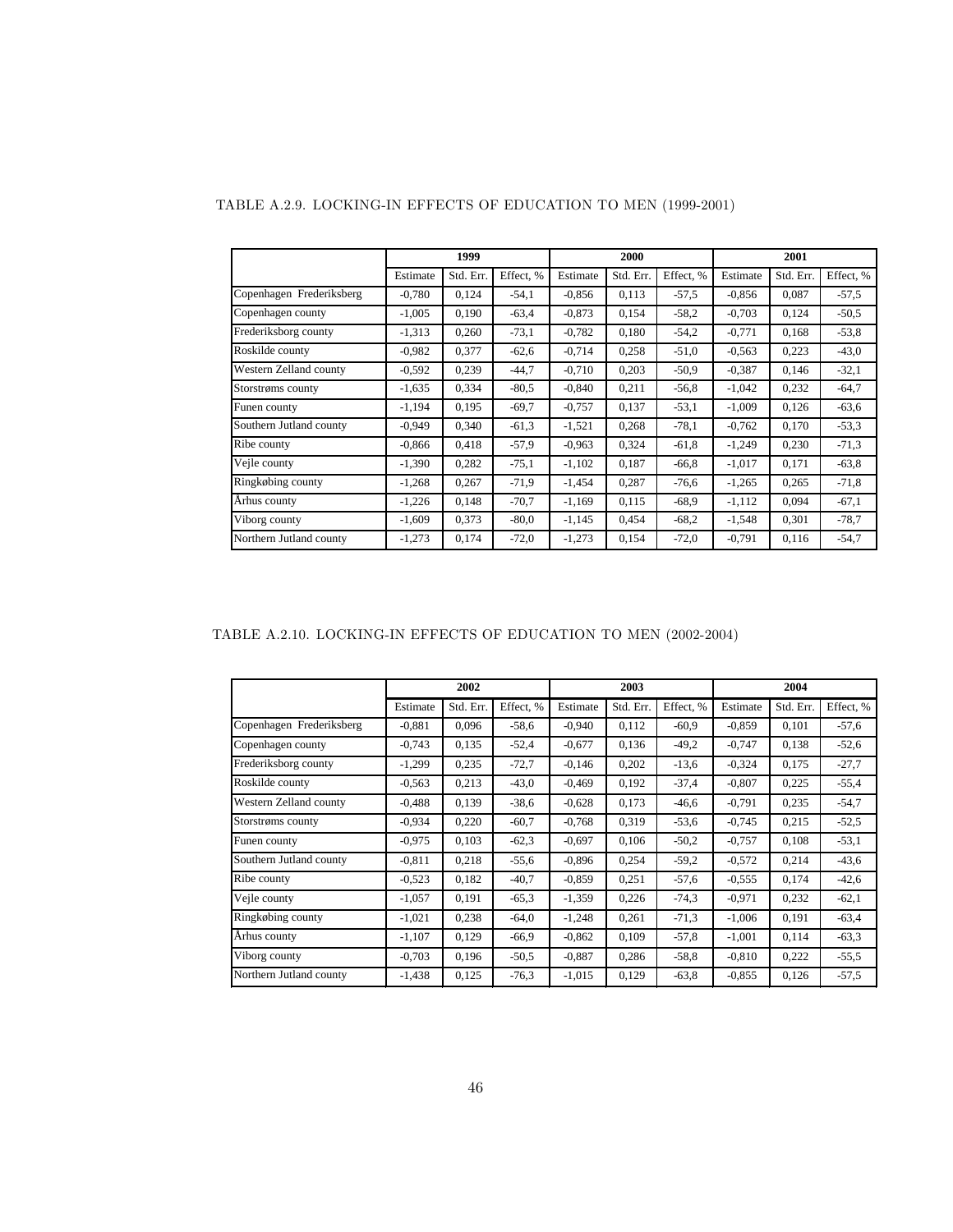### TABLE A.2.11. LOCKING-IN EFFECTS OF EDUCATION TO WOMEN

## (1999-2001)

|                          |          | 1999      |           |          | 2000      |           | 2001     |           |           |
|--------------------------|----------|-----------|-----------|----------|-----------|-----------|----------|-----------|-----------|
|                          | Estimate | Std. Err. | Effect, % | Estimate | Std. Err. | Effect, % | Estimate | Std. Err. | Effect, % |
| Copenhagen Frederiksberg | $-1,177$ | 0,133     | $-69.2$   | $-1,067$ | 0,113     | $-65.6$   | $-1,032$ | 0,104     | $-64.4$   |
| Copenhagen county        | $-1,053$ | 0.149     | $-65,1$   | $-1,257$ | 0,141     | $-71,6$   | $-0.970$ | 0,113     | $-62,1$   |
| Frederiksborg county     | $-1,388$ | 0,176     | $-75.0$   | $-1,252$ | 0,150     | $-71,4$   | $-1,252$ | 0,155     | $-71,4$   |
| Roskilde county          | $-1,599$ | 0,261     | $-79.8$   | $-1,161$ | 0,211     | $-68.7$   | $-0,825$ | 0,221     | $-56.2$   |
| Western Zelland county   | $-1,369$ | 0,219     | $-74,6$   | $-1,160$ | 0,180     | $-68.7$   | $-0,795$ | 0,134     | $-54,8$   |
| Storstrøms county        | $-1,507$ | 0,233     | $-77,8$   | $-1,155$ | 0,164     | $-68.5$   | $-0.848$ | 0,160     | $-57,2$   |
| Funen county             | $-1,577$ | 0,170     | $-79.3$   | $-1,192$ | 0,128     | $-69,6$   | $-1,071$ | 0,100     | $-65.7$   |
| Southern Jutland county  | $-1,434$ | 0,198     | $-76.2$   | $-1,370$ | 0.188     | $-74,6$   | $-1,178$ | 0,143     | $-69.2$   |
| Ribe county              | $-1,733$ | 0,338     | $-82.3$   | $-1,091$ | 0,229     | $-66,4$   | $-1,156$ | 0,176     | $-68,5$   |
| Vejle county             | $-1,390$ | 0,169     | $-75,1$   | $-1,102$ | 0,153     | $-66.8$   | $-1,017$ | 0,135     | $-63.8$   |
| Ringkøbing county        | $-1,472$ | 0,175     | $-77,1$   | $-1,146$ | 0,148     | $-68.2$   | $-1,197$ | 0,149     | $-69,8$   |
| Århus county             | $-1,261$ | 0,125     | $-71,7$   | $-1,228$ | 0,102     | $-70.7$   | $-1,286$ | 0,088     | $-72,4$   |
| Viborg county            | $-1,821$ | 0,281     | $-83.8$   | $-1,164$ | 0,233     | $-68.8$   | $-0,843$ | 0,174     | $-57,0$   |
| Northern Jutland county  | $-1,472$ | 0,136     | $-77,1$   | $-0.919$ | 0,106     | $-60.1$   | $-1,181$ | 0,103     | $-69.3$   |

### TABLE A.2.12. LOCKING-IN EFFECTS OF EDUCATION TO WOMEN

|                          |          | 2002      |           |          | 2003      |           | 2004     |           |           |  |
|--------------------------|----------|-----------|-----------|----------|-----------|-----------|----------|-----------|-----------|--|
|                          | Estimate | Std. Err. | Effect, % | Estimate | Std. Err. | Effect, % | Estimate | Std. Err. | Effect, % |  |
| Copenhagen Frederiksberg | $-1,145$ | 0,108     | $-68.2$   | $-1,094$ | 0,107     | $-66.5$   | $-1,137$ | 0,111     | $-67,9$   |  |
| Copenhagen county        | $-0.952$ | 0,107     | $-61,4$   | $-0,992$ | 0.133     | $-62.9$   | $-1,224$ | 0,145     | $-70,6$   |  |
| Frederiksborg county     | $-1,207$ | 0,195     | $-70,1$   | $-0.947$ | 0.213     | $-61,2$   | $-0.976$ | 0,232     | $-62,3$   |  |
| Roskilde county          | $-1,067$ | 0,220     | $-65,6$   | $-0,907$ | 0.184     | $-59.6$   | $-1,036$ | 0,217     | $-64,5$   |  |
| Western Zelland county   | $-0.897$ | 0,130     | $-59.2$   | $-1.006$ | 0.188     | $-63.4$   | $-1,068$ | 0,245     | $-65,6$   |  |
| Storstrøms county        | $-1,091$ | 0,163     | $-66,4$   | $-0,939$ | 0,224     | $-60.9$   | $-1,592$ | 0,241     | $-79,7$   |  |
| Funen county             | $-1,097$ | 0,092     | $-66,6$   | $-0.923$ | 0,102     | $-60.3$   | $-0.834$ | 0,109     | $-56,6$   |  |
| Southern Jutland county  | $-1,234$ | 0,164     | $-70.9$   | $-1,372$ | 0,222     | $-74,6$   | $-1,257$ | 0,210     | $-71,5$   |  |
| Ribe county              | $-1,129$ | 0,158     | $-67.7$   | $-1,058$ | 0,214     | $-65,3$   | $-1,583$ | 0,300     | $-79,5$   |  |
| Vejle county             | $-1,057$ | 0,150     | $-65.3$   | $-1,359$ | 0.210     | $-74.3$   | $-0.971$ | 0,181     | $-62,1$   |  |
| Ringkøbing county        | $-0.926$ | 0,149     | $-60,4$   | $-1,109$ | 0.185     | $-67.0$   | $-1,494$ | 0,191     | $-77,6$   |  |
| Århus county             | $-1,093$ | 0,096     | $-66.5$   | $-1,026$ | 0,105     | $-64.1$   | $-1,137$ | 0,108     | $-67,9$   |  |
| Viborg county            | $-1,014$ | 0,159     | $-63.7$   | $-1,154$ | 0.216     | $-68.5$   | $-1,342$ | 0,221     | $-73.9$   |  |
| Northern Jutland county  | $-1,289$ | 0,093     | $-72,4$   | $-1,195$ | 0,107     | $-69.7$   | $-1,402$ | 0,148     | $-75,4$   |  |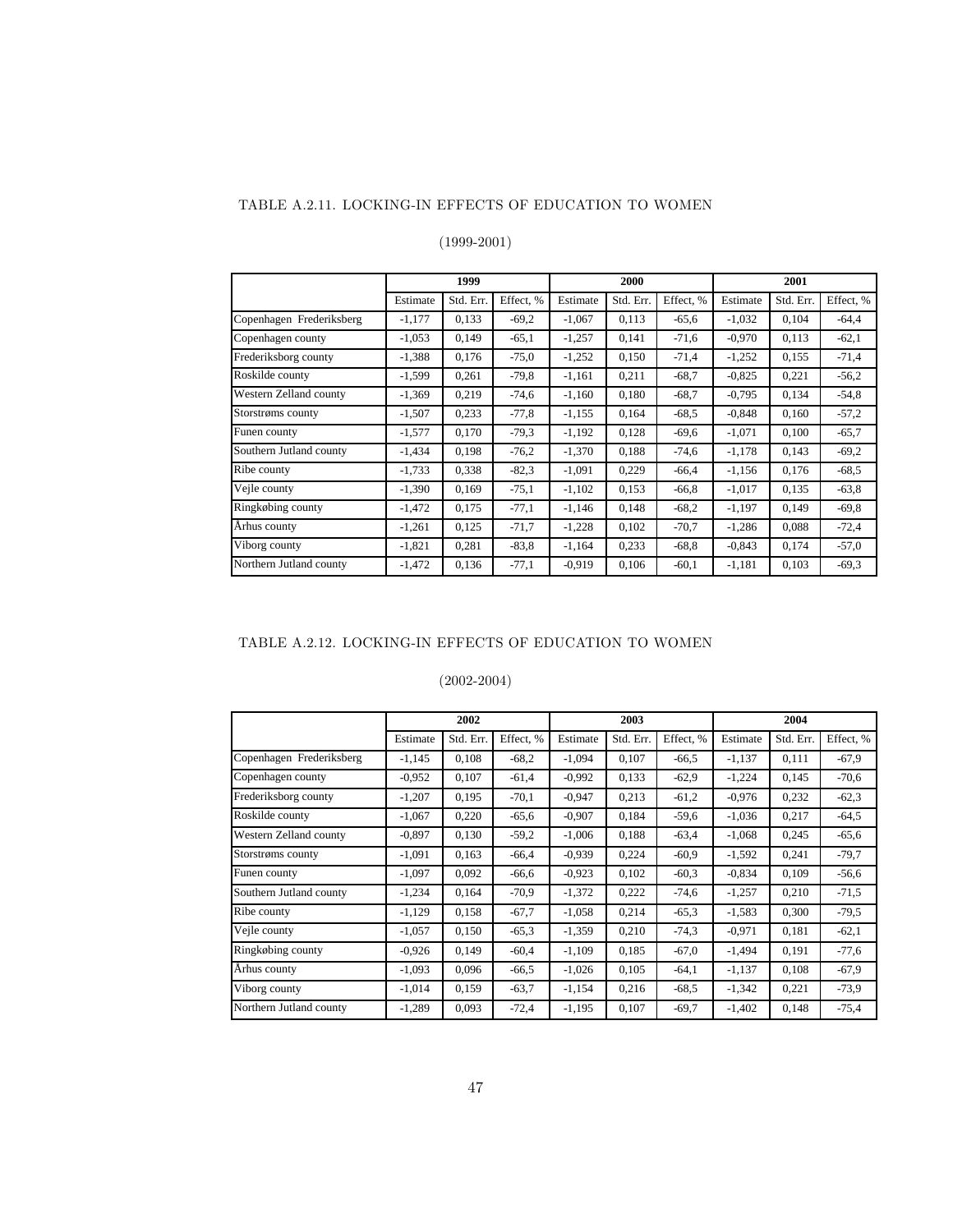#### TABLE A.2.13. LOCKING-IN EFFECTS OF OTHER ALMPSs TO MEN

### (1999-2001)

|                          |          | 1999      |           |          | 2000      |           | 2001     |           |           |  |
|--------------------------|----------|-----------|-----------|----------|-----------|-----------|----------|-----------|-----------|--|
|                          | Estimate | Std. Err. | Effect, % | Estimate | Std. Err. | Effect, % | Estimate | Std. Err. | Effect, % |  |
| Copenhagen Frederiksberg | $-0.718$ | 0.269     | $-51,2$   | $-0,506$ | 0,289     | $-39.7$   | $-0.273$ | 0.152     | $-23.9$   |  |
| Copenhagen county        | $-0.388$ | 0,277     | $-32,2$   | $-0,389$ | 0,392     | $-32.2$   | $-0,581$ | 0,213     | $-44,0$   |  |
| Frederiksborg county     | $-0,219$ | 0,596     | $-19.7$   | $-1,471$ | 0,636     | $-77.0$   | $-0.859$ | 0,352     | $-57,6$   |  |
| Roskilde county          | $-0.503$ | 0,567     | $-39.5$   | $-0,145$ | 0,973     | $-13.5$   | $-0.068$ | 0,293     | $-6,6$    |  |
| Western Zelland county   | 0,031    | 0,453     | 3,1       | 0,469    | 0,486     | 59,9      | $-0.589$ | 0,333     | $-44.5$   |  |
| Storstrøms county        | $-1,015$ | 0,537     | $-63.8$   | $-0,232$ | 0,279     | $-20.7$   | $-0,108$ | 0,297     | $-10,2$   |  |
| Funen county             | 0,362    | 0,692     | 43,6      | 0,207    | 0,389     | 23,0      | $-0.368$ | 0,192     | $-30,8$   |  |
| Southern Jutland county  | $-1,053$ | 1,138     | $-65,1$   | 0,476    | 0,517     | 61,0      | $-0,502$ | 0,431     | $-39,4$   |  |
| Ribe county              | $-0.697$ | 0.539     | $-50.2$   | $-0,302$ | 0,525     | $-26,1$   | 0,335    | 0.437     | 39,8      |  |
| Vejle county             | $-1,038$ | 0,329     | $-64,6$   | $-0,312$ | 0,302     | $-26.8$   | $-0,240$ | 0,208     | $-21,3$   |  |
| Ringkøbing county        | $-1,227$ | 0,603     | $-70,7$   | $-0,503$ | 0,595     | $-39.5$   | $-0,266$ | 0,255     | $-23,3$   |  |
| Århus county             | $-0.258$ | 0,274     | $-22.7$   | 0,089    | 0,219     | 9,3       | $-0,256$ | 0,188     | $-22,6$   |  |
| Viborg county            | $-0,280$ | 0,393     | $-24,4$   | $-0,444$ | 0.441     | $-35.8$   | $-0,004$ | 0,240     | $-0,4$    |  |
| Northern Jutland county  | 0,135    | 0,402     | 14,4      | 0,072    | 0,554     | 7,5       | $-0,799$ | 0,502     | $-55.0$   |  |

## TABLE A.2.14. LOCKING-IN EFFECTS OF OTHER ALMPSs TO MEN

|                          | 2002     |           |           |          | 2003      |           | 2004     |           |           |  |
|--------------------------|----------|-----------|-----------|----------|-----------|-----------|----------|-----------|-----------|--|
|                          | Estimate | Std. Err. | Effect, % | Estimate | Std. Err. | Effect, % | Estimate | Std. Err. | Effect, % |  |
| Copenhagen Frederiksberg | $-0.093$ | 0.066     | $-8,9$    | $-0.111$ | 0,066     | $-10,5$   | $-0.320$ | 0,173     | $-27,4$   |  |
| Copenhagen county        | $-0,221$ | 0,149     | $-19.8$   | $-0.287$ | 0,135     | $-24,9$   | $-0.287$ | 0,178     | $-24.9$   |  |
| Frederiksborg county     | $-0,970$ | 0,348     | $-62,1$   | $-0,206$ | 0,536     | $-18,6$   | $-0,717$ | 0,342     | $-51,2$   |  |
| Roskilde county          | $-0,168$ | 0,286     | $-15,4$   | $-0,715$ | 0,799     | $-51,1$   | $-0,768$ | 0,595     | $-53,6$   |  |
| Western Zelland county   | $-0,504$ | 0,304     | $-39,6$   | $-0.110$ | 0,240     | $-10,4$   | $-0.162$ | 0,169     | $-15,0$   |  |
| Storstrøms county        | $-0,297$ | 0,229     | $-25,7$   | $-0.286$ | 0,191     | $-24,9$   | $-0.110$ | 0,143     | $-10,4$   |  |
| Funen county             | $-0,256$ | 0,179     | $-22,6$   | $-0,754$ | 0,563     | $-52,9$   | $-0.671$ | 0,316     | $-48,9$   |  |
| Southern Jutland county  | $-0,349$ | 0,330     | $-29.5$   | 0,586    | 0,447     | 79,7      | $-0.026$ | 0,289     | $-2,6$    |  |
| Ribe county              | 0,333    | 0,397     | 39,5      | 0,000    | 0,000     | 0,0       | $-0.949$ | 0,565     | $-61,3$   |  |
| Vejle county             | $-0.066$ | 0,169     | $-6,4$    | $-0.656$ | 0,243     | $-48,1$   | $-0.534$ | 0,180     | $-41,4$   |  |
| Ringkøbing county        | $-0,479$ | 0,243     | $-38,1$   | $-0.566$ | 0,341     | $-43,2$   | 0,098    | 0,290     | 10,3      |  |
| Århus county             | 0,022    | 0,145     | 2,2       | $-0.360$ | 0,267     | $-30,2$   | 0,075    | 0,171     | 7,8       |  |
| Viborg county            | $-0.382$ | 0,322     | $-31,7$   | 0,008    | 0,530     | 0.8       | $-0.902$ | 0,556     | $-59,4$   |  |
| Northern Jutland county  | $-0,826$ | 0,425     | $-56,2$   | $-0,707$ | 0,417     | $-50,7$   | $-0,174$ | 0,177     | $-16,0$   |  |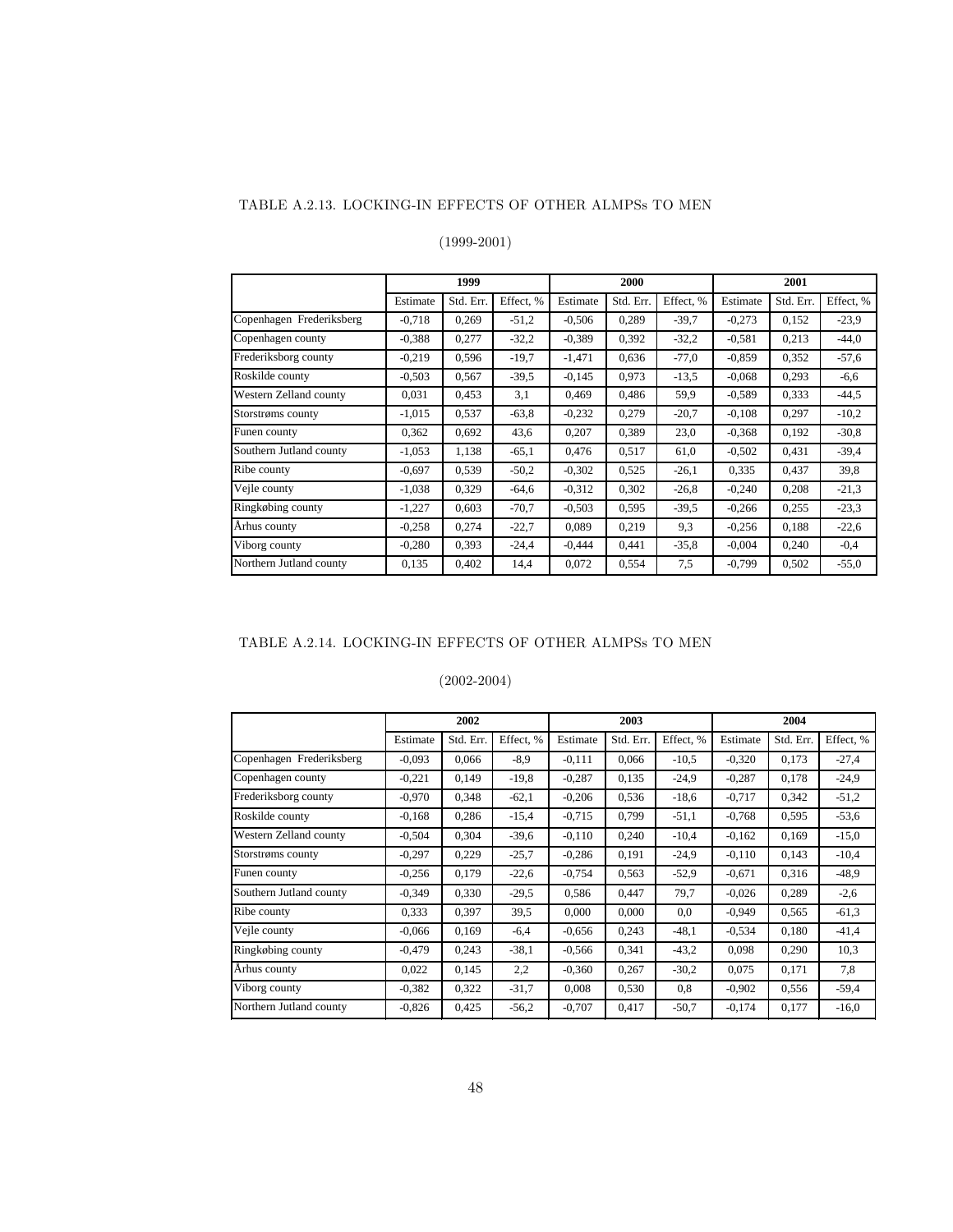#### TABLE A.2.15. LOCKING-IN EFFECTS OF OTHER ALMPSs TO WOMEN

### (1999-2001)

|                          |          | 1999      |           |          | 2000      |           | 2001     |           |           |  |
|--------------------------|----------|-----------|-----------|----------|-----------|-----------|----------|-----------|-----------|--|
|                          | Estimate | Std. Err. | Effect, % | Estimate | Std. Err. | Effect. % | Estimate | Std. Err. | Effect, % |  |
| Copenhagen Frederiksberg | $-0.825$ | 0,321     | $-56.2$   | $-0,792$ | 0,366     | $-54.7$   | $-0,341$ | 0,192     | $-28.9$   |  |
| Copenhagen county        | $-0.896$ | 0,384     | $-59,2$   | $-0,444$ | 0.454     | $-35.9$   | $-0,145$ | 0,200     | $-13,5$   |  |
| Frederiksborg county     | $-0.304$ | 0,500     | $-26.2$   | $-0,304$ | 0,357     | $-26.2$   | $-0,174$ | 0,245     | $-16,0$   |  |
| Roskilde county          | $-0.796$ | 0,455     | $-54,9$   | $-0,262$ | 0,901     | $-23.0$   | 0,380    | 0,297     | 46,2      |  |
| Western Zelland county   | 0.017    | 0.467     | 1,7       | $-1,440$ | 0,700     | $-76.3$   | 0.047    | 0,252     | 4,8       |  |
| Storstrøms county        | $-0,444$ | 0,348     | $-35.8$   | $-0,314$ | 0,284     | $-27,0$   | 0,190    | 0,292     | 21,0      |  |
| Funen county             | $-1,435$ | 1,007     | $-76.2$   | $-0,200$ | 0,389     | $-18.1$   | $-1,323$ | 0,298     | $-73,4$   |  |
| Southern Jutland county  | $-0,324$ | 0,745     | $-27.7$   | $-0.833$ | 0,500     | $-56.5$   | $-0,225$ | 0,264     | $-20,1$   |  |
| Ribe county              | $-0,745$ | 0,410     | $-52,5$   | $-1,228$ | 0,480     | $-70.7$   | $-1,237$ | 0,592     | $-71,0$   |  |
| Vejle county             | $-1,038$ | 0,281     | $-64,6$   | $-0,312$ | 0,254     | $-26.8$   | $-0,240$ | 0,150     | $-21,3$   |  |
| Ringkøbing county        | $-1,011$ | 0,288     | $-63,6$   | $-1,354$ | 0,469     | $-74.2$   | $-0,840$ | 0,234     | $-56,8$   |  |
| Århus county             | $-0.664$ | 0,293     | $-48.5$   | $-0,369$ | 0,240     | $-30.8$   | $-0,424$ | 0.197     | $-34,6$   |  |
| Viborg county            | $-1,435$ | 0,435     | $-76.2$   | $-0.934$ | 0,540     | $-60.7$   | $-0,227$ | 0,266     | $-20.3$   |  |
| Northern Jutland county  | $-0.800$ | 0,575     | $-55.0$   | $-1,110$ | 0,417     | $-67.1$   | $-1,276$ | 0,479     | $-72,1$   |  |

## TABLE A.2.16. LOCKING-IN EFFECTS OF OTHER ALMPSs TO WOMEN

|                          | 2002     |           |           |          | 2003      |           | 2004     |           |           |  |
|--------------------------|----------|-----------|-----------|----------|-----------|-----------|----------|-----------|-----------|--|
|                          | Estimate | Std. Err. | Effect, % | Estimate | Std. Err. | Effect, % | Estimate | Std. Err. | Effect, % |  |
| Copenhagen Frederiksberg | $-0,229$ | 0,130     | $-20.5$   | $-0,776$ | 0,145     | $-54.0$   | $-0.666$ | 0,204     | $-48,6$   |  |
| Copenhagen county        | $-0,227$ | 0,173     | $-20.3$   | $-0,722$ | 0,167     | $-51,4$   | $-0,460$ | 0,215     | $-36.9$   |  |
| Frederiksborg county     | $-0.375$ | 0,245     | $-31,3$   | $-1,275$ | 0.695     | $-72,1$   | $-1,086$ | 0,337     | $-66,2$   |  |
| Roskilde county          | $-0,143$ | 0,341     | $-13,4$   | $-1,112$ | 1,167     | $-67.1$   | $-0,009$ | 0,574     | $-0.9$    |  |
| Western Zelland county   | $-0,219$ | 0,309     | $-19.7$   | $-0,232$ | 0,276     | $-20.7$   | $-0.355$ | 0,179     | $-29.9$   |  |
| Storstrøms county        | $-0.860$ | 0,287     | $-57,7$   | $-0.184$ | 0.185     | $-16,8$   | $-0.611$ | 0,203     | $-45,7$   |  |
| Funen county             | $-0.506$ | 0,178     | $-39.7$   | 0,153    | 0,456     | 16,6      | $-0,138$ | 0,310     | $-12,9$   |  |
| Southern Jutland county  | $-0.923$ | 0,341     | $-60.2$   | 0,328    | 0,344     | 38,8      | 0,232    | 0,278     | 26,1      |  |
| Ribe county              | 0,037    | 0,421     | 3,8       | $-0,102$ | 0,628     | $-9,7$    | $-1,368$ | 0,744     | $-74,5$   |  |
| Vejle county             | $-0,066$ | 0,148     | $-6,4$    | $-0,656$ | 0.194     | $-48.1$   | $-0.534$ | 0,164     | $-41,4$   |  |
| Ringkøbing county        | $-0.611$ | 0,150     | $-45.7$   | $-0,696$ | 0,256     | $-50,1$   | $-0.515$ | 0,294     | $-40,3$   |  |
| Arhus county             | $-0,440$ | 0,166     | $-35,6$   | $-0,222$ | 0,261     | $-19.9$   | $-0,287$ | 0,084     | $-24.9$   |  |
| Viborg county            | $-1,066$ | 0,382     | $-65.5$   | $-0,389$ | 0,549     | $-32,2$   | $-0.432$ | 0,395     | $-35,1$   |  |
| Northern Jutland county  | $-0.235$ | 0,289     | $-20.9$   | $-0.972$ | 0,352     | $-62,2$   | $-0,132$ | 0,184     | $-12,3$   |  |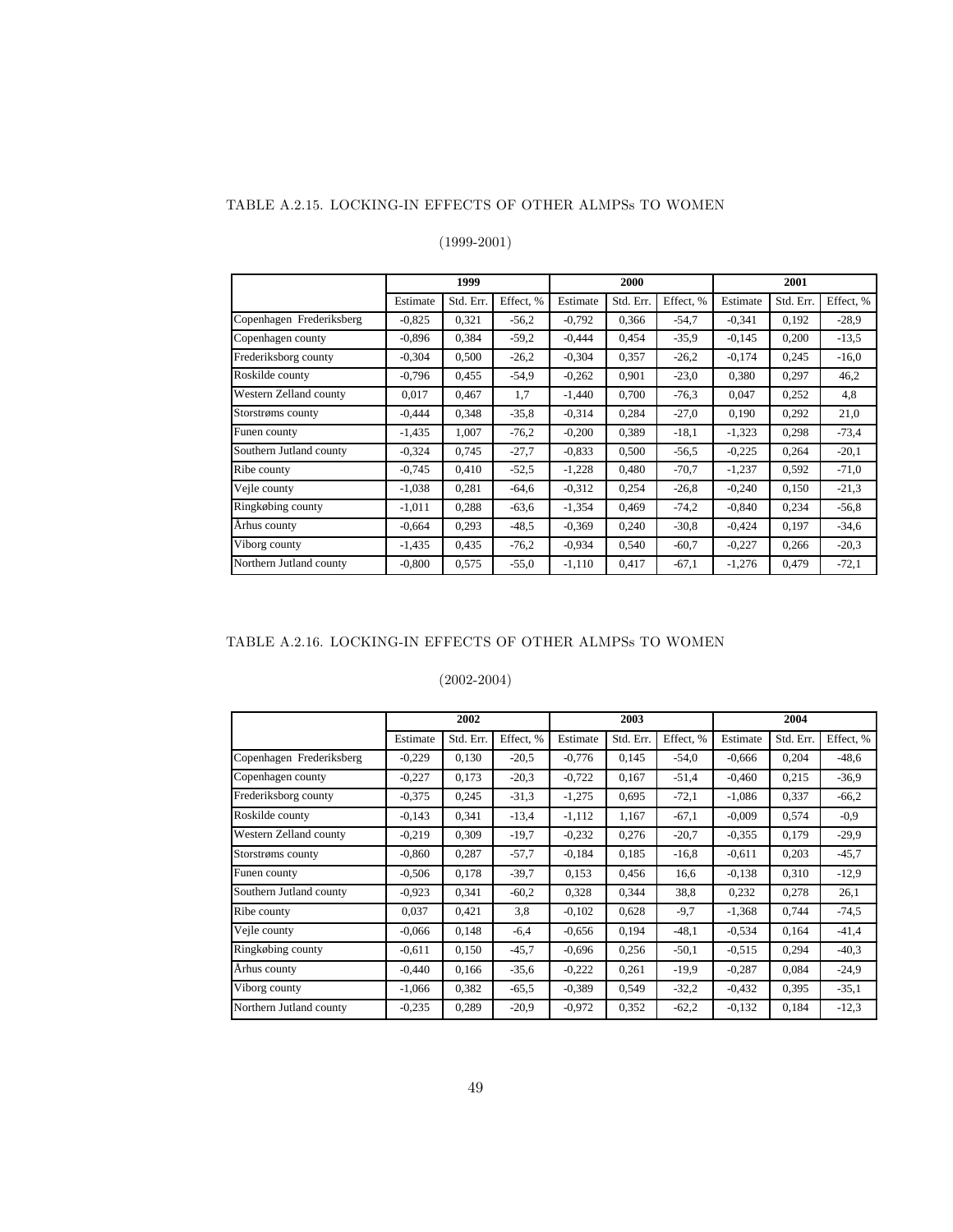#### TABLE A.3.1. POST-PROGRAM EFFECTS OF PRIVATE JOB TRAINING TO

|                          | 1999     |           |           |          | 2000      |           | 2001     |           |           |  |
|--------------------------|----------|-----------|-----------|----------|-----------|-----------|----------|-----------|-----------|--|
|                          | Estimate | Std. Err. | Effect, % | Estimate | Std. Err. | Effect. % | Estimate | Std. Err. | Effect, % |  |
| Copenhagen Frederiksberg | 0,327    | 0,257     | 38,7      | 0,284    | 0,247     | 32,8      | 0,433    | 0,222     | 54,1      |  |
| Copenhagen county        | 0,336    | 0,343     | 40,0      | 0,325    | 0,260     | 38,4      | $-0,201$ | 0,303     | $-18.2$   |  |
| Frederiksborg county     | 0,621    | 0.365     | 86,1      | 0,507    | 0,353     | 66,0      | 0,517    | 0,360     | 67,6      |  |
| Roskilde county          | 0.678    | 0.428     | 96,9      | $-0.228$ | 0,288     | $-20,4$   | 0.757    | 0,315     | 113,1     |  |
| Western Zelland county   | 0.014    | 0.435     | 1,4       | 0.188    | 0,355     | 20,7      | 0.704    | 0.324     | 102,1     |  |
| Storstrøms county        | 0,084    | 0,331     | 8,8       | 0,615    | 0,199     | 84,9      | 0,703    | 0,231     | 102,0     |  |
| Funen county             | 0,568    | 0.218     | 76,5      | 0,261    | 0,227     | 29,8      | 0,474    | 0,147     | 60,6      |  |
| Southern Jutland county  | 0,321    | 0.366     | 37,9      | 0.125    | 0,337     | 13,3      | 0,321    | 0,182     | 37,8      |  |
| Ribe county              | 1,435    | 1,459     | 320,1     | 0.585    | 0,340     | 79,5      | 0,907    | 0,360     | 147,6     |  |
| Vejle county             | 0,234    | 0,387     | 26,3      | 0,391    | 0,193     | 47,8      | 0,609    | 0,268     | 83,9      |  |
| Ringkøbing county        | 0,726    | 0,309     | 106,7     | 0,422    | 0,269     | 52,5      | 0.889    | 0,346     | 143,1     |  |
| Århus county             | 0.838    | 0,170     | 131,2     | 0,376    | 0,176     | 45,7      | 0,658    | 0,158     | 93,1      |  |
| Viborg county            | 0,228    | 0,297     | 25,6      | $-0.078$ | 0,337     | $-7.5$    | 0,416    | 0,394     | 51,6      |  |
| Northern Jutland county  | 0,528    | 0,289     | 69,5      | 0,760    | 0,162     | 113,8     | 0,825    | 0,184     | 128,2     |  |

#### MEN (1999-2001)

### TABLE A.3.2. POST-PROGRAM EFFECTS OF PRIVATE JOB TRAINING TO

### MEN (2002-2004)

|                          |          | 2002      |           |          | 2003      |           | 2004     |           |           |  |
|--------------------------|----------|-----------|-----------|----------|-----------|-----------|----------|-----------|-----------|--|
|                          | Estimate | Std. Err. | Effect. % | Estimate | Std. Err. | Effect. % | Estimate | Std. Err. | Effect, % |  |
| Copenhagen Frederiksberg | 0.356    | 0,205     | 42,7      | 0,793    | 0,168     | 120.9     | 0,253    | 0,187     | 28,7      |  |
| Copenhagen county        | 0,382    | 0,281     | 46,5      | 0,494    | 0,240     | 63,9      | 0,443    | 0,187     | 55,7      |  |
| Frederiksborg county     | 0,411    | 0,302     | 50,8      | $-0,165$ | 0.418     | $-15.2$   | 0,578    | 0,237     | 78,2      |  |
| Roskilde county          | 0,479    | 0,378     | 61,4      | 0,477    | 0,406     | 61,2      | 0,204    | 0,323     | 22,6      |  |
| Western Zelland county   | $-0,131$ | 0.403     | $-12,3$   | 0,360    | 0,206     | 43.3      | 0,461    | 0,226     | 58,5      |  |
| Storstrøms county        | 0,787    | 0,226     | 119,6     | $-0,050$ | 0,270     | $-4,9$    | 0,333    | 0,195     | 39,5      |  |
| Funen county             | 0,507    | 0,184     | 66,1      | 0,507    | 0,143     | 66,1      | 0,458    | 0,104     | 58,1      |  |
| Southern Jutland county  | 0,122    | 0,232     | 13,0      | 0,453    | 0.333     | 57,3      | 0,230    | 0,219     | 25,8      |  |
| Ribe county              | 0,239    | 0,365     | 27,0      | 0,498    | 0,247     | 64,6      | 0,549    | 0,197     | 73,1      |  |
| Vejle county             | 0,739    | 0,196     | 109,3     | 0,634    | 0,197     | 88.5      | 0.084    | 0.140     | 8,8       |  |
| Ringkøbing county        | 0,137    | 0,310     | 14,7      | 0,488    | 0.284     | 62,9      | 0,554    | 0,186     | 74,0      |  |
| Århus county             | 0,637    | 0,156     | 89,1      | 0,522    | 0,159     | 68.5      | 0,612    | 0,098     | 84,5      |  |
| Viborg county            | 0,451    | 0,360     | 57,0      | 0,281    | 0.248     | 32,4      | 0,595    | 0,234     | 81,2      |  |
| Northern Jutland county  | 0,827    | 0,148     | 128,7     | 0,459    | 0,161     | 58.3      | 0,437    | 0,116     | 54,9      |  |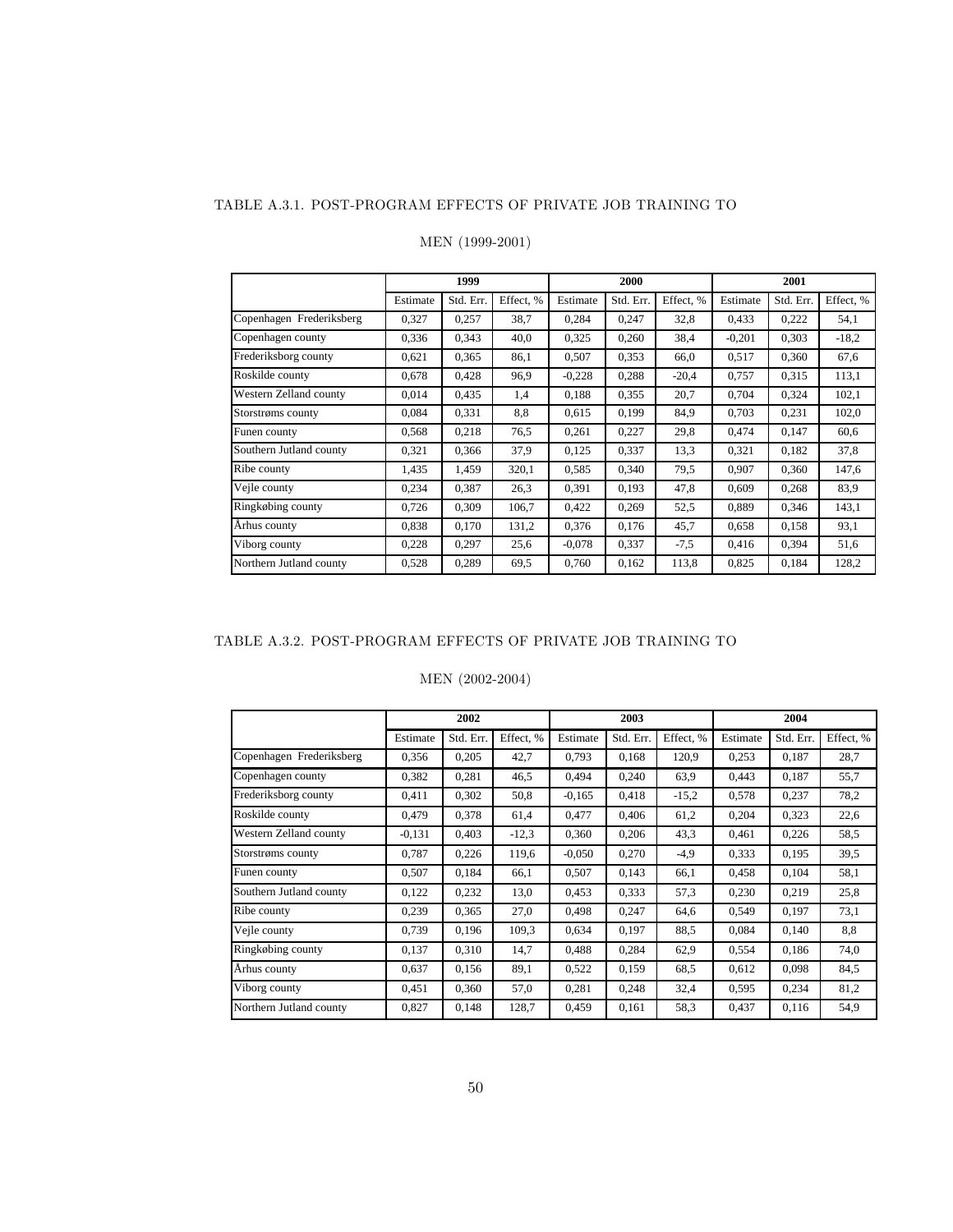#### TABLE A.3.3. POST-PROGRAM EFFECTS OF PRIVATE JOB TRAINING TO

|                          |          | 1999      |           |          | 2000      |           | 2001     |           |           |  |
|--------------------------|----------|-----------|-----------|----------|-----------|-----------|----------|-----------|-----------|--|
|                          | Estimate | Std. Err. | Effect, % | Estimate | Std. Err. | Effect, % | Estimate | Std. Err. | Effect, % |  |
| Copenhagen Frederiksberg | 0.799    | 0.396     | 122,3     | 0,239    | 0,361     | 27,0      | 0,439    | 0,343     | 55,1      |  |
| Copenhagen county        | 0.028    | 0,367     | 2,8       | 0.143    | 0,295     | 15,3      | 0.074    | 0,435     | 7,7       |  |
| Frederiksborg county     | $-0.425$ | 0,579     | $-34,6$   | 0,258    | 0,340     | 29,4      | 0,751    | 0,331     | 112,0     |  |
| Roskilde county          | 0,288    | 0,607     | 33,3      | 0,343    | 0,850     | 40,9      | 0,273    | 0,575     | 31,4      |  |
| Western Zelland county   | 0,101    | 0.490     | 10,6      | 0,143    | 0,250     | 15,3      | $-0,166$ | 0,504     | $-15.3$   |  |
| Storstrøms county        | 0,458    | 0,269     | 58,1      | $-0.345$ | 0,317     | $-29,2$   | 0,633    | 0,299     | 88,2      |  |
| Funen county             | 0,725    | 0,341     | 106,5     | 0,706    | 0,245     | 102,7     | 0,706    | 0,263     | 102,7     |  |
| Southern Jutland county  | 0.005    | 0.315     | 0,5       | 0.414    | 0,242     | 51,3      | 0,323    | 0,255     | 38,1      |  |
| Ribe county              | 0,673    | 0,389     | 95,9      | 0.145    | 0,670     | 15,6      | $-0,202$ | 0,378     | $-18,3$   |  |
| Vejle county             | 0,234    | 0,255     | 26,3      | 0,391    | 0,286     | 47,8      | 0.609    | 0,212     | 83.9      |  |
| Ringkøbing county        | 0,374    | 0,209     | 45,4      | $-0.027$ | 0,228     | $-2,6$    | 0,444    | 0,211     | 55,8      |  |
| Århus county             | 0,521    | 0,188     | 68,4      | 0,772    | 0,161     | 116.5     | 0,564    | 0,163     | 75,8      |  |
| Viborg county            | $-0.063$ | 0,373     | $-6,1$    | 0.433    | 0,360     | 54,2      | 0.032    | 0,284     | 3,2       |  |
| Northern Jutland county  | 0,550    | 0,232     | 73,2      | 0,577    | 0,173     | 78,1      | 0.649    | 0,190     | 91,4      |  |

#### WOMEN (1999-2001)

### TABLE A.3.4. POST-PROGRAM EFFECTS OF PRIVATE JOB TRAINING TO

### WOMEN (2002-2004)

|                          |          | 2002      |           |          | 2003      |           | 2004     |           |           |  |
|--------------------------|----------|-----------|-----------|----------|-----------|-----------|----------|-----------|-----------|--|
|                          | Estimate | Std. Err. | Effect, % | Estimate | Std. Err. | Effect, % | Estimate | Std. Err. | Effect, % |  |
| Copenhagen Frederiksberg | 0.483    | 0,264     | 62,0      | 0,468    | 0.258     | 59,7      | 0,919    | 0,209     | 150,6     |  |
| Copenhagen county        | 0,560    | 0,278     | 75,1      | 0,482    | 0,286     | 62,0      | 0,400    | 0,287     | 49,2      |  |
| Frederiksborg county     | 0.224    | 0.407     | 25,1      | 0,122    | 0,478     | 13,0      | 0,483    | 0,351     | 62,0      |  |
| Roskilde county          | 0,837    | 0,719     | 131,0     | 0,034    | 0,421     | 3.5       | 0,445    | 0,447     | 56,0      |  |
| Western Zelland county   | 0,168    | 0,346     | 18,3      | 0,054    | 0,259     | 5,6       | 0,048    | 0,371     | 4,9       |  |
| Storstrøms county        | 0,499    | 0,389     | 64,7      | 0,348    | 0.293     | 41,6      | 0,726    | 0,204     | 106,7     |  |
| Funen county             | 0.538    | 0,196     | 71,3      | 0,522    | 0,182     | 68.5      | 0,572    | 0,149     | 77,2      |  |
| Southern Jutland county  | 0.683    | 0,250     | 98,1      | 0,254    | 0,367     | 28.9      | 0,647    | 0,259     | 91,0      |  |
| Ribe county              | $-0.046$ | 0,325     | $-4,5$    | 0,103    | 0,285     | 10,8      | 0,383    | 0,251     | 46,6      |  |
| Vejle county             | 0.739    | 0.166     | 109,3     | 0,634    | 0.192     | 88.5      | 0.084    | 0.175     | 8,8       |  |
| Ringkøbing county        | 0,270    | 0,208     | 31,0      | 0,329    | 0,379     | 39,0      | 0,452    | 0,210     | 57,2      |  |
| Århus county             | 0.413    | 0,158     | 51,2      | 0,536    | 0,141     | 71,0      | 0,607    | 0,128     | 83,5      |  |
| Viborg county            | 0,649    | 0,305     | 91,4      | 0,321    | 0,279     | 37,9      | 0,228    | 0,251     | 25,6      |  |
| Northern Jutland county  | 0,797    | 0,183     | 121,9     | 0,668    | 0,173     | 95,0      | 0,317    | 0,167     | 37,4      |  |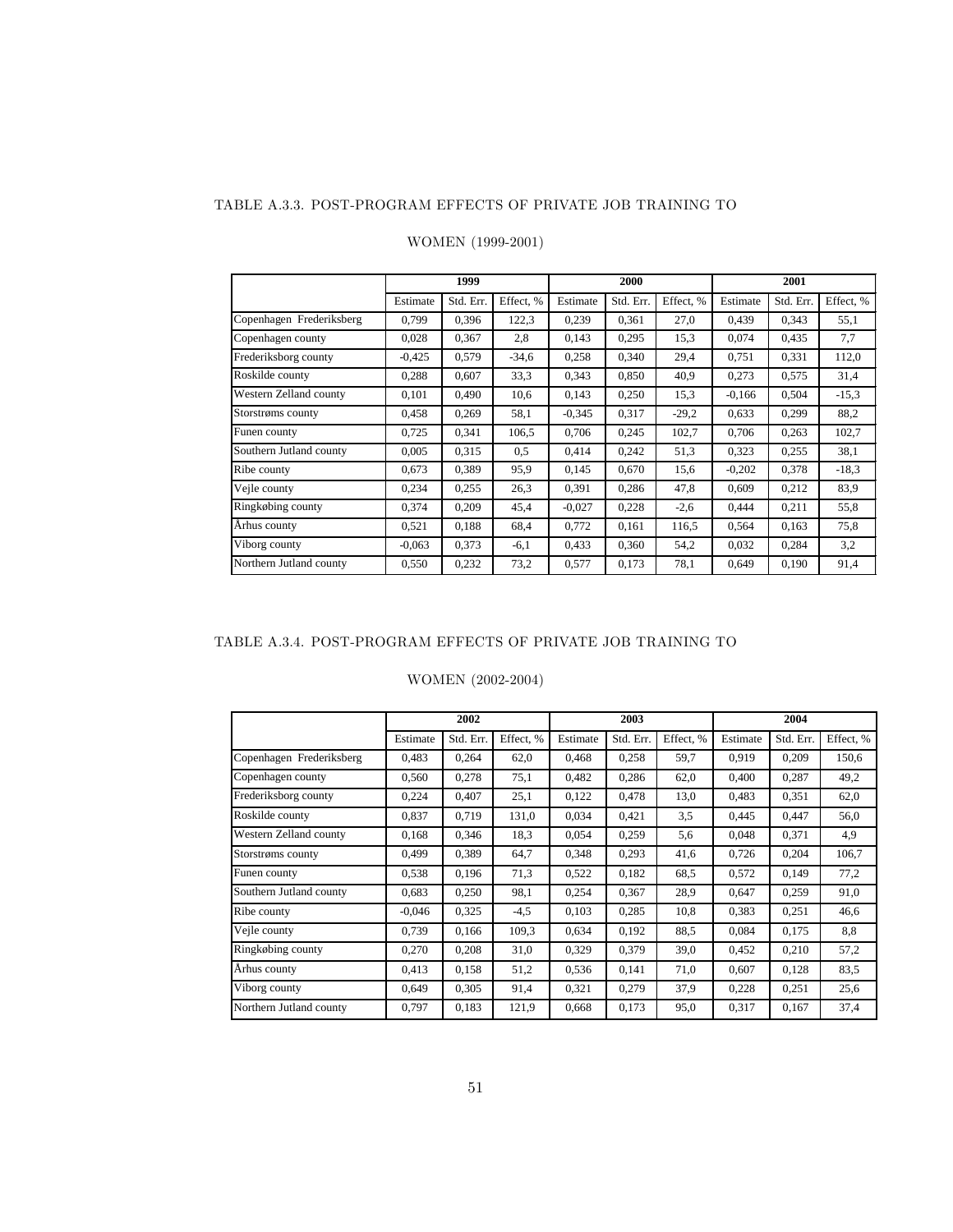#### TABLE A.3.5. POST-PROGRAM EFFECTS OF PUBLIC JOB TRAINING TO

|                          |          | 1999      |           |          | 2000      |           | 2001     |           |           |  |
|--------------------------|----------|-----------|-----------|----------|-----------|-----------|----------|-----------|-----------|--|
|                          | Estimate | Std. Err. | Effect, % | Estimate | Std. Err. | Effect. % | Estimate | Std. Err. | Effect, % |  |
| Copenhagen Frederiksberg | $-0,008$ | 0,181     | $-0.8$    | 0,086    | 0,178     | 9,0       | 0,116    | 0,199     | 12,3      |  |
| Copenhagen county        | $-0.079$ | 0,242     | $-7,6$    | $-0.335$ | 0,272     | $-28.5$   | $-0,298$ | 0,323     | $-25,8$   |  |
| Frederiksborg county     | 0,209    | 0,360     | 23,3      | 0.115    | 0,393     | 12,1      | 0,186    | 0,390     | 20,4      |  |
| Roskilde county          | $-0.144$ | 0,668     | $-13,4$   | 0,578    | 0.603     | 78,2      | 0,116    | 0,337     | 12,3      |  |
| Western Zelland county   | 0,035    | 0,348     | 3,6       | $-0.335$ | 0,303     | $-28,4$   | 0,018    | 0,357     | 1,8       |  |
| Storstrøms county        | $-0,157$ | 0,320     | $-14,5$   | $-0.009$ | 0,248     | $-0.9$    | 0,152    | 0,249     | 16,4      |  |
| Funen county             | 0,341    | 0,280     | 40,6      | 0,151    | 0,204     | 16,3      | $-0,240$ | 0,233     | $-21,3$   |  |
| Southern Jutland county  | $-0.165$ | 0,383     | $-15,2$   | 0,557    | 0,356     | 74,5      | 0,257    | 0,374     | 29,3      |  |
| Ribe county              | $-0,594$ | 0,608     | $-44,8$   | 0.463    | 0,561     | 58,8      | $-0,749$ | 0,735     | $-52,7$   |  |
| Vejle county             | 0.008    | 0,398     | 0.8       | 0,391    | 0,508     | 47,8      | 0,153    | 0.866     | 16,5      |  |
| Ringkøbing county        | 0,282    | 0,489     | 32,6      | 0,419    | 0,531     | 52,0      | $-0.323$ | 0,663     | $-27,6$   |  |
| Århus county             | $-0,009$ | 0,247     | $-0.9$    | $-0.050$ | 0,179     | $-4,9$    | 0,172    | 0,158     | 18,8      |  |
| Viborg county            | $-0,206$ | 0,920     | $-18,6$   | $-0,206$ | 0,434     | $-18,6$   | $-0,204$ | 0,495     | $-18.5$   |  |
| Northern Jutland county  | 0.158    | 0,248     | 17,1      | $-0,122$ | 0,256     | $-11,5$   | 0,390    | 0.196     | 47,6      |  |

### MEN (1999-2001)

### TABLE A.3.6. POST-PROGRAM EFFECTS OF PUBLIC JOB TRAINING TO

### MEN (2002-2004)

|                          |          | 2002      |           |          | 2003      |           | 2004     |           |           |  |
|--------------------------|----------|-----------|-----------|----------|-----------|-----------|----------|-----------|-----------|--|
|                          | Estimate | Std. Err. | Effect, % | Estimate | Std. Err. | Effect, % | Estimate | Std. Err. | Effect, % |  |
| Copenhagen Frederiksberg | $-0.035$ | 0,161     | $-3,4$    | 0,067    | 0,136     | 6,9       | $-0.048$ | 0.160     | $-4,7$    |  |
| Copenhagen county        | 0,180    | 0,187     | 19,7      | $-0,114$ | 0,214     | $-10,8$   | $-0,256$ | 0,175     | $-22,6$   |  |
| Frederiksborg county     | $-0.937$ | 0,568     | $-60,8$   | 0,252    | 0,252     | 28,6      | 0,066    | 0,321     | 6,8       |  |
| Roskilde county          | $-1,213$ | 0.891     | $-70.3$   | $-0,064$ | 0,482     | $-6,2$    | 0,505    | 0,282     | 65,7      |  |
| Western Zelland county   | 0,227    | 0,286     | 25,4      | $-0,174$ | 0,256     | $-16,0$   | $-0.049$ | 0,254     | $-4,8$    |  |
| Storstrøms county        | $-0.366$ | 0,242     | $-30,6$   | $-0,659$ | 0,331     | $-48.3$   | $-0,593$ | 0,215     | $-44,7$   |  |
| Funen county             | $-0,223$ | 0,309     | $-20,0$   | $-0.311$ | 0,208     | $-26.7$   | $-0,225$ | 0,178     | $-20,1$   |  |
| Southern Jutland county  | $-0.574$ | 0,400     | $-43,7$   | $-0,102$ | 0,295     | $-9,7$    | 0,135    | 0,364     | 14,4      |  |
| Ribe county              | $-0.151$ | 0,352     | $-14,0$   | $-0,117$ | 0,299     | $-11,1$   | 0,129    | 0,307     | 13,8      |  |
| Vejle county             | $-0.040$ | 0,454     | $-3.9$    | 0,061    | 0,425     | 6,3       | $-0,265$ | 0,381     | $-23.3$   |  |
| Ringkøbing county        | $-0.342$ | 1,020     | $-29,0$   | $-0.958$ | 0,822     | $-61,6$   | $-0.383$ | 0,419     | $-31,8$   |  |
| Århus county             | 0.080    | 0,173     | 8.3       | $-0,130$ | 0,164     | $-12,2$   | 0,080    | 0,132     | 8,3       |  |
| Viborg county            | $-0.184$ | 0,404     | $-16,8$   | 0,029    | 0,403     | 2.9       | $-0.004$ | 0,416     | $-0,4$    |  |
| Northern Jutland county  | $-0.146$ | 0,208     | $-13,6$   | 0,052    | 0,212     | 5,4       | $-0,172$ | 0,142     | $-15,8$   |  |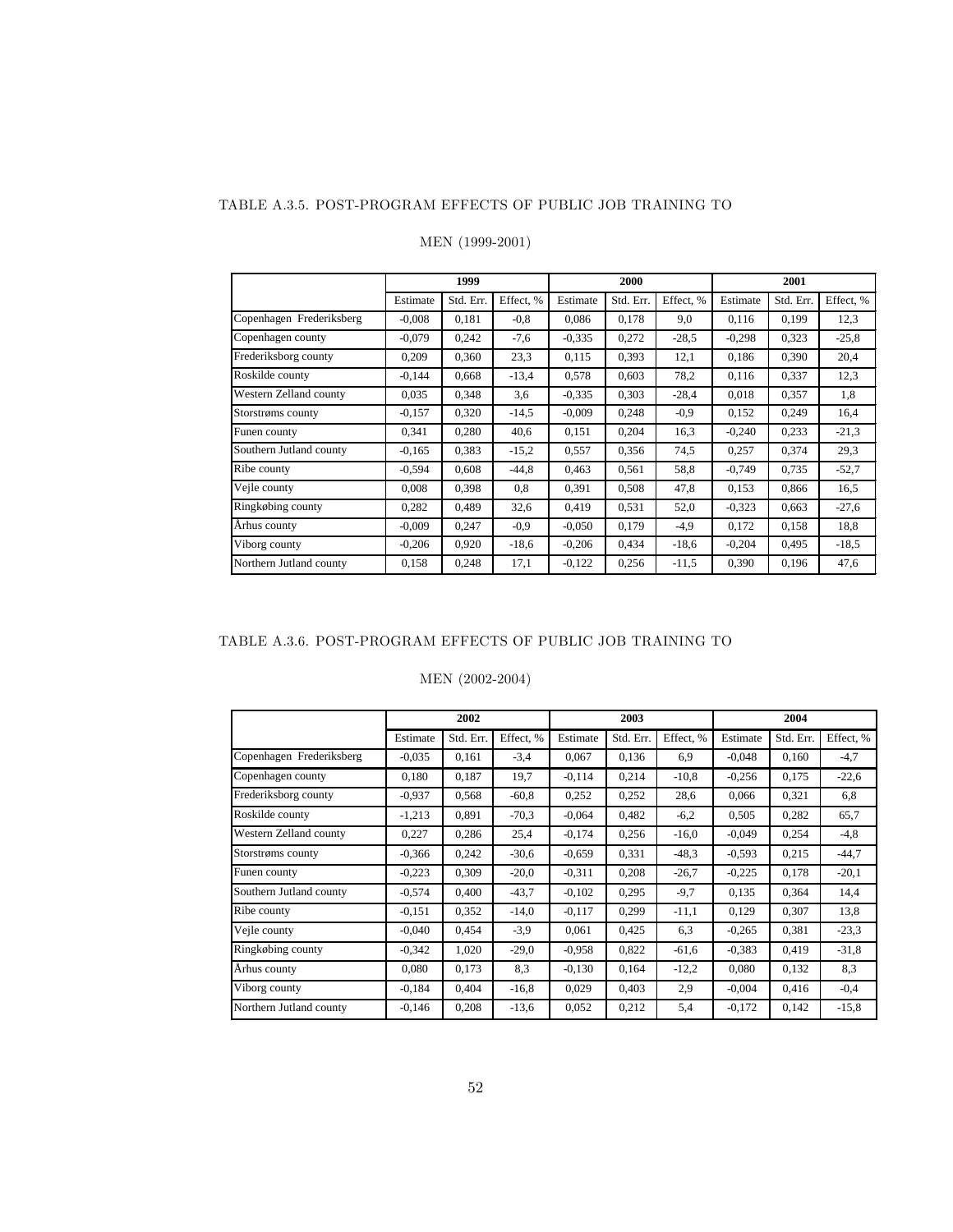#### TABLE A.3.7. POST-PROGRAM EFFECTS OF PUBLIC JOB TRAINING TO

|                          |          | 1999      |           |          | 2000      |           | 2001     |           |           |  |
|--------------------------|----------|-----------|-----------|----------|-----------|-----------|----------|-----------|-----------|--|
|                          | Estimate | Std. Err. | Effect, % | Estimate | Std. Err. | Effect, % | Estimate | Std. Err. | Effect, % |  |
| Copenhagen Frederiksberg | $-0.032$ | 0,232     | $-3,1$    | 0,265    | 0,160     | 30,3      | 0,114    | 0,192     | 12,1      |  |
| Copenhagen county        | $-0.078$ | 0,213     | $-7,5$    | $-1,520$ | 0,186     | $-78.1$   | $-0,149$ | 0,176     | $-13,8$   |  |
| Frederiksborg county     | 0.149    | 0,237     | 16,1      | $-0.099$ | 0,212     | $-9.5$    | $-0,297$ | 0,246     | $-25,7$   |  |
| Roskilde county          | 0.008    | 0,258     | 0,8       | 0,112    | 0,218     | 11,9      | 0.052    | 0,270     | 5,3       |  |
| Western Zelland county   | 0,528    | 0,234     | 69,5      | 0,026    | 0.215     | 2.6       | 0,153    | 0,192     | 16,5      |  |
| Storstrøms county        | 0,111    | 0,221     | 11,7      | 0,053    | 0,156     | 5,4       | 0,230    | 0,186     | 25,8      |  |
| Funen county             | 0,147    | 0,267     | 15,8      | 0,246    | 0,141     | 27,9      | 0,041    | 0,137     | 4,2       |  |
| Southern Jutland county  | 0.060    | 0,293     | 6,2       | 0.044    | 0,198     | 4,5       | $-0.365$ | 0,269     | $-30,6$   |  |
| Ribe county              | 0,142    | 0,227     | 15,2      | $-0.017$ | 0,184     | $-1,7$    | 0,136    | 0,184     | 14,5      |  |
| Vejle county             | 0,008    | 0,274     | 0,8       | 0,391    | 0,157     | 47,8      | 0,153    | 0,185     | 16,5      |  |
| Ringkøbing county        | 0.148    | 0,235     | 15,9      | $-0,245$ | 0.215     | $-21.7$   | 0,295    | 0,157     | 34,3      |  |
| Århus county             | $-0.094$ | 0,137     | $-8,9$    | 0,219    | 0,127     | 24,4      | 0,311    | 0,130     | 36,5      |  |
| Viborg county            | 0.088    | 0,253     | 9,2       | $-0,134$ | 0,295     | $-12,6$   | 0,055    | 0,154     | 5,7       |  |
| Northern Jutland county  | 0,141    | 0,176     | 15,1      | 0,055    | 0,158     | 5,7       | 0,104    | 0,139     | 10,9      |  |

### WOMEN (1999-2001)

### TABLE A.3.8. POST-PROGRAM EFFECTS OF PUBLIC JOB TRAINING TO

### WOMEN (2002-2004)

|                          |          | 2002      |           |          | 2003      |           |          | 2004      |           |
|--------------------------|----------|-----------|-----------|----------|-----------|-----------|----------|-----------|-----------|
|                          | Estimate | Std. Err. | Effect, % | Estimate | Std. Err. | Effect, % | Estimate | Std. Err. | Effect, % |
| Copenhagen Frederiksberg | 0,224    | 0,137     | 25,1      | 0,337    | 0,138     | 40,0      | 0.080    | 0,129     | 8,3       |
| Copenhagen county        | 0,083    | 0,153     | 8,6       | $-0.188$ | 0,198     | $-17,1$   | 0,213    | 0,130     | 23,8      |
| Frederiksborg county     | 0,190    | 0,267     | 21,0      | 0,058    | 0,241     | 6,0       | $-0.051$ | 0,265     | $-5,0$    |
| Roskilde county          | $-0,168$ | 0,222     | $-15,4$   | $-0.330$ | 0,282     | $-28,1$   | $-0,405$ | 0,252     | $-33,3$   |
| Western Zelland county   | $-0,062$ | 0,179     | $-6,0$    | $-0,176$ | 0,246     | $-16,1$   | $-0.223$ | 0,217     | $-20,0$   |
| Storstrøms county        | $-0.186$ | 0.181     | $-16,9$   | 0,065    | 0,193     | 6,7       | $-0.163$ | 0,180     | $-15,0$   |
| Funen county             | $-0.010$ | 0,138     | $-1,0$    | $-0,004$ | 0,244     | $-0,4$    | $-0.068$ | 0,172     | $-6,6$    |
| Southern Jutland county  | $-0,262$ | 0,217     | $-23,1$   | $-0.823$ | 0,165     | $-56,1$   | $-0.051$ | 0,154     | $-4,9$    |
| Ribe county              | $-0,119$ | 0,242     | $-11,2$   | $-0.062$ | 0,231     | $-6,0$    | $-0,237$ | 0,235     | $-21,1$   |
| Vejle county             | $-0,040$ | 0,200     | $-3,9$    | $-0.040$ | 0,180     | $-3,9$    | $-0.265$ | 0,176     | $-23,3$   |
| Ringkøbing county        | $-0,167$ | 0,226     | $-15.3$   | 0,323    | 0,168     | 38,1      | 0,206    | 0,159     | 22,8      |
| Århus county             | 0,323    | 0,119     | 38,1      | $-0.168$ | 0,122     | $-15,4$   | 0,073    | 0,095     | 7,6       |
| Viborg county            | 0,035    | 0,202     | 3,5       | $-0.031$ | 0,210     | $-3,1$    | 0,261    | 0,162     | 29.8      |
| Northern Jutland county  | $-0,007$ | 0,143     | $-0,7$    | $-0.114$ | 0,139     | $-10,8$   | 0,117    | 0,114     | 12,4      |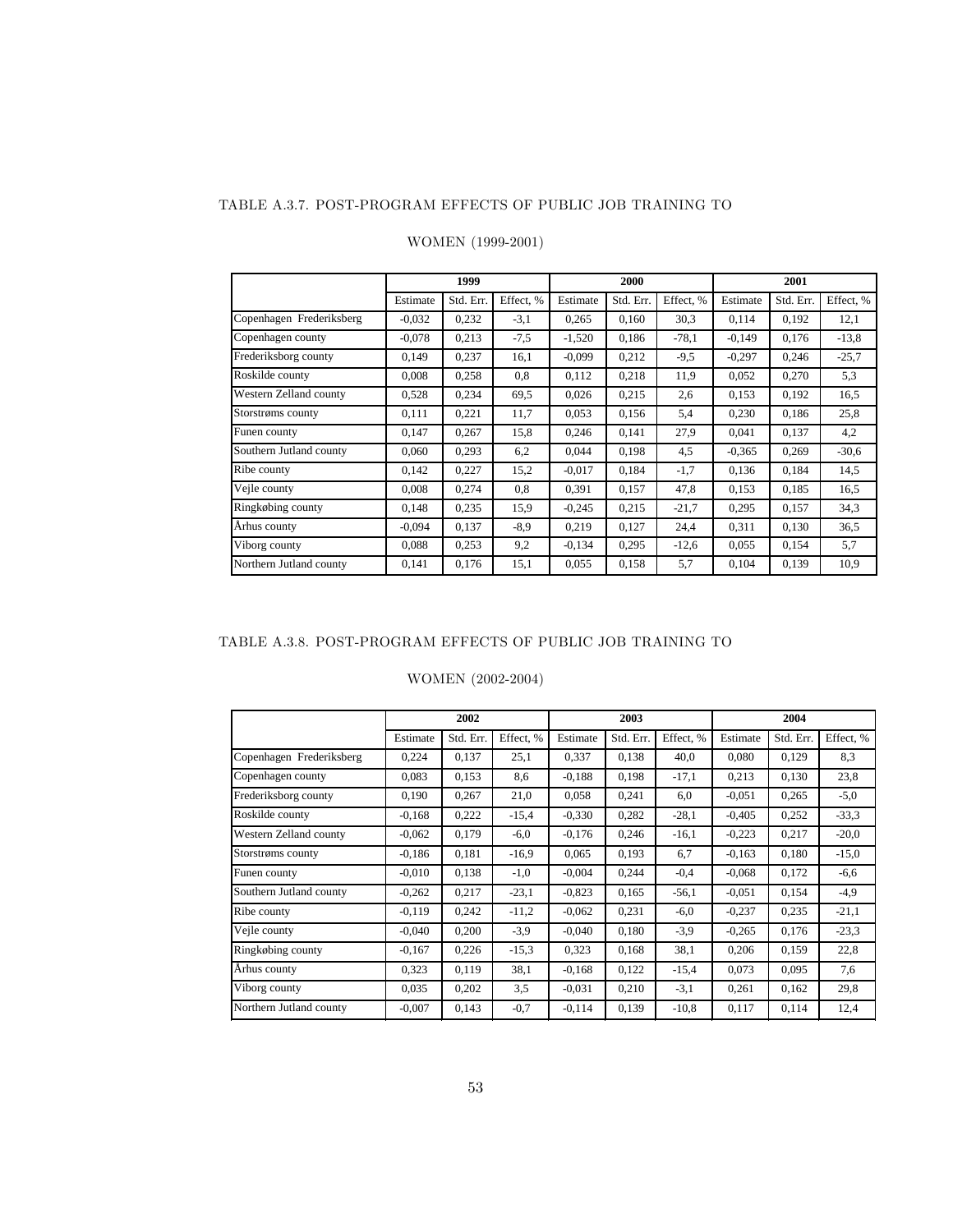### TABLE A.3.9. POST-PROGRAM EFFECTS OF EDUCATION TO MEN

### (1999-2001)

|                          |          | 1999      |           |          | 2000      |           |          | 2001      |           |
|--------------------------|----------|-----------|-----------|----------|-----------|-----------|----------|-----------|-----------|
|                          | Estimate | Std. Err. | Effect, % | Estimate | Std. Err. | Effect. % | Estimate | Std. Err. | Effect, % |
| Copenhagen Frederiksberg | $-0.138$ | 0.081     | $-12,9$   | $-0.078$ | 0.072     | $-7,5$    | 0,137    | 0.065     | 14,7      |
| Copenhagen county        | 0,059    | 0,114     | 6,1       | 0.033    | 0,096     | 3,3       | $-0.046$ | 0,089     | $-4,5$    |
| Frederiksborg county     | 0,133    | 0.149     | 14,2      | $-0,007$ | 0,120     | $-0,7$    | 0,180    | 0,124     | 19,7      |
| Roskilde county          | 0,218    | 0,207     | 24,4      | 0,171    | 0,181     | 18,6      | $-0.419$ | 0,247     | $-34.3$   |
| Western Zelland county   | $-0.053$ | 0,146     | $-5,1$    | 0.102    | 0,128     | 10,8      | 0,162    | 0,121     | 17,6      |
| Storstrøms county        | $-0.062$ | 0,152     | $-6,0$    | 0,126    | 0,122     | 13,4      | 0,156    | 0,125     | 16,9      |
| Funen county             | $-0,148$ | 0,100     | $-13,8$   | 0,051    | 0,089     | 5,3       | 0,079    | 0,081     | 8,2       |
| Southern Jutland county  | $-0.005$ | 0.192     | $-0.5$    | 0,207    | 0,132     | 22,9      | 0,086    | 0,126     | 9,0       |
| Ribe county              | $-0.148$ | 0,208     | $-13,8$   | 0,104    | 0,189     | 10,9      | 0,129    | 0,141     | 13,7      |
| Vejle county             | $-0.047$ | 0.142     | $-4,6$    | $-0,132$ | 0,116     | $-12,4$   | $-0.092$ | 0,118     | $-8, 8$   |
| Ringkøbing county        | $-0,143$ | 0,163     | $-13.3$   | 0,103    | 0,152     | 10.9      | 0,068    | 0,138     | 7,0       |
| Århus county             | $-0.060$ | 0,094     | $-5,8$    | 0.063    | 0,065     | 6,5       | 0,041    | 0,061     | 4,2       |
| Viborg county            | 0,002    | 0,185     | 0,2       | 0,241    | 0,188     | 27,3      | $-1,548$ | 0,177     | $-78.7$   |
| Northern Jutland county  | 0.034    | 0,102     | 3,4       | 0.006    | 0.087     | 0,6       | 0,231    | 0,081     | 26,0      |

## TABLE A.3.10. POST-PROGRAM EFFECTS OF EDUCATION TO MEN

|                          |          | 2002      |           |          | 2003      |           | 2004     |           |           |
|--------------------------|----------|-----------|-----------|----------|-----------|-----------|----------|-----------|-----------|
|                          | Estimate | Std. Err. | Effect, % | Estimate | Std. Err. | Effect, % | Estimate | Std. Err. | Effect, % |
| Copenhagen Frederiksberg | $-0.076$ | 0,070     | $-7,3$    | $-0.153$ | 0,068     | $-14,2$   | $-0,120$ | 0,056     | $-11,3$   |
| Copenhagen county        | $-0.092$ | 0.092     | $-8, 8$   | $-0,320$ | 0.087     | $-27,4$   | $-0.175$ | 0,073     | $-16,1$   |
| Frederiksborg county     | 0,065    | 0,140     | 6,8       | $-0.086$ | 0,144     | $-8,2$    | $-0.065$ | 0,175     | $-6,3$    |
| Roskilde county          | $-0,039$ | 0,139     | $-3,8$    | $-0.152$ | 0,126     | $-14,1$   | 0.047    | 0,111     | 4,8       |
| Western Zelland county   | $-0,132$ | 0,115     | $-12,4$   | $-0.009$ | 0,126     | $-0.9$    | 0,019    | 0,144     | 2,0       |
| Storstrøms county        | 0,112    | 0.131     | 11,8      | $-0.085$ | 0,164     | $-8,1$    | 0,073    | 0,136     | 7,6       |
| Funen county             | $-0,045$ | 0,071     | $-4,4$    | $-0.250$ | 0,071     | $-22,1$   | $-0.127$ | 0,063     | $-11,9$   |
| Southern Jutland county  | $-0,047$ | 0,130     | $-4,6$    | $-0,267$ | 0,145     | $-23,4$   | $-0.044$ | 0,109     | $-4,3$    |
| Ribe county              | $-0,011$ | 0,132     | $-1,1$    | $-0,212$ | 0,126     | $-19,1$   | $-0.071$ | 0,119     | $-6,9$    |
| Vejle county             | $-0,237$ | 0,120     | $-21,1$   | $-0.350$ | 0,130     | $-29.5$   | $-0.066$ | 0,101     | $-6,3$    |
| Ringkøbing county        | $-0.054$ | 0.167     | $-5,3$    | $-0.637$ | 0,158     | $-47,1$   | $-0.282$ | 0,113     | $-24,6$   |
| Århus county             | $-0.060$ | 0,067     | $-5,8$    | $-0,096$ | 0,068     | $-9,1$    | $-0,168$ | 0,062     | $-15,5$   |
| Viborg county            | $-0,703$ | 0,139     | $-50.5$   | $-0.887$ | 0,150     | $-58.8$   | $-0,116$ | 0,114     | $-11,0$   |
| Northern Jutland county  | 0,032    | 0,073     | 3,3       | $-0,134$ | 0,077     | $-12,5$   | $-0.057$ | 0,070     | $-5,6$    |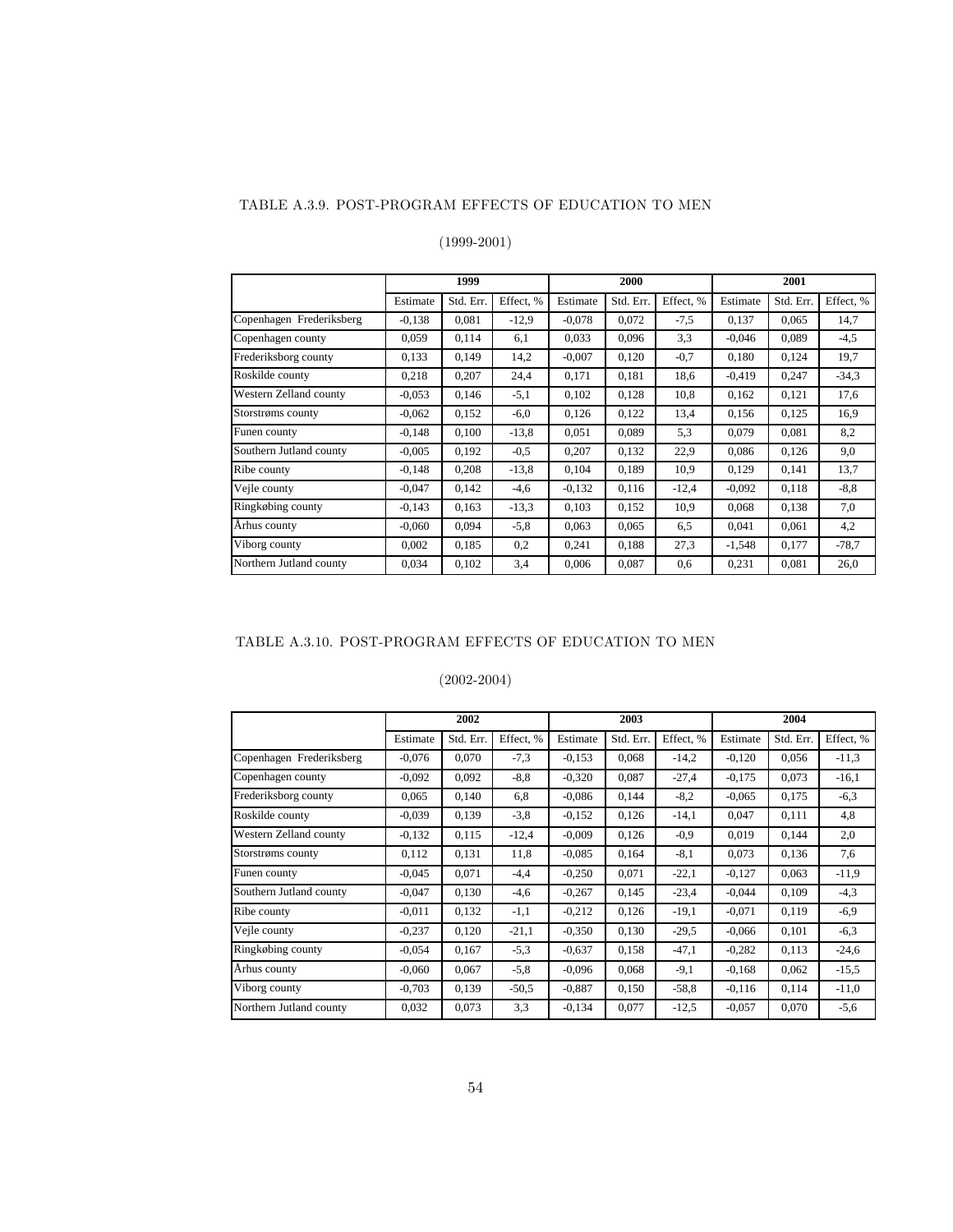#### TABLE A.3.11. POST-PROGRAM EFFECTS OF EDUCATION TO WOMEN

## (1999-2001)

|                          |          | 1999      |           |          | 2000      |           | 2001     |           |           |
|--------------------------|----------|-----------|-----------|----------|-----------|-----------|----------|-----------|-----------|
|                          | Estimate | Std. Err. | Effect. % | Estimate | Std. Err. | Effect, % | Estimate | Std. Err. | Effect, % |
| Copenhagen Frederiksberg | $-0.005$ | 0.073     | $-0.5$    | $-0.059$ | 0.070     | $-5,7$    | 0,052    | 0.068     | 5,3       |
| Copenhagen county        | $-0,235$ | 0.097     | $-20.9$   | $-0.008$ | 0,087     | $-0.8$    | 0,146    | 0.080     | 15,7      |
| Frederiksborg county     | $-0,094$ | 0,113     | $-9,0$    | 0,057    | 0,101     | 5,8       | $-0.117$ | 0,106     | $-11,0$   |
| Roskilde county          | 0,127    | 0,125     | 13,5      | $-0.015$ | 0,124     | $-1,5$    | $-0.162$ | 0,147     | $-14,9$   |
| Western Zelland county   | $-0.025$ | 0,105     | $-2,4$    | $-0.013$ | 0,088     | $-1,3$    | 0.075    | 0,098     | 7,7       |
| Storstrøms county        | $-0,120$ | 0,115     | $-11,3$   | $-0.012$ | 0,102     | $-1,2$    | $-0.026$ | 0,110     | $-2,5$    |
| Funen county             | $-0.024$ | 0.080     | $-2,4$    | $-0.082$ | 0.074     | $-7,9$    | 0,120    | 0,070     | 12,7      |
| Southern Jutland county  | $-0.076$ | 0,110     | $-7,4$    | 0.105    | 0.095     | 11,1      | 0.030    | 0.090     | 3,0       |
| Ribe county              | $-0,236$ | 0,171     | $-21,0$   | 0,062    | 0,137     | 6,4       | 0,077    | 0,108     | 8,0       |
| Vejle county             | $-0,047$ | 0.091     | $-4,6$    | $-0.132$ | 0,082     | $-12,4$   | $-0.092$ | 0,093     | $-8, 8$   |
| Ringkøbing county        | 0,053    | 0,090     | 5,4       | $-0.085$ | 0,094     | $-8,1$    | 0,001    | 0,096     | 0,1       |
| Århus county             | $-0.108$ | 0.071     | $-10,2$   | 0,012    | 0,062     | 1,2       | 0,048    | 0,053     | 4,9       |
| Viborg county            | $-0,063$ | 0,127     | $-6,1$    | $-0.083$ | 0,122     | $-8,0$    | 0,043    | 0,126     | 4,3       |
| Northern Jutland county  | 0.034    | 0,074     | 3,5       | 0.069    | 0.069     | 7,1       | 0,111    | 0,068     | 11,8      |

## TABLE A.3.12. POST-PROGRAM EFFECTS OF EDUCATION TO WOMEN

|                          | 2002     |           |           |          | 2003      |           | 2004     |           |           |
|--------------------------|----------|-----------|-----------|----------|-----------|-----------|----------|-----------|-----------|
|                          | Estimate | Std. Err. | Effect, % | Estimate | Std. Err. | Effect, % | Estimate | Std. Err. | Effect, % |
| Copenhagen Frederiksberg | $-0.002$ | 0,077     | $-0,2$    | $-0.147$ | 0,074     | $-13,7$   | $-0,220$ | 0,061     | $-19.7$   |
| Copenhagen county        | $-0.077$ | 0.084     | $-7,4$    | $-0.166$ | 0.080     | $-15,3$   | $-0.177$ | 0.077     | $-16.3$   |
| Frederiksborg county     | 0,049    | 0,115     | 5,1       | $-0,194$ | 0,145     | $-17,6$   | 0,040    | 0,115     | 4,1       |
| Roskilde county          | $-0,307$ | 0,134     | $-26,4$   | $-0.037$ | 0,113     | $-3,6$    | $-0.073$ | 0,110     | $-7,0$    |
| Western Zelland county   | 0,158    | 0,084     | 17,1      | $-0,169$ | 0,116     | $-15,5$   | $-0.315$ | 0,163     | $-27,1$   |
| Storstrøms county        | 0,112    | 0,097     | 11,8      | $-0.015$ | 0,118     | $-1,5$    | $-0.022$ | 0,138     | $-2,2$    |
| Funen county             | 0,039    | 0,069     | 3,9       | $-0.197$ | 0,066     | $-17.9$   | $-0.231$ | 0,065     | $-20,6$   |
| Southern Jutland county  | $-0,007$ | 0,098     | $-0,7$    | $-0.159$ | 0,126     | $-14,7$   | $-0,111$ | 0,101     | $-10.5$   |
| Ribe county              | $-0,007$ | 0,106     | $-0,7$    | $-0.186$ | 0,128     | $-17,0$   | $-0.216$ | 0,137     | $-19,5$   |
| Vejle county             | $-0,237$ | 0,099     | $-21,1$   | $-0.350$ | 0,106     | $-29.5$   | $-0.066$ | 0,097     | $-6,3$    |
| Ringkøbing county        | 0.004    | 0,112     | 0,4       | $-0.135$ | 0,124     | $-12,7$   | $-0,231$ | 0.110     | $-20.7$   |
| Århus county             | 0,030    | 0,056     | 3,0       | $-0,105$ | 0,065     | $-10,0$   | $-0.096$ | 0,056     | $-9,2$    |
| Viborg county            | 0,068    | 0,105     | 7,1       | $-0.026$ | 0,117     | $-2,5$    | $-0.143$ | 0,105     | $-13.3$   |
| Northern Jutland county  | 0,088    | 0,059     | 9,2       | 0,038    | 0,067     | 3,8       | $-0.002$ | 0,076     | $-0,2$    |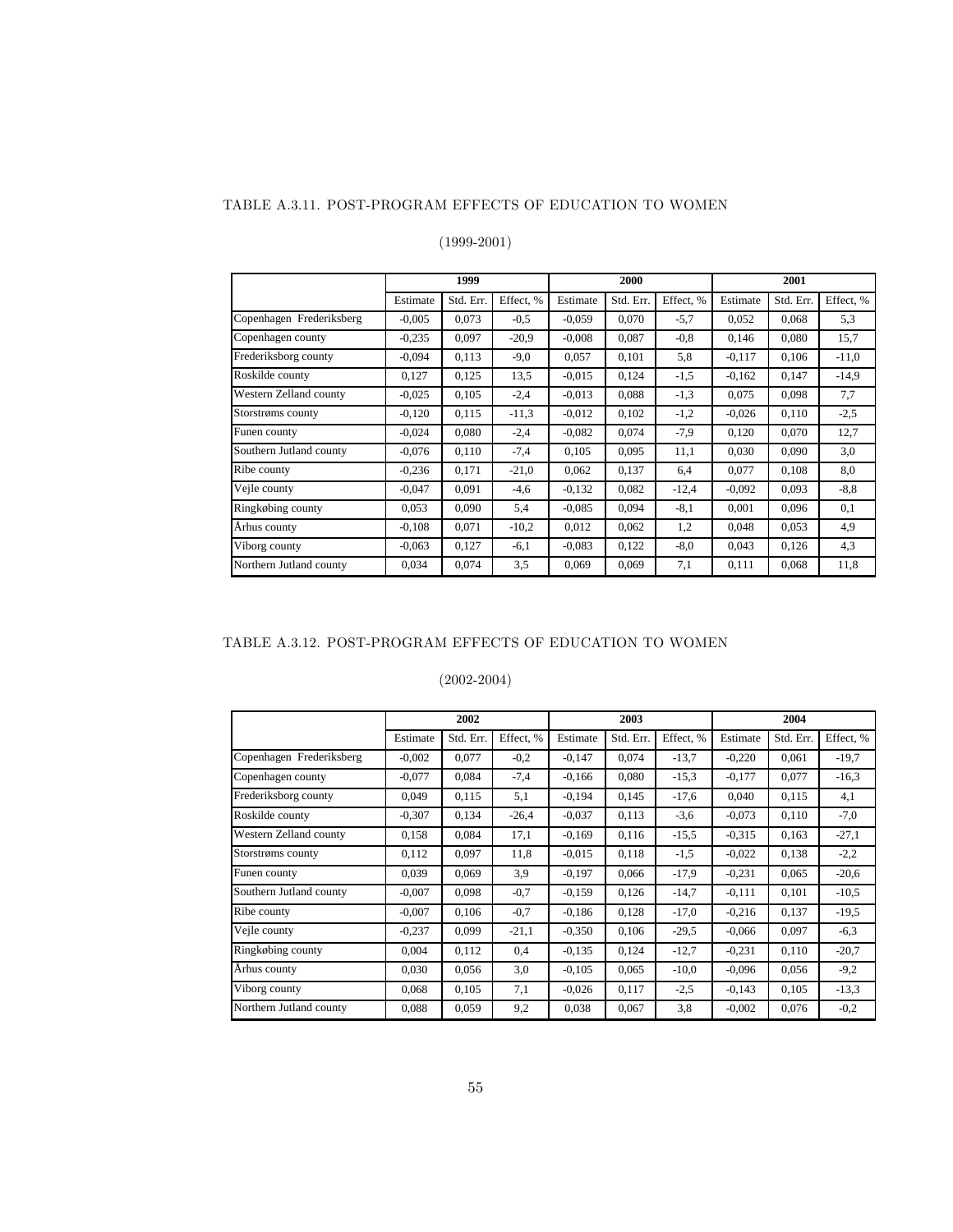#### TABLE A.3.13. POST-PROGRAM EFFECTS OF OTHER ALMPSs TO MEN

### (1999-2001)

|                          |          | 1999      |           |          | 2000      |           | 2001     |           |           |
|--------------------------|----------|-----------|-----------|----------|-----------|-----------|----------|-----------|-----------|
|                          | Estimate | Std. Err. | Effect. % | Estimate | Std. Err. | Effect, % | Estimate | Std. Err. | Effect, % |
| Copenhagen Frederiksberg | 0,032    | 0,138     | 3,2       | $-0,240$ | 0,157     | $-21,3$   | $-0.169$ | 0,104     | $-15,6$   |
| Copenhagen county        | 0,317    | 0,170     | 37,3      | $-0.100$ | 0,199     | $-9.5$    | $-0,223$ | 0,139     | $-20,0$   |
| Frederiksborg county     | $-0,101$ | 0.361     | $-9,6$    | 0,255    | 0,240     | 29,1      | $-0.375$ | 0,248     | $-31.3$   |
| Roskilde county          | 0,114    | 0,424     | 12,0      | $-0,783$ | 0,458     | $-54.3$   | $-0.154$ | 0,265     | $-14,3$   |
| Western Zelland county   | $-0,127$ | 0,238     | $-11,9$   | 0,056    | 0,236     | 5,7       | $-0.311$ | 0,209     | $-26,7$   |
| Storstrøms county        | $-0,306$ | 0.261     | $-26,4$   | 0,000    | 0,161     | 0,0       | $-0.152$ | 0,188     | $-14,1$   |
| Funen county             | 0,247    | 0,599     | 28,0      | $-0,293$ | 0,266     | $-25,4$   | 0,021    | 0,140     | 2,1       |
| Southern Jutland county  | 0.077    | 0,367     | 8.0       | $-0.320$ | 0,361     | $-27.3$   | $-0.217$ | 0,285     | $-19,5$   |
| Ribe county              | $-0,594$ | 0,294     | $-44,8$   | $-0,243$ | 0,462     | $-21,5$   | 0,677    | 0,344     | 96.8      |
| Vejle county             | $-0.103$ | 0.277     | $-9,8$    | 0,139    | 0,204     | 14,9      | 0.125    | 0.178     | 13.3      |
| Ringkøbing county        | $-0.418$ | 0,323     | $-34,1$   | $-0,203$ | 0,368     | $-18.3$   | 0,002    | 0,219     | 0,2       |
| Århus county             | $-0,203$ | 0,190     | $-18.3$   | $-0.099$ | 0,121     | $-9,4$    | $-0.130$ | 0,124     | $-12,2$   |
| Viborg county            | $-0.685$ | 0,257     | $-49,6$   | $-0.179$ | 0,221     | $-16,4$   | $-0.139$ | 0,213     | $-13.0$   |
| Northern Jutland county  | $-0,481$ | 0,263     | $-38.2$   | $-0.069$ | 0,236     | $-6,6$    | 0,082    | 0,246     | 8,5       |

## TABLE A.3.14. POST-PROGRAM EFFECTS OF OTHER ALMPSs TO MEN

|                          |          | 2002      |           |          | 2003      |           | 2004     |           |           |
|--------------------------|----------|-----------|-----------|----------|-----------|-----------|----------|-----------|-----------|
|                          | Estimate | Std. Err. | Effect, % | Estimate | Std. Err. | Effect, % | Estimate | Std. Err. | Effect, % |
| Copenhagen Frederiksberg | 0,015    | 0,066     | 1,5       | $-0.338$ | 0.052     | $-28.7$   | $-0,142$ | 0,076     | $-13,2$   |
| Copenhagen county        | $-0.085$ | 0,097     | $-8,2$    | $-0,290$ | 0,065     | $-25,2$   | $-0,219$ | 0,096     | $-19.7$   |
| Frederiksborg county     | $-0,049$ | 0,173     | $-4,8$    | $-0.033$ | 0,227     | $-3,2$    | $-0.157$ | 0,150     | $-14,5$   |
| Roskilde county          | $-0,216$ | 0,207     | $-19,4$   | $-0,269$ | 0,349     | $-23,6$   | $-0,740$ | 0,295     | $-52,3$   |
| Western Zelland county   | 0,085    | 0,184     | 8,8       | $-0,285$ | 0,177     | $-24.8$   | $-0.144$ | 0,114     | $-13,4$   |
| Storstrøms county        | $-0.198$ | 0,140     | $-18,0$   | $-0,401$ | 0,096     | $-33.0$   | $-0.394$ | 0,096     | $-32,6$   |
| Funen county             | $-0.014$ | 0.106     | $-1,4$    | $-0,172$ | 0,227     | $-15,8$   | $-0,360$ | 0.161     | $-30,2$   |
| Southern Jutland county  | $-0.327$ | 0,275     | $-27.9$   | $-0.110$ | 0,299     | $-10,4$   | $-0.156$ | 0,194     | $-14,4$   |
| Ribe county              | $-0.188$ | 0,342     | $-17,1$   | $-0,398$ | 0.563     | $-32.8$   | $-0,403$ | 0,565     | $-33,1$   |
| Vejle county             | $-0.110$ | 0,144     | $-10,4$   | $-0.389$ | 0.104     | $-32,2$   | $-0,195$ | 0,094     | $-17,7$   |
| Ringkøbing county        | 0,135    | 0,126     | 14,5      | $-0.197$ | 0,147     | $-17.9$   | $-0,530$ | 0,203     | $-41,1$   |
| Århus county             | $-0.130$ | 0,094     | $-12,2$   | $-0,360$ | 0,118     | $-30.2$   | $-0,263$ | 0,086     | $-23,1$   |
| Viborg county            | $-0.004$ | 0,166     | $-0,4$    | 0,012    | 0,301     | 1,2       | $-0,229$ | 0,259     | $-20,5$   |
| Northern Jutland county  | 0,040    | 0,163     | 4,1       | $-0,425$ | 0.180     | $-34,6$   | $-0,407$ | 0,100     | $-33,4$   |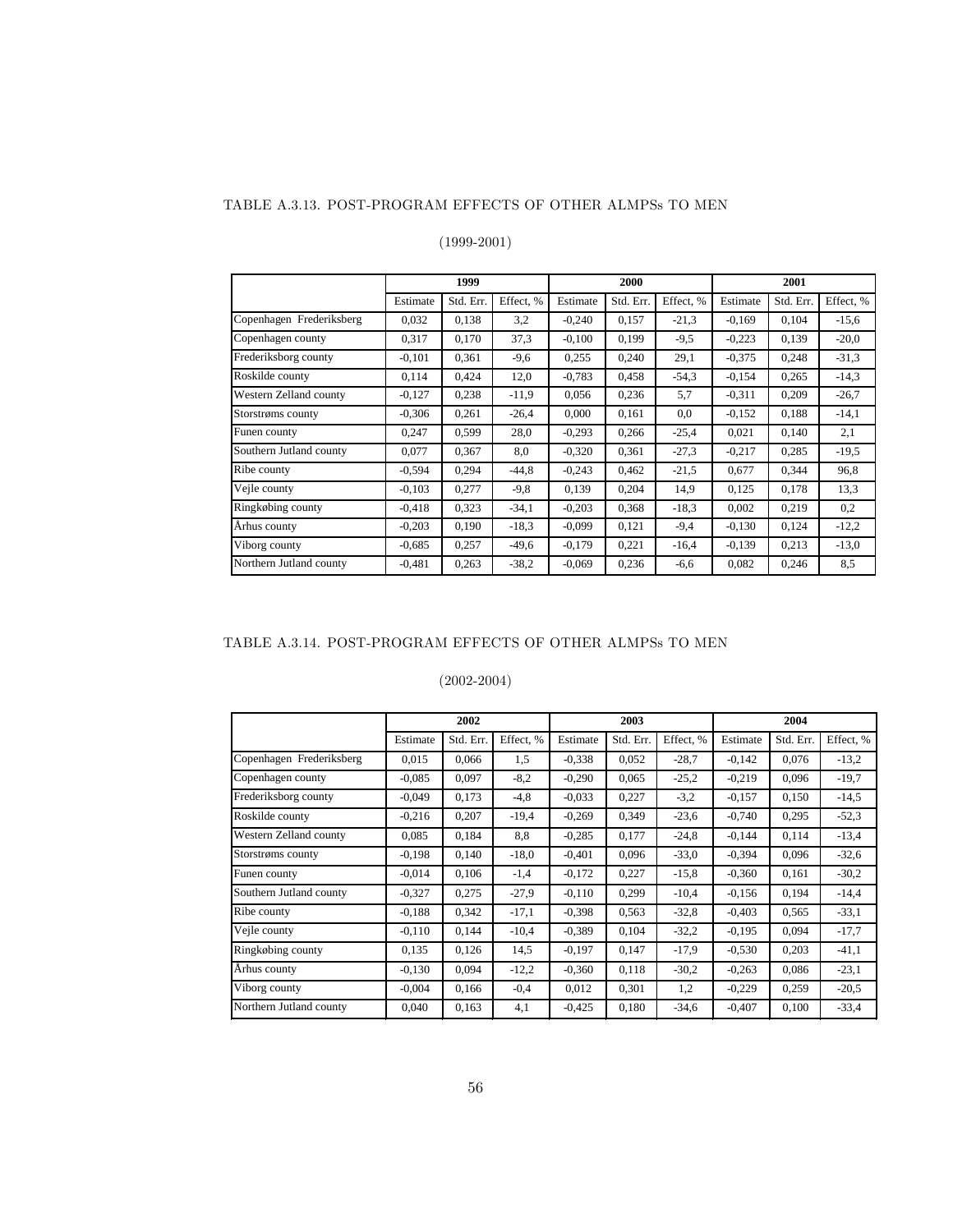#### TABLE A.3.15. POST-PROGRAM EFFECTS OF OTHER ALMPSs TO WOMEN

### (1999-2001)

|                          |          | 1999      |           |          | 2000      |           | 2001     |           |           |
|--------------------------|----------|-----------|-----------|----------|-----------|-----------|----------|-----------|-----------|
|                          | Estimate | Std. Err. | Effect, % | Estimate | Std. Err. | Effect. % | Estimate | Std. Err. | Effect, % |
| Copenhagen Frederiksberg | $-0.021$ | 0,150     | $-2,1$    | $-0.174$ | 0,152     | $-16,0$   | 0,114    | 0,118     | 12,1      |
| Copenhagen county        | $-0.149$ | 0,179     | $-13,8$   | 0,136    | 0,215     | 14,5      | 0,003    | 0,130     | 0.3       |
| Frederiksborg county     | 0,169    | 0,268     | 18,4      | $-0.328$ | 0,268     | $-28,0$   | 0,358    | 0,164     | 43,0      |
| Roskilde county          | $-0,267$ | 0,223     | $-23,4$   | 0.183    | 0,421     | 20,0      | 0,119    | 0,201     | 12,6      |
| Western Zelland county   | $-0.632$ | 0,341     | $-46,8$   | 0.013    | 0,230     | 1,3       | $-0.037$ | 0,168     | $-3,6$    |
| Storstrøms county        | $-0,793$ | 0,278     | $-54,7$   | $-0.301$ | 0,159     | $-26,0$   | $-0.026$ | 0,180     | $-2,5$    |
| Funen county             | 0,098    | 0,414     | 10,3      | $-0.096$ | 0,198     | $-9,1$    | $-0.057$ | 0,124     | $-5,6$    |
| Southern Jutland county  | $-0,735$ | 0,486     | $-52,1$   | $-0,128$ | 0,284     | $-12,0$   | 0,144    | 0,194     | 15,5      |
| Ribe county              | 0,106    | 0,221     | 11,1      | $-0.258$ | 0,249     | $-22.7$   | $-0.042$ | 0,323     | $-4,1$    |
| Vejle county             | $-0.103$ | 0,179     | $-9,8$    | 0.139    | 0,147     | 14,9      | 0,125    | 0,116     | 13.3      |
| Ringkøbing county        | $-0,288$ | 0,175     | $-25,0$   | $-0.054$ | 0,157     | $-5,2$    | 0,199    | 0,118     | 22,1      |
| Århus county             | $-0,040$ | 0,133     | $-3,9$    | $-0.048$ | 0,117     | $-4,7$    | 0,033    | 0,098     | 3,3       |
| Viborg county            | $-0.159$ | 0,168     | $-14,7$   | $-0,240$ | 0,169     | $-21,3$   | $-0.036$ | 0,146     | $-3,6$    |
| Northern Jutland county  | $-0.034$ | 0,159     | $-3,4$    | $-0.308$ | 0,221     | $-26.5$   | $-0.250$ | 0,216     | $-22,1$   |

## TABLE A.3.16. POST-PROGRAM EFFECTS OF OTHER ALMPSs TO WOMEN

|                          |          | 2002      |           |          | 2003      |           | 2004     |           |           |
|--------------------------|----------|-----------|-----------|----------|-----------|-----------|----------|-----------|-----------|
|                          | Estimate | Std. Err. | Effect, % | Estimate | Std. Err. | Effect, % | Estimate | Std. Err. | Effect, % |
| Copenhagen Frederiksberg | $-0,113$ | 0,077     | $-10,7$   | $-0,368$ | 0,054     | $-30.8$   | $-0,229$ | 0,077     | $-20.5$   |
| Copenhagen county        | $-0.073$ | 0,102     | $-7,1$    | $-0,073$ | 0.072     | $-7,1$    | $-0.308$ | 0,095     | $-26.5$   |
| Frederiksborg county     | 0,160    | 0,132     | 17,4      | $-0,183$ | 0.212     | $-16,7$   | $-0.011$ | 0,337     | $-1,1$    |
| Roskilde county          | 0,327    | 0,167     | 38,7      | 0,199    | 0,247     | 22,1      | 0,243    | 0,260     | 27,5      |
| Western Zelland county   | $-0.034$ | 0,309     | $-3,4$    | $-0,078$ | 0,194     | $-7.5$    | 0,166    | 0,090     | 18,1      |
| Storstrøms county        | 0,004    | 0,137     | 0,4       | $-0.365$ | 0.102     | $-30,6$   | $-0.185$ | 0,091     | $-16,9$   |
| Funen county             | 0.055    | 0,096     | 5,7       | $-0,282$ | 0,217     | $-24,6$   | $-0,146$ | 0,137     | $-13,6$   |
| Southern Jutland county  | 0,377    | 0.139     | 45,7      | $-0.481$ | 0,242     | $-38.2$   | $-0.041$ | 0,153     | $-4,0$    |
| Ribe county              | 0,214    | 0,265     | 23,8      | $-0,028$ | 0,267     | $-2,8$    | 0,049    | 0,193     | 5,0       |
| Vejle county             | $-0.110$ | 0,097     | $-10,4$   | $-0.389$ | 0,087     | $-32,2$   | $-0.195$ | 0,076     | $-17,7$   |
| Ringkøbing county        | $-0.055$ | 0,108     | $-5,3$    | $-0.055$ | 0.126     | $-5.3$    | $-0.374$ | 0,152     | $-31,2$   |
| Århus county             | 0,090    | 0,079     | 9,4       | $-0,105$ | 0,121     | $-10,0$   | $-0,194$ | 0,084     | $-17,7$   |
| Viborg county            | $-0.026$ | 0,154     | $-2,6$    | $-0.337$ | 0.252     | $-28,6$   | $-0,295$ | 0,193     | $-25.5$   |
| Northern Jutland county  | 0.114    | 0,161     | 12,1      | $-0,043$ | 0,149     | $-4,2$    | $-0,276$ | 0,102     | $-24,1$   |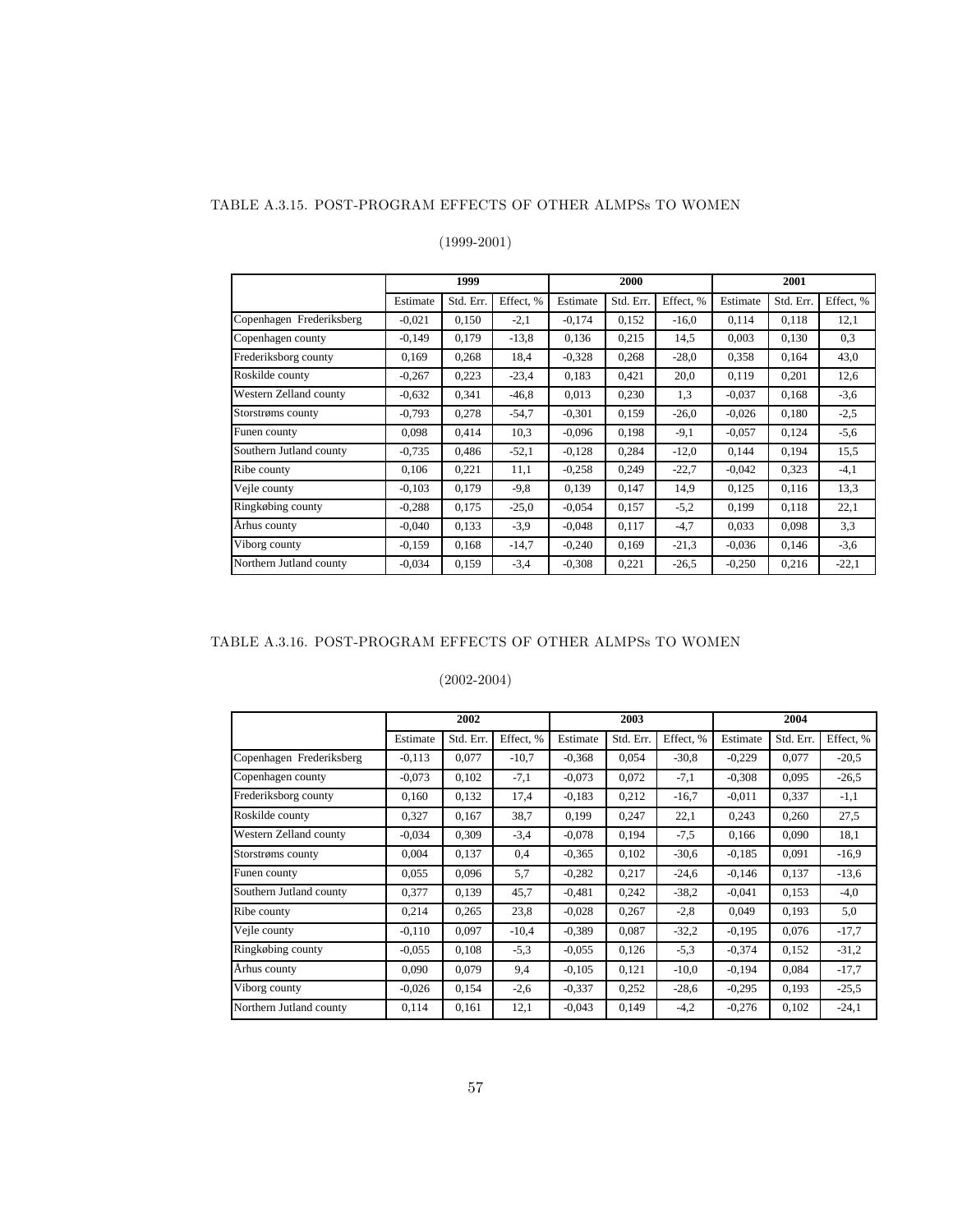## TABLE A.4.1. UNEMPLOYMENT DURATIONS (IN WEEKS) OF MEN

|                          | 1999  | 2000  | 2001  | 2002  | 2003  | 2004  |
|--------------------------|-------|-------|-------|-------|-------|-------|
| Copenhagen Frederiksberg | 22,84 | 23,29 | 22,13 | 21,81 | 21,61 | 23,19 |
| Copenhagen county        | 20,25 | 19,68 | 21,05 | 19,04 | 19,32 | 20,29 |
| Frederiksborg county     | 17,00 | 16,28 | 15,04 | 14,89 | 16,19 | 15,50 |
| Roskilde county          | 16,82 | 19,53 | 17,09 | 16,86 | 17,33 | 18,96 |
| Western Zelland county   | 14,21 | 15,27 | 14,12 | 15,47 | 14,27 | 14,89 |
| Storstrøms county        | 14,48 | 13,61 | 13,57 | 13,19 | 14,31 | 13,87 |
| Funen county             | 10,26 | 10,47 | 10,02 | 10,06 | 10,01 | 10,13 |
| Southern Jutland county  | 14,11 | 13,91 | 13,59 | 12,03 | 13,18 | 13,45 |
| Ribe county              | 8.93  | 9,87  | 9,50  | 9,99  | 9,81  | 9,92  |
| Vejle county             | 12,58 | 12,45 | 12,25 | 12,57 | 12,12 | 12,07 |
| Ringkøbing county        | 8,69  | 8,85  | 8,39  | 8.94  | 8.55  | 8,87  |
| Århus county             | 13,76 | 13,77 | 13,59 | 13,23 | 13,70 | 13,49 |
| Viborg county            | 8,67  | 9,10  | 8,75  | 8,48  | 8.52  | 8,51  |
| Northern Jutland county  | 14,27 | 13,86 | 13,89 | 13,83 | 14,02 | 14,19 |

ACTIVATED IN PRIVATE JOB TRAINING PROGRAMS (1999-2004)

### TABLE A.4.2. UNEMPLOYMENT DURATIONS (IN WEEKS) OF WOMEN

ACTIVATED IN PRIVATE JOB TRAINING PROGRAMS (1999-2004)

|                          | 1999  | 2000  | 2001  | 2002  | 2003  | 2004  |
|--------------------------|-------|-------|-------|-------|-------|-------|
| Copenhagen Frederiksberg | 33,69 | 33,66 | 34,25 | 34,62 | 31,21 | 32,17 |
| Copenhagen county        | 33,56 | 31,55 | 32,69 | 27,77 | 30,93 | 31,40 |
| Frederiksborg county     | 25,19 | 26,58 | 25,08 | 25,98 | 26,25 | 25,45 |
| Roskilde county          | 20,20 | 19,25 | 20,56 | 19,17 | 21,57 | 23,74 |
| Western Zelland county   | 23,46 | 26,82 | 26,87 | 26,44 | 26,74 | 27,95 |
| Storstrøms county        | 22,43 | 20,11 | 21,78 | 22,29 | 22,72 | 21,86 |
| Funen county             | 19,60 | 19,60 | 19.84 | 18,67 | 19,24 | 18,98 |
| Southern Jutland county  | 23,66 | 23,76 | 23,99 | 22,65 | 25,61 | 23,12 |
| Ribe county              | 25,52 | 27,05 | 26,74 | 26,48 | 25,65 | 26,13 |
| Veile county             | 22,23 | 20,49 | 20,32 | 19,42 | 19,47 | 21,29 |
| Ringkøbing county        | 22,46 | 22,13 | 20,28 | 20,47 | 21,95 | 21,39 |
| Århus county             | 24,22 | 22,34 | 23,04 | 21,97 | 22,33 | 22,59 |
| Viborg county            | 19,91 | 17,11 | 17,90 | 16,49 | 17,33 | 18,06 |
| Northern Jutland county  | 26,28 | 26,29 | 24,47 | 23,43 | 25,48 | 25,96 |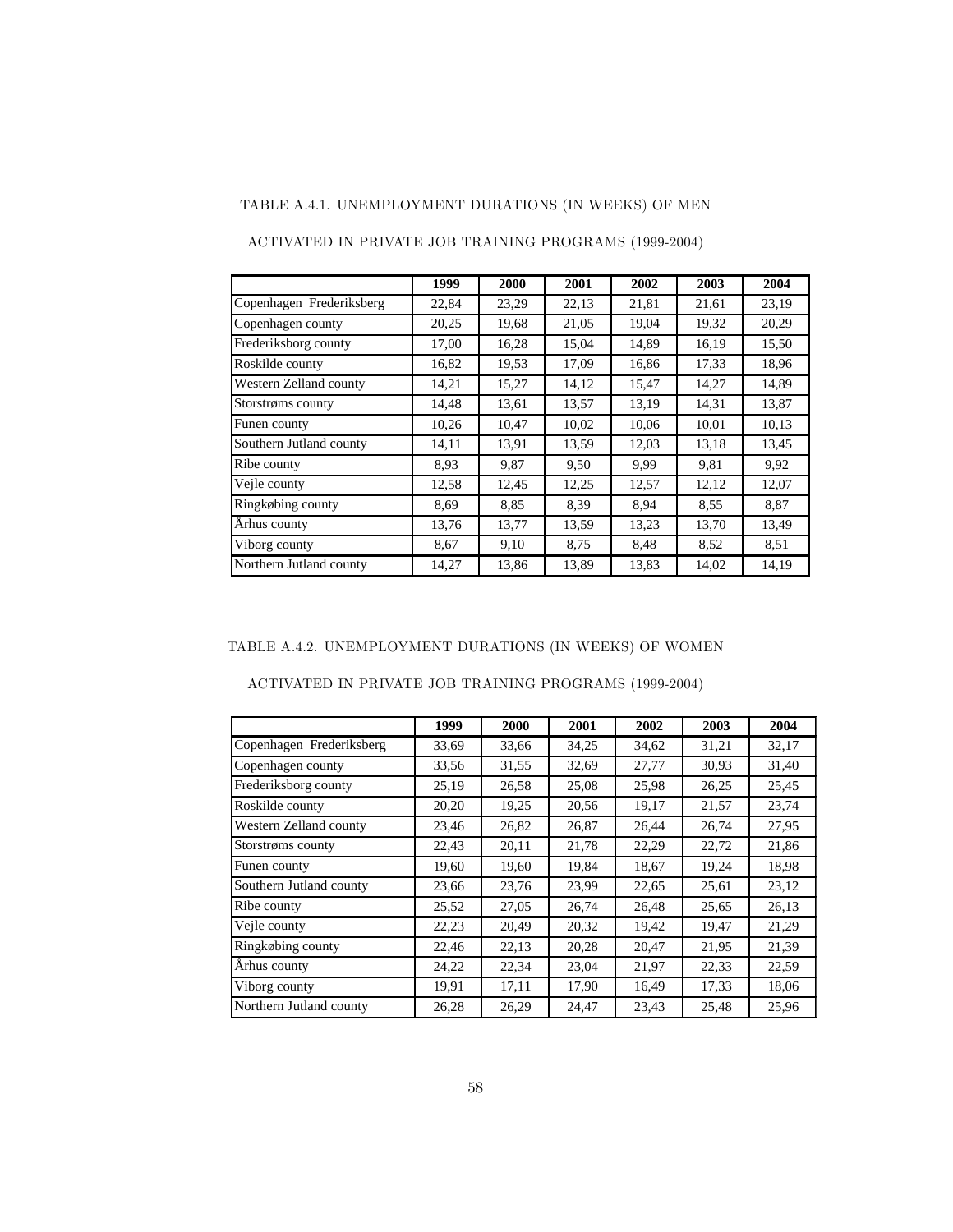### TABLE A.4.3. UNEMPLOYMENT DURATIONS (IN WEEKS) OF MEN

|                          | 1999  | 2000  | 2001  | 2002  | 2003  | 2004  |
|--------------------------|-------|-------|-------|-------|-------|-------|
| Copenhagen Frederiksberg | 24,52 | 24,49 | 24,29 | 24,76 | 24,34 | 24,60 |
| Copenhagen county        | 22,25 | 22,51 | 22,85 | 21,27 | 21,87 | 22,01 |
| Frederiksborg county     | 17,46 | 17,14 | 17,29 | 18,15 | 16,17 | 17,05 |
| Roskilde county          | 20,02 | 19,13 | 19,75 | 21,40 | 20,66 | 18,85 |
| Western Zelland county   | 16,80 | 16,84 | 16,22 | 15,86 | 16,93 | 16,36 |
| Storstrøms county        | 15,16 | 14,73 | 14,66 | 14,87 | 15,57 | 15,14 |
| Funen county             | 10,88 | 10,87 | 11,22 | 11,05 | 11,14 | 10,83 |
| Southern Jutland county  | 15,38 | 14,02 | 14,03 | 14,82 | 14,53 | 14,35 |
| Ribe county              | 10,97 | 10,25 | 10,55 | 10,46 | 10,50 | 10,10 |
| Vejle county             | 13,02 | 13,06 | 14,48 | 13,72 | 13,00 | 13.63 |
| Ringkøbing county        | 9,28  | 9,08  | 9,58  | 9,74  | 9,56  | 9,62  |
| Arhus county             | 15,08 | 14,81 | 14,72 | 14,42 | 14,75 | 14,28 |
| Viborg county            | 9,21  | 8.93  | 9,33  | 8.95  | 9,08  | 9,06  |
| Northern Jutland county  | 15,25 | 15,57 | 14,79 | 15,16 | 15,21 | 15,41 |

ACTIVATED IN PUBLIC JOB TRAINING PROGRAMS (1999-2004)

#### TABLE A.4.4. UNEMPLOYMENT DURATIONS (IN WEEKS) OF WOMEN

| ACTIVATED IN PUBLIC JOB TRAINING PROGRAMS (1999-2004) |  |  |
|-------------------------------------------------------|--|--|
|-------------------------------------------------------|--|--|

|                          | 1999  | 2000  | 2001  | 2002  | 2003  | 2004  |
|--------------------------|-------|-------|-------|-------|-------|-------|
| Copenhagen Frederiksberg | 39,49 | 36,80 | 36,88 | 37,35 | 35,68 | 36,91 |
| Copenhagen county        | 35,78 | 34,45 | 34,49 | 34,04 | 35,28 | 33,39 |
| Frederiksborg county     | 28,44 | 27,92 | 29,07 | 26,89 | 26,11 | 27,47 |
| Roskilde county          | 24,81 | 24,09 | 24,48 | 24,18 | 25,39 | 24,64 |
| Western Zelland county   | 27,17 | 28,02 | 28,18 | 28,16 | 28,18 | 28,38 |
| Storstrøms county        | 24,23 | 23,63 | 23,56 | 24,78 | 23,75 | 24,77 |
| Funen county             | 21,79 | 21,74 | 21,22 | 22,42 | 22,24 | 21,94 |
| Southern Jutland county  | 27,23 | 26,80 | 27,99 | 26,70 | 26,76 | 26,53 |
| Ribe county              | 28,41 | 28,40 | 27,21 | 27,71 | 27,14 | 28,62 |
| Vejle county             | 23,75 | 22,09 | 23,23 | 22,45 | 23,46 | 23,60 |
| Ringkøbing county        | 24,94 | 25,09 | 23,32 | 24,24 | 24,22 | 23,45 |
| Århus county             | 26,51 | 24,98 | 24,50 | 24,69 | 25,69 | 24,69 |
| Viborg county            | 19,85 | 19,97 | 18,86 | 18,96 | 18,55 | 18,56 |
| Northern Jutland county  | 29,63 | 29,43 | 28,70 | 28,72 | 28,49 | 27,70 |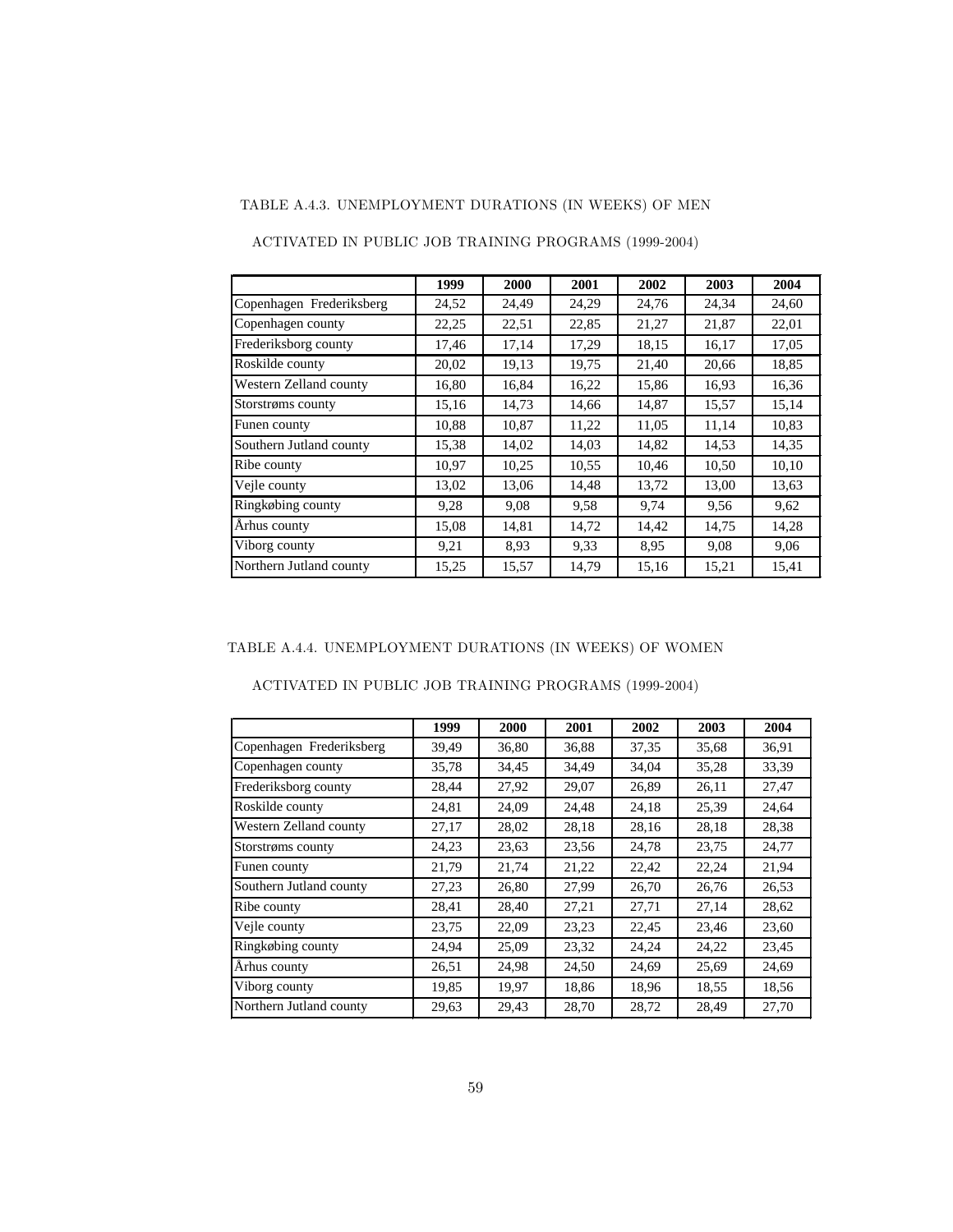## TABLE A.4.5. UNEMPLOYMENT DURATIONS (IN WEEKS) OF MEN

|                          | 1999  | 2000  | 2001  | 2002  | 2003  | 2004  |
|--------------------------|-------|-------|-------|-------|-------|-------|
| Copenhagen Frederiksberg | 23,99 | 23,94 | 23,43 | 23,96 | 24,19 | 24,03 |
| Copenhagen county        | 21,18 | 21,14 | 21,15 | 21,29 | 21,65 | 21,46 |
| Frederiksborg county     | 16,62 | 16,60 | 16,28 | 16,73 | 16,18 | 16,33 |
| Roskilde county          | 18,92 | 18,82 | 19,65 | 19,16 | 19,16 | 19,13 |
| Western Zelland county   | 15,68 | 15,57 | 15,25 | 15,68 | 15,65 | 15,73 |
| Storstrøms county        | 14,73 | 14,22 | 14,27 | 14,28 | 14,43 | 14,24 |
| Funen county             | 10,77 | 10,51 | 10,56 | 10,64 | 10,68 | 10,63 |
| Southern Jutland county  | 14,23 | 14,10 | 14,01 | 14,22 | 14,54 | 14,09 |
| Ribe county              | 10,36 | 10,21 | 10,26 | 10,14 | 10,40 | 10,19 |
| Vejle county             | 13,55 | 13,19 | 13,07 | 13,23 | 13,72 | 13,38 |
| Ringkøbing county        | 9,39  | 9,28  | 9,27  | 9,29  | 9,61  | 9,40  |
| Århus county             | 14,66 | 14,48 | 14,48 | 14,61 | 14,54 | 14,69 |
| Viborg county            | 9,02  | 8,79  | 9,02  | 8,82  | 9,01  | 8,90  |
| Northern Jutland county  | 15,04 | 14,97 | 14,58 | 15,09 | 15,15 | 14,98 |

### ACTIVATED IN EDUCATION PROGRAMS (1999-2004)

### TABLE A.4.6. UNEMPLOYMENT DURATIONS (IN WEEKS) OF WOMEN

|                          | 1999  | 2000  | 2001  | 2002  | 2003  | 2004  |
|--------------------------|-------|-------|-------|-------|-------|-------|
| Copenhagen Frederiksberg | 37,08 | 37,16 | 36,67 | 37,04 | 37,53 | 37,84 |
| Copenhagen county        | 34,86 | 34,27 | 33,32 | 34,17 | 34,55 | 34,86 |
| Frederiksborg county     | 27,69 | 27,14 | 27,53 | 27,13 | 27,56 | 26,94 |
| Roskilde county          | 24,12 | 24,21 | 24,35 | 24,84 | 24,11 | 24,25 |
| Western Zelland county   | 27,76 | 27,55 | 26,88 | 26,74 | 27,83 | 28,28 |
| Storstrøms county        | 24,40 | 23,88 | 23,65 | 23,49 | 23,71 | 24,18 |
| Funen county             | 21,51 | 21,40 | 20,86 | 21,07 | 21,41 | 21,38 |
| Southern Jutland county  | 26,51 | 25,94 | 26,02 | 26,18 | 26,69 | 26,48 |
| Ribe county              | 28,19 | 26,92 | 26,94 | 27,16 | 27,56 | 28,06 |
| Veile county             | 23,24 | 23,23 | 23,06 | 23,43 | 23,92 | 22,95 |
| Ringkøbing county        | 24,12 | 24,24 | 24,06 | 23,81 | 24,33 | 24,84 |
| Arhus county             | 25,67 | 25,34 | 25,30 | 25,18 | 25,43 | 25,56 |
| Viborg county            | 19,29 | 19,01 | 18,54 | 18,62 | 18,90 | 19,23 |
| Northern Jutland county  | 28,62 | 28,02 | 28,14 | 28,31 | 28,39 | 28,68 |

### ACTIVATED IN EDUCATION PROGRAMS (1999-2004)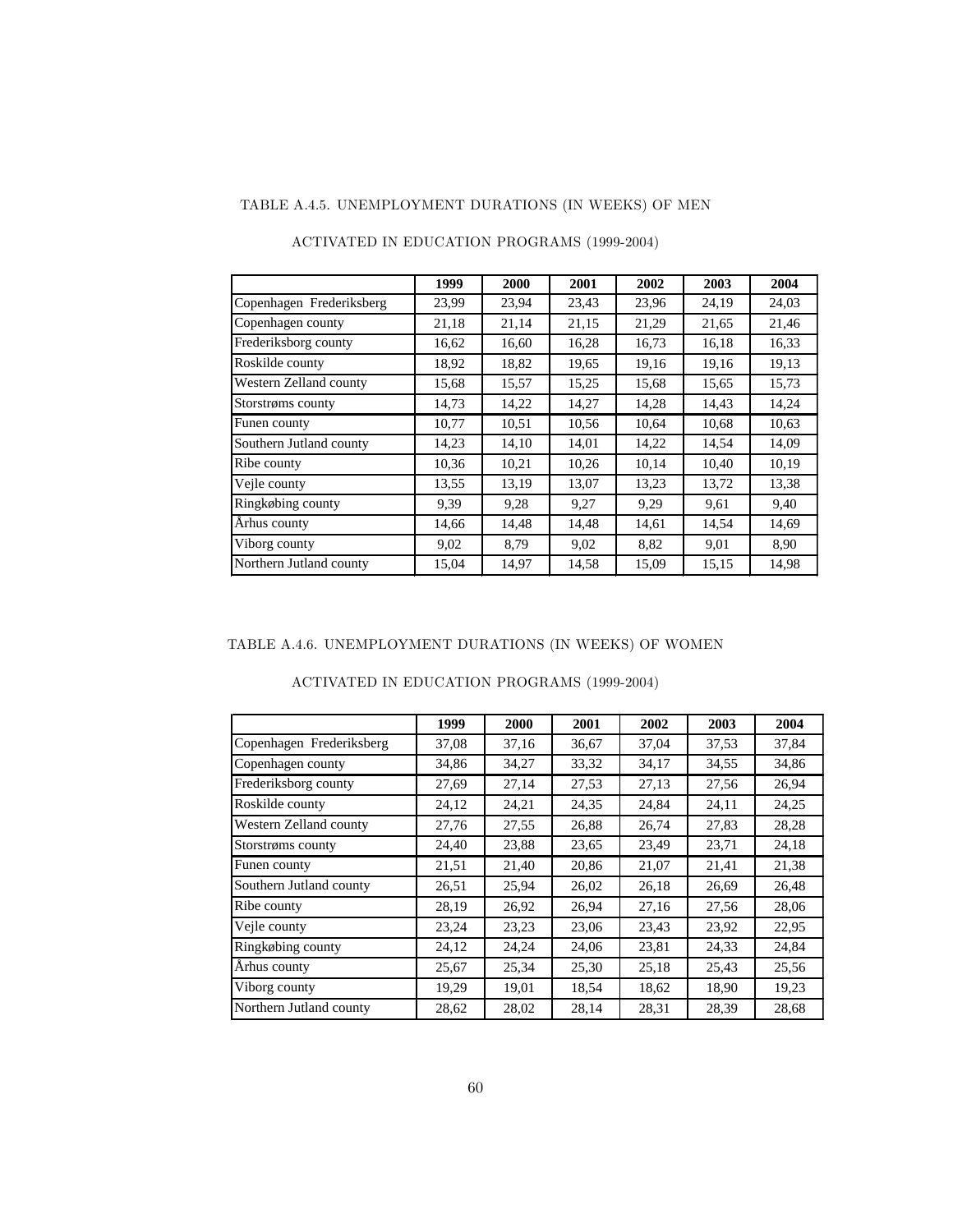## TABLE A.4.7. UNEMPLOYMENT DURATIONS (IN WEEKS) OF MEN

|                          | 1999  | 2000  | 2001  | 2002  | 2003  | 2004  |
|--------------------------|-------|-------|-------|-------|-------|-------|
| Copenhagen Frederiksberg | 23,01 | 23,52 | 23,17 | 22,58 | 23,36 | 23,15 |
| Copenhagen county        | 19,69 | 20,66 | 21,03 | 20,51 | 20,96 | 20,64 |
| Frederiksborg county     | 16,19 | 15,92 | 16,85 | 16,38 | 16,07 | 16,48 |
| Roskilde county          | 18,43 | 19,55 | 18,64 | 18,82 | 19,24 | 19,92 |
| Western Zelland county   | 15,48 | 14,62 | 15,76 | 15,19 | 15,48 | 15,34 |
| Storstrøms county        | 14,50 | 13,89 | 14,01 | 14,15 | 14,36 | 14,26 |
| Funen county             | 9,89  | 10,29 | 10,28 | 10,28 | 10,50 | 10,61 |
| Southern Jutland county  | 13,81 | 13,65 | 14,07 | 14,15 | 13,34 | 13,80 |
| Ribe county              | 10,17 | 10,12 | 9,22  | 9,84  | 10,53 | 10,37 |
| Vejle county             | 12,86 | 12,50 | 12,52 | 12,92 | 13,11 | 12,92 |
| Ringkøbing county        | 9,34  | 9,12  | 8,95  | 8,91  | 9,13  | 9,10  |
| Århus county             | 14,16 | 13,86 | 13,99 | 13,93 | 14,38 | 14,04 |
| Viborg county            | 8,88  | 8,71  | 8,56  | 8,60  | 8,49  | 8,83  |
| Northern Jutland county  | 14,73 | 14,35 | 14,49 | 14,56 | 15,08 | 14,84 |

### ACTIVATED IN OTHER ALMPs (1999-2004)

### TABLE A.4.8. UNEMPLOYMENT DURATIONS (IN WEEKS) OF WOMEN

|                          | 1999  | 2000  | 2001  | 2002  | 2003  | 2004  |
|--------------------------|-------|-------|-------|-------|-------|-------|
| Copenhagen Frederiksberg | 35,72 | 36,31 | 35,56 | 35,42 | 36,99 | 36,40 |
| Copenhagen county        | 33,47 | 31,93 | 32,12 | 32,52 | 34,08 | 33,62 |
| Frederiksborg county     | 25,29 | 27,08 | 24,51 | 25,38 | 26,99 | 26,39 |
| Roskilde county          | 23,67 | 21,57 | 21,58 | 21,56 | 22,93 | 22,15 |
| Western Zelland county   | 27,18 | 26,69 | 25,71 | 26,03 | 26,18 | 25,52 |
| Storstrøms county        | 24,41 | 23,38 | 22,43 | 22,98 | 23,39 | 23,33 |
| Funen county             | 20,37 | 20,15 | 20,72 | 20,06 | 20,12 | 20,20 |
| Southern Jutland county  | 26,41 | 25,50 | 24,24 | 23,91 | 25,05 | 24,22 |
| Ribe county              | 25,77 | 27,08 | 26,48 | 24,73 | 25,62 | 26,25 |
| Vejle county             | 22,41 | 21,28 | 21,26 | 21,71 | 22,87 | 22,34 |
| Ringkøbing county        | 23,93 | 23,46 | 22,47 | 23,09 | 23,47 | 23,80 |
| Århus county             | 24,30 | 23,92 | 23,94 | 23,78 | 25,02 | 24,41 |
| Viborg county            | 18,66 | 18,65 | 17,86 | 18,27 | 18,51 | 18,47 |
| Northern Jutland county  | 27,51 | 28,49 | 28,41 | 26,55 | 27,64 | 27,59 |

### ACTIVATED IN OTHER ALMPs (1999-2004)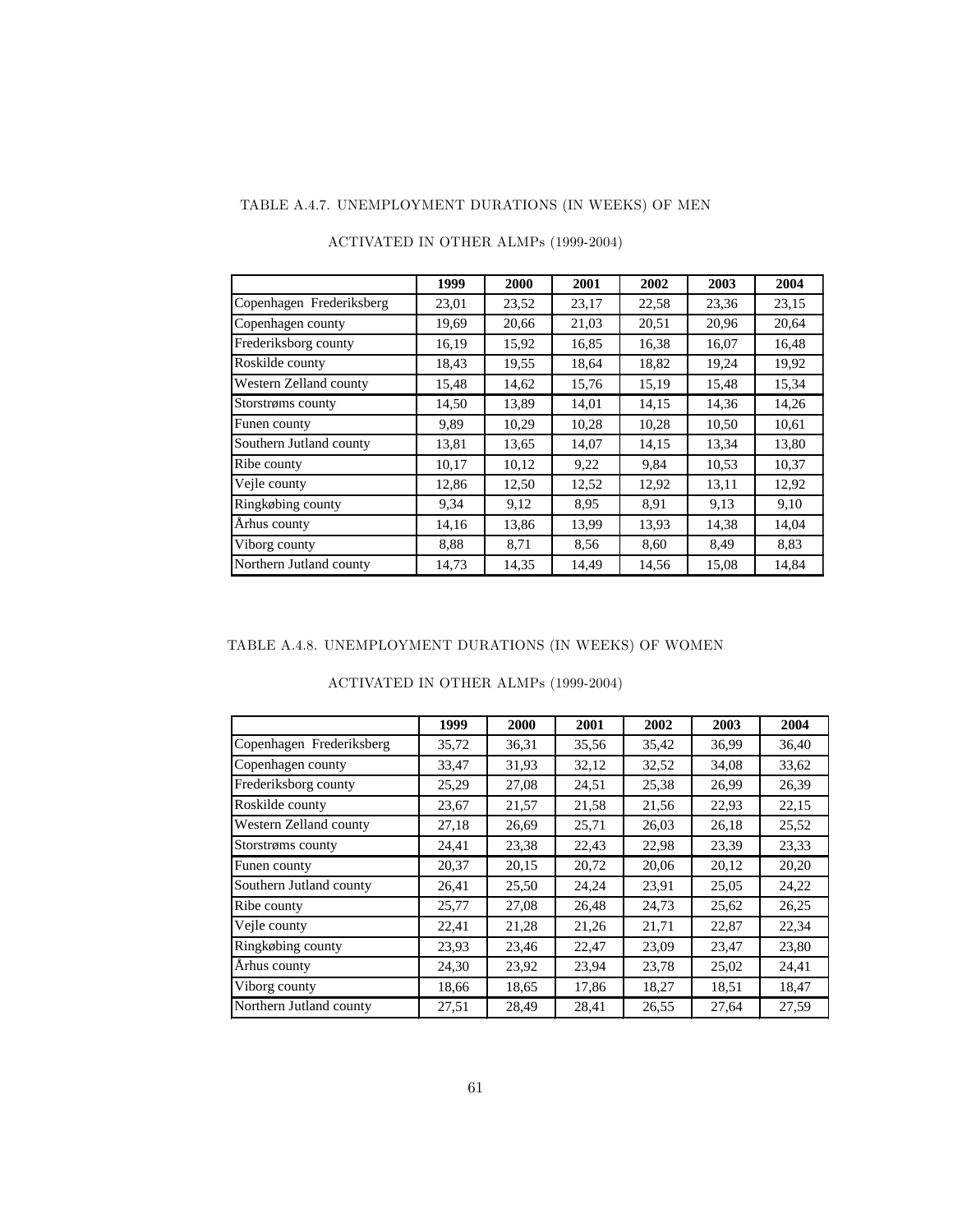## TABLE A.4.9. UNEMPLOYMENT DURATIONS (IN WEEKS) WITHOUT

#### ACTIVATION

|                          | Men  | Women |
|--------------------------|------|-------|
| Copenhagen Frederiksberg | 22,5 | 34,6  |
| Copenhagen county        | 20,1 | 31,9  |
| Frederiksborg county     | 15,9 | 25,5  |
| Roskilde county          | 18,3 | 22,3  |
| Western Zelland county   | 15,1 | 25,7  |
| Storstrøms county        | 13,8 | 22,3  |
| Funen county             | 10,2 | 19,8  |
| Southern Jutland county  | 13,6 | 24,4  |
| Ribe county              | 9,9  | 25,4  |
| Vejle county             | 12,5 | 21,4  |
| Ringkøbing county        | 8,9  | 22,4  |
| Århus county             | 13,8 | 23,6  |
| Viborg county            | 8,5  | 17,6  |
| Northern Jutland county  | 14.3 | 26,6  |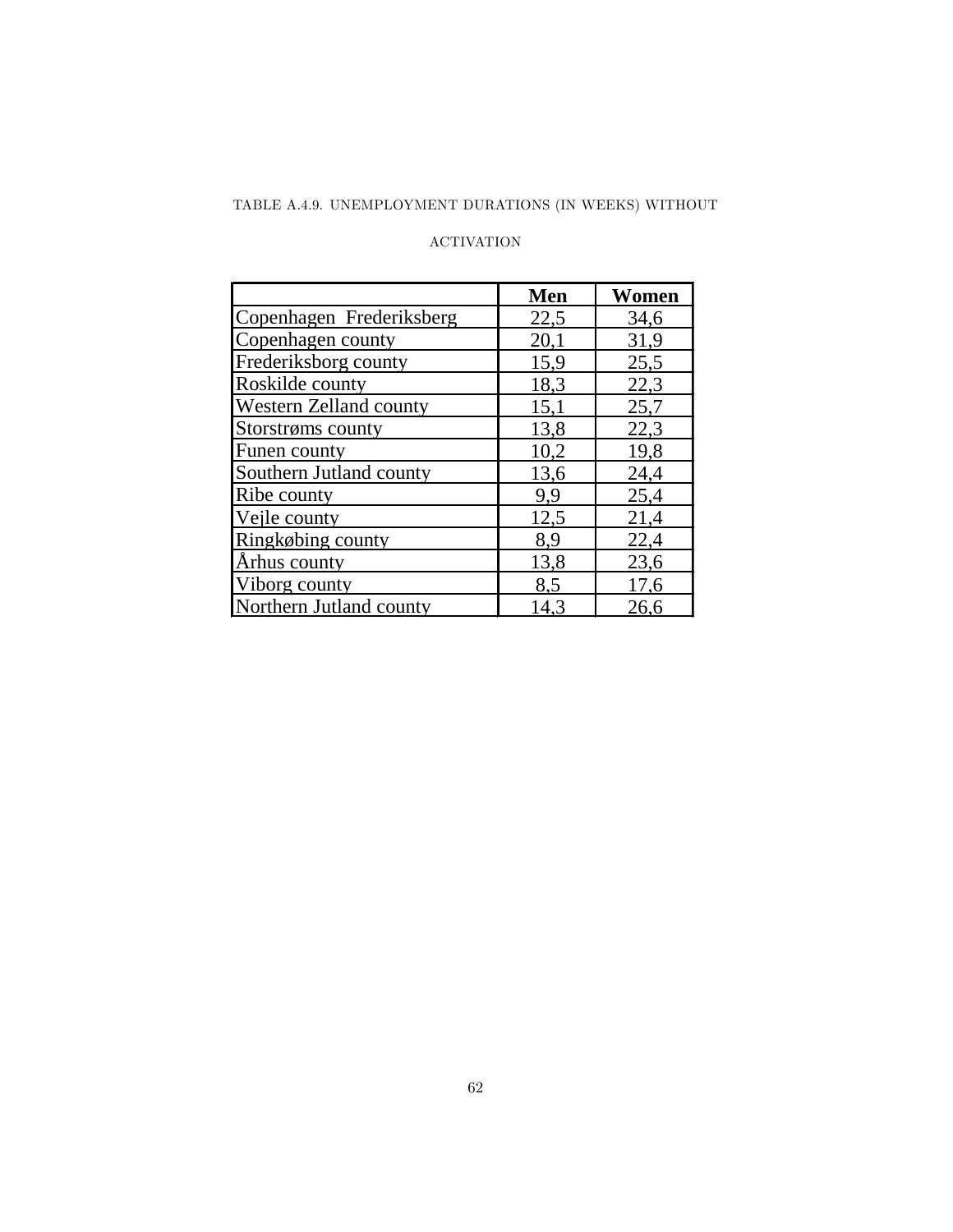#### TABLE A.5.1. NET EFFECTS OF PRIVATE JOB TRAINING TO MEN

### (1999-2004)

|                          | 1999     | 2000     | 2001     | 2002     | 2003     | 2004     |
|--------------------------|----------|----------|----------|----------|----------|----------|
| Copenhagen Frederiksberg | 0,317    | 0.765    | $-0.394$ | $-0,709$ | $-0.918$ | 0,668    |
| Copenhagen county        | 0,101    | $-0.466$ | 0,907    | $-1,104$ | $-0.831$ | 0,147    |
| Frederiksborg county     | 1,089    | 0,370    | $-0.871$ | $-1,014$ | 0,284    | $-0,403$ |
| Roskilde county          | $-1,502$ | 1,208    | $-1,233$ | $-1,464$ | $-0.989$ | 0,636    |
| Western Zelland county   | $-0,843$ | 0,224    | $-0.934$ | 0.416    | $-0,786$ | $-0.163$ |
| Storstrøms county        | 0,698    | $-0,173$ | $-0,216$ | $-0.594$ | 0,521    | 0,089    |
| Funen county             | 0,071    | 0,277    | $-0,174$ | $-0.135$ | $-0.177$ | $-0.061$ |
| Southern Jutland county  | 0,523    | 0,326    | 0,002    | $-1,559$ | $-0,406$ | $-0,143$ |
| Ribe county              | $-0.923$ | 0,018    | $-0.351$ | 0,139    | $-0.047$ | 0,069    |
| Vejle county             | 0,064    | $-0.073$ | $-0.268$ | 0,045    | $-0.401$ | $-0.453$ |
| Ringkøbing county        | $-0.185$ | $-0.032$ | $-0,492$ | 0,057    | $-0.331$ | $-0.010$ |
| Århus county             | $-0.033$ | $-0.015$ | $-0.201$ | $-0.554$ | $-0.087$ | $-0.297$ |
| Viborg county            | 0.177    | 0,608    | 0,250    | $-0.012$ | 0.020    | 0.012    |
| Northern Jutland county  | $-0.036$ | $-0,441$ | $-0.417$ | $-0,473$ | $-0,288$ | $-0.112$ |

### TABLE A.5.2. NET EFFECTS OF PRIVATE JOB TRAINING TO WOMEN

### (1999-2004)

|                          | 1999     | 2000     | 2001     | 2002     | 2003     | 2004     |
|--------------------------|----------|----------|----------|----------|----------|----------|
| Copenhagen Frederiksberg | $-0.911$ | $-0.941$ | $-0.352$ | 0,014    | $-3,395$ | $-2,430$ |
| Copenhagen county        | 1,646    | $-0.357$ | 0,776    | $-4,138$ | $-0.982$ | $-0.513$ |
| Frederiksborg county     | $-0,293$ | 1,095    | $-0.397$ | 0,497    | 0,769    | $-0,029$ |
| Roskilde county          | $-2,133$ | $-3,086$ | $-1,769$ | $-3,158$ | $-0,762$ | 1,412    |
| Western Zelland county   | $-2,202$ | 1,154    | 1,208    | 0,772    | 1,079    | 2,280    |
| Storstrøms county        | 0.080    | $-2,235$ | $-0,564$ | $-0.062$ | 0,368    | $-0,486$ |
| Funen county             | $-0,149$ | $-0,152$ | 0,091    | $-1,083$ | $-0.512$ | $-0,772$ |
| Southern Jutland county  | $-0,767$ | $-0.667$ | $-0.431$ | $-1,775$ | 1,187    | $-1,303$ |
| Ribe county              | 0,099    | 1,627    | 1,326    | 1,060    | 0,237    | 0,710    |
| Vejle county             | 0,875    | $-0.867$ | $-1,038$ | $-1,942$ | $-1,888$ | $-0.067$ |
| Ringkøbing county        | 0.078    | $-0.255$ | $-2,106$ | $-1.916$ | $-0.431$ | $-0.994$ |
| Århus county             | 0,604    | $-1,270$ | $-0.570$ | $-1,644$ | $-1,289$ | $-1,030$ |
| Viborg county            | 2,312    | $-0.491$ | 0,306    | $-1,107$ | $-0,266$ | 0,465    |
| Northern Jutland county  | $-0,371$ | $-0.358$ | $-2,175$ | $-3,217$ | $-1,165$ | $-0.683$ |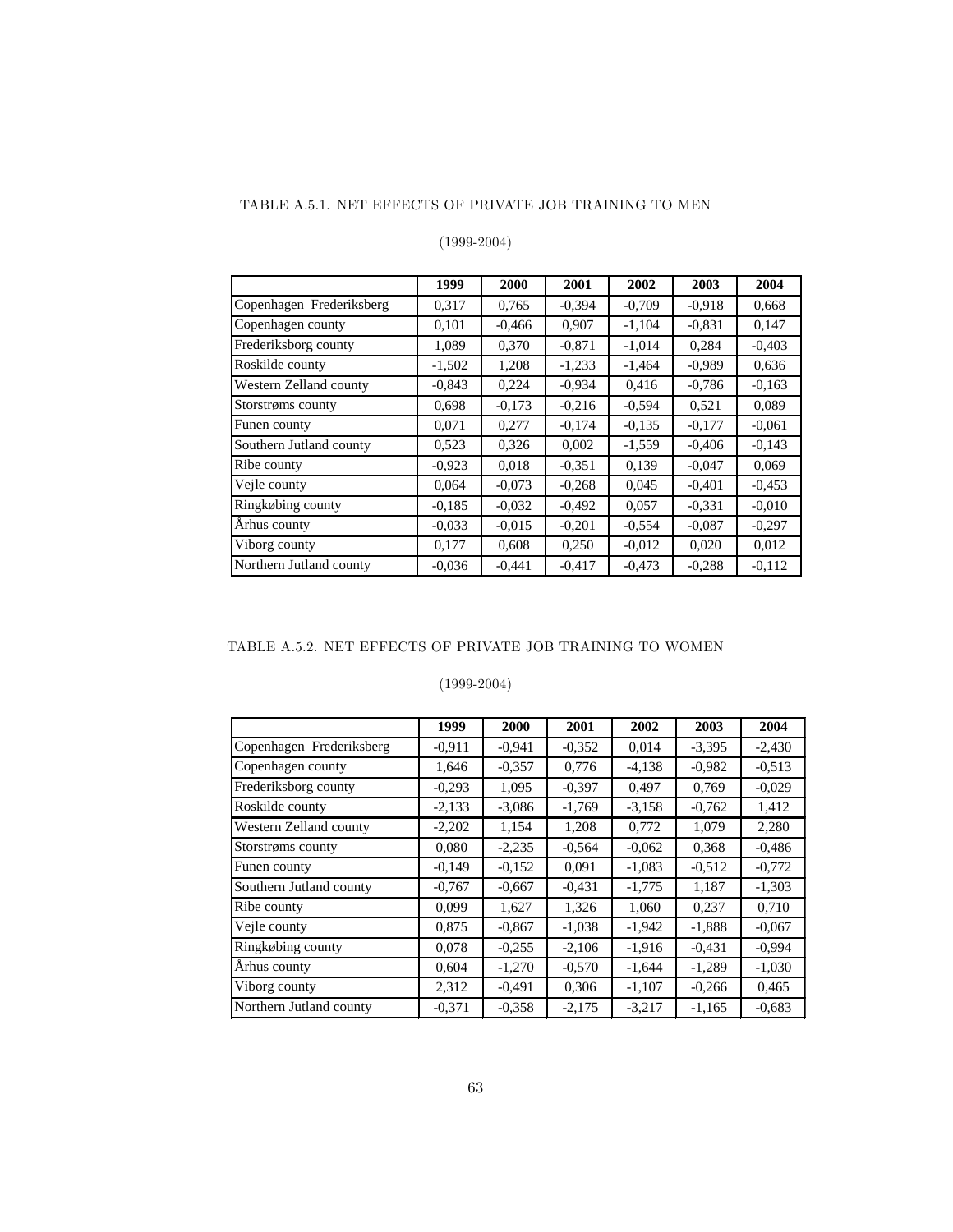#### TABLE A.5.3. NET EFFECTS OF PUBLIC JOB TRAINING TO MEN

### (1999-2004)

|                          | 1999  | <b>2000</b> | 2001  | 2002  | 2003  | 2004  |
|--------------------------|-------|-------------|-------|-------|-------|-------|
| Copenhagen Frederiksberg | 1,997 | 1,965       | 1,768 | 2,235 | 1,819 | 2,078 |
| Copenhagen county        | 2,105 | 2,364       | 2,706 | 1,120 | 1,724 | 1,863 |
| Frederiksborg county     | 1,555 | 1,231       | 1,379 | 2,245 | 0,258 | 1,145 |
| Roskilde county          | 1,699 | 0,811       | 1,431 | 3,081 | 2,335 | 0,525 |
| Western Zelland county   | 1,747 | 1,792       | 1,173 | 0,813 | 1,881 | 1,305 |
| Storstrøms county        | 1,372 | 0.949       | 0,878 | 1,082 | 1,780 | 1,357 |
| Funen county             | 0,690 | 0,681       | 1,029 | 0,862 | 0,949 | 0,643 |
| Southern Jutland county  | 1,794 | 0,427       | 0,443 | 1,234 | 0,936 | 0,764 |
| Ribe county              | 1,113 | 0,396       | 0.692 | 0,604 | 0,644 | 0,248 |
| Vejle county             | 0,501 | 0.540       | 1,954 | 1,203 | 0.477 | 1,111 |
| Ringkøbing county        | 0,398 | 0,198       | 0,699 | 0,863 | 0,684 | 0,740 |
| Århus county             | 1.287 | 1.019       | 0,930 | 0,637 | 0.961 | 0,493 |
| Viborg county            | 0,712 | 0,434       | 0,837 | 0,457 | 0,583 | 0,561 |
| Northern Jutland county  | 0.948 | 1,261       | 0,485 | 0,859 | 0,904 | 1,101 |

#### TABLE A.5.4. NET EFFECTS OF PUBLIC JOB TRAINING TO WOMEN

## (1999-2004)

|                          | 1999  | 2000  | 2001  | 2002  | 2003  | 2004  |
|--------------------------|-------|-------|-------|-------|-------|-------|
| Copenhagen Frederiksberg | 4,886 | 2,196 | 2,273 | 2,745 | 1,076 | 2,311 |
| Copenhagen county        | 3,872 | 2,540 | 2,583 | 2,129 | 3,374 | 1,476 |
| Frederiksborg county     | 2,959 | 2,434 | 3,590 | 1,404 | 0,627 | 1,992 |
| Roskilde county          | 2,476 | 1,761 | 2,147 | 1,852 | 3,061 | 2,312 |
| Western Zelland county   | 1,506 | 2,356 | 2,511 | 2,493 | 2,512 | 2,718 |
| Storstrøms county        | 1,884 | 1,278 | 1,211 | 2,434 | 1,402 | 2,419 |
| Funen county             | 2,041 | 1,983 | 1,468 | 2,662 | 2,486 | 2,189 |
| Southern Jutland county  | 2,810 | 2,376 | 3,566 | 2,273 | 2,335 | 2,109 |
| Ribe county              | 2,992 | 2,985 | 1,792 | 2,293 | 1,721 | 3,202 |
| Vejle county             | 2,389 | 0,733 | 1,870 | 1,091 | 2,105 | 2,244 |
| Ringkøbing county        | 2,557 | 2,707 | 0,937 | 1,861 | 1,840 | 1,070 |
| Århus county             | 2,891 | 1,360 | 0,880 | 1,080 | 2,075 | 1,077 |
| Viborg county            | 2,248 | 2,371 | 1,259 | 1,360 | 0,955 | 0,964 |
| Northern Jutland county  | 2,983 | 2,788 | 2,051 | 2,076 | 1,842 | 1,052 |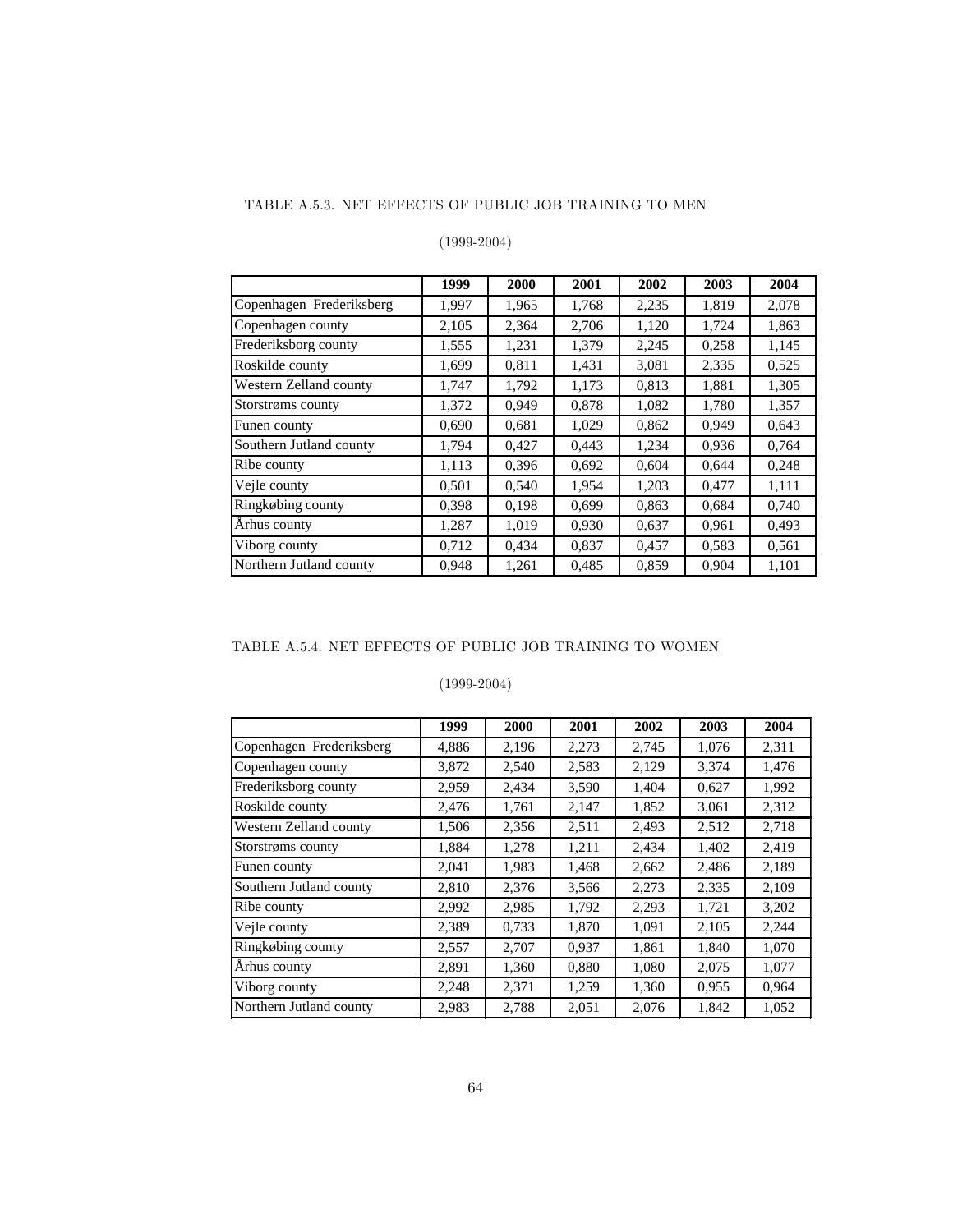|                          | 1999  | 2000  | 2001  | 2002  | 2003  | 2004  |
|--------------------------|-------|-------|-------|-------|-------|-------|
| Copenhagen Frederiksberg | 1,466 | 1,416 | 0,903 | 1,436 | 1,667 | 1,511 |
| Copenhagen county        | 1,033 | 0,991 | 1,006 | 1,140 | 1,505 | 1,310 |
| Frederiksborg county     | 0,711 | 0.688 | 0,374 | 0,824 | 0,277 | 0,425 |
| Roskilde county          | 0.599 | 0,503 | 1,330 | 0,841 | 0.839 | 0,812 |
| Western Zelland county   | 0,628 | 0,523 | 0,203 | 0.633 | 0,604 | 0,681 |
| Storstrøms county        | 0.949 | 0,433 | 0,482 | 0,495 | 0,650 | 0,452 |
| Funen county             | 0.581 | 0.315 | 0,371 | 0.451 | 0.489 | 0,436 |
| Southern Jutland county  | 0,639 | 0,508 | 0,424 | 0,632 | 0,953 | 0,496 |
| Ribe county              | 0,508 | 0,355 | 0,408 | 0,282 | 0,548 | 0,336 |
| Vejle county             | 1,028 | 0,670 | 0,550 | 0,704 | 1,198 | 0,863 |
| Ringkøbing county        | 0,509 | 0,398 | 0,388 | 0,407 | 0.729 | 0,520 |
| Århus county             | 0,868 | 0,687 | 0,694 | 0,820 | 0,748 | 0,902 |
| Viborg county            | 0,526 | 0,296 | 0,523 | 0,327 | 0,518 | 0,402 |
| Northern Jutland county  | 0.734 | 0.666 | 0,277 | 0.787 | 0.840 | 0.676 |

## TABLE A.5.5. NET EFFECTS OF EDUCATION TO MEN (1999-2004)

## TABLE A.5.6. NET EFFECTS OF EDUCATION TO WOMEN (1999-2004)

|                          | 1999  | 2000  | 2001  | 2002  | 2003  | 2004  |  |  |
|--------------------------|-------|-------|-------|-------|-------|-------|--|--|
| Copenhagen Frederiksberg | 2,482 | 2,556 | 2,067 | 2,433 | 2,923 | 3,238 |  |  |
| Copenhagen county        | 2,946 | 2,360 | 1,407 | 2,264 | 2,635 | 2,954 |  |  |
| Frederiksborg county     | 2,208 | 1,662 | 2,047 | 1,647 | 2,075 | 1,462 |  |  |
| Roskilde county          | 1,784 | 1,874 | 2,014 | 2,505 | 1,774 | 1,918 |  |  |
| Western Zelland county   | 2,091 | 1,879 | 1,218 | 1,073 | 2,169 | 2,610 |  |  |
| Storstrøms county        | 2,048 | 1,531 | 1,299 | 1,140 | 1,360 | 1,833 |  |  |
| Funen county             | 1,760 | 1,651 | 1,110 | 1,317 | 1,654 | 1,629 |  |  |
| Southern Jutland county  | 2,088 | 1,515 | 1,600 | 1,751 | 2,267 | 2,053 |  |  |
| Ribe county              | 2,774 | 1,505 | 1,519 | 1,739 | 2,146 | 2,639 |  |  |
| Vejle county             | 1,880 | 1,874 | 1,701 | 2,076 | 2,566 | 1,591 |  |  |
| Ringkøbing county        | 1,733 | 1,854 | 1,678 | 1,427 | 1,943 | 2,458 |  |  |
| Århus county             | 2,058 | 1,729 | 1,685 | 1,569 | 1,814 | 1,949 |  |  |
| Viborg county            | 1,694 | 1,414 | 0,938 | 1,018 | 1,299 | 1,632 |  |  |
| Northern Jutland county  | 1,972 | 1,377 | 1,497 | 1,664 | 1,749 | 2,038 |  |  |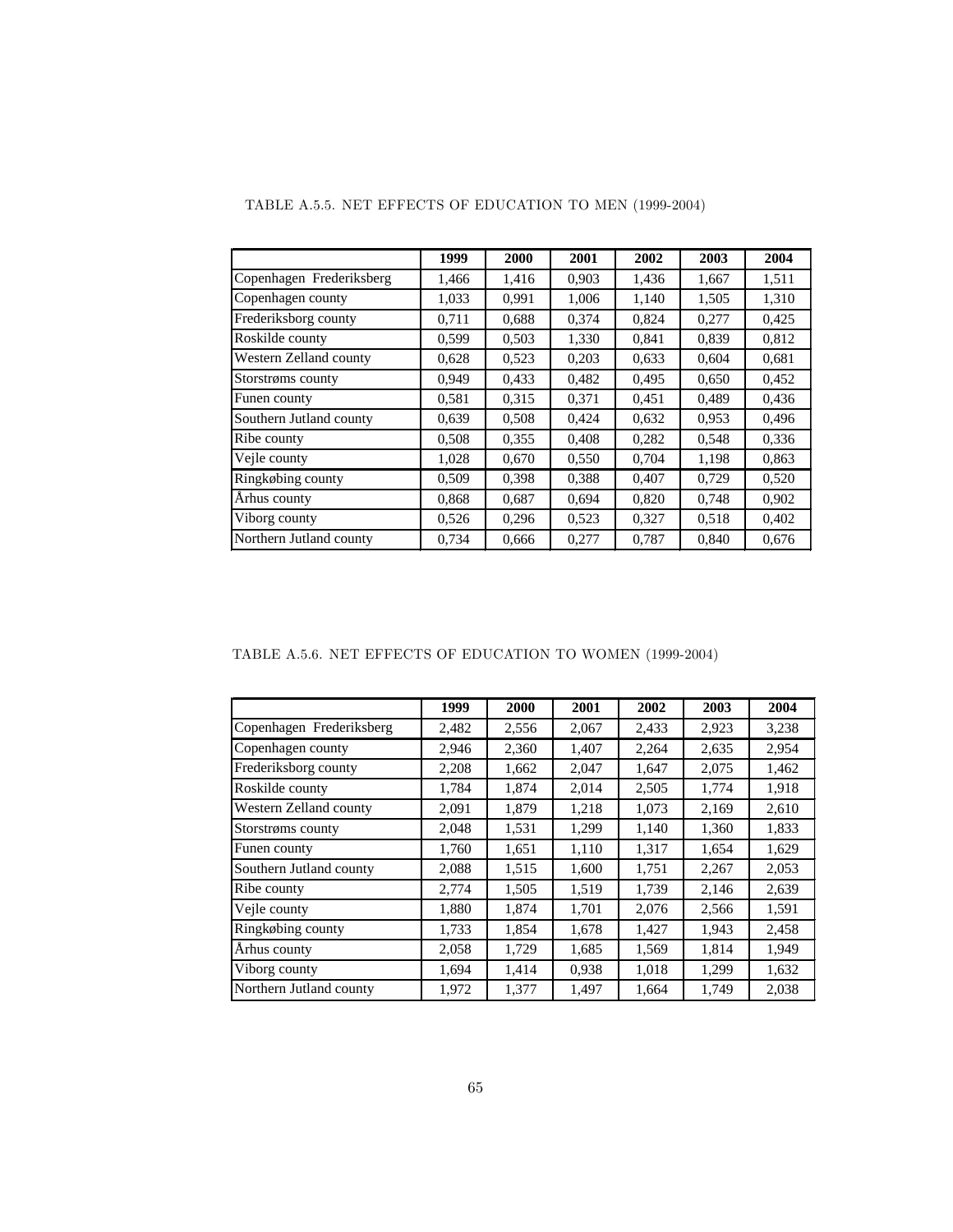|                          | 1999     | 2000     | 2001     | 2002     | 2003     | 2004  |
|--------------------------|----------|----------|----------|----------|----------|-------|
| Copenhagen Frederiksberg | 0.488    | 0.997    | 0,651    | 0.060    | 0.841    | 0,630 |
| Copenhagen county        | $-0.459$ | 0,513    | 0,885    | 0,362    | 0,814    | 0.494 |
| Frederiksborg county     | 0,279    | 0.017    | 0.943    | 0.477    | 0.166    | 0,577 |
| Roskilde county          | 0.111    | 1,225    | 0,318    | 0,496    | 0.914    | 1,600 |
| Western Zelland county   | 0.427    | $-0.429$ | 0.707    | 0,136    | 0.425    | 0,286 |
| Storstrøms county        | 0,712    | 0,106    | 0,227    | 0,364    | 0,572    | 0,479 |
| Funen county             | $-0.301$ | 0,102    | 0,091    | 0.087    | 0.311    | 0.417 |
| Southern Jutland county  | 0,222    | 0,065    | 0,484    | 0,557    | $-0,245$ | 0,210 |
| Ribe county              | 0.316    | 0,262    | $-0.631$ | $-0.017$ | 0,673    | 0,516 |
| Vejle county             | 0,342    | $-0.018$ | $-0.003$ | 0,402    | 0,593    | 0,401 |
| Ringkøbing county        | 0.459    | 0,236    | 0,069    | 0,031    | 0,246    | 0,219 |
| Århus county             | 0,369    | 0,067    | 0,204    | 0,143    | 0,589    | 0,256 |
| Viborg county            | 0,386    | 0,214    | 0,069    | 0,107    | $-0,009$ | 0,331 |
| Northern Jutland county  | 0.427    | 0.043    | 0,185    | 0.249    | 0.771    | 0,539 |

TABLE A.5.7. NET EFFECTS OF OTHER ALMPSs TO MEN (1999-2004)

TABLE A.5.8. NET EFFECTS OF OTHER ALMPSs TO WOMEN (1999-2004)

|                          | 1999     | 2000     | 2001     | 2002     | 2003  | 2004     |
|--------------------------|----------|----------|----------|----------|-------|----------|
| Copenhagen Frederiksberg | 1,120    | 1,710    | 0,962    | 0,815    | 2,385 | 1,793    |
| Copenhagen county        | 1,564    | 0,025    | 0,205    | 0,608    | 2,166 | 1,708    |
| Frederiksborg county     | $-0,193$ | 1,603    | $-0.969$ | $-0,101$ | 1,506 | 0,913    |
| Roskilde county          | 1,340    | $-0,766$ | $-0,750$ | $-0,776$ | 0,600 | $-0.181$ |
| Western Zelland county   | 1,516    | 1.019    | 0,046    | 0,368    | 0,514 | $-0,146$ |
| Storstrøms county        | 2,060    | 1,031    | 0,081    | 0,627    | 1,044 | 0,985    |
| Funen county             | 0.617    | 0.400    | 0,963    | 0.307    | 0,364 | 0.442    |
| Southern Jutland county  | 1,984    | 1,073    | $-0.183$ | $-0.514$ | 0,622 | $-0,201$ |
| Ribe county              | 0,355    | 1,665    | 1,066    | $-0.689$ | 0,201 | 0,832    |
| Vejle county             | 1,056    | $-0.074$ | $-0.095$ | 0,348    | 1,513 | 0,987    |
| Ringkøbing county        | 1,544    | 1,073    | 0,083    | 0,707    | 1,083 | 1,417    |
| Ārhus county             | 0.689    | 0,302    | 0.321    | 0,164    | 1,406 | 0,793    |
| Viborg county            | 1,061    | 1,049    | 0,258    | 0,677    | 0,915 | 0,875    |
| Northern Jutland county  | 0,866    | 1,849    | 1,766    | $-0.093$ | 0,997 | 0,947    |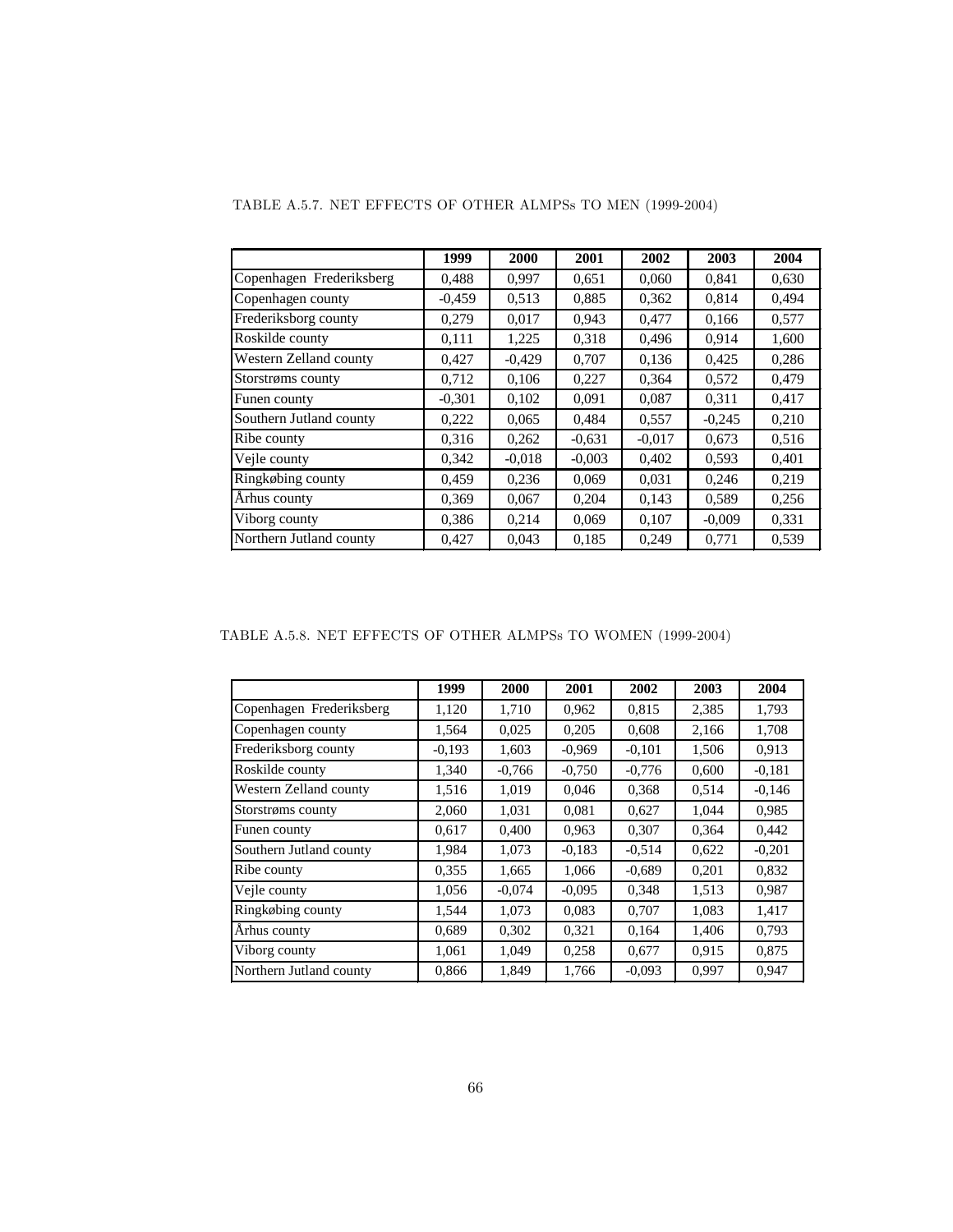## TABLE A.6.1. EFFECTS (%) OF PRIVATE JOB TRAINING TO

|                          | 1999    | 2000    | 2001    | 2002     | 2003    | 2004    |
|--------------------------|---------|---------|---------|----------|---------|---------|
| Copenhagen Frederiksberg | 1,41    | 3.39    | $-1,75$ | $-3,15$  | $-4,07$ | 2,97    |
| Copenhagen county        | 0.50    | $-2,31$ | 4,50    | $-5,48$  | $-4,12$ | 0.73    |
| Frederiksborg county     | 6,84    | 2,33    | $-5,47$ | $-6,38$  | 1,78    | $-2,53$ |
| Roskilde county          | $-8,20$ | 6.59    | $-6,73$ | $-7,99$  | $-5,40$ | 3,47    |
| Western Zelland county   | $-5,60$ | 1,49    | $-6,20$ | 2,77     | $-5,22$ | $-1,09$ |
| Storstrøms county        | 5,07    | $-1,26$ | $-1,57$ | $-4,31$  | 3.78    | 0.65    |
| Funen county             | 0.69    | 2,71    | $-1,71$ | $-1,33$  | $-1,74$ | $-0.60$ |
| Southern Jutland county  | 3,85    | 2,40    | 0,02    | $-11,48$ | $-2,99$ | $-1,05$ |
| Ribe county              | $-9,37$ | 0.18    | $-3,56$ | 1,41     | $-0.47$ | 0,70    |
| Vejle county             | 0,51    | $-0.58$ | $-2,14$ | 0.36     | $-3,20$ | $-3,62$ |
| Ringkøbing county        | $-2,08$ | $-0.36$ | $-5,54$ | 0.64     | $-3,72$ | $-0.11$ |
| Århus county             | $-0,24$ | $-0.11$ | $-1,46$ | $-4,02$  | $-0.63$ | $-2,15$ |
| Viborg county            | 2,08    | 7,16    | 2,94    | $-0.14$  | 0,24    | 0,14    |
| Northern Jutland county  | $-0.25$ | $-3,08$ | $-2.91$ | $-3,31$  | $-2,01$ | $-0.78$ |

### UNEMPLOYMENT DURATION OF MEN (1999-2004)

### TABLE A.6.2. EFFECTS (%) OF PRIVATE JOB TRAINING TO

|                          | 1999    | 2000     | 2001    | 2002     | 2003    | 2004    |
|--------------------------|---------|----------|---------|----------|---------|---------|
| Copenhagen Frederiksberg | $-2,63$ | $-2,72$  | $-1,02$ | 0,04     | $-9,81$ | $-7,02$ |
| Copenhagen county        | 5,16    | $-1,12$  | 2,43    | $-12,97$ | $-3,08$ | $-1,61$ |
| Frederiksborg county     | $-1,15$ | 4,30     | $-1,56$ | 1,95     | 3,02    | $-0.11$ |
| Roskilde county          | $-9,55$ | $-13,82$ | $-7,92$ | $-14,14$ | $-3,41$ | 6,32    |
| Western Zelland county   | $-8,58$ | 4,50     | 4,71    | 3,01     | 4,20    | 8,88    |
| Storstrøms county        | 0,36    | $-10,00$ | $-2,52$ | $-0,28$  | 1,65    | $-2,17$ |
| Funen county             | $-0.75$ | $-0.77$  | 0,46    | $-5,48$  | $-2,59$ | $-3.91$ |
| Southern Jutland county  | $-3,14$ | $-2,73$  | $-1,76$ | $-7,27$  | 4,86    | $-5,34$ |
| Ribe county              | 0,39    | 6.40     | 5,22    | 4,17     | 0.93    | 2,79    |
| Vejle county             | 4,10    | $-4,06$  | $-4,86$ | $-9,09$  | $-8,84$ | $-0.31$ |
| Ringkøbing county        | 0.35    | $-1,14$  | $-9,41$ | $-8,56$  | $-1,93$ | $-4,44$ |
| Århus county             | 2,56    | $-5,38$  | $-2,41$ | $-6,96$  | $-5,46$ | $-4,36$ |
| Viborg county            | 13,14   | $-2,79$  | 1,74    | $-6,29$  | $-1,51$ | 2,64    |
| Northern Jutland county  | $-1,39$ | $-1,34$  | $-8,16$ | $-12,07$ | $-4,37$ | $-2,56$ |

### UNEMPLOYMENT DURATION OF WOMEN (1999-2004)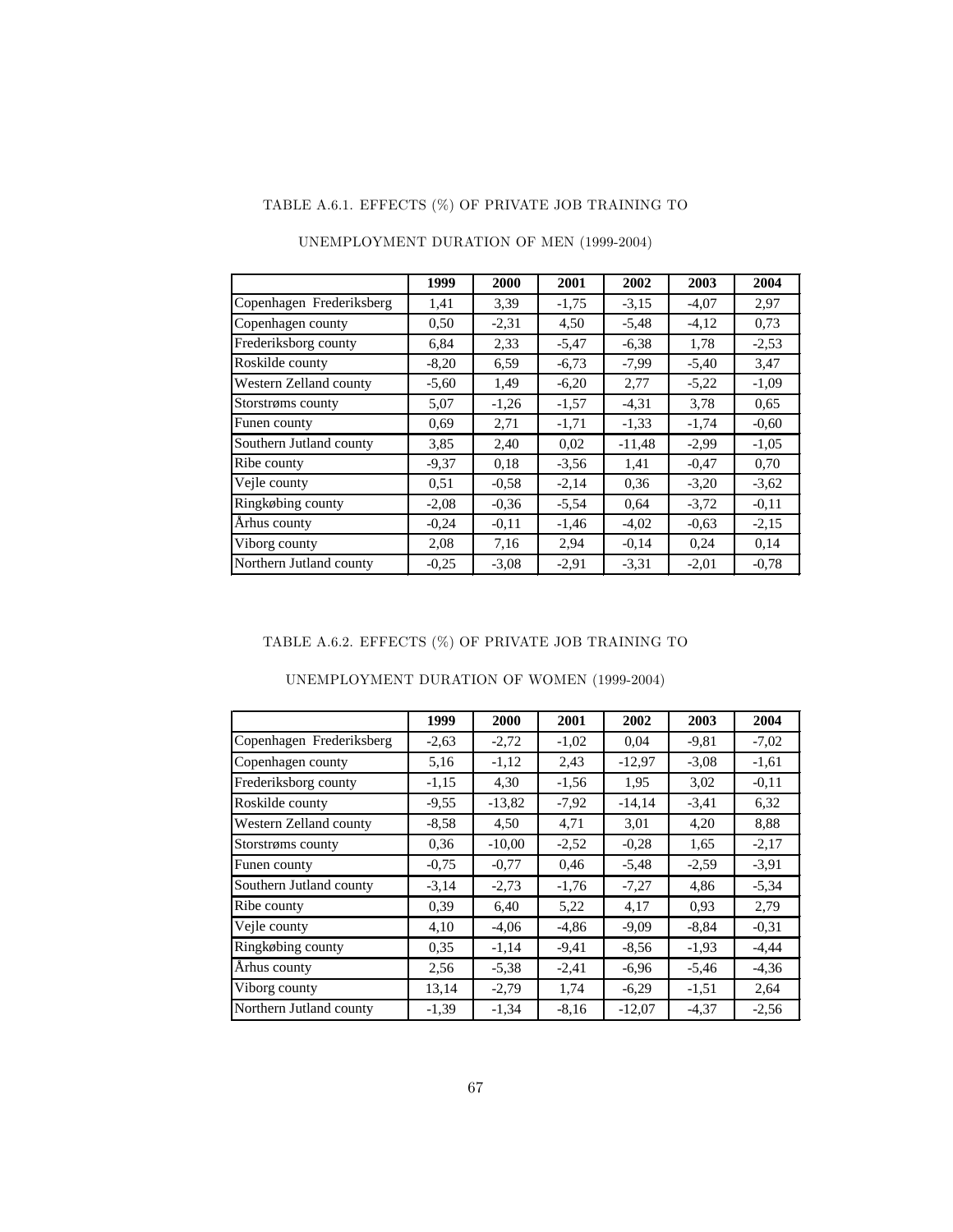## TABLE A.6.3. EFFECTS (%) OF PUBLIC JOB TRAINING TO

|                          | 1999  | 2000  | 2001  | 2002  | 2003  | 2004 |
|--------------------------|-------|-------|-------|-------|-------|------|
| Copenhagen Frederiksberg | 8,86  | 8,72  | 7,85  | 9.92  | 8,08  | 9.23 |
| Copenhagen county        | 10,45 | 11,74 | 13,43 | 5,56  | 8.56  | 9,25 |
| Frederiksborg county     | 9,77  | 7,74  | 8,67  | 14,12 | 1,62  | 7,20 |
| Roskilde county          | 9,28  | 4,43  | 7,81  | 16,82 | 12,74 | 2,87 |
| Western Zelland county   | 11,61 | 11,90 | 7.79  | 5,40  | 12,50 | 8,67 |
| Storstrøms county        | 9.95  | 6,88  | 6,37  | 7,85  | 12,92 | 9,84 |
| Funen county             | 6,77  | 6,68  | 10,10 | 8,46  | 9,31  | 6,31 |
| Southern Jutland county  | 13,20 | 3,14  | 3,26  | 9,08  | 6,89  | 5,62 |
| Ribe county              | 11,30 | 4,02  | 7,02  | 6,13  | 6.53  | 2,52 |
| Vejle county             | 4,00  | 4,31  | 15,61 | 9,61  | 3,81  | 8,87 |
| Ringkøbing county        | 4,49  | 2,23  | 7.88  | 9,72  | 7,71  | 8.33 |
| Århus county             | 9.34  | 7,39  | 6,74  | 4,62  | 6,97  | 3,58 |
| Viborg county            | 8,38  | 5,11  | 9,85  | 5,38  | 6,87  | 6,60 |
| Northern Jutland county  | 6,62  | 8,82  | 3.39  | 6,01  | 6,32  | 7,70 |

### UNEMPLOYMENT DURATION OF MEN (1999-2004)

### TABLE A.6.4. EFFECTS (%) OF PUBLIC JOB TRAINING TO

|                          | 1999  | 2000  | 2001  | 2002  | 2003  | 2004  |  |
|--------------------------|-------|-------|-------|-------|-------|-------|--|
| Copenhagen Frederiksberg | 14,12 | 6.35  | 6,57  | 7,93  | 3,11  | 6.68  |  |
| Copenhagen county        | 12,13 | 7,96  | 8,10  | 6,67  | 10,57 | 4,63  |  |
| Frederiksborg county     | 11,61 | 9.55  | 14,09 | 5,51  | 2,46  | 7,82  |  |
| Roskilde county          | 11,09 | 7,88  | 9,61  | 8,30  | 13,71 | 10,35 |  |
| Western Zelland county   | 5,87  | 9.18  | 9.78  | 9,71  | 9,79  | 10,59 |  |
| Storstrøms county        | 8,43  | 5,72  | 5,42  | 10,89 | 6,27  | 10,82 |  |
| Funen county             | 10,33 | 10,04 | 7.43  | 13,47 | 12,58 | 11,08 |  |
| Southern Jutland county  | 11,51 | 9,73  | 14,60 | 9.31  | 9,56  | 8,64  |  |
| Ribe county              | 11,77 | 11,74 | 7,05  | 9,02  | 6,77  | 12,60 |  |
| Vejle county             | 11,18 | 3.43  | 8,76  | 5,11  | 9,86  | 10,51 |  |
| Ringkøbing county        | 11,42 | 12,09 | 4,18  | 8,31  | 8,22  | 4,78  |  |
| Århus county             | 12,24 | 5,76  | 3.73  | 4,57  | 8.79  | 4,56  |  |
| Viborg county            | 12,77 | 13,47 | 7,16  | 7,73  | 5.43  | 5,48  |  |
| Northern Jutland county  | 11,19 | 10,46 | 7,70  | 7,79  | 6.91  | 3,95  |  |

### UNEMPLOYMENT DURATION OF WOMEN (1999-2004)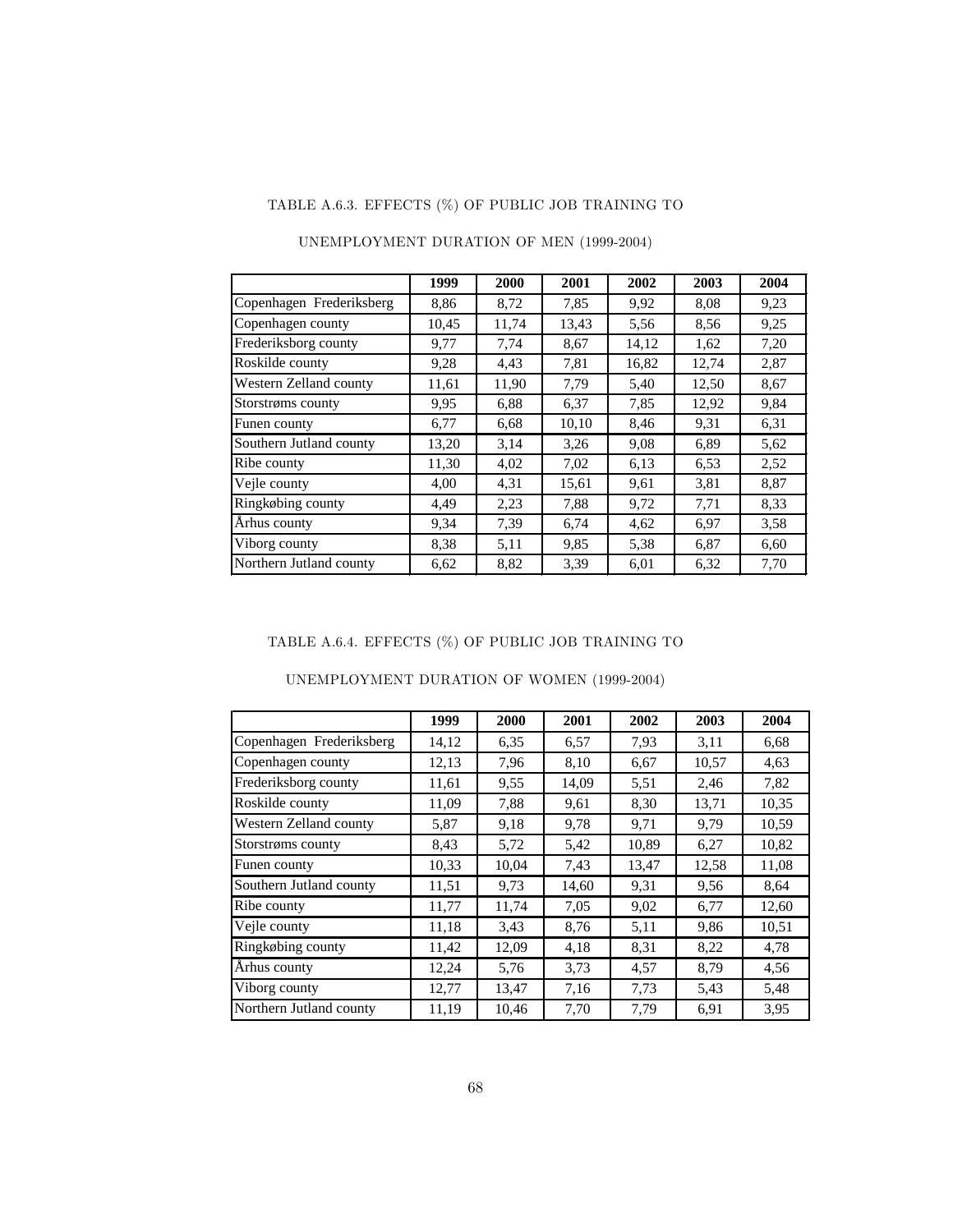## TABLE A.6.5. EFFECTS (%) OF EDUCATION TO UNEMPLOYMENT

|                          | 1999 | 2000 | 2001 | 2002 | 2003 | 2004 |
|--------------------------|------|------|------|------|------|------|
| Copenhagen Frederiksberg | 6,51 | 6,29 | 4,01 | 6,38 | 7,40 | 6,71 |
| Copenhagen county        | 5,13 | 4,92 | 4,99 | 5,66 | 7,47 | 6,50 |
| Frederiksborg county     | 4,47 | 4,33 | 2,35 | 5,18 | 1,74 | 2,67 |
| Roskilde county          | 3,27 | 2,74 | 7,26 | 4,59 | 4,58 | 4,43 |
| Western Zelland county   | 4,17 | 3,47 | 1,35 | 4,20 | 4,01 | 4,52 |
| Storstrøms county        | 6,89 | 3,14 | 3.49 | 3.59 | 4,71 | 3,28 |
| Funen county             | 5,70 | 3,09 | 3.64 | 4,43 | 4,80 | 4,27 |
| Southern Jutland county  | 4,71 | 3,74 | 3,12 | 4,65 | 7,01 | 3,65 |
| Ribe county              | 5,16 | 3,60 | 4,14 | 2,87 | 5,57 | 3,41 |
| Veile county             | 8,21 | 5,35 | 4,39 | 5.62 | 9,57 | 6,89 |
| Ringkøbing county        | 5,73 | 4,48 | 4,37 | 4,58 | 8,21 | 5,85 |
| Århus county             | 6,30 | 4,98 | 5,03 | 5.95 | 5,42 | 6,54 |
| Viborg county            | 6,19 | 3.49 | 6,15 | 3,84 | 6,09 | 4,73 |
| Northern Jutland county  | 5,13 | 4,66 | 1,93 | 5,50 | 5,87 | 4,72 |

### DURATION OF MEN (1999-2004)

### TABLE A.6.6. EFFECTS (%) OF EDUCATION TO UNEMPLOYMENT

|                          | 1999  | 2000 | 2001 | 2002  | 2003  | 2004  |
|--------------------------|-------|------|------|-------|-------|-------|
|                          |       |      |      |       |       |       |
| Copenhagen Frederiksberg | 7.17  | 7,39 | 5,97 | 7,03  | 8,45  | 9,36  |
| Copenhagen county        | 9.23  | 7,40 | 4,41 | 7,10  | 8,26  | 9,26  |
| Frederiksborg county     | 8,67  | 6,52 | 8,03 | 6,46  | 8,14  | 5,74  |
| Roskilde county          | 7.99  | 8,39 | 9,02 | 11,22 | 7.94  | 8.59  |
| Western Zelland county   | 8,15  | 7,32 | 4,75 | 4,18  | 8.45  | 10,17 |
| Storstrøms county        | 9,16  | 6,85 | 5,81 | 5,10  | 6,09  | 8,20  |
| Funen county             | 8.91  | 8,36 | 5.62 | 6,67  | 8,37  | 8,25  |
| Southern Jutland county  | 8.55  | 6,20 | 6.55 | 7,17  | 9,28  | 8,40  |
| Ribe county              | 10,92 | 5,92 | 5,98 | 6,84  | 8,44  | 10,38 |
| Vejle county             | 8,80  | 8,77 | 7,96 | 9,72  | 12,01 | 7,45  |
| Ringkøbing county        | 7,74  | 8,28 | 7,50 | 6,38  | 8,68  | 10,98 |
| Århus county             | 8,71  | 7,32 | 7,13 | 6,64  | 7.68  | 8,25  |
| Viborg county            | 9.63  | 8,04 | 5,33 | 5,78  | 7,38  | 9,28  |
| Northern Jutland county  | 7,40  | 5,17 | 5,62 | 6,25  | 6,56  | 7,65  |

### DURATION OF WOMEN (1999-2004)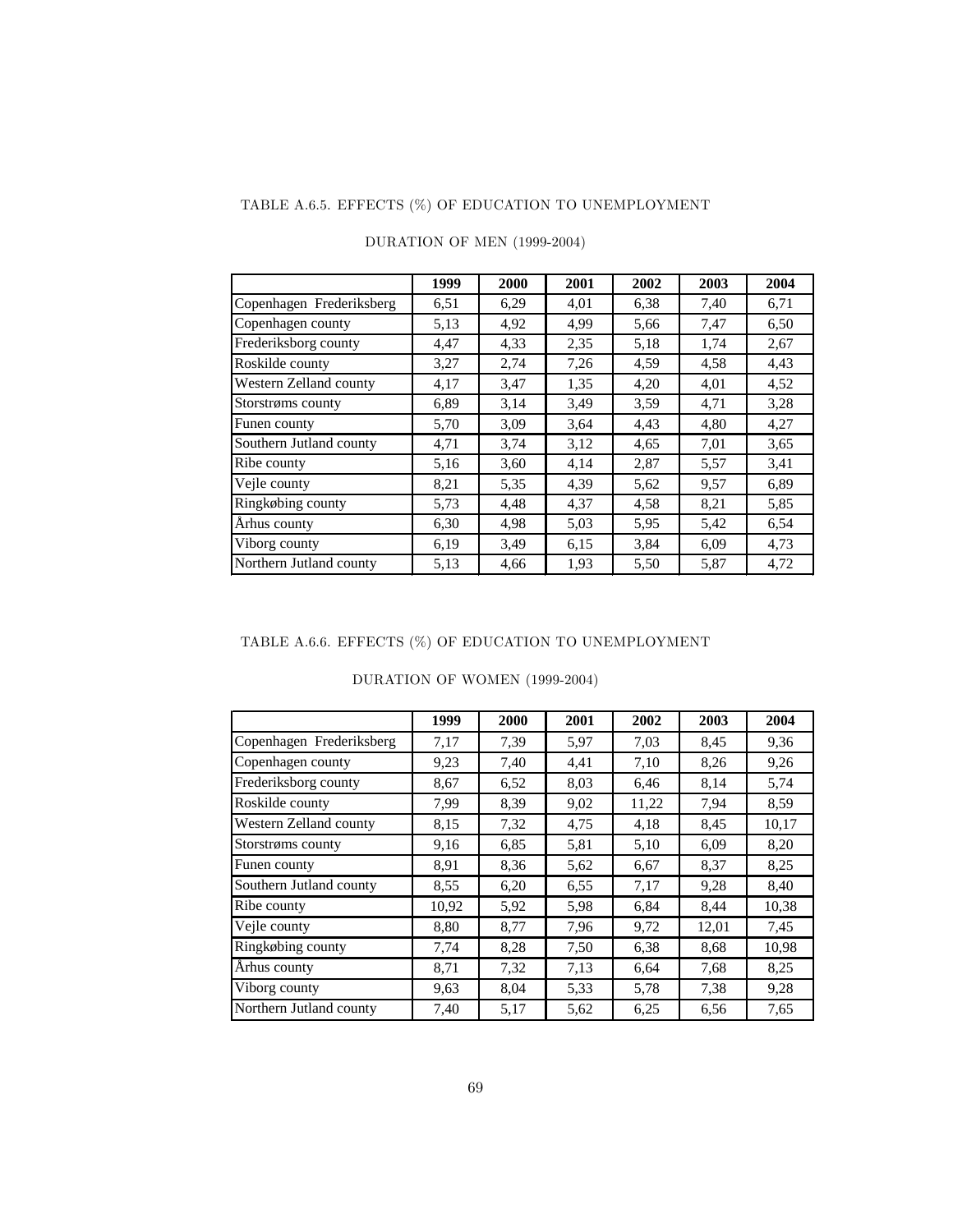## TABLE A.6.7. EFFECTS (%) OF OTHER ALMPs TO UNEMPLOYMENT

|                          | 1999    | 2000    | 2001    | 2002    | 2003    | 2004 |
|--------------------------|---------|---------|---------|---------|---------|------|
| Copenhagen Frederiksberg | 2,17    | 4,43    | 2,89    | 0,26    | 3,73    | 2,80 |
| Copenhagen county        | $-2,28$ | 2,55    | 4,39    | 1,80    | 4,04    | 2,45 |
| Frederiksborg county     | 1,76    | 0,11    | 5.93    | 3,00    | 1,05    | 3,62 |
| Roskilde county          | 0.61    | 6,68    | 1,73    | 2,71    | 4,99    | 8,73 |
| Western Zelland county   | 2,84    | $-2,85$ | 4,70    | 0.91    | 2,82    | 1,90 |
| Storstrøms county        | 5,17    | 0,77    | 1,65    | 2,64    | 4,15    | 3,48 |
| Funen county             | $-2,95$ | 1,00    | 0.89    | 0.85    | 3,05    | 4,09 |
| Southern Jutland county  | 1,63    | 0,48    | 3,56    | 4,10    | $-1,80$ | 1,54 |
| Ribe county              | 3,20    | 2,66    | $-6,40$ | $-0.17$ | 6,83    | 5,23 |
| Vejle county             | 2,73    | $-0.14$ | $-0.02$ | 3,21    | 4,73    | 3,20 |
| Ringkøbing county        | 5,17    | 2,66    | 0,77    | 0.35    | 2,77    | 2,47 |
| Århus county             | 2,68    | 0,49    | 1,48    | 1,04    | 4,27    | 1,86 |
| Viborg county            | 4,54    | 2,51    | 0,81    | 1,26    | $-0.10$ | 3,90 |
| Northern Jutland county  | 2,98    | 0,30    | 1,29    | 1,74    | 5,39    | 3,76 |

### DURATION OF MEN (1999-2004)

## TABLE A.6.8. EFFECTS (%) OF OTHER ALMPs TO UNEMPLOYMENT

|                          | 1999    | 2000    | 2001    | 2002    | 2003 | 2004    |  |  |  |  |
|--------------------------|---------|---------|---------|---------|------|---------|--|--|--|--|
| Copenhagen Frederiksberg | 3,24    | 4,94    | 2,78    | 2,35    | 6,89 | 5,18    |  |  |  |  |
| Copenhagen county        | 4,90    | 0.08    | 0.64    | 1,91    | 6,79 | 5,35    |  |  |  |  |
| Frederiksborg county     | $-0.76$ | 6,29    | $-3,80$ | $-0.39$ | 5,91 | 3,58    |  |  |  |  |
| Roskilde county          | 6,00    | $-3,43$ | $-3,36$ | $-3,47$ | 2.69 | $-0.81$ |  |  |  |  |
| Western Zelland county   | 5,91    | 3,97    | 0.18    | 1,43    | 2,00 | $-0.57$ |  |  |  |  |
| Storstrøms county        | 9,22    | 4,61    | 0.36    | 2,81    | 4,67 | 4,41    |  |  |  |  |
| Funen county             | 3,12    | 2,02    | 4,87    | 1,56    | 1,84 | 2,24    |  |  |  |  |
| Southern Jutland county  | 8,12    | 4,40    | $-0,75$ | $-2,10$ | 2,55 | $-0.82$ |  |  |  |  |
| Ribe county              | 1,39    | 6,55    | 4,20    | $-2,71$ | 0.79 | 3,27    |  |  |  |  |
| Vejle county             | 4,95    | $-0.35$ | $-0,45$ | 1,63    | 7,08 | 4,62    |  |  |  |  |
| Ringkøbing county        | 6.90    | 4,80    | 0,37    | 3,16    | 4,84 | 6.33    |  |  |  |  |
| Århus county             | 2,92    | 1,28    | 1,36    | 0,70    | 5,95 | 3.36    |  |  |  |  |
| Viborg county            | 6.03    | 5,96    | 1,46    | 3,85    | 5,20 | 4,97    |  |  |  |  |
| Northern Jutland county  | 3,25    | 6,94    | 6,63    | $-0.35$ | 3,74 | 3,55    |  |  |  |  |

### DURATION OF WOMEN (1999-2004)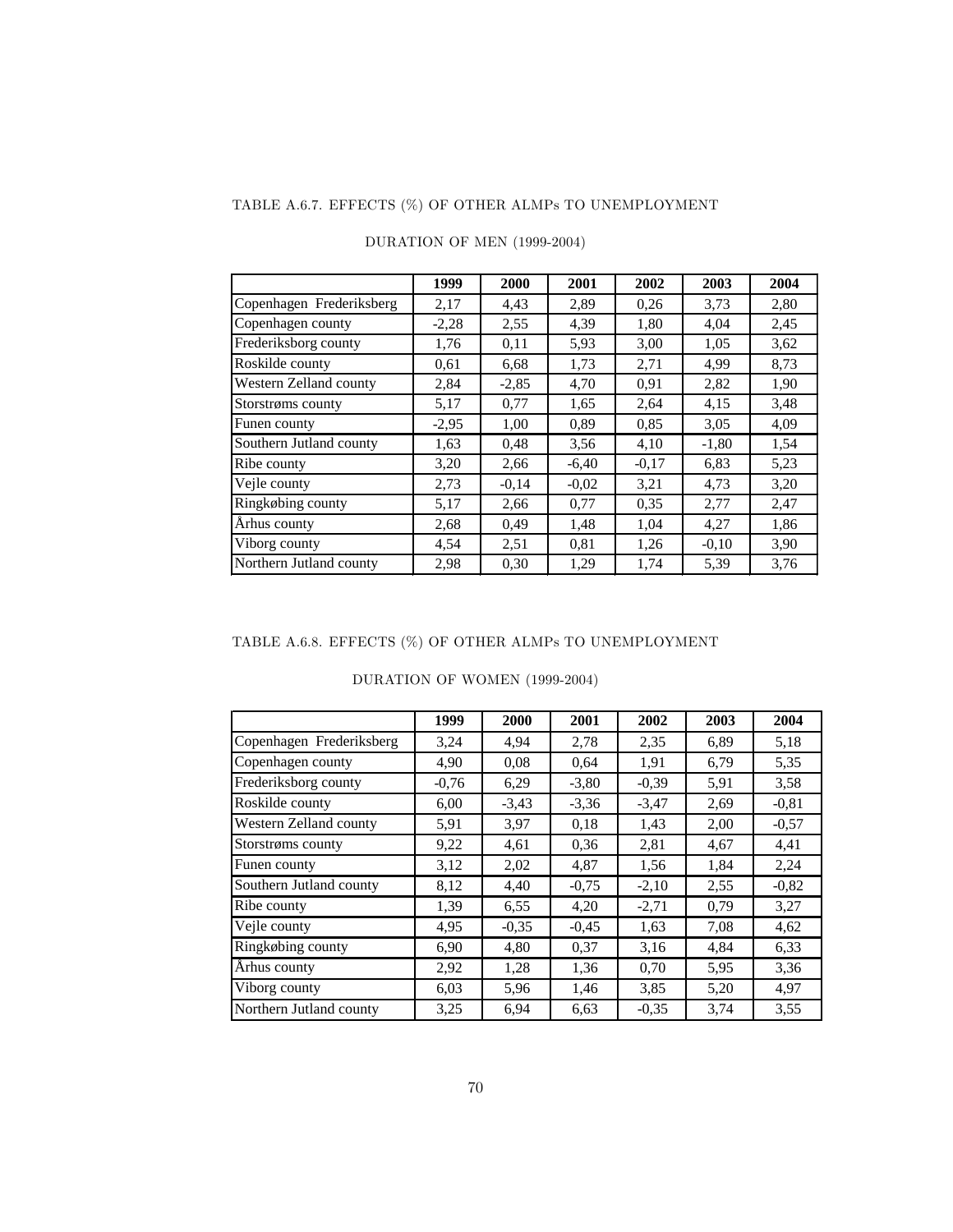#### TABLE A.7.1. UNEMPLOYED MEN AND WOMEN ACTIVATED IN PRIVATE

|                          | 1999             | 2000             | 2001             | 2002              | 2003             | 2004 |
|--------------------------|------------------|------------------|------------------|-------------------|------------------|------|
| Country level            |                  |                  |                  |                   |                  |      |
| Men                      | 5,8              | 8,6              | 7,7              | 19,7              | 11,8             | 9,5  |
| Women                    | 3,2              | 4,6              | 4,4              | 9,7               | 6,0              | 5,5  |
| Copenhagen Frederiksberg |                  |                  |                  |                   |                  |      |
| Men                      | 3,5              | 3,8              | 4,4              | 4,7               | 4,4              | 8    |
| Women                    | 1,9              | 2,2              | 2,6              | 2,9               | 3,2              | 5,5  |
| Copenhagen county        |                  |                  |                  |                   |                  |      |
| Men                      | 3,3              | 4,4              | 5,1              | 4,9               | 4,4              | 9.4  |
| Women                    | 1,7              | $\overline{3,1}$ | 2,8              | 2,8               | $\overline{2,5}$ | 4,3  |
| Frederiksborg county     |                  |                  |                  |                   |                  |      |
| Men                      | 5                | 7,8              | 7,9              | 17,8              | 12,3             | 10,1 |
| Women                    | 2,6              | 4,1              | $\overline{4,3}$ | 9,2               | 7,0              | 4,5  |
| Roskilde county          |                  |                  |                  |                   |                  |      |
| Men                      | 6,4              | 7,9              | 8                | 20,8              | 11,6             | 8,2  |
| Women                    | 2,3              | 3,2              | 4,2              | 8,4               | 4,6              | 3,9  |
| Western Zelland county   |                  |                  |                  |                   |                  |      |
| Men                      | 5,5              | 10,6             | 7,5              | 17,5              | 10,1             | 9,8  |
| Women                    | $\overline{3,4}$ | 5,6              | 3                | 9,5               | 5,6              | 4,6  |
| Storstrøms county        |                  |                  |                  |                   |                  |      |
| Men                      | 5.7              | 10               | 10,2             | 23,2              | 14,5             | 11,4 |
| Women                    | 2,5              | 3,8              | 4,7              | 9,3               | 7,3              | 5,5  |
| Funen county             |                  |                  |                  |                   |                  |      |
| Men                      | 2,9              | 8,7              | 9.1              | 24,5              | 11,0             | 10,4 |
| Women                    | $\overline{2,5}$ | 3,3              | 4,5              | 10,0              | 5,3              | 4,8  |
| Southern Jutland county  |                  |                  |                  |                   |                  |      |
| Men                      | 12,5             | 16,8             | 14,9             | 23,2              | 15,8             | 16,1 |
| Women                    | 5,2              | 6,2              | 6,6              | 9,8               | 5,7              | 7,2  |
| Ribe county              |                  |                  |                  |                   |                  |      |
| Men                      | 4,3              | 12,8             | 11               | 23,4              | 24,0             | 14,4 |
| Women                    | $\overline{2,7}$ | $\overline{4,9}$ | $\overline{5,2}$ | 11,8              | 9,9              | 7,1  |
| Vejle county             |                  |                  |                  |                   |                  |      |
| Men                      | $\overline{8}$   | 11,6             | 9,9              | 24,6              | 18,8             | 11,7 |
| Women                    | 5                | 7,1              | 6.2              | 12.7              | 9,1              | 6,9  |
| Ringkøbing county        |                  |                  |                  |                   |                  |      |
| Men                      | 8,2              | 11,6             | 9,6              | 26,8              | 15,5             | 11,5 |
| Women                    | 4,3              | 4,7              | 5.6              | 12.3              | 6,5              | 7.1  |
| Arhus county             |                  |                  |                  |                   |                  |      |
| Men                      | 8,5              | $\overline{9}$   | 6,8              | 23,2              | 13,0             | 8,6  |
| Women                    | $\overline{4}$   | 4,5              | $\overline{3,6}$ | 11,8              | 6,1              | 5,2  |
| Viborg county            |                  |                  |                  |                   |                  |      |
| Men                      | $\overline{3,6}$ | 13,9             | 9,1              | 22,1              | 17,0             | 10,5 |
| Women                    | 2,7              | 7,4              | $\overline{5,1}$ | 10,9              | 8,2              | 7,6  |
| Northern Jutland county  |                  |                  |                  |                   |                  |      |
| Men                      | 6,7              | 9,1              | 8,5              | $\overline{23,3}$ | 12,8             | 11,0 |
| Women                    | 3                | 5.9              | 5,4              | 10,6              | $\overline{6,1}$ | 6,5  |

SECTOR EMPLOYMENT PROGRAMS IN 1999 – 2004,  $\%$ 

Source: www.jobindsats.dk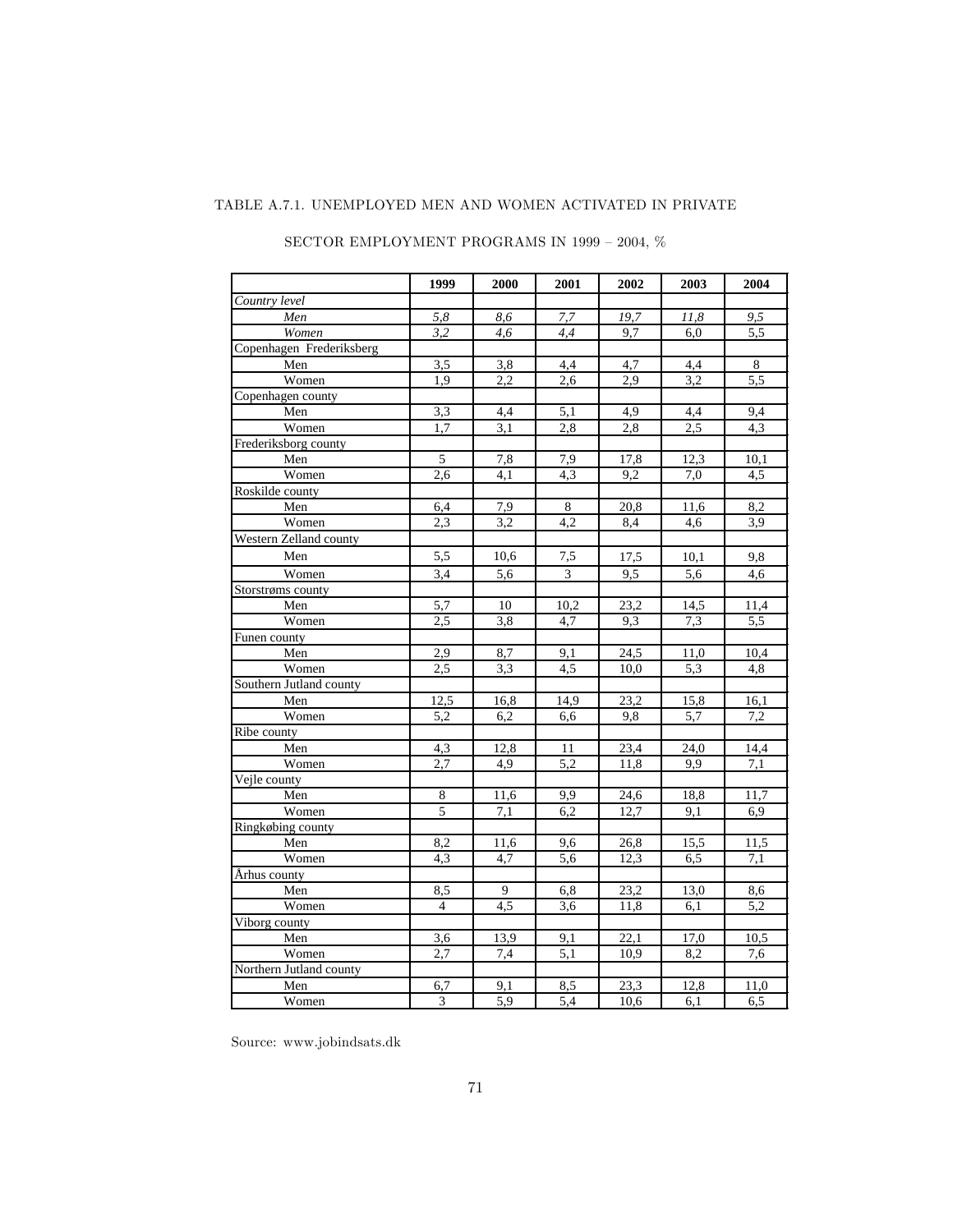#### TABLE A.7.2. UNEMPLOYED MEN AND WOMEN ACTIVATED IN PUBLIC

|                          | 1999              | 2000              | 2001              | 2002              | 2003              | 2004              |
|--------------------------|-------------------|-------------------|-------------------|-------------------|-------------------|-------------------|
| Country level            |                   |                   |                   |                   |                   |                   |
| Men                      | 11,6              | 11,5              | 12                | 21,5              | 17,5              | 13,9              |
| Women                    | $\overline{14,5}$ | $\overline{15,1}$ | 15,8              | $\overline{28,4}$ | 20,9              | $\overline{17,5}$ |
| Copenhagen Frederiksberg |                   |                   |                   |                   |                   |                   |
| Men                      | 13,1              | 11,1              | 10,2              | 13,5              | 12                | 12,8              |
| Women                    | 14,2              | 11,2              | 11                | 14,3              | 11,4              | 15,2              |
| Copenhagen county        |                   |                   |                   |                   |                   |                   |
| Men                      | 16,3              | 13,5              | $\overline{1}1,1$ | 13,7              | 10,5              | 12,8              |
| Women                    | 15                | 13,8              | 13,5              | 15,9              | 12,8              | 17,3              |
| Frederiksborg county     |                   |                   |                   |                   |                   |                   |
| Men                      | 12,5              | 7,5               | 9,5               | 18,7              | 20,1              | 9,2               |
| Women                    | $\overline{12}$   | 10,9              | 12,5              | 25,2              | 25,9              | 12,7              |
| Roskilde county          |                   |                   |                   |                   |                   |                   |
| Men                      | 7,8               | 13,5              | 10,5              | 16,5              | 15,2              | 11,9              |
| Women                    | 12,9              | $\overline{23,5}$ | 18,8              | $\overline{28,5}$ | 20,7              | 20,5              |
| Western Zelland county   |                   |                   |                   |                   |                   |                   |
| Men                      | 12,1              | 15,9              | 16,2              | 18,1              | 17,5              | 16,4              |
| Women                    | 19,4              | 20,4              | 19                | 27,1              | 19,6              | 17,8              |
| Storstrøms county        |                   |                   |                   |                   |                   |                   |
| Men                      | 20,5              | 16,4              | 23,4              | 29,5              | 27,2              | 25,5              |
| Women                    | 21,9              | 17.8              | 22.7              | 34,1              | 24.4              | 25,5              |
| Funen county             |                   |                   |                   |                   |                   |                   |
| Men                      | 10,3              | 13,5              | 11,4              | 20,2              | 15,6              | 11,3              |
| Women                    | 15.8              | 18,1              | 15,8              | 24,6              | 18,8              | 15,0              |
| Southern Jutland county  |                   |                   |                   |                   |                   |                   |
| Men                      | 16,3              | 10,4              | 11,8              | 25,1              | 24,8              | $\overline{14,6}$ |
| Women                    | 17,3              | 14,7              | 16,7              | 39                | 31,9              | 17,8              |
| Ribe county              |                   |                   |                   |                   |                   |                   |
| Men                      | 10,2              | 15                | 13,4              | 24,9              | 18,7              | 14,7              |
| Women                    | $\overline{23,7}$ | $\overline{20,9}$ | 26                | 39                | 30,7              | 25,0              |
| Vejle county             |                   |                   |                   |                   |                   |                   |
| Men                      | 7                 | 6,8               | 7,4               | 13                | $\overline{1}1,7$ | 10,2              |
| Women                    | 10,5              | 10,8              | 12,1              | 23,6              | 18,0              | 17,2              |
| Ringkøbing county        |                   |                   |                   |                   |                   |                   |
| Men                      | 8,8               | 9,3               | 10                | 11,4              | 12,1              | 9,8               |
| Women                    | 12,4              | 14,4              | 17,9              | $\overline{26,4}$ | 20,6              | 16,3              |
| Århus county             |                   |                   |                   |                   |                   |                   |
| Men                      | 8,2               | 6,5               | 9                 | 21,2              | 17,2              | 12,1              |
| Women                    | 10,7              | 10                | 10,5              | 30,6              | 22,4              | 14,6              |
| Viborg county            |                   |                   |                   |                   |                   |                   |
| Men                      | 8,6               | 19,8              | 15,6              | 22                | 16,2              | 13,9              |
| Women                    | 13,5              | 21,8              | 22                | 27,2              | 19,6              | 21,3              |
| Northern Jutland county  |                   |                   |                   |                   |                   |                   |
| Men                      | 10                | 14,3              | 18,4              | 27,8              | 17,9              | 17,0              |
| Women                    | 13,7              | 19                | 20,1              | 33,8              | 19,4              | 19,8              |

### SECTOR EMPLOYMENT PROGRAMS IN 1999 – 2004,  $\%$

Source: www.jobindsats.dk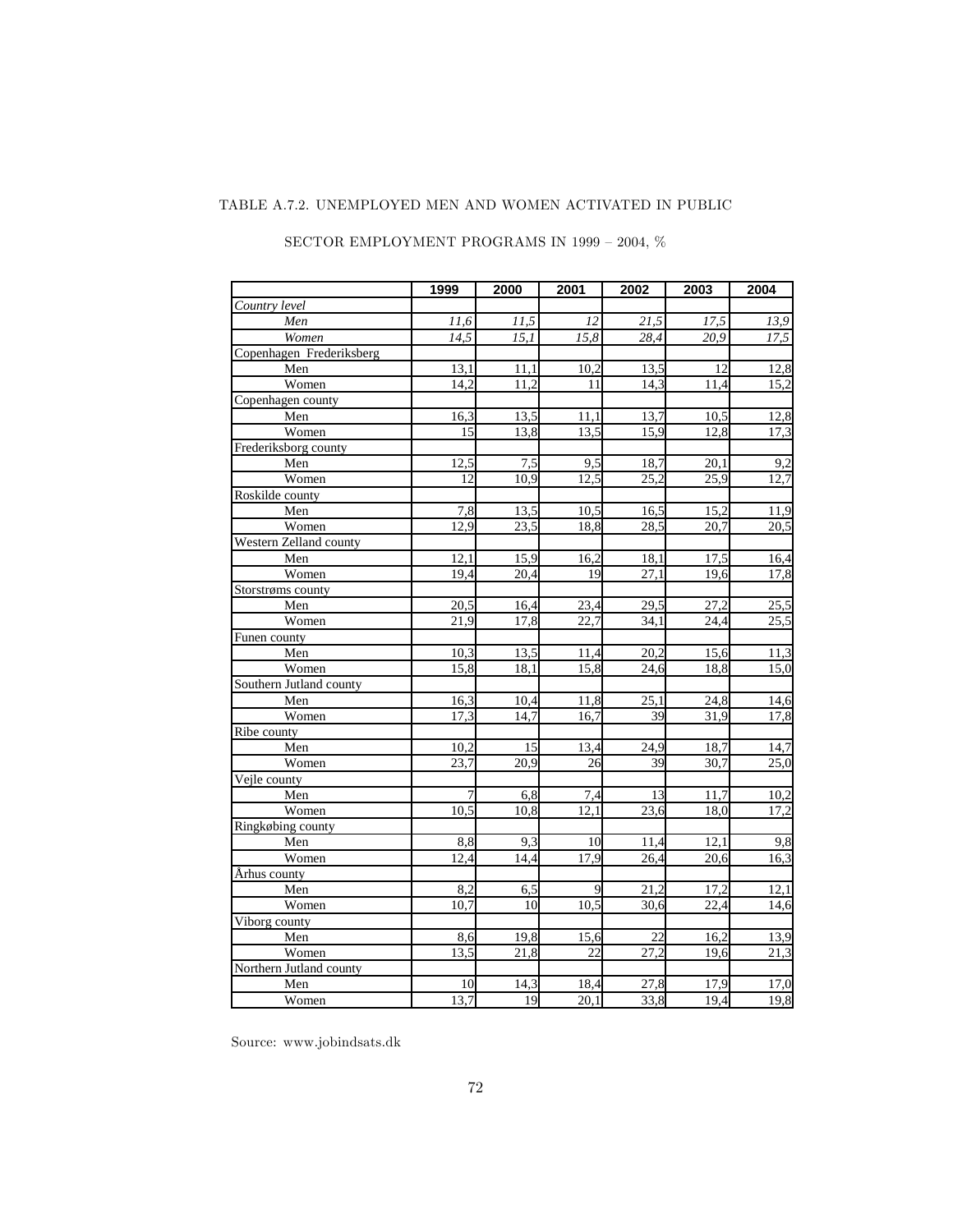# TABLE A.7.3. UNEMPLOYED MEN AND WOMEN ACTIVATED IN

|                          | 1999 | 2000 | 2001 | 2002 | 2003 | 2004 | 2005              |
|--------------------------|------|------|------|------|------|------|-------------------|
| Country level            |      |      |      |      |      |      |                   |
| Men                      | 63,8 | 63,9 | 57,3 | 47,7 | 53,9 | 48,3 | 53,8              |
| Women                    | 65,6 | 65,1 | 59,6 | 51,3 | 58,8 | 54,7 | $\overline{53,7}$ |
| Copenhagen Frederiksberg |      |      |      |      |      |      |                   |
| Men                      | 65,3 | 68,4 | 57,1 | 43,9 | 37,3 | 56,1 | 54,4              |
| Women                    | 70   | 69,5 | 60,6 | 46,6 | 37,4 | 56,2 | $\overline{57,3}$ |
| Copenhagen county        |      |      |      |      |      |      |                   |
| Men                      | 60,2 | 65,9 | 56,1 | 44,5 | 37,4 | 51,7 | 53,6              |
| Women                    | 71,1 | 68,2 | 59,5 | 48,6 | 39,1 | 52,9 | 57,3              |
| Frederiksborg county     |      |      |      |      |      |      |                   |
| Men                      | 68,1 | 71,1 | 58,8 | 54,1 | 50,7 | 40,3 | 44,2              |
| Women                    | 74,8 | 71,8 | 60,2 | 55,2 | 52,9 | 48,2 | 43,8              |
| Roskilde county          |      |      |      |      |      |      |                   |
| Men                      | 63,2 | 71,7 | 49,3 | 58,6 | 62,9 | 50,0 | 67,4              |
| Women                    | 65,1 | 66,7 | 51,3 | 59,3 | 67,5 | 52,4 | 68,3              |
| Western Zelland county   |      |      |      |      |      |      |                   |
| Men                      | 56,8 | 59,8 | 55,7 | 22,7 | 44,7 | 55,1 | 34,6              |
| Women                    | 60,2 | 61,9 | 61,5 | 28,8 | 52,5 | 62,6 | 35,8              |
| Storstrøms county        |      |      |      |      |      |      |                   |
| Men                      | 51,1 | 46,6 | 41,9 | 23   | 28,7 | 39,1 | 28,9              |
| Women                    | 58,6 | 56,4 | 56,5 | 32,8 | 42,3 | 50,9 | 31,5              |
| Funen county             |      |      |      |      |      |      |                   |
| Men                      | 83,4 | 68,3 | 56,3 | 52,6 | 64,4 | 49,3 | 68,7              |
| Women                    | 77,1 | 69,5 | 59,2 | 62,5 | 68,9 | 55,3 | 70,1              |
| Southern Jutland county  |      |      |      |      |      |      |                   |
| Men                      | 62,3 | 63,8 | 59,6 | 44   | 49,1 | 51,5 | 59,8              |
| Women                    | 69   | 70,8 | 64   | 45,2 | 52,8 | 58,4 | 61,6              |
| Ribe county              |      |      |      |      |      |      |                   |
| Men                      | 54,8 | 54,4 | 64,4 | 48,1 | 51,9 | 56,1 | 56,9              |
| Women                    | 44,9 | 56,6 | 60,6 | 45,6 | 56,2 | 59,1 | 46,4              |
| Vejle county             |      |      |      |      |      |      |                   |
| Men                      | 62,9 | 65   | 48,1 | 34,4 | 45,4 | 40,0 | 37                |
| Women                    | 60,4 | 65,1 | 49,4 | 38   | 51,3 | 46,2 | 32,9              |
| Ringkøbing county        |      |      |      |      |      |      |                   |
| Men                      | 67,7 | 62,8 | 53,3 | 49,1 | 33,5 | 34,1 | 62,9              |
| Women                    | 62,3 | 62,7 | 52,8 | 45,3 | 40,9 | 40,0 | 58,2              |
| Århus county             |      |      |      |      |      |      |                   |
| Men                      | 62,5 | 65   | 66,5 | 52,5 | 63,9 | 55,3 | 65,5              |
| Women                    | 65,6 | 68,1 | 68   | 53,7 | 65,9 | 60,4 | 64,3              |
| Viborg county            |      |      |      |      |      |      |                   |
| Men                      | 54,4 | 36,6 | 45,1 | 46,6 | 59,2 | 44,6 | 66,8              |
| Women                    | 52,9 | 44,9 | 46,3 | 52,8 | 66,4 | 53,8 | 67,1              |
| Northern Jutland county  |      |      |      |      |      |      |                   |
| Men                      | 70,1 | 66,9 | 61,3 | 40,2 | 62,0 | 64,0 | 51,8              |
| Women                    | 71,1 | 64,5 | 63,7 | 50,8 | 70,5 | 67,6 | 48.8              |

# EDUCATION PROGRAMS IN 1999 – 2004,  $\%$

Source: www.jobindsats.dk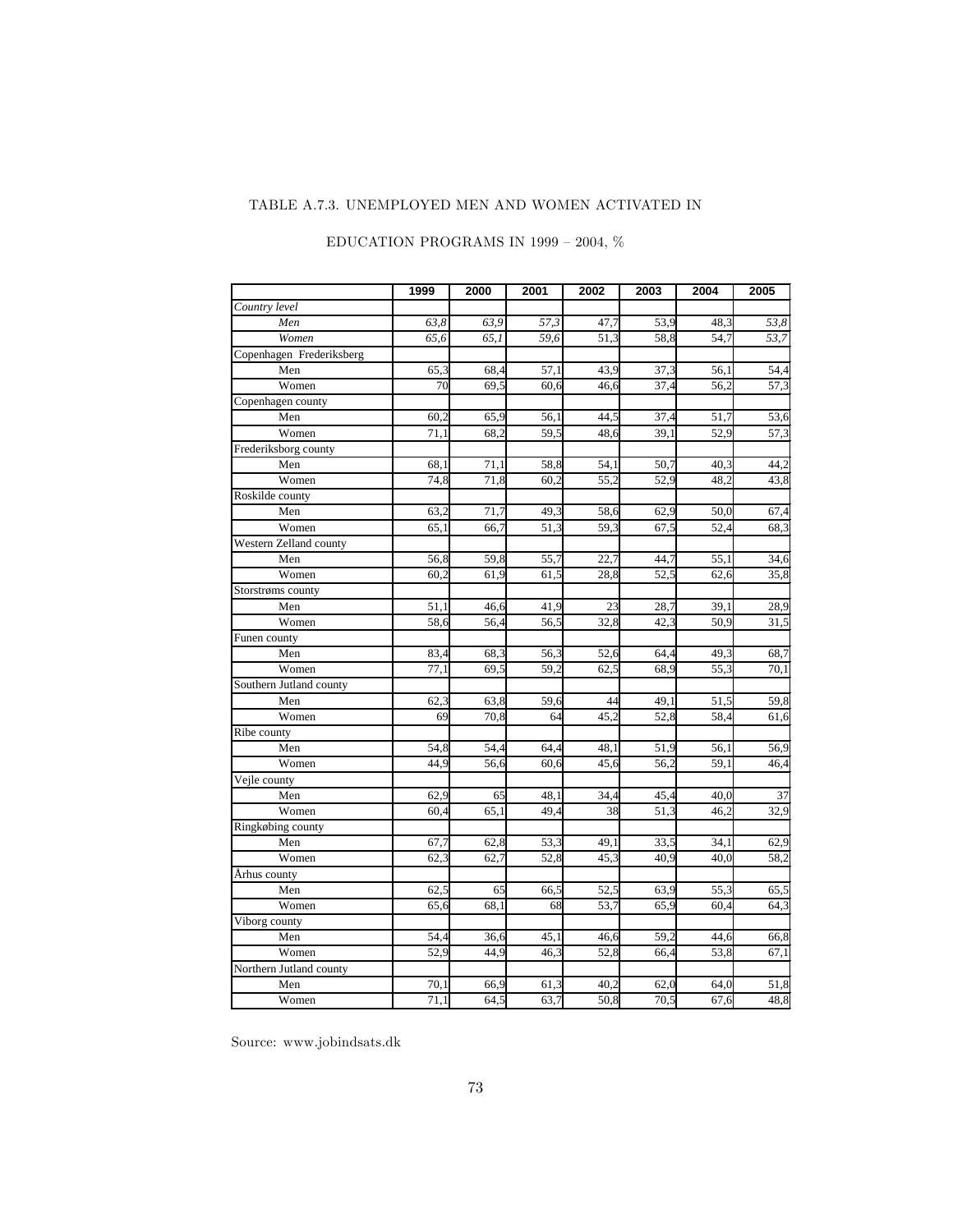## TABLE A.7.4. UNEMPLOYED MEN AND WOMEN ACTIVATED IN OTHER

|                          | 1999 | 2000 | 2001 | 2002             | 2003              | 2004 | 2005 |
|--------------------------|------|------|------|------------------|-------------------|------|------|
| Country level            |      |      |      |                  |                   |      |      |
| Men                      | 18,8 | 16,1 | 23   | 11,1             | 16,9              | 28,3 | 27,4 |
| Women                    | 16,7 | 15,1 | 20,2 | 10,6             | 14,3              | 22,3 | 27,4 |
| Copenhagen Frederiksberg |      |      |      |                  |                   |      |      |
| Men                      | 18   | 16,7 | 28,3 | 38               | 46,2              | 23   | 30,7 |
| Women                    | 13,9 | 17,1 | 25,8 | 36,2             | 48,1              | 23,1 | 28,2 |
| Copenhagen county        |      |      |      |                  |                   |      |      |
| Men                      | 20,1 | 16,2 | 27,8 | 36,9             | 47,8              | 26,1 | 31   |
| Women                    | 12,2 | 15   | 24,2 | 32,7             | 45,6              | 25,5 | 28,6 |
| Frederiksborg county     |      |      |      |                  |                   |      |      |
| Men                      | 14,5 | 13,6 | 23,9 | 9,5              | 17,0              | 40,4 | 41,8 |
| Women                    | 10,6 | 13,3 | 23,1 | 10,5             | 14,2              | 34,6 | 43,1 |
| Roskilde county          |      |      |      |                  |                   |      |      |
| Men                      | 22,5 | 6,8  | 32,2 | $\overline{4,1}$ | 10,3              | 29,9 | 11,2 |
| Women                    | 19,6 | 6,5  | 25,7 | 3,9              | 7,1               | 23,2 | 10,3 |
| Western Zelland county   |      |      |      |                  |                   |      |      |
| Men                      | 25,5 | 13,7 | 20,5 | 41,8             | 27,8              | 18,7 | 41,8 |
| Women                    | 16,9 | 12,1 | 16,5 | 34,6             | $\overline{22,3}$ | 15,0 | 42,6 |
| Storstrøms county        |      |      |      |                  |                   |      |      |
| Men                      | 22,7 | 27   | 24,5 | 24,3             | 29,6              | 24,1 | 44   |
| Women                    | 17,1 | 22   | 16,1 | 23,8             | 25,9              | 18,2 | 42,3 |
| Funen county             |      |      |      |                  |                   |      |      |
| Men                      | 3,4  | 9,6  | 23,2 | 2,7              | 9,1               | 29,0 | 11,7 |
| Women                    | 4,6  | 9,1  | 20,4 | 2,9              | 7,1               | 25,0 | 11,6 |
| Southern Jutland county  |      |      |      |                  |                   |      |      |
| Men                      | 8,8  | 9    | 13,7 | 7,8              | 10,3              | 17,9 | 19,2 |
| Women                    | 8,6  | 8,4  | 12,7 | 6                | 9,7               | 16,6 | 17,4 |
| Ribe county              |      |      |      |                  |                   |      |      |
| Men                      | 30,7 | 17,8 | 11,1 | 3,6              | 5,4               | 14,7 | 23,8 |
| Women                    | 28,8 | 17,6 | 8,2  | $\overline{3,5}$ | 3,2               | 8,8  | 30,8 |
| Vejle county             |      |      |      |                  |                   |      |      |
| Men                      | 22   | 16,6 | 34,6 | 28               | 24,1              | 38,1 | 46,9 |
| Women                    | 24,2 | 17,1 | 32,3 | 25,8             | 21,6              | 29,7 | 49,4 |
| Ringkøbing county        |      |      |      |                  |                   |      |      |
| Men                      | 15,3 | 16,4 | 27,1 | 12,7             | 38,9              | 44,6 | 18,2 |
| Women                    | 21   | 18,3 | 23,8 | 16,1             | 32,0              | 36,7 | 18,8 |
| Århus county             |      |      |      |                  |                   |      |      |
| Men                      | 20,8 | 19,6 | 17,7 | 3,1              | 6,0               | 24,0 | 14,3 |
| Women                    | 19,6 | 17,4 | 18   | 3,9              | 5,6               | 19,7 | 16,8 |
| Viborg county            |      |      |      |                  |                   |      |      |
| Men                      | 33,4 | 29,6 | 30,2 | 9,3              | 7,6               | 31,0 | 14   |
| Women                    | 31   | 25,9 | 26,7 | 9,1              | 5,8               | 17,4 | 14,2 |
| Northern Jutland county  |      |      |      |                  |                   |      |      |
| Men                      | 13,2 | 9,7  | 11,9 | 8,6              | 7,3               | 8,0  | 28,3 |
| Women                    | 12,2 | 10,6 | 10,8 | 4,8              | 4,0               | 6,1  | 29   |

# ALMPs IN 1999 – 2004,  $\%$

Source: www.jobindsats.dk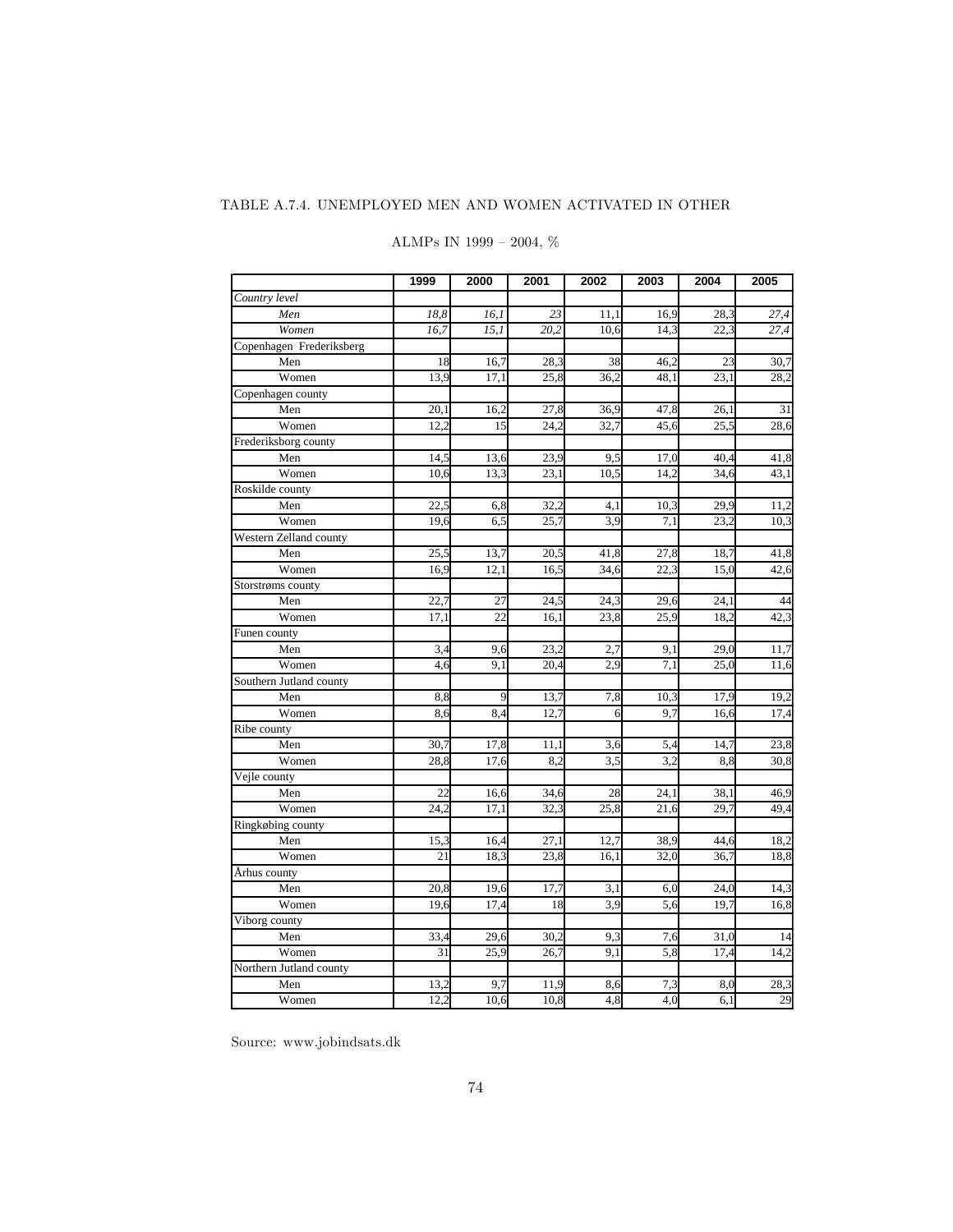# TABLE A.8.1. UNEMPLOYMENT OF MEN AND WOMEN IN DANISH

|                          | 1999 |       | 2000 |       | 2001 |       |
|--------------------------|------|-------|------|-------|------|-------|
|                          | Men  | Women | Men  | Women | Men  | Women |
| Country                  | 4,9  | 6.5   | 4,6  | 6,2   | 4,5  | 5,9   |
| Copenhagen Frederiksberg | 7,1  | 6,4   | 5,8  | 5,6   | 5,4  | 5,2   |
| Copenhagen county        | 4,1  | 4,7   | 4,0  | 4,5   | 3.7  | 4,2   |
| Frederiksborg county     | 3,4  | 4,6   | 3,2  | 4,2   | 3,1  | 4,0   |
| Roskilde county          | 3,4  | 4,8   | 3,2  | 4,4   | 3,1  | 4,1   |
| Western Zelland county   | 4,8  | 7,0   | 4,5  | 6,8   | 4,3  | 6,4   |
| Storstrøms county        | 6,5  | 8,4   | 5,8  | 7,6   | 5,6  | 7,5   |
| Funen county             | 6,0  | 7,8   | 5,7  | 7,5   | 5,5  | 7,0   |
| Southern Jutland county  | 3,9  | 7,0   | 3,9  | 6,8   | 3,8  | 6,4   |
| Ribe county              | 3,9  | 6,0   | 3,5  | 6,0   | 3,7  | 5,8   |
| Vejle county             | 3,9  | 6,6   | 3,7  | 6,1   | 4,0  | 6,3   |
| Ringkøbing county        | 2,7  | 5,9   | 2,7  | 5,8   | 2,8  | 5,6   |
| Århus county             | 5,5  | 7,1   | 5,5  | 7,0   | 5,2  | 6,6   |
| Viborg county            | 3,4  | 5,9   | 3,4  | 5,9   | 3,3  | 5,4   |
| Northern Jutland county  | 6,1  | 8,4   | 6,1  | 8,4   | 6,0  | 8,4   |

COUNTIES (EXCL. BORNHOLM) IN 1999 - 2001,  $\%$ 

#### TABLE A.8.2. UNEMPLOYMENT OF MEN AND WOMEN IN DANISH

|                          |     | 2002  |     | 2003  |     | 2004  |
|--------------------------|-----|-------|-----|-------|-----|-------|
|                          | Men | Women | Men | Women | Men | Women |
| Country                  | 4,7 | 5,8   | 5,7 | 6,6   | 5,8 | 7,0   |
| Copenhagen Frederiksberg | 6,0 | 5,5   | 7,1 | 6.3   | 7,2 | 6,7   |
| Copenhagen county        | 4,0 | 4,1   | 4,9 | 4,8   | 5,2 | 5,4   |
| Frederiksborg county     | 3,5 | 3,9   | 4,6 | 4,6   | 4,4 | 4,7   |
| Roskilde county          | 3,5 | 4,1   | 4,2 | 4,7   | 4,3 | 5,0   |
| Western Zelland county   | 4,5 | 6,0   | 5,9 | 7,3   | 5,9 | 7,7   |
| Storstrøms county        | 5,6 | 7,0   | 6,4 | 7,3   | 6,1 | 7,2   |
| Funen county             | 5.5 | 6,6   | 6,9 | 7,7   | 6,8 | 8,0   |
| Southern Jutland county  | 4.3 | 6,4   | 5,5 | 7,7   | 5,2 | 7,7   |
| Ribe county              | 3,7 | 5,4   | 4,5 | 6,2   | 4,3 | 6,2   |
| Vejle county             | 4,0 | 6,0   | 4,9 | 7,0   | 5,0 | 7,4   |
| Ringkøbing county        | 3,0 | 5,5   | 3,8 | 6,3   | 4,0 | 6,8   |
| Århus county             | 5,5 | 6,5   | 6,4 | 7,5   | 6,5 | 7,8   |
| Viborg county            | 3.5 | 5,3   | 4,1 | 5,9   | 4,2 | 5,8   |
| Northern Jutland county  | 5,8 | 8,1   | 7,1 | 8,9   | 7,8 | 9,7   |

COUNTIES (EXCL. BORNHOLM) IN 2002 - 2004, %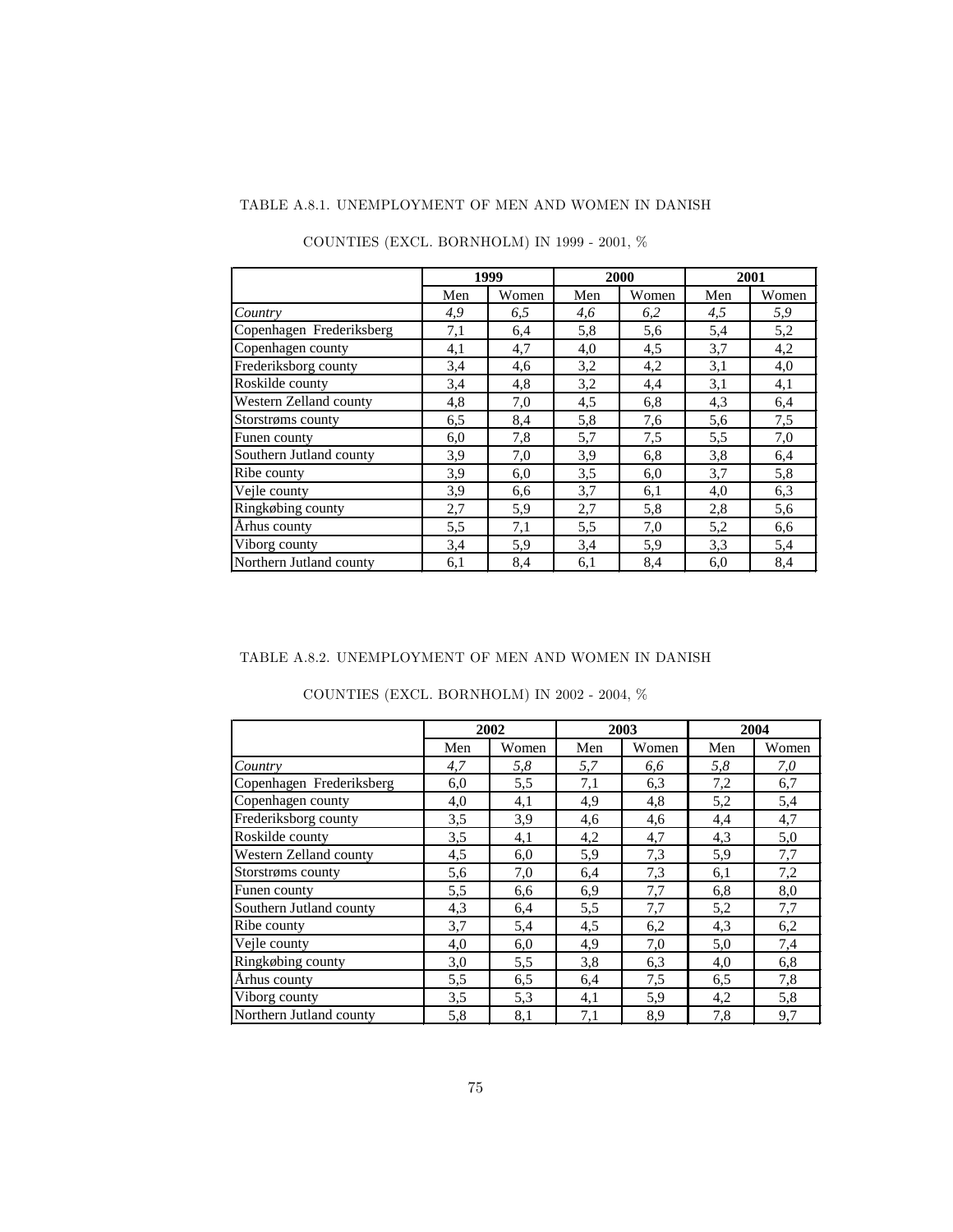|                          | 1999 |       |      | 2000  | 2001 |       |
|--------------------------|------|-------|------|-------|------|-------|
|                          | Men  | Women | Men  | Women | Men  | Women |
| Country                  | 41,8 | 44,8  | 41,5 | 45,2  | 38,6 | 43,0  |
| Copenhagen Frederiksberg | 35,2 | 40,0  | 34,6 | 39,8  | 32,1 | 37,7  |
| Copenhagen county        | 36,3 | 43,4  | 35,8 | 43,1  | 33.5 | 40,5  |
| Frederiksborg county     | 35,8 | 42,7  | 35,8 | 42,9  | 32,5 | 40,3  |
| Roskilde county          | 40,1 | 46,9  | 39,4 | 46,7  | 36,5 | 43,9  |
| Western Zelland county   | 45,1 | 47,6  | 44,8 | 48,0  | 41,6 | 45,6  |
| Storstrøms county        | 43,9 | 47,9  | 44,5 | 48,4  | 40,7 | 46,6  |
| Funen county             | 44,2 | 45,5  | 44,1 | 45,9  | 41,1 | 43,4  |
| Southern Jutland county  | 46,0 | 47,6  | 45,5 | 47,5  | 42,2 | 45,5  |
| Ribe county              | 46,6 | 45,0  | 46,6 | 47,1  | 43,8 | 45,2  |
| Vejle county             | 45,3 | 47,5  | 45,4 | 48,1  | 42,5 | 45,7  |
| Ringkøbing county        | 46,1 | 47,7  | 46,1 | 48,1  | 43,2 | 45,9  |
| Århus county             | 40,5 | 43,3  | 40,3 | 43,7  | 37,7 | 41,8  |
| Viborg county            | 46,7 | 47,5  | 46,5 | 48,5  | 43,8 | 47,4  |
| Northern Jutland county  | 45,4 | 45,7  | 45,0 | 46,8  | 41,8 | 44,3  |

TABLE A.9.1. FRACTIONS OF LOW-SKILLED WORKERS (1999 - 2001)

|                          |      | 2002  |      | 2003  | 2004 |       |
|--------------------------|------|-------|------|-------|------|-------|
|                          | Men  | Women | Men  | Women | Men  | Women |
| Country                  | 38,1 | 42,3  | 38,0 | 41,8  | 34,9 | 40,4  |
| Copenhagen Frederiksberg | 31,2 | 37,4  | 31,3 | 37,1  | 29,2 | 35,7  |
| Copenhagen county        | 33,0 | 40,1  | 32,8 | 39,7  | 29,8 | 38,1  |
| Frederiksborg county     | 32,1 | 39,2  | 31,4 | 38,4  | 28,6 | 37,8  |
| Roskilde county          | 35,8 | 43,3  | 35,6 | 42,9  | 32,3 | 41,1  |
| Western Zelland county   | 41,2 | 45,3  | 40,5 | 44,3  | 37,1 | 42,9  |
| Storstrøms county        | 40,0 | 45,7  | 39,6 | 45,0  | 36,6 | 43,3  |
| Funen county             | 40,7 | 42,5  | 40,2 | 41,9  | 37,2 | 41,1  |
| Southern Jutland county  | 41,7 | 44,7  | 41,7 | 44,4  | 38.5 | 42,5  |
| Ribe county              | 43,1 | 44,5  | 43,2 | 44,2  | 34,6 | 42,6  |
| Vejle county             | 42,3 | 44,9  | 42,2 | 44,1  | 37,9 | 42,4  |
| Ringkøbing county        | 42,5 | 45,4  | 42,7 | 45,0  | 40,0 | 43,0  |
| Århus county             | 37,0 | 40,5  | 37,0 | 41,2  | 33,8 | 39,9  |
| Viborg county            | 43,4 | 46,1  | 43,4 | 43,2  | 39,7 | 42,3  |
| Northern Jutland county  | 42,2 | 44,3  | 41,9 | 44,3  | 38,3 | 42,7  |

TABLE A.9.2. FRACTIONS OF LOW-SKILLED WORKERS (2002 - 2004)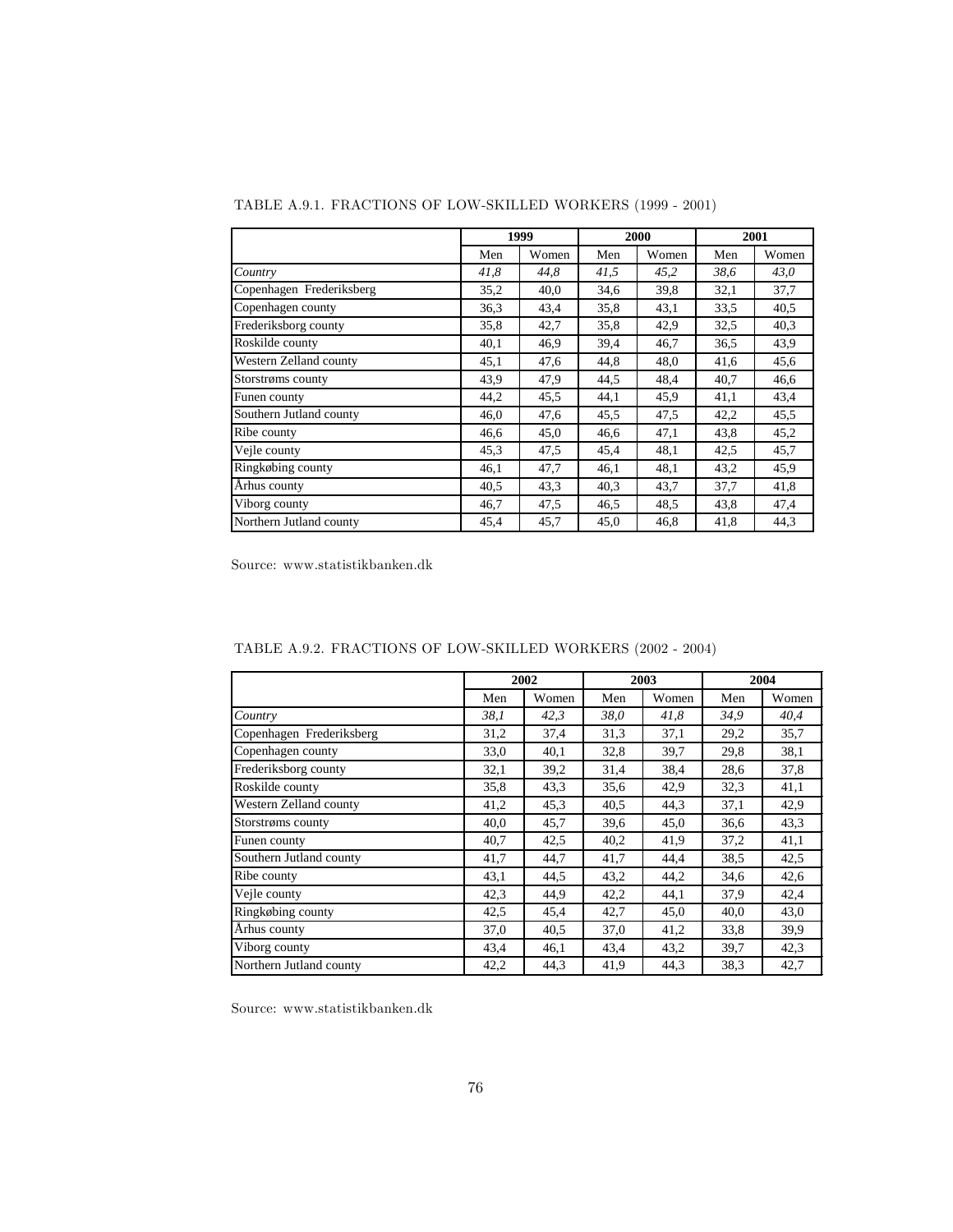|                          | 1999 |       |      | 2000  | 2001 |       |
|--------------------------|------|-------|------|-------|------|-------|
|                          | Men  | Women | Men  | Women | Men  | Women |
| Country                  | 22,5 | 12,3  | 22,2 | 12,1  | 21,4 | 11.7  |
| Copenhagen Frederiksberg | 10,7 | 6,9   | 10.5 | 6,7   | 9,8  | 6,3   |
| Copenhagen county        | 14,7 | 9,0   | 14,2 | 8,7   | 13,3 | 8,2   |
| Frederiksborg county     | 16,9 | 10,8  | 16,7 | 10,7  | 16,2 | 10,4  |
| Roskilde county          | 17,3 | 10,0  | 17,1 | 9,8   | 16,4 | 9,5   |
| Western Zelland county   | 21,3 | 11,9  | 21,4 | 11,9  | 21,0 | 11,6  |
| Storstrøms county        | 20,6 | 11,4  | 20,4 | 11,2  | 19,9 | 10,7  |
| Funen county             | 26,0 | 12,1  | 25,1 | 11,4  | 24,0 | 10,9  |
| Southern Jutland county  | 29,5 | 16,1  | 30,3 | 16,7  | 29,3 | 15,8  |
| Ribe county              | 28,8 | 16,9  | 28.9 | 16,7  | 28,4 | 15,9  |
| Vejle county             | 30,2 | 18,1  | 30,0 | 17,9  | 29,3 | 17,2  |
| Ringkøbing county        | 33,2 | 20,0  | 33,3 | 19,9  | 33,2 | 19,3  |
| Århus county             | 23,6 | 11,4  | 23,1 | 11,1  | 22,3 | 10,9  |
| Viborg county            | 31,6 | 18.1  | 31,6 | 18,3  | 31,2 | 18,3  |
| Northern Jutland county  | 25.7 | 12,8  | 25,2 | 13,0  | 24,3 | 12,5  |

TABLE A.9.3. FRACTIONS OF WORKERS IN MANUFACTURING (1999 - 2001)

|                          |      | 2002  |      | 2003  | 2004 |       |
|--------------------------|------|-------|------|-------|------|-------|
|                          | Men  | Women | Men  | Women | Men  | Women |
| Country                  | 21,3 | 11,7  | 20,9 | 11,3  | 20,7 | 11,0  |
| Copenhagen Frederiksberg | 9,5  | 6,2   | 9,0  | 6,0   | 8,6  | 5,7   |
| Copenhagen county        | 13,1 | 8,1   | 12,6 | 7,9   | 12,1 | 7,7   |
| Frederiksborg county     | 16,0 | 10,4  | 15,7 | 10,3  | 15,0 | 10,2  |
| Roskilde county          | 16,1 | 9,5   | 15,7 | 9,2   | 15,5 | 9,0   |
| Western Zelland county   | 20,7 | 11,4  | 20,2 | 11,1  | 20,3 | 11,1  |
| Storstrøms county        | 20,3 | 10.9  | 19,5 | 10,6  | 19,5 | 10,2  |
| Funen county             | 23,9 | 11,0  | 23,6 | 10,7  | 23,5 | 10,3  |
| Southern Jutland county  | 29,5 | 16,3  | 29,5 | 15,9  | 28,4 | 14,4  |
| Ribe county              | 28,1 | 15,8  | 28,0 | 15,5  | 28,5 | 15,4  |
| Vejle county             | 29,2 | 17,0  | 29,0 | 16,3  | 29,0 | 16,0  |
| Ringkøbing county        | 34,0 | 19,6  | 33,4 | 18,7  | 33,3 | 18,4  |
| Århus county             | 22,3 | 10,8  | 21,5 | 10,2  | 21,2 | 9,9   |
| Viborg county            | 31,7 | 18,4  | 31,5 | 18,1  | 31,0 | 18,0  |
| Northern Jutland county  | 24,0 | 12,5  | 23,8 | 11,8  | 23,7 | 11,8  |

TABLE A.9.4. FRACTIONS OF WORKERS IN MANUFACTURING (2002 - 2004)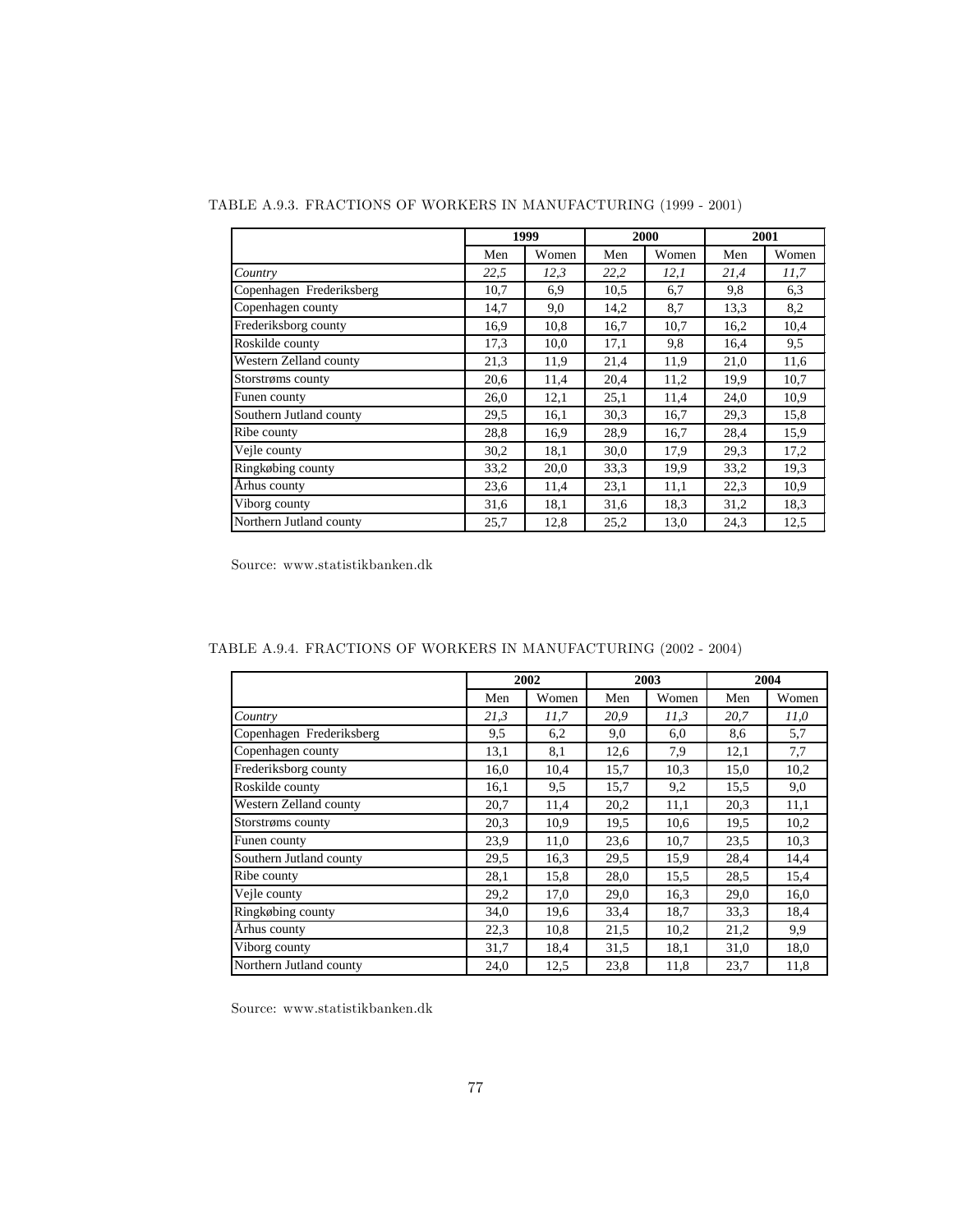|                          |      | 1999  |      | 2000  |      | 2001  |
|--------------------------|------|-------|------|-------|------|-------|
|                          | Men  | Women | Men  | Women | Men  | Women |
| Country                  | 74,4 | 45,1  | 74,6 | 45,4  | 74,8 | 45,8  |
| Copenhagen Frederiksberg | 61,0 | 46,5  | 61,7 | 47,1  | 63,6 | 48,8  |
| Copenhagen county        | 79,0 | 51,9  | 79,0 | 52,3  | 79,2 | 52,4  |
| Frederiksborg county     | 71,3 | 41,9  | 71,3 | 42,1  | 73,8 | 43,4  |
| Roskilde county          | 73,4 | 38,9  | 73,4 | 39,2  | 72,9 | 39,6  |
| Western Zelland county   | 70,4 | 37,5  | 70,8 | 37,3  | 71,6 | 38,1  |
| Storstrøms county        | 68.8 | 37,3  | 69,1 | 37,6  | 69.3 | 37,4  |
| Funen county             | 75.5 | 42,6  | 75,9 | 43,0  | 75,3 | 42,8  |
| Southern Jutland county  | 77,3 | 47,8  | 77,9 | 48,1  | 77,9 | 47,7  |
| Ribe county              | 79,8 | 48,6  | 79,9 | 48,1  | 80,0 | 48,1  |
| Vejle county             | 80,2 | 48.5  | 80,3 | 48,6  | 80,2 | 49,0  |
| Ringkøbing county        | 81,1 | 50,2  | 81,5 | 50,6  | 82,3 | 50,8  |
| Århus county             | 75,7 | 43,4  | 76,0 | 43,7  | 75,9 | 44,1  |
| Viborg county            | 77,8 | 44,5  | 78,0 | 44,8  | 77,5 | 45,2  |
| Northern Jutland county  | 74,9 | 41,7  | 74,6 | 42,0  | 74,3 | 41.9  |

TABLE A.9.5. FRACTIONS OF WORKERS IN PRIVATE SECTOR (1999 - 2001)

|                          |      | 2002  |      | 2003  |      | 2004  |
|--------------------------|------|-------|------|-------|------|-------|
|                          | Men  | Women | Men  | Women | Men  | Women |
| Country                  | 75,5 | 46,0  | 75,5 | 45,6  | 75,6 | 45,4  |
| Copenhagen Frederiksberg | 64,1 | 49,2  | 64,6 | 49,4  | 64,3 | 49,0  |
| Copenhagen county        | 77,4 | 51,7  | 77,3 | 51,6  | 77,1 | 50,8  |
| Frederiksborg county     | 74,4 | 43,6  | 73,2 | 43,3  | 73,6 | 43,3  |
| Roskilde county          | 74,2 | 40,1  | 74,3 | 39,9  | 74,8 | 40,4  |
| Western Zelland county   | 72,9 | 38,0  | 73,2 | 38,1  | 73,3 | 38,2  |
| Storstrøms county        | 71,0 | 37,6  | 70,3 | 37,0  | 71,3 | 37,3  |
| Funen county             | 76,3 | 42,8  | 75,7 | 42,3  | 76,1 | 41,6  |
| Southern Jutland county  | 79,3 | 47,7  | 79,1 | 47,5  | 79,3 | 47,1  |
| Ribe county              | 82,0 | 48,6  | 81,6 | 48,3  | 81,5 | 48,1  |
| Vejle county             | 81,3 | 49,1  | 81,3 | 48,4  | 81,9 | 48,4  |
| Ringkøbing county        | 82,8 | 51,1  | 82,9 | 50,7  | 82,8 | 50,2  |
| Århus county             | 77,3 | 44,4  | 77,4 | 43,7  | 77,2 | 43,4  |
| Viborg county            | 78,3 | 45,0  | 78,0 | 45,0  | 77,2 | 45,1  |
| Northern Jutland county  | 75,4 | 42,3  | 75,9 | 41,4  | 76,2 | 41,8  |

TABLE A.9.6. FRACTIONS OF WORKERS IN PRIVATE SECTOR (2002 - 2004)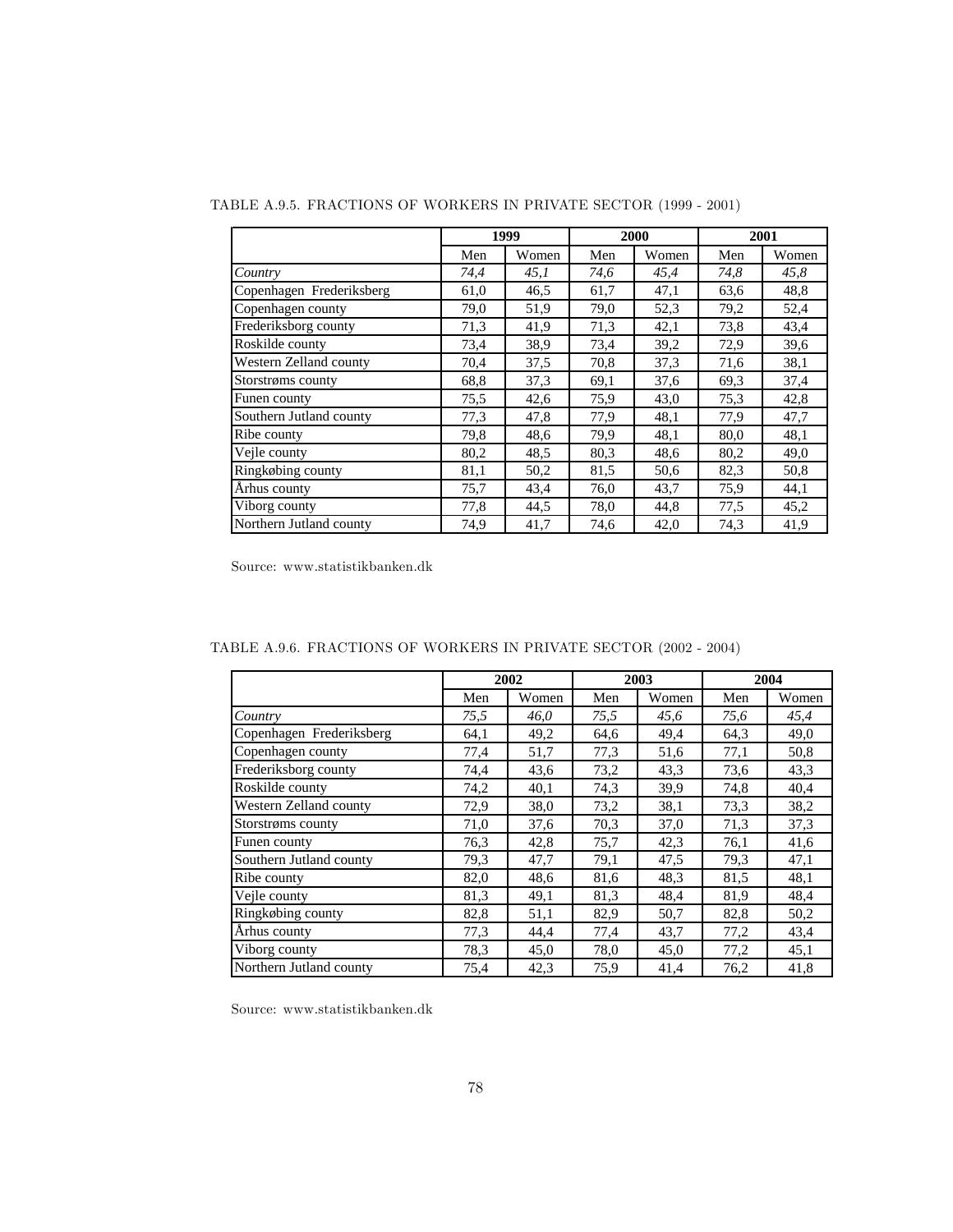|                          |      | 1999  |      | 2000  |      | 2001  |
|--------------------------|------|-------|------|-------|------|-------|
|                          | Men  | Women | Men  | Women | Men  | Women |
| Country                  | 10.9 | 4,0   | 10.8 | 4,0   | 10.7 | 4,0   |
| Copenhagen Frederiksberg | 7,9  | 3,1   | 8,2  | 3,2   | 8,4  | 3,3   |
| Copenhagen county        | 8.5  | 3.5   | 8,6  | 3,5   | 8,6  | 3.6   |
| Frederiksborg county     | 10,4 | 4,5   | 10,4 | 4,5   | 10,4 | 4,5   |
| Roskilde county          | 9,2  | 3,7   | 9,4  | 3.6   | 9,4  | 3,6   |
| Western Zelland county   | 12,1 | 4,5   | 12,0 | 4,5   | 11,9 | 4,5   |
| Storstrøms county        | 13,1 | 4,8   | 12,9 | 4,7   | 12,8 | 4,7   |
| Funen county             | 11,2 | 4,2   | 11,2 | 4,1   | 11,0 | 4,1   |
| Southern Jutland county  | 12,4 | 4,2   | 12,3 | 4,3   | 12,2 | 4,2   |
| Ribe county              | 11,8 | 4,1   | 11,6 | 4,2   | 11,4 | 4,1   |
| Vejle county             | 10,6 | 4,1   | 10,4 | 4,0   | 10,1 | 4,0   |
| Ringkøbing county        | 13,8 | 4,2   | 13,4 | 4,2   | 13,1 | 4,1   |
| Arhus county             | 10,4 | 3,8   | 10.3 | 3,9   | 10,1 | 3,8   |
| Viborg county            | 15,1 | 4,6   | 14,9 | 4,6   | 14,6 | 4,5   |
| Northern Jutland county  | 11,9 | 4,2   | 11,8 | 4,2   | 11,6 | 4,1   |

TABLE A.9.7. FRACTIONS OF SELF-EMPLOYED WORKERS (1999 - 2001)

|                          |      | 2002  |      | 2003  |      | 2004  |
|--------------------------|------|-------|------|-------|------|-------|
|                          | Men  | Women | Men  | Women | Men  | Women |
| Country                  | 10.6 | 4,0   | 10,3 | 3,8   | 9,9  | 3,7   |
| Copenhagen Frederiksberg | 8,7  | 3,5   | 7,3  | 3,2   | 7,3  | 3,1   |
| Copenhagen county        | 8,6  | 3,7   | 8,2  | 3,5   | 8,1  | 3,5   |
| Frederiksborg county     | 10,5 | 4,5   | 10,3 | 4,3   | 10,0 | 4,3   |
| Roskilde county          | 9,4  | 3,7   | 9,2  | 3,5   | 9,0  | 3,5   |
| Western Zelland county   | 11,7 | 4,5   | 11,4 | 4,2   | 11,0 | 4,1   |
| Storstrøms county        | 12,7 | 4,8   | 12,8 | 4,6   | 12,1 | 4,3   |
| Funen county             | 10,8 | 4,1   | 10,5 | 4,0   | 10,0 | 3,8   |
| Southern Jutland county  | 12,1 | 4,1   | 12,1 | 4,1   | 11,5 | 4,0   |
| Ribe county              | 11,0 | 4,1   | 10.9 | 3,9   | 13,6 | 3,8   |
| Vejle county             | 9,9  | 3,9   | 9,7  | 3,7   | 9,3  | 3,5   |
| Ringkøbing county        | 12,7 | 4,0   | 12,6 | 3,9   | 11,8 | 3,7   |
| Århus county             | 9,9  | 3,8   | 9,6  | 3,6   | 9,2  | 3,5   |
| Viborg county            | 14,2 | 4,4   | 14,1 | 4,3   | 13,4 | 4,1   |
| Northern Jutland county  | 11,4 | 4,0   | 11,2 | 3,9   | 10.8 | 3,8   |

TABLE A.9.8. FRACTIONS OF SELF-EMPLOYED WORKERS (2002 - 2004)